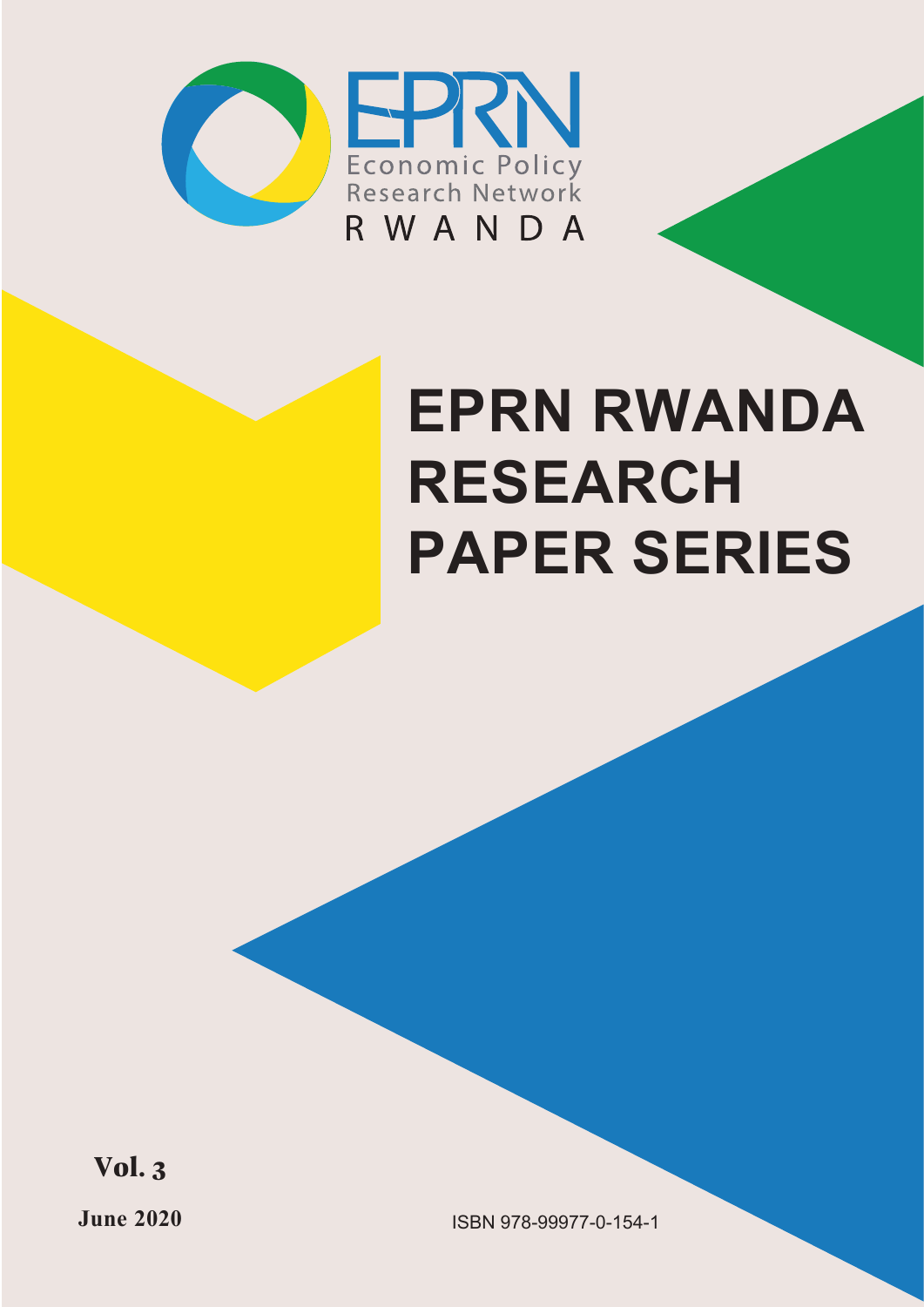#### **Disclaimer**

**The views expressed in this review are those of the respective authors and not necessarily of EPRN Rwanda. Apart from any commercial purpose whatsoever, the reprint of the EPRN Research paper series or of its part is permitted.**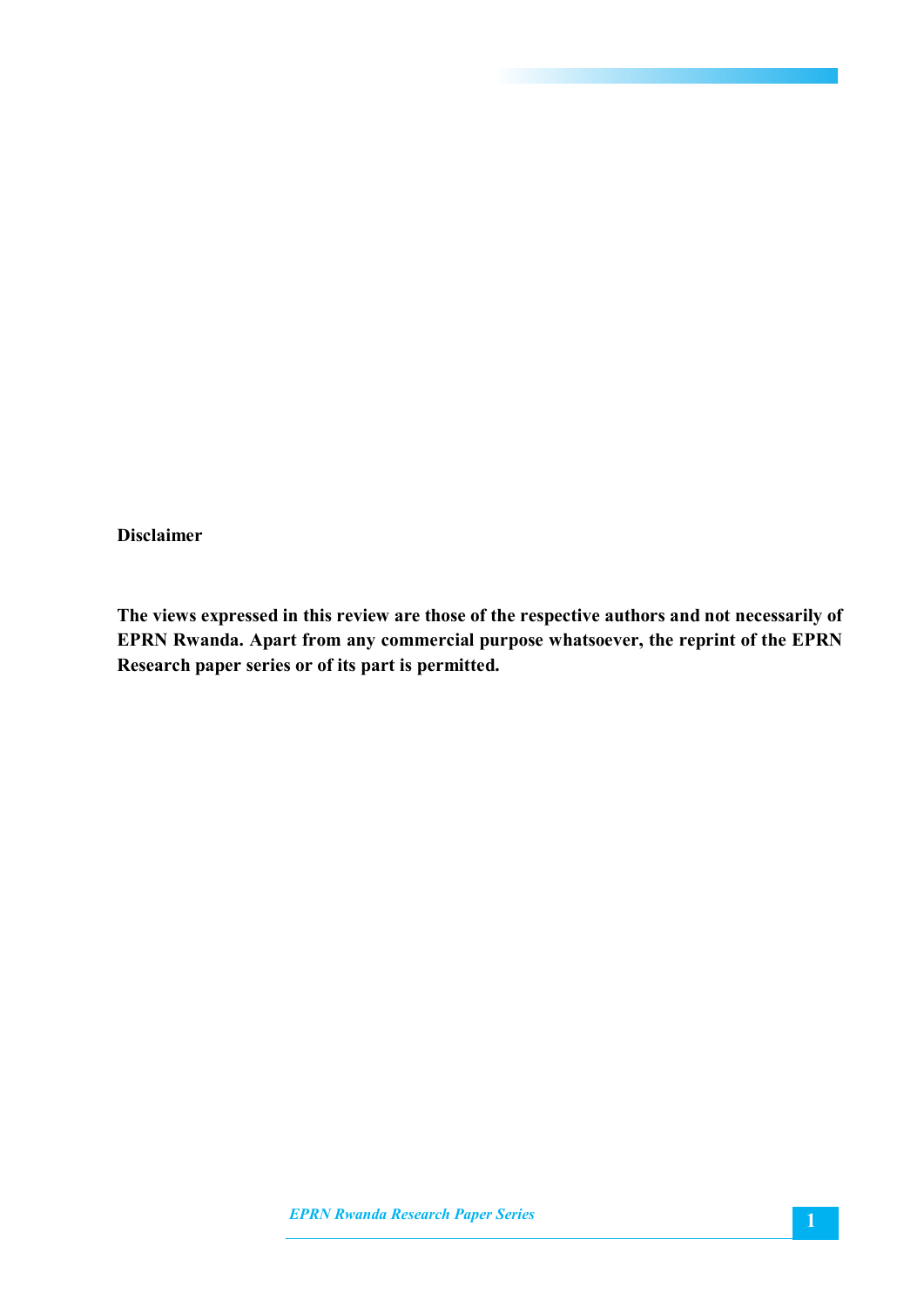## **Contents**

| Analysis of Causes of Business Failure in Rwanda: Learning from Small and Medium Enterprises     |  |
|--------------------------------------------------------------------------------------------------|--|
| The effect of short-term bank loan financing on financial performance of manufacturing Small and |  |
| Analysis of recent evolution of economic sectoral output, employment and structural economic     |  |
|                                                                                                  |  |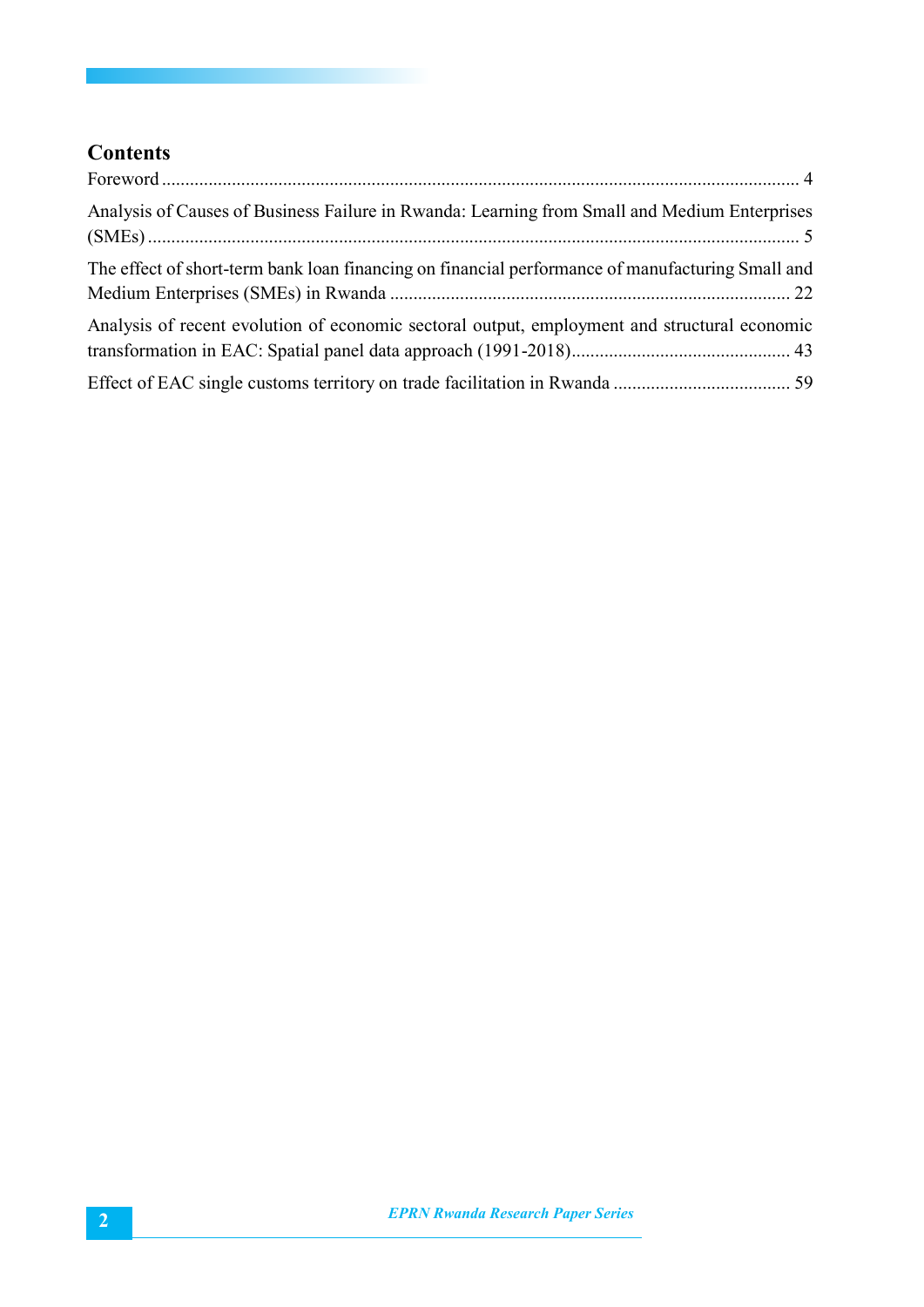### **Foreword**

The Economic Policy Research Network (EPRN Rwanda) is a membership-based Research and Training Institution registered in 2018 by the Rwanda Governance Board as a local NGO. Key EPRN partners include the University of Rwanda, Ministry of Finance and Economic Planning, National Institute of Statistics of Rwanda, National Bank of Rwanda, the Deutsche Gesellschaft für Internationale Zusammenarbeit, International Food Policy Research Institute, United Nations Development Programme and the United Nations Economic Commission for Africa. EPRN mission is to contribute to the evidence based economic policy making by providing high quality research, building capacity and creating networking opportunities.

In February 2020, EPRN in collaboration with partners organized a 6<sup>th</sup> Research Conference under the theme: "Building Productive Capacities for Structural Economic Transformation". The conference held at Lemigo Hotel under support of the GIZ, IFPRI and UNDP.

This publication contains four working papers developed by EPRN members and presented during the conference.

The paper on: Analysis of Causes of Business Failure in Rwanda: Learning from Small and Medium Enterprises (SMEs) analyzes the causes of business failure in Rwanda and to prescribes an ideal path for business sustainability in Rwanda. Key identified factors are cash flow management, poor market research, lack of business plan, expense management and revenue management.

The paper on: effect of short-term bank loan financing on financial performance of manufacturing Small and Medium Enterprises (SMEs) in Rwanda, selects a sample of 196 SMEs from 382 manufacturing SMEs operating in Kigali and comes up with a conclusion that loan financing is a powerful tool to finance manufacturing firms. The paper also reveals a prevalence of limited awareness of financial services by SMEs and recommends policy makers to enhance financial literacy especially to SMEs.

The paper on: Analysis of recent evolution of economic sectoral output, employment and structural economic transformation in EAC: Spatial panel data approach (1991-2018); devotes to the recent evolution of the sectoral output level and employment in East African Community countries. The paper assesses the causes and covariates that are correlated and which might help us to predict output across countries and over time in EAC.

The paper on: Effect of EAC single customs territory on trade facilitation in Rwanda concludes that to further improve the cross border services and continue to facilitate the cross border traders, some recommendations have been proposed like the fact that tax incentives are needed mostly to traders who export goods to Rwanda from EAC members.

EPRN Rwanda expresses its gratitude to reviewers of these papers: Dr. Charles Ruranga, Dr. Marceline Kamande and Prof Herman Musahara.

**Seth Kwizera** Executive Director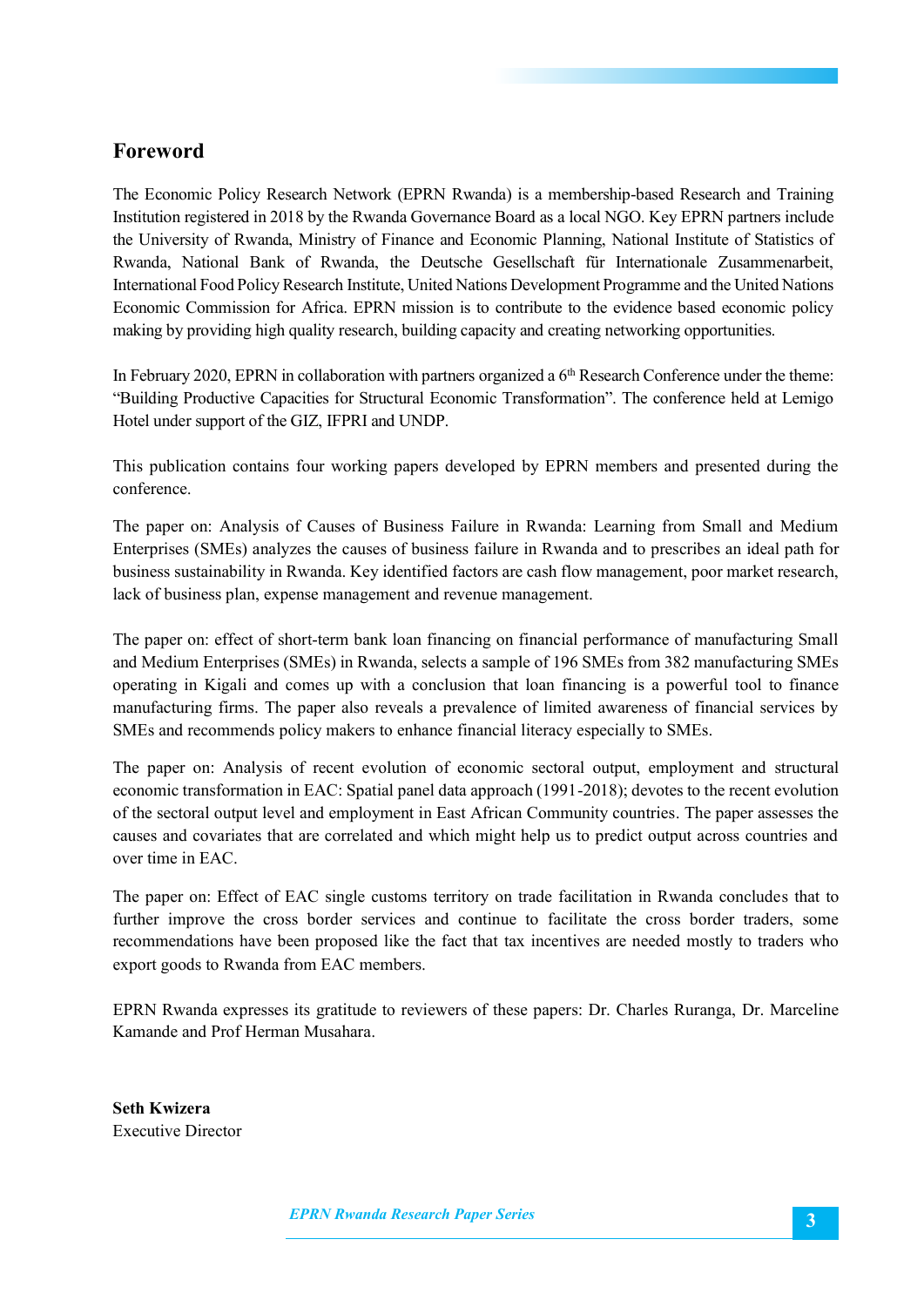## **Chapter One**

## **Analysis of Causes of Business Failure in Rwanda: Learning from Small and Medium Enterprises (SMEs)**

By DANIEL Twesige<sup>1</sup>, UZZIEL Hategekimana<sup>1</sup>, EDIE JONES Nkubito<sup>1</sup>, INNOCENT Hitayezu<sup>1</sup>,

#### **Abstract**

The Rwandan government has come up with different strategies in order to transform its economy since the year 2000, these includes Vision 2020 in the year 2000 which was broken down into strategies (EDPRS1 and 2) and currently the National Strategy for Transformation (NST1). One of the key objectives of the NST 1is the improvement of the business sector in order to be able to contribute fully to the structural transformation of the economy. Despite implementing different strategies to enhance the private sector, studies show that the private sector and SMEs in particular are growing at a very low rate and 50% of the businesses that are started do not exceed 5 years of lifespan. The study analyzed the causes of business failure in Rwanda and to prescribe an ideal path for business sustainability in Rwanda. A combination approach composed of positivism and phenomenology coupled with a multi-method strategy was used by the researchers. Data was collected from different business organizations using questionnaire and documentation. Qualitative factors were analyzed using descriptive statistics and chi-square method. The quantitative factors were analyzed using multivariate discriminant analysis. The findings revealed that business failure is as a result of both qualitative and quantitative factors where quantitative factors contribute 85%. Based on the findings, the researchers concluded that business success or failure is a function of both qualitative and quantitative factors. Key identified factors are cash flow management, poor market research, lack of business plan, expense management, and revenue management. The researchers recommend that there should be a program of mentorship to the young entrepreneurs, training of entrepreneurs in market research and business plan preparation.

Key words: Business environment, business failure, structural transformation, Growth

<sup>&</sup>lt;sup>1</sup> EPRN Members and Lecturers at College of Business Economics University of Rwanda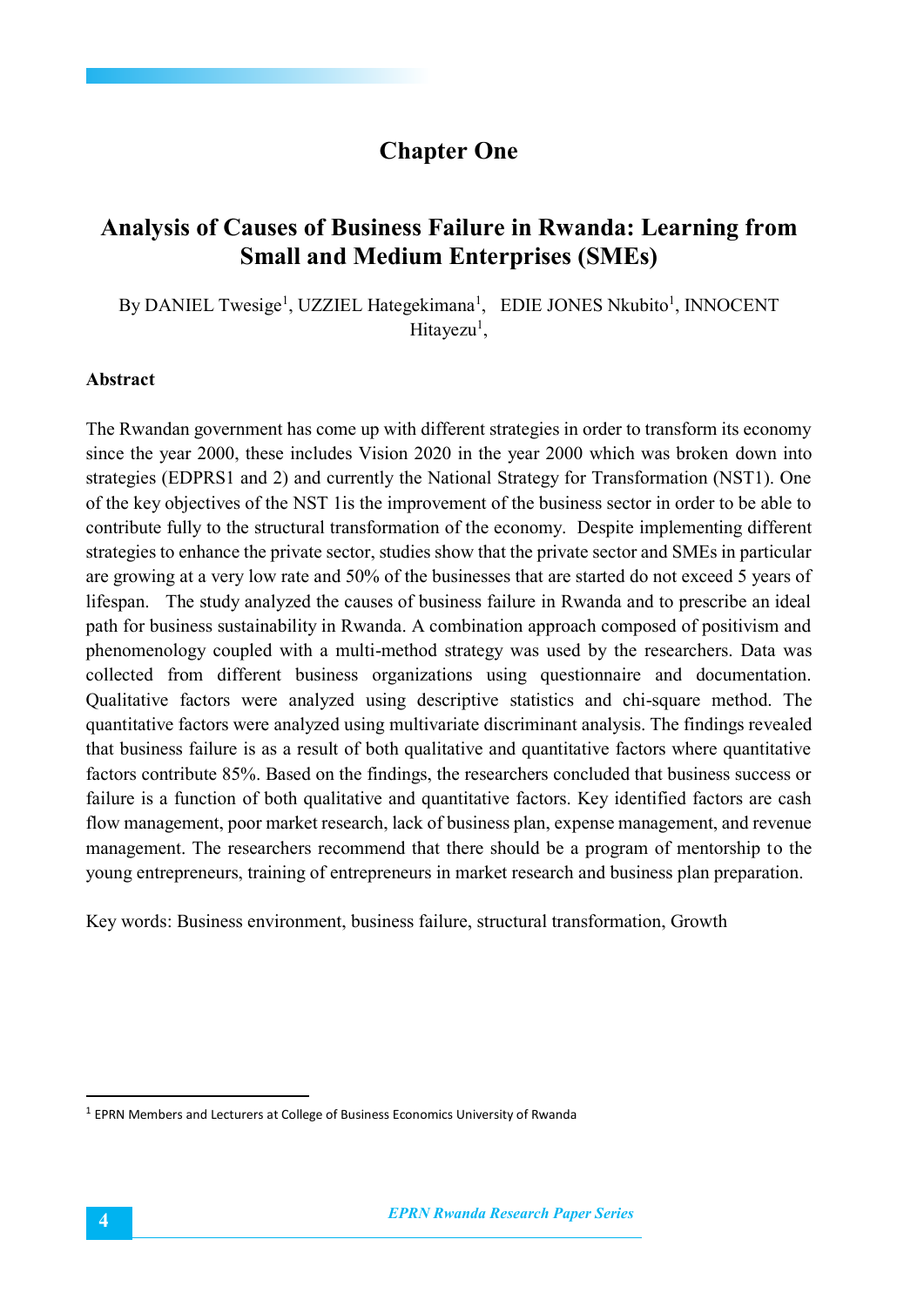#### **1. Introduction**

Economic development entails changes to the quantity and quality, including the composition, of economic value added. It is generally characterized by economic growth, rising per capita incomes and a shift in the composition of value added and employment, first from agriculture to manufacturing, and finally to an economy dominated by the services sector. The goal of any country is to ensure that the social and economic wellbeing of its people is improved. The government must therefore make a tremendous investment in the structural transformation of its economic activities in order to improve the well-being of its population. If a country is to improve its economic activities, improving the business environment is not choice but mandatory. The environment in which the business operates is a key factor in structural transformation.

According to Harris and Gibson (2006), small businesses are generally regarded as the engine that drives economic growth, job creation, and poverty reduction in developing countries. They are the means through which accelerated economic growth and rapid industrialization can be achieved. Schumpeter's theory of economic development consider entrepreneur as the key figure in the process of development (Schumpeter, 1961). Schumpeter recognizes the role of entrepreneurs in transformation through innovations of new products. Although the Schumpeter's theory lays a foundation of structural transformation through recognition of entrepreneurship in the economic development, his conclusion cannot be generalized in the structural transformation of developing countries for many reasons; firstly, for entrepreneur himself is a product of social environment, which compels him to innovate or get eliminated, because of the forces of competition. Despite this fact, credit goes to Schumpeter who has emphasized the role of an entrepreneur in the capitalist development. Secondly, the theory was developed many years ago and many things have changed since then. Thirdly, theory was developed for an economic environment that is different from that of Rwanda.

Recognizing the fact that the private sector is the engine of structural transformation of the economy, the government of Rwanda have made a tremendous investment in creating a conducive environment in which businesses operates. Policies such one stop center for easy registration of business, simplification of construction permits, easy access to electricity, registration of property, getting credit, protecting the minority investors, paying taxes contract enforcement and cross borders trading were initiated. With this investment in different policies, the Government of Rwanda has been ranked as the second country in Africa for having good environment of doing business and 29th in the world.

Despite the fact that small businesses contribute significantly to development and growth, entrepreneurs face many obstacles that limit their long-term survival and development. Research on small-business development has shown that the rate of failure in developing countries is higher than in the developed world (Arinaitwe, 2002). Studies in small-business sustainability in countries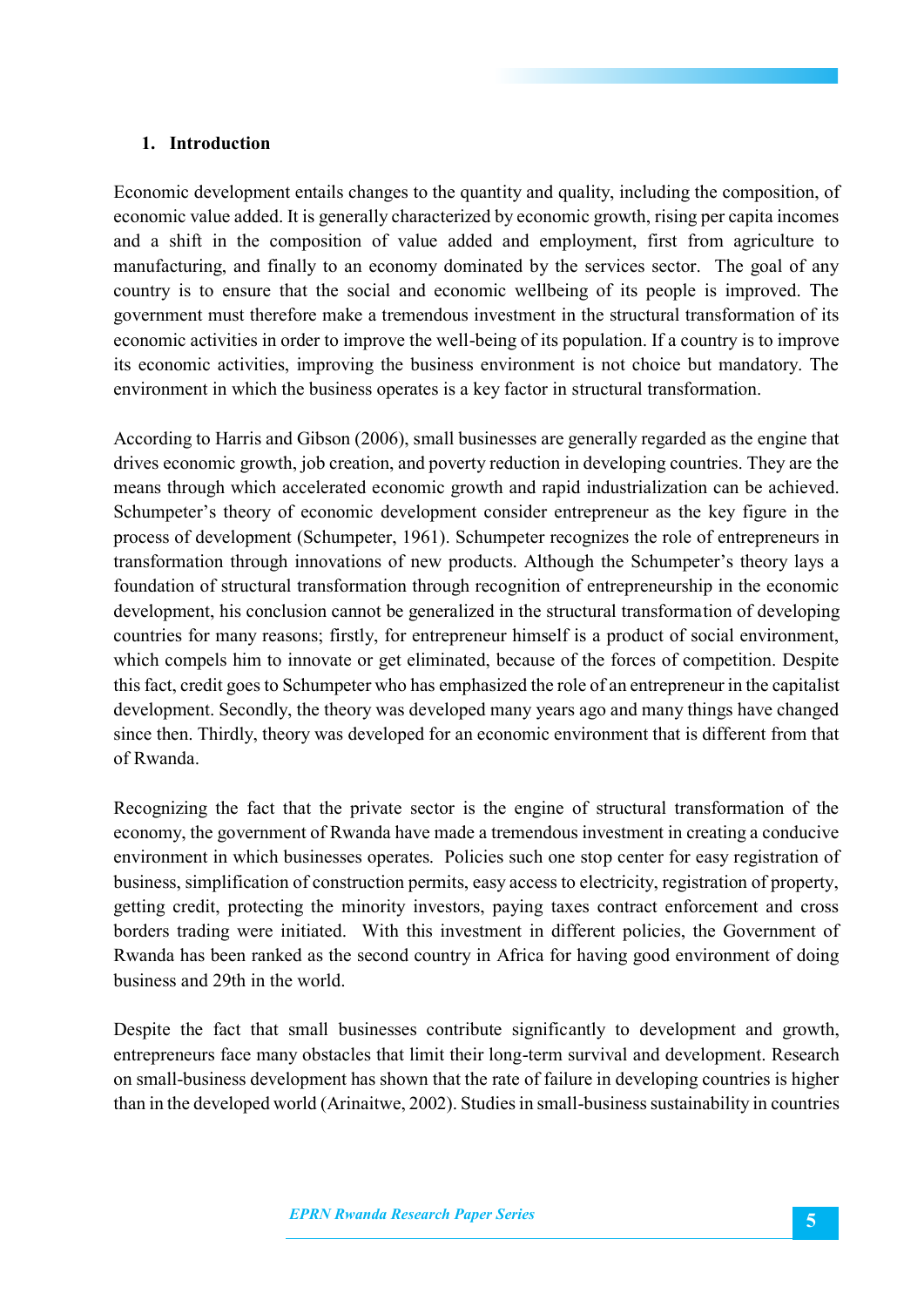like Rwanda are of great importance. It is important to understand the problems facing smallbusiness development in Rwanda and develop a sustainability path for the small business.

Businesses continue to be at the forefront of socio-economic development in virtually all economies today. The private sector is the biggest employer in Rwanda where more than 90% of the population are employed in the private sector (MINICOM, NISR, MIFOTRA and PSF (2017). The informal sector in Rwanda constitutes 90.8% of the total establishments. This implies that the informal sector is one of the leading sectors in contribution to the GDP. The private sector contributes 80% to the GDP. This, therefore, means that if the country is to transform its economic activities from the tradition to modern economy, it must look at how to improve the business environment (MINICOM, 2017).

Recognizing the indispensable role of small businesses and private sector enterprises in general economic development, many countries have instituted enterprise support networks and structures to fuel the development of these enterprises and Rwanda is no exception. Despite the various strategies put in place to improve the environment for the private sector, the private sector struggles to survive. The study by MINICOM, NISR, MIFOTRA and PSF (2017), show that half (50%) of the businesses that are started in Rwanda do not exceed five years' life, even those which exceed five year, only a fraction remains in operation in the next decade. The effect of business discontinuation is very dangerous and devastating as it leads to loss of jobs and assets as well as family relationships and other unethical social behaviors.

With nearly 76% of the workforce still in agriculture, the potential for productivity gains from structural transformation, urbanization and industrialization is significant. Agriculture has not reached its full potential and investments in climate resilient techniques for farming coupled with improvements in value chains is expected to yield significant future gains in both growth and poverty reduction. Improving the business environment for structural transformation is not a choice but a mandatory. However, studies solely focusing on improving business environment and structural transformation in developing countries particularly in Rwanda seem to be very limited and scarce. It is within this context, that researchers want to explore the factors that affect business operations and how to improve the business environment.

#### *Research objective*

The purpose of this study is to explore how the business environment can be improved in order to enhance structural transformation along the following objectives

- Examine the causes of business failures in Rwanda
- Prescribe an ideal model for small business sustainability path in Rwanda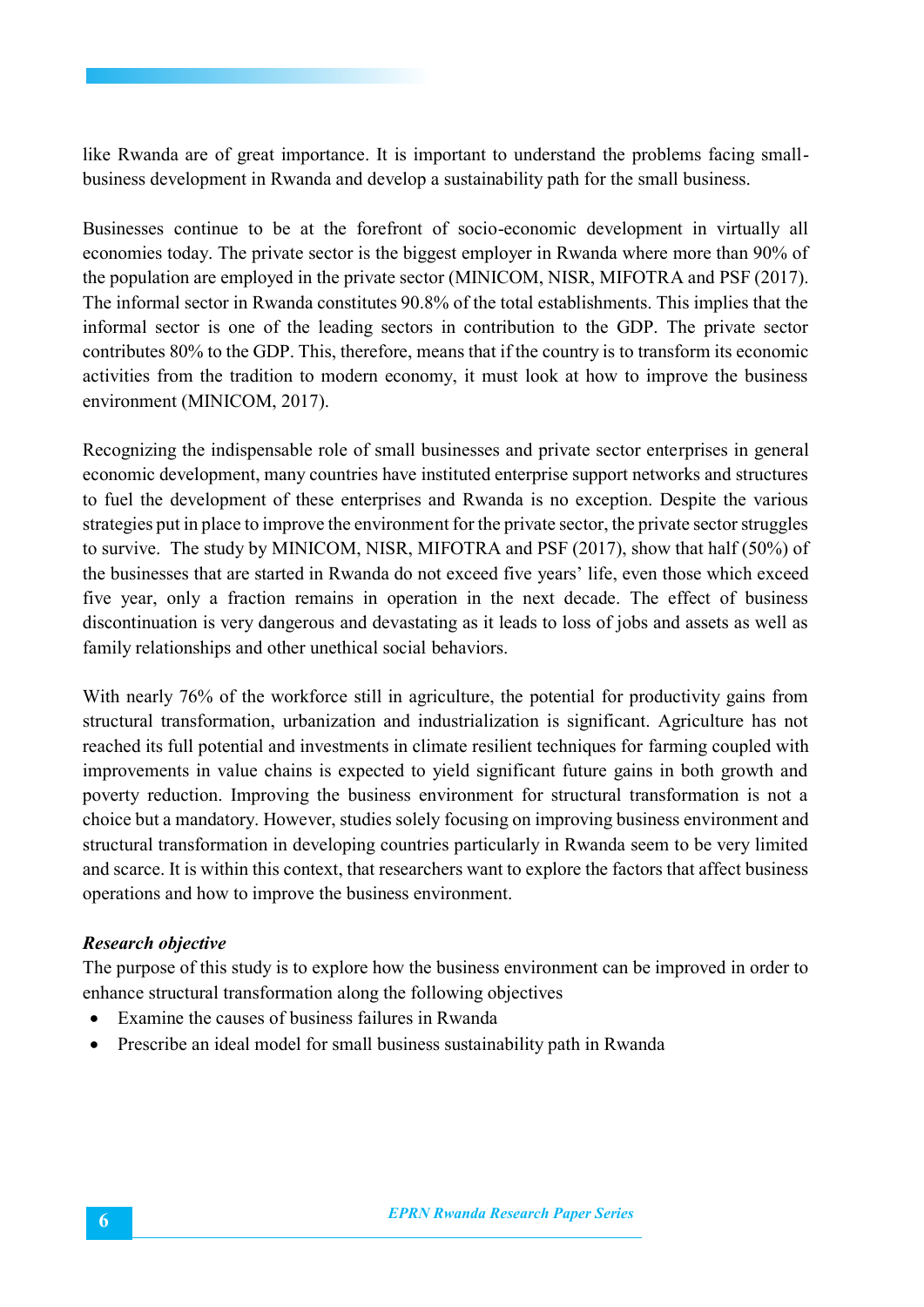#### **2. Literature Review**

This study is underpinned by the Schumpeter's theory of growth. From his theory, a new look of structural transformation which is business inclusiveness theory has been sought of. A large research literature, both empirical as well as theoretical, has been devoted to describe measure and explain this pattern of structural change and its relation to economic growth.

#### *Schumpeter's theory of development*

The theory puts paramount role to the entrepreneur and innovations as a ground stone to the structural transformation. According to Schumpeter, the process of production is marked by a combination of material and immaterial productive forces. The material productive forces arise from the original factors of production, viz., land and labour, while the immaterial set of productive forces are conditioned by the 'technical facts' and 'facts of social organization'.

The Schumpeter theory provides that, the rate of growth of the output depends upon the rate of growth of productive factors, the rate of growth of technology and the rate of growth of investment friendly socio-cultural environment. Schumpeter held that the alterations in the supply of productive factors can only bring about gradual, continuous and slow evolution of the economic system. On the other hand, the impact of technological and social change calls for spontaneous, discontinuous change in the channels of output flow. Thus taking into account these two types of distinct influences Schumpeter distinguished two components in the economic transformation which are (a) the "growth component" which brings about gradual, continuous and slow evolution due to the changes in the factor availability, (b) the "development component" which brings about spontaneous and discontinuous change in the channels of output flow due to changes in the technical and social environments

Schumpeter regarded land to be constant and therefore, the growth component will include only the effects of changes in population and of increase in the producer goods. But Schumpeter further maintains that there is no any a priori relationship between the changes in population and the changes in the flow of goods and services. In other words, Schumpeter considers the population growth to be exogenously determined. Now, the increase in producer goods results from a positive rate of net savings.

#### *Business inclusiveness model*

The literature on structural transformation as put forward by Schumpeter have specifically focused on the role of entrepreneurship and have been silent on how to improve the environment in which entrepreneurship is practiced. For instance, do economic agents choose between wage employment and being an entrepreneur? How do entrepreneurs overcome start-up obstacles, such as problems related to access to finance and other factors in the environment? Second, there is a theoretical scholarly disconnection, between a substantial literature on entrepreneurship takeoff and the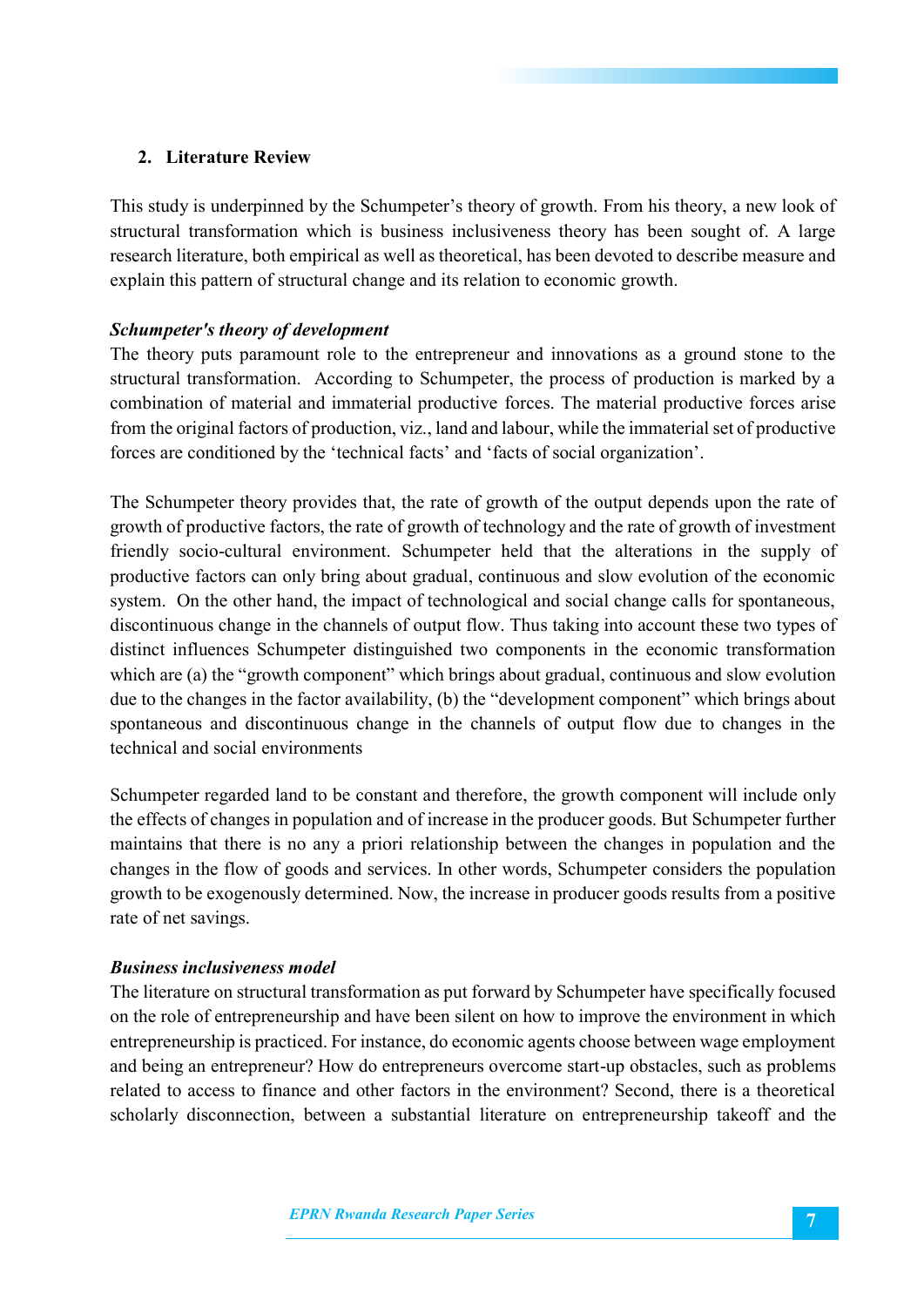sustainability of entrepreneurship most especially the micro, small and medium enterprises (MSMEs).

Although there is a significant contribution of Schumpeter in stressing the role of the entrepreneur in innovation as a key activity in facilitating structural economic change, their literature of moving from agriculture to manufacturing and then to service does not look at the role played by the MSMEs in the transformation of the economy. According to Liedholm and Mead (1999) small businesses are widely seen to play an important, if sometimes disputed, role in economic development.

In addition to that, it is theoretically challenging to integrate the Schumpeter model in this current research due to the stylized fact of structural economic change. Thus, is it entrepreneurs that drive structural changes, or vice versa? As development economics is concerned with both economic growth and structural change, the interdependence between the two is of importance.

More to that, the relative neglect in development economics in the formal modeling of factors affecting entrepreneurship development and how the factors can be improved in order to enhance structural economic change is a shortcoming. The empirical evidence linking entrepreneurship with structural transformation supports governments and other development agencies policies to stimulate entrepreneurship as a way to further structural economic development and growth (Arinaitwe, 2006).

Consequently, striving for consistency between insights from Schumpeter growth theory, wherein entrepreneurial ability can be highlighted, as engine for the structural transformation, business improvement is an obvious though neglected research agenda in this field. The economists have provided differing views about structural transformation of an economy. Their conclusion about structural transformation of an economy can neither be completely ignored nor uprooted nor plant in their current form in the Rwandan environment.

For example, the economic view of moving from the agriculture economy to industrialized economy has got a lot of loopholes. Although this is the wish of any economy, but it is not a mere jumping from one step to another step. Moving from agriculture to manufacturing requires analysis of the environment and involvement of the different stakeholders. In addition to that, abandoning the agriculture sector may have negative consequences on the economy. Therefore, the issue should not be moving from agriculture to manufacturing, but improving agricultures to move with the manufacturing sector.

The authors have sought of another approach of transforming the economy through business inclusiveness. In this model, the authors recognize that introducing a policy requires involvement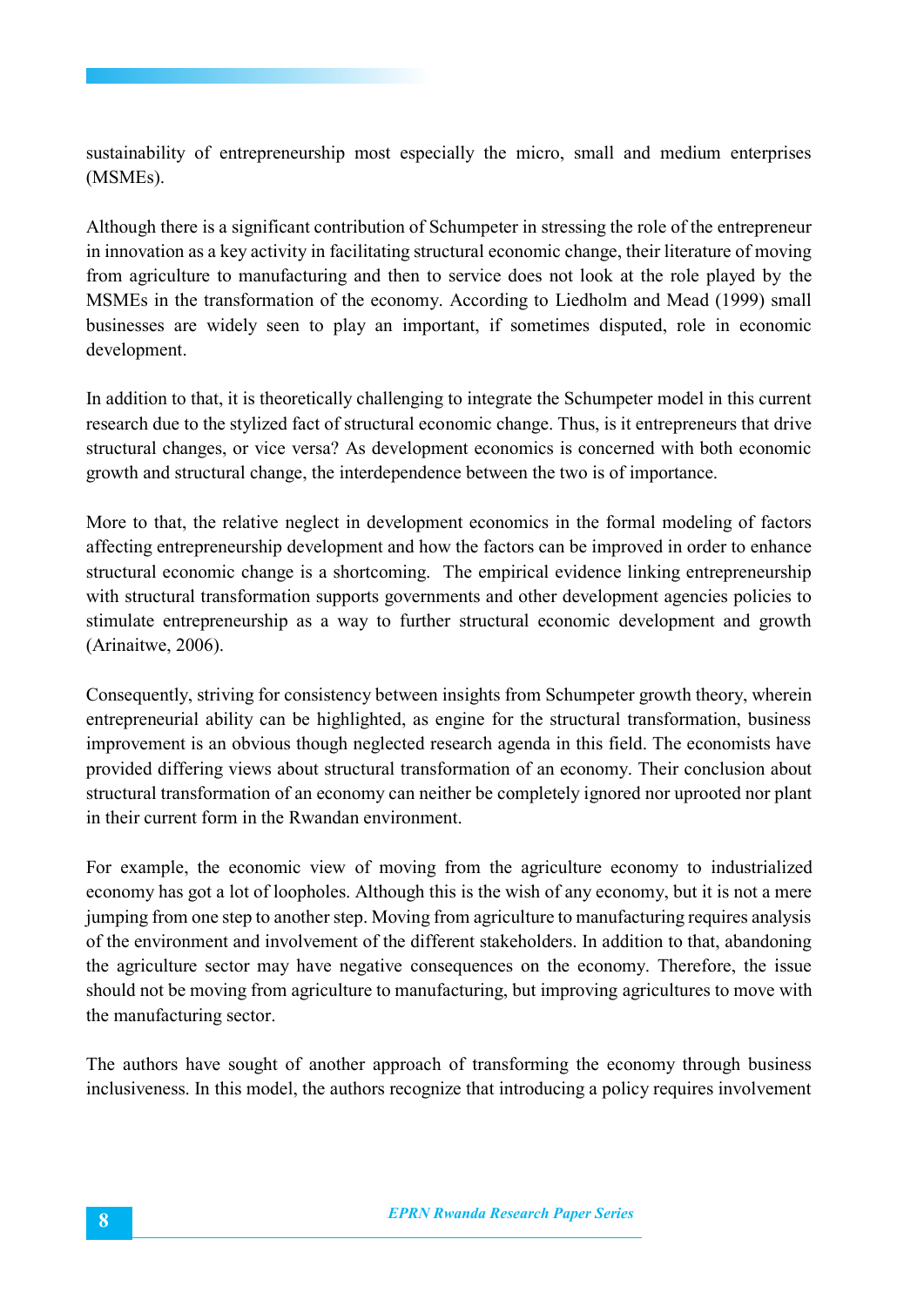of different stakeholders, therefore, if the business environment is to be improved, all stakeholders in the business should be involved.

This brings us to this study, whose broad objective is to make a modest contribution to extend the formal modeling of entrepreneurship in development economics by analyzing the factors that affect the business operations by involving the entrepreneurs.

#### *Causes of business failures*

Based on the Ansoff's model, business environment is affected by administrative, operating and the strategic challenges. Administrative problems include personnel, finance, and management issues. Operating problems deal with allocating resources in an efficient manner and are more common in the functional areas of a business. Examples include marketing, operations, and inventory management. Strategic problems involve the ability of small-business owners to match their product or service with the demands of the external environment (Harris and Gibson, 2006)

Administrative problems have been cited as a major cause of failure for small businesses. A study by Kiggundu (2006) revealed that poor recordkeeping and a lack of basic business management experience and skills were major contributors. Researchers also identified inexperience in the field of business, particularly a lack of technical knowledge, plus inadequate managerial skills, lack of planning, and lack of market research (Eeden et al., 2004). However, these researchers have not identified which management problem or group of problems contributes most to the failure of small business in Africa in general and Rwanda in particular.

Other negative factors that have been identified include corruption, poor infrastructure, poor location, failure to conduct market research Mambula, 2002; Eeden et al., 2004). For example, Kiggundu (2002) identified illicit, improper, or illegal business conduct that are used to criminalize entrepreneurial activities so those in positions of control and influence can make fast and illegal money. In addition to undermining the legal framework, national integrity, and regulatory system, corruption also undermines the trust and confidence of business owners (Pop, 2002).

#### **3. Methodology**

The current research is mainly based on two objectives which are to analyze the causes of business failures in Rwanda and to prescribe an ideal model for small business sustainability path in Rwanda. Based on these objectives, the researcher used combination approach composed of positivism and phenomenology approach. According to Saunders et al (1999) positivism approach is good when the emphasis of the study involves developing some theories and phenomenology approach is good when the study involves explaining some theories. Because this study involved both developing and explaining theories, a combination approach is preferred. A Positivism approach is used where the study involves developing a theory and then designs a research strategy to test the hypothesis (Saunders et al., 1999). This was done by testing the known constraints of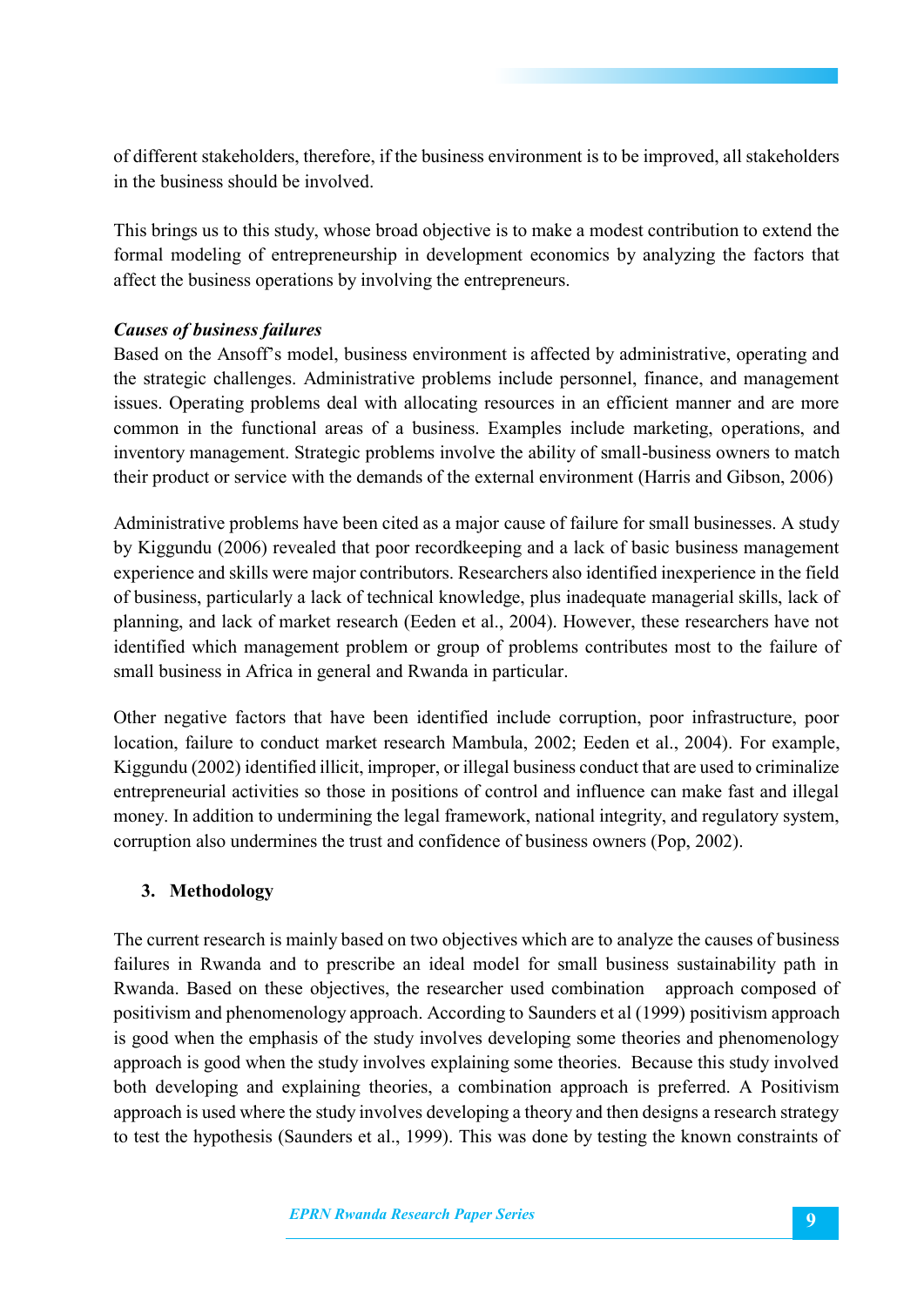doing business in Rwanda. Whereas a Phenomenology approach is used where the researcher has to correct data and develop the theory as a result of the data analysis (Saunders et al., 1999).

A multi-method strategy which used both qualitative and quantitative research approaches was adopted. Case study and survey strategies were used for triangulation purposes. According to Bryman and Bell (2003), a multi-method strategy occurs when more than one research strategy and data source are used in the study of social phenomena. A multi-method approach can be undertaken within a single research strategy by using multiple sources of data across research strategies (Bryman and Bell, 2003; Marlow and Carter, 2006).

The combination of qualitative and quantitative design strategy has been recommended and used by studies in situations where one of the approaches is insufficient to reveal all that is required to be known about a phenomenon (Bryman et al. 1996).The importance of using different sources of primary and secondary data, and other methodological approaches, was emphasized by Yin, (1994), Saunders et al (1999), and Kothari (2000).These stipulate that, the rationale for using multiple sources of data is to triangulate evidence in order to increase the data reliability in the process of data collection so as to be able to collaborate, the data gathered from different sources. According to Sanders et al (1999), a research study can be classified into exploratory, descriptive, explanatory and multi-method approach. The latter approach was used for the study, which enabled the study to triangulate with other research classification approaches.

#### *Study Population and Sampling method*

The study targeted 300 business owners/managers selecting 100 businesses from each of 3 districts of Kigali city. The probability sampling approach was adopted in the study in order to enable the researchers to make generalizations of the research findings to the study population using a sample of the respondents. Probability sampling can be achieved either through simple random sampling, systematic random sampling, stratified random sampling or cluster sampling (Kothari, 2004). In this, a simple random sampling was used. This enabled the researchers to give equal chances to every respondent.

#### *Data collection*

In order to address the objectives of the study, primary data was collected using one set of questionnaire which was given to the business owners and/or managers. Secondary data was collected from the financial statements using on desk research.

#### *Data analysis*

The survey data that was generated from the questionnaires was analyzed using both exploratory and confirmatory statistical techniques. After receiving the completed questionnaires from the field, a data entry capture template was designed in the Statistical Package for Social Sciences (SPSS) which was used for data entry. After data entry and cleaning up, exploratory statistical data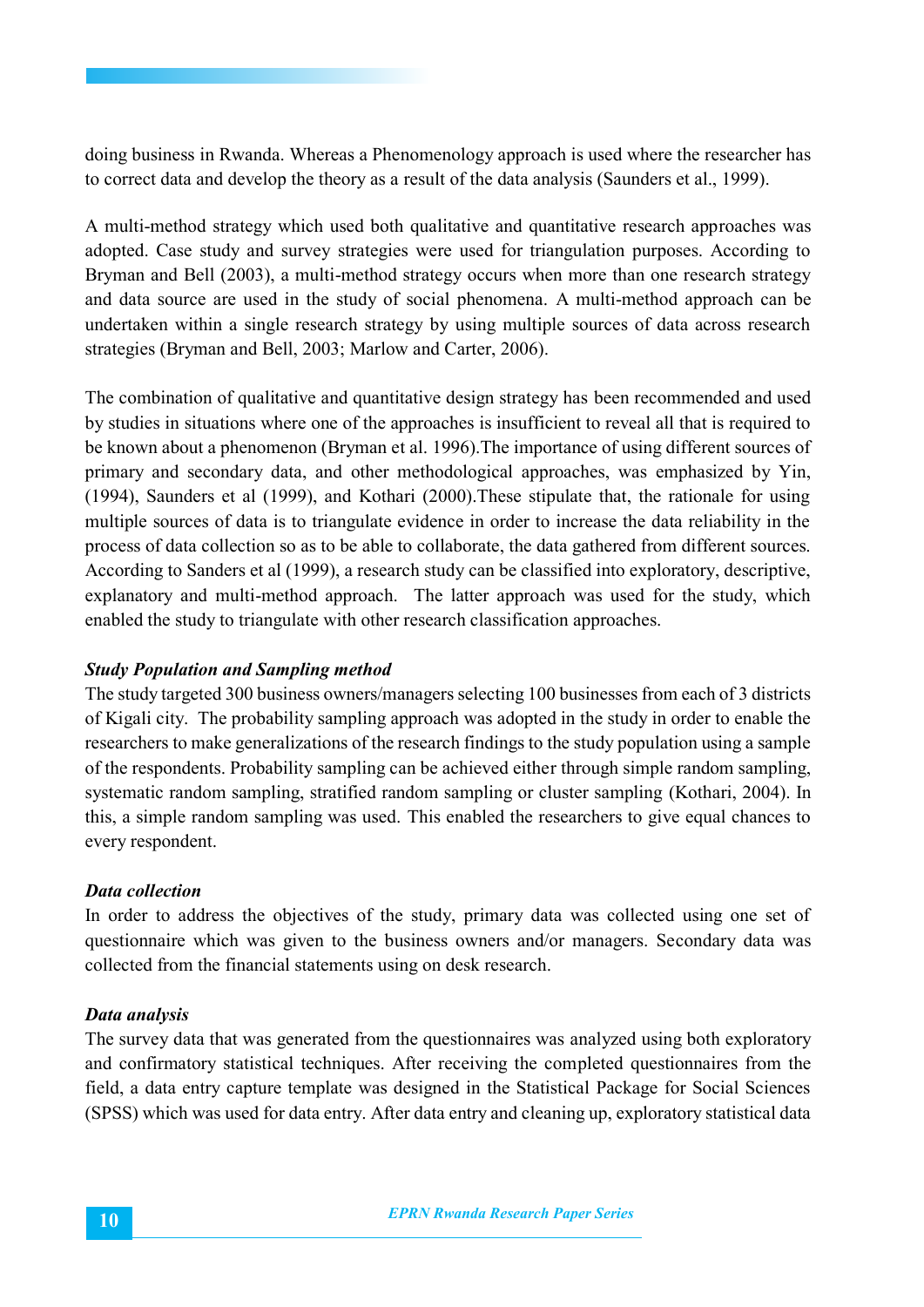analysis was conducted using frequency distribution tables to summarize and display the respondents' views on the questions under study.

A confirmatory factor analysis of the factors affecting small business in Rwanda was performed to ascertain if a resolute set of problems or factors existed. The significance of qualitative factors was analyzed using a Chi-square test. The factor was considered significant if the P-value is  $\leq 5\%$ . The quantitative factors were analyzed using the multivariate discriminant analysis (MDA). The factors were considered significant if the P-value is  $\leq 5\%$ .

#### *Analytical model*

The quantitative factors were measured by cash flows management (operating cash flows) (CM), working capital management (current assets and liabilities) (WCM), asset management (sales/total assets) (AM), revenue management (sales) (RM), expense management (expenses) (EM). The business status (BS) measured by either success or failure. The researchers used the Altman model of corporate failure. Following Beaver, Altman (1968) proposed 'multiple discriminant analysis' (MDA). This provided a linear combination of ratios which best distinguished between groups of failing and non-failing companies.

BS =  $\beta$ 0 + $\beta$ 1CM + $\beta$ 2WCM + $\beta$ 3AM + $\beta$ 4RM + $\beta$ 5EM + $\alpha$ 

#### **4. Results and Discussions**

This section discusses the causes of business failure based on the findings collected from the primary data as presented in the table below:

#### *Qualitative factor analysis*

| <b>Statements</b>                                 | Strong agree |               |     | Agree         |     | Disagree      | Total |               |
|---------------------------------------------------|--------------|---------------|-----|---------------|-----|---------------|-------|---------------|
|                                                   | Frq          | $\frac{0}{0}$ | Frq | $\frac{0}{0}$ | Frq | $\frac{0}{0}$ | Frq   | $\frac{0}{0}$ |
| You carry out a market research for your business | 30           | 12            | 20  | 8             | 190 | 80            | 250   | 100           |
| You prepare a business plan                       | 60           | 24            | 50  | 20            | 140 | 56            | 250   | 100           |
| Projects are evaluated before investing           | 68           | 27.2          | 52  | 20.8          | 130 | 52            | 250   | 100           |
| You formulated business goals and objective to    |              |               |     |               |     |               |       |               |
| guide your business                               | 45           | 18            | 20  | 8             | 185 | 74            | 250   | 100           |
| Business goals and objectives are monitored       | 40           | 16            | 15  | 6             | 195 | 78            | 250   | 100           |
| Family members are always briefed and engaged     |              |               |     |               |     |               |       |               |
| in the business operations                        | 48           | 19.2          | 32  | 12.8          | 170 | 68            | 250   | 100           |
| The business maintains proper books of accounts   | 110          | 44            | 80  | 32            | 60  | 24            | 250   | 100           |
| You have a tax advisor to help you in the tax     |              |               |     |               |     |               |       |               |
| management                                        | 120          | 48            | 50  | 20            | 80  | 32            | 250   | 100           |

**Table 4. 1: Opinion of the respondents on the following business activities** 

**Source: Survey data 2020**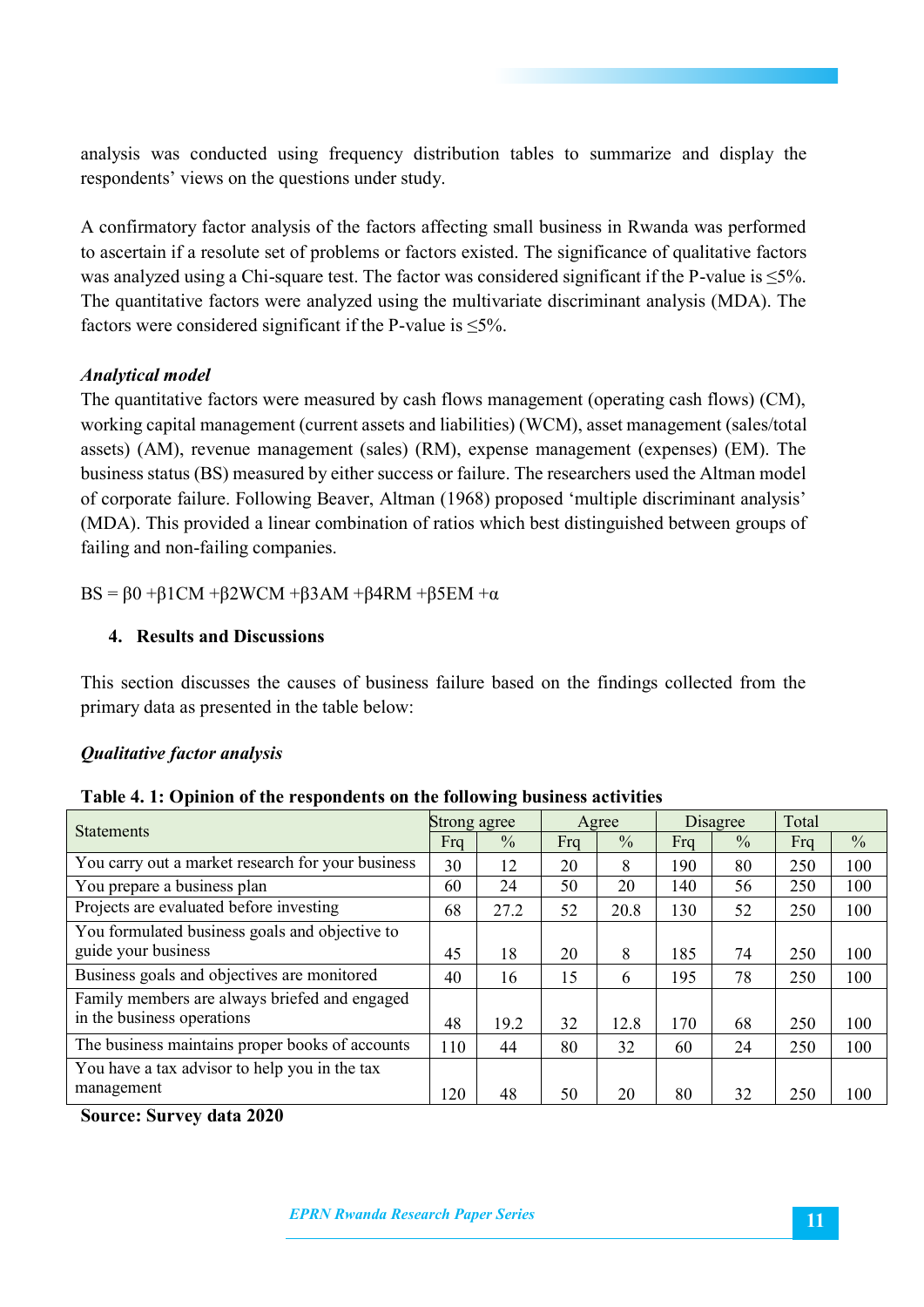In the table 4.1, the respondents expressed their opinion on whether they carry out the above mentioned business activities. The results show that 12% of the respondents strongly agreed that they carry out business research, 8% agreed whereas 80% disagreed. The results therefore revealed that majority of the respondents do not carry market research for their business activities as evidenced by 80% of the respondents. The respondents were further asked on whether they prepare a business plan for their business activities, the results show that 24% of the respondents strongly agreed that they prepare a business plan, 20% agreed whereas 56% strongly disagreed. The results further revealed that majority of the respondents do not prepare business plan.

On whether projects are evaluated before investing, the results show that 27.2% of the respondents strongly agreed that they evaluate their projects before investment, 20.8% agreed whereas 52% disagreed. This, therefore, means that majority of respondents just invest without prior evaluation. The respondents where are also asked on whether they formulate business goals and objective. The results further show that 18% of the respondents strongly agreed, 8% agreed whereas 74% disagreed. This, therefore, means that majority of the respondents do not formulate business goals and objectives. On whether business goals and objectives are monitored, the results show that 16% strongly agreed, 6% agreed whereas 78% disagreed. The results revealed that majority of the respondents don't monitor their business goals and objective.

Majority of business are family owned, therefore maintaining a good family relationship is a key to the success of business. Family members need to be briefed or and engaged in the operations of the business. The respondents were asked whether the family members are briefed on the business operations. The results from the survey show that 19.2% of the respondents strongly agreed, 12.8% agreed whereas 68% disagreed. The results revealed that majority of the respondents do not engage or brief their family members about the business operations. The respondents were further asked whether they maintain proper books of accounts, the results show that 44% strongly agreed, 32% agreed whereas 24% disagreed. This, show that majority of the respondents prepare and maintain proper books of accounts. On whether tax businesses have tax advisors who advises them on tax issues, the results from the survey show that 48% of the respondents strongly agreed, 20% agreed whereas 34% disagreed.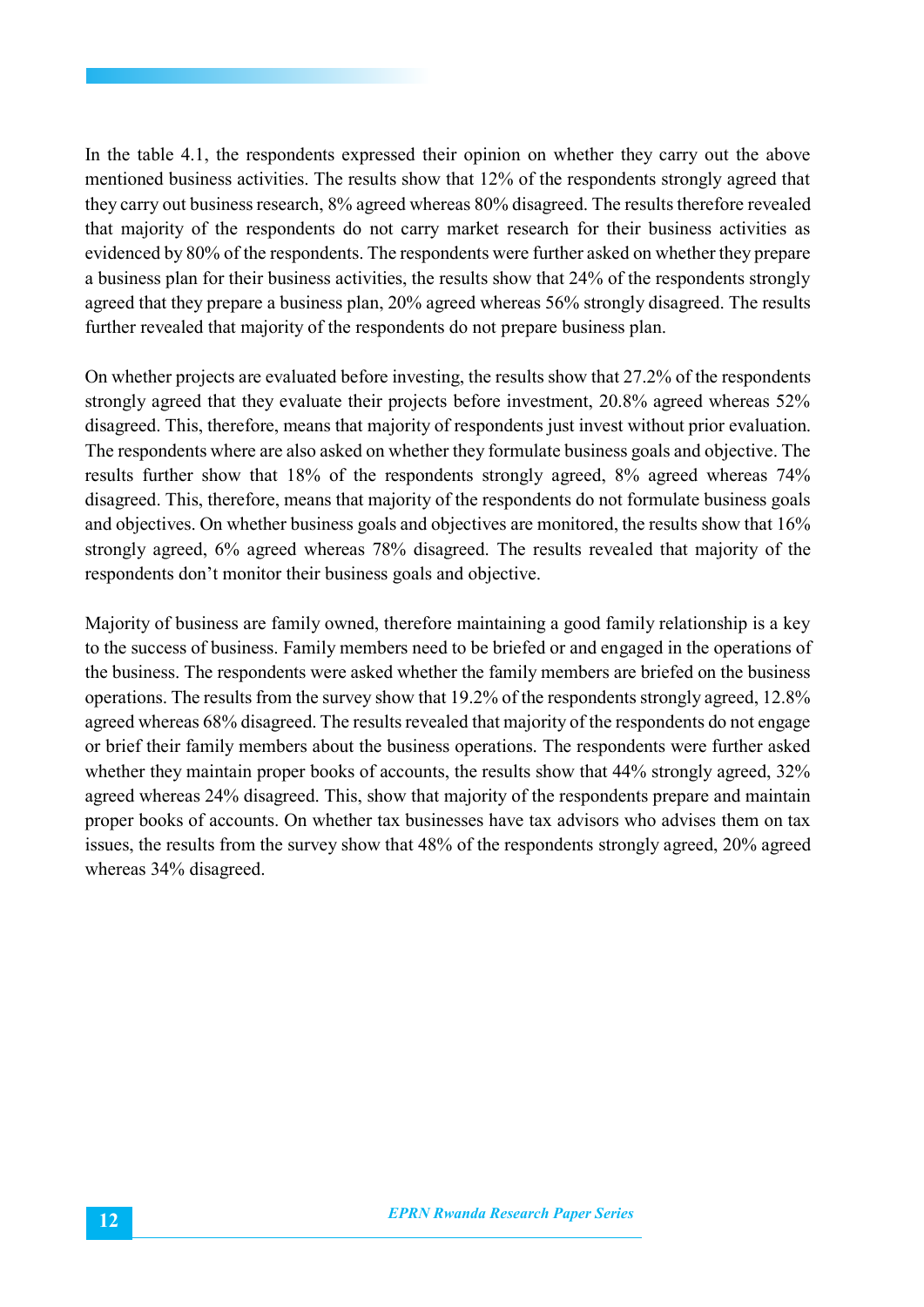| <b>Statements</b>                        |     | High          | Medium |               | Low |                | Total |               |
|------------------------------------------|-----|---------------|--------|---------------|-----|----------------|-------|---------------|
|                                          | Frq | $\frac{0}{0}$ | Frq    | $\frac{0}{0}$ | Frq | $\frac{0}{0}$  | Frq   | $\frac{0}{0}$ |
| Lack of financial support from banks     |     |               |        |               |     |                |       |               |
| and other financial institutions         | 160 | 64            | 60     | 24            | 30  | 12             | 250   | 100           |
| Inaccurate evaluation of the projects to |     |               |        |               |     |                |       |               |
| invest in                                | 80  | 32            | 120    | 48            | 50  | 20             | 250   | 100           |
| Lack of trust among business             |     |               |        |               |     |                |       |               |
| partners/family members                  | 130 | 52            | 70     | 28            | 50  | 20             | 250   | 100           |
| Poor market research                     | 180 | 72            | 60     | 24            | 10  | $\overline{4}$ | 250   | 100           |
| Poor management                          | 60  | 24            | 120    | 48            | 70  | 28             | 250   | 100           |
| Lack of business plan                    | 145 | 58            | 55     | 22            | 50  | 20             | 250   | 100           |
| Failure to have business goals           | 150 | 60            | 87     | 34.8          | 13  | 5.2            | 250   | 100           |
| Poor cash flow management                | 134 | 53.6          | 66     | 26.4          | 50  | 20             | 250   | 100           |
| Too much expectations                    | 141 | 56.4          | 79     | 31.6          | 30  | 12             | 250   | 100           |
| Failure to monitor business goals and    |     |               |        |               |     |                |       |               |
| business plan                            | 153 | 61.2          | 54     | 21.6          | 43  | 17.2           | 250   | 100           |
| Poor family relationship                 | 107 | 42.8          | 81     | 32.4          | 62  | 24.8           | 250   | 100           |
| Quitting too soon                        | 85  | 34            | 100    | 40            | 65  | 26             | 250   | 100           |
| Not seeking professional advise          | 118 | 47.2          | 79     | 31.6          | 53  | 21.2           | 250   | 100           |
| Lack of customer care                    | 165 | 66            | 55     | 22            | 40  | 16             | 250   | 100           |
| Poor keeping of accounting records       | 176 | 70.4          | 34     | 13.6          | 40  | 16             | 250   | 100           |
| Failure to control cost                  | 114 | 45.6          | 76     | 30.4          | 60  | 24             | 250   | 100           |
| Failure to comply with the tax policy    | 146 | 58.4          | 84     | 33.6          | 20  | 8              | 250   | 100           |

**Table 4.2: Qualitative factors affecting business failure in Rwanda** 

**Source: Survey Data 2020**

The results in the table 4.2 show how various factors in the environment causes business failures in Rwanda. The factors were ranked from high, medium and low based on their personal experience in the business operation. On lack of financial support from the financial banks and other financial institutions, the results show that 64% of the respondents ranked this factor high, 24% indicated medium and 12% indicated low. Although there is great work done by the government of Rwanda to ensure high coverage of financial inclusion, access to finance to support the growth is a major challenge affecting business success.

On how inaccurate evaluation of the project to invest in causes, 32% of the respondents ranked high, 48% ranked medium and 20% ranked low. The results revealed further that 52% ranked high lack of trust among the business partners/family members as another factor causing business failure, 28% ranked medium whereas 20% ranked low. Lack of doing a market research is another factor causing a business failure. Regarding this factor, 72% of the respondents ranked high, 24%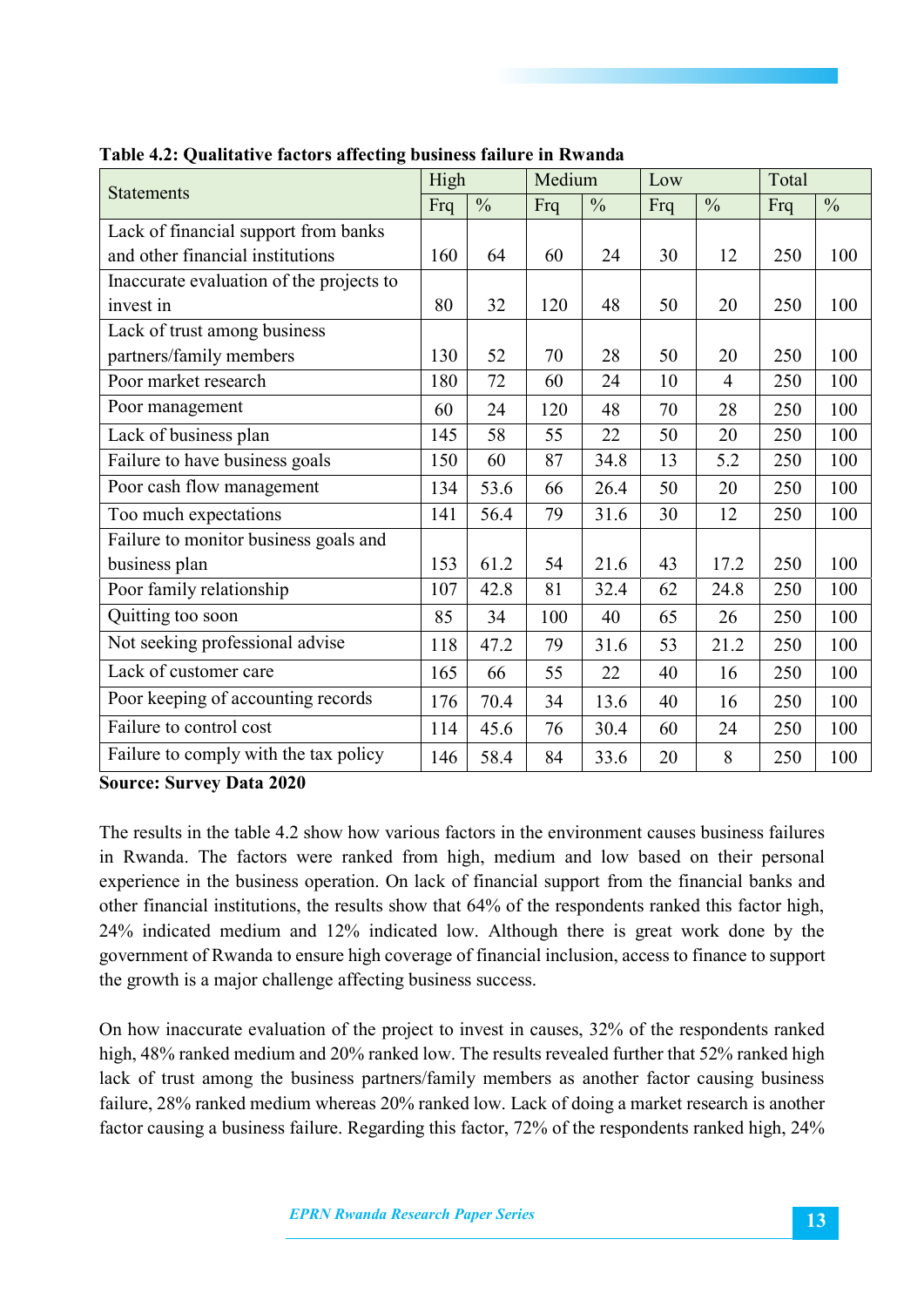ranked medium and 4% ranked low. The results further show that lack of business experience is another factor causing business failure as 52% of the respondents ranked it high, 28% ranked medium and only 20% ranked it low.

Poor management is another factor that was considered in the success of the business. The result from the survey show that 24% of the respondents ranked high, 48% ranked low and 28% ranked low. The results revealed that poor management is not among the key factors causing business failures in Rwanda, although a concern need to be taken into the account of the 24% of the respondents that are looking at it as one of the factors. Lack of business plan is another factor that was examined regarding the causes of business failure in Rwanda. The results from the survey show that 58% of the respondents ranked high, 22% ranked medium and 20% ranked low. This, therefore, means that lack of proper business plan is one of the key factors causing business failure as reflected by majority of the respondents.

Business goals are road map to the business. Failure to have business goals is another factor that was examined on how it affects business failure in Rwanda. The results from the survey show that 60% of the respondents ranked high, 34.8% ranked medium whereas 5.2% ranked low. This, therefore, means that failure to have business goals leads to business failure. The results further revealed that 53.6% of the respondents ranked high poor cash flow management as one of the factors causing business failure in Rwanda whereas 26.4% ranked medium and 20% ranked low. The results revealed that majority of the respondents ranked this factor high.

Having too much expectation about the business is another factor that was examined on how it affects business failure in Rwanda. Most business entrepreneurs enter business with too expectation, if the expectations are not met, they end up leaving the business. The respondents were asked to rank on how this factor affects business failure in Rwanda. The results from the survey show that 56.4% ranked high, 31.6% ranked medium whereas 12% ranked low. Failure to monitor the business goals and business plan is another factor that was examined. The results from the survey show that 61.2% ranked high, 21.6% ranked medium whereas 17.2% ranked low. The results from the survey revealed that lack of monitoring of the business goals and business plan is one of the key factors leading to business failure in Rwanda as evidenced by the majority of the respondents.

The respondents were asked to rank on how poor family relation leads to failure in Rwanda. The results from the survey show that 42.8% of the respondents ranked high, 32.4% ranked medium whereas 24.8% ranked low. Quitting too soon is another factor that was examined leading to business failure in Rwanda. The results from the survey show that 34% of the respondents ranked this factor high, 40% ranked low whereas 26% ranked low. Although the factor was not considered much by many respondents, business requires persistence by expecting the unexpected and overcoming the unexpected. The researchers also examined lack of customer care another factor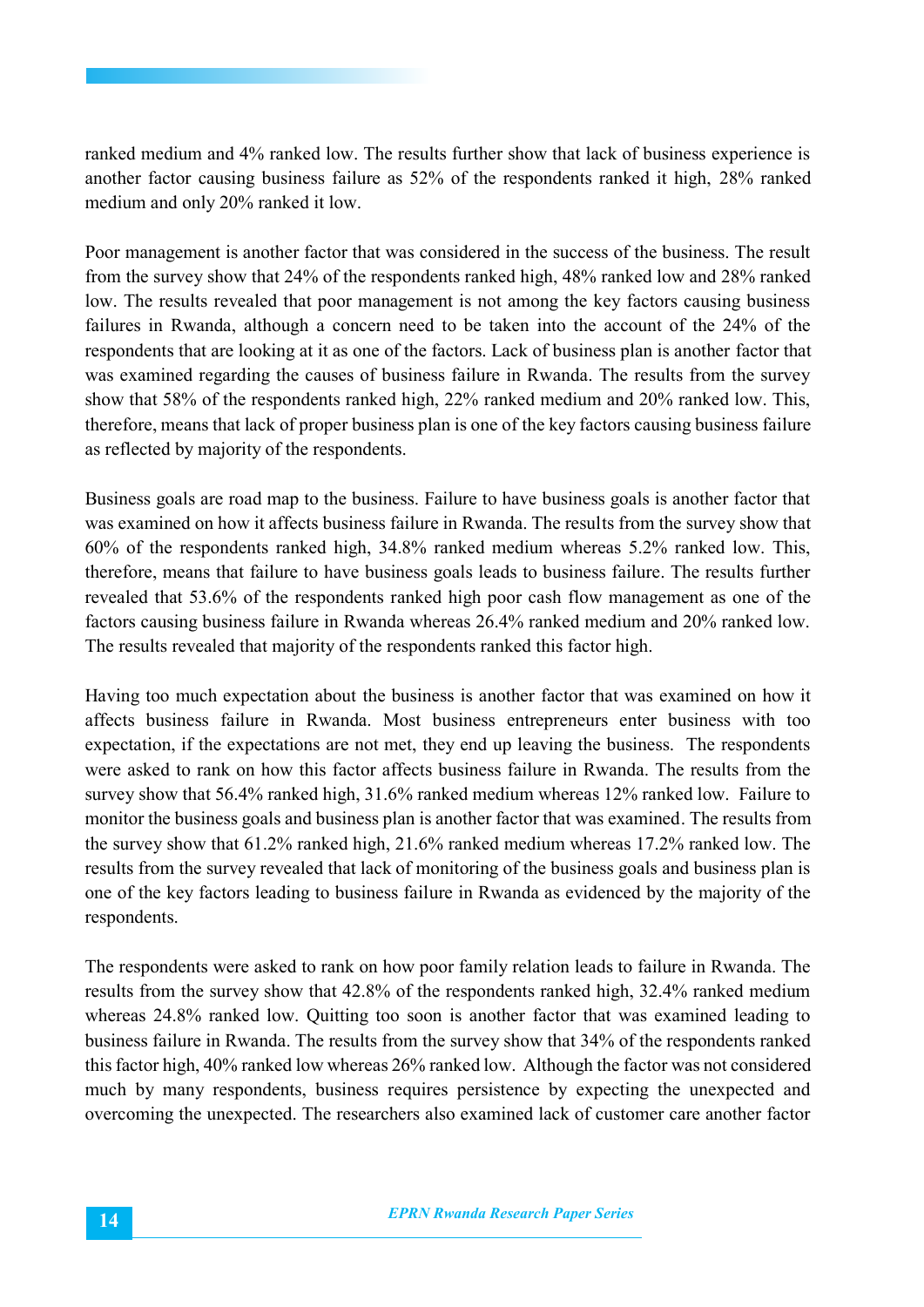affecting business failure in Rwanda. The results show that 66% of the respondents ranked high, 22% ranked medium whereas 16% ranked low. This therefore means that lack of customer care is a critical factor causing business failure as evidenced 66% of the respondents.

Not seeking professional advice is another factor that was examined by the researchers on how it affects business failure. 47.2% of the respondents ranked high, 31.6% whereas 21.2% ranked low. Poor keeping of accounting records is another factor that was examined by the researchers on how it causes business failure in Rwanda. The results from the survey show that 70.4% of the respondents ranked high, 13.6% ranked medium whereas 16% ranked low. This, therefore, means that keeping proper accounting records is a key factor to the business success. The researchers also examined how failure to control cost causes business failure. The results from the survey show that 45.6% of the respondents ranked high, 30.4% ranked whereas 24% of the respondents ranked low. The researchers also analyzed on how failure to comply to tax policies affect causes business failure. The results from the survey show that 58.4% of the respondents ranked low.

| Lack of financial support from banks and other financial | 4.37 |          |       |
|----------------------------------------------------------|------|----------|-------|
|                                                          |      | $-2.464$ | 0.017 |
| institutions                                             |      |          |       |
| Inaccurate evaluation of the projects to invest in       | 2.85 | $-0.477$ | 0.712 |
| Lack of trust among the business partners/family         | 3.84 | $-2.321$ | 0.019 |
| members                                                  |      |          |       |
| Poor market research                                     | 4.54 | $-2.876$ | 0.013 |
| Poor management                                          | 1.28 | 0.462    | 0.761 |
| Lack of business plan                                    | 4.32 | $-2.331$ | 0.018 |
| Failure to have business goals                           | 3.87 | 2.195    | 0.028 |
| Poor cash flow management                                | 2.93 | 1.673    | 0.081 |
| Too much expectations                                    | 3.31 | 2.225    | 0.023 |
| Failure to monitor business goals and business plan      | 4.12 | $-2.354$ | 0.018 |
| Family relationship                                      | 4.56 | 2.871    | 0.011 |
| Poor location                                            | 1.52 | 0.543    | 0.542 |
| Lack of focus                                            | 2.76 | 1.694    | 0.073 |
| Quitting too soon                                        | 3.11 | 1.892    | 0.047 |
| Not seeking professional advise                          | 3.46 | $-2.071$ | 0.038 |
| Lack of customer care                                    | 3.57 | 2.121    | 0.042 |
| Poor keeping of accounting records                       | 3.87 | 2.215    | 0.039 |
| Failure to control cash                                  | 2.95 | 0.893    | 0.321 |
| Failure to comply with the tax policy                    | 4.01 | 2.341    | 0.018 |

**Table 4.3: Test of the significance of each factor to the business failure** 

**Source: Survey Data 2020**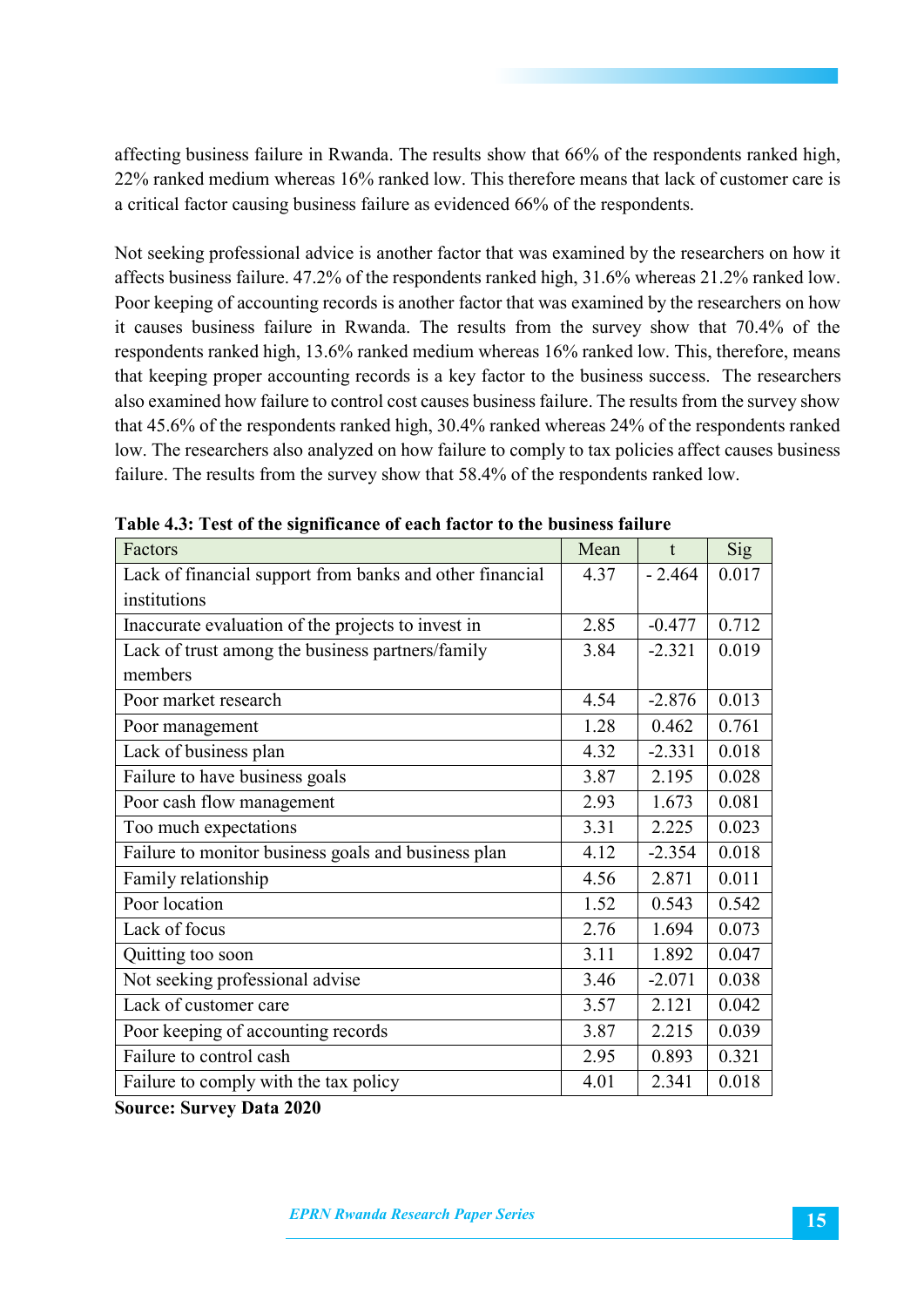The results show that there are a number of factors that affect the success of business. The results revealed that the most significant factors which leads to business failure include the following lack of financial support, lack of experience in business, poor market research, government policies, lack of clear business plan, failure to formulate business goals and objectives, wrong expectations about the business, failure to monitor the business goals, quitting soon, not seeking professional advice, lack of customer care, failure to control cost, failure to comply with the tax policies.

#### *Quantitative Factor Analysis*

|                       |                               |                   | Working<br>capital | Assets  |                                  | Revenue        |
|-----------------------|-------------------------------|-------------------|--------------------|---------|----------------------------------|----------------|
|                       |                               | Profit management | management         |         | Expense<br>management management | manage<br>ment |
| Correlation Cash flow | management                    | 1.000             | $-.431$            | .137    | $-.085$                          | .121           |
|                       | Working capital<br>management | $-.431$           | 1.000              | .091    | .387                             | .220           |
|                       | Assets<br>management          | .137              | .091               | 1.000   | $-.272$                          | $-.276$        |
|                       | Expense<br>management         | $-.085$           | .387               | $-.272$ | 1.000                            | .44            |
|                       | Revenue<br>management         | .121              | .220               | $-.276$ | .44                              | 1.000          |

**Table 4.4 Pooled Within-Groups Matricesa**

a. The covariance matrix has 33 degrees of freedom.

#### **Source: Survey Data 2010**

The results in table 4.4 test the correlation between the study variables in order to assess the multicollinearity between variables. The results show that there is a week correlation between the study variables with a lowest correlation between expense management and profit management and high correlation exist between expense management and revenue management. This, therefore, implies that there is no multicollinearity between the study variables.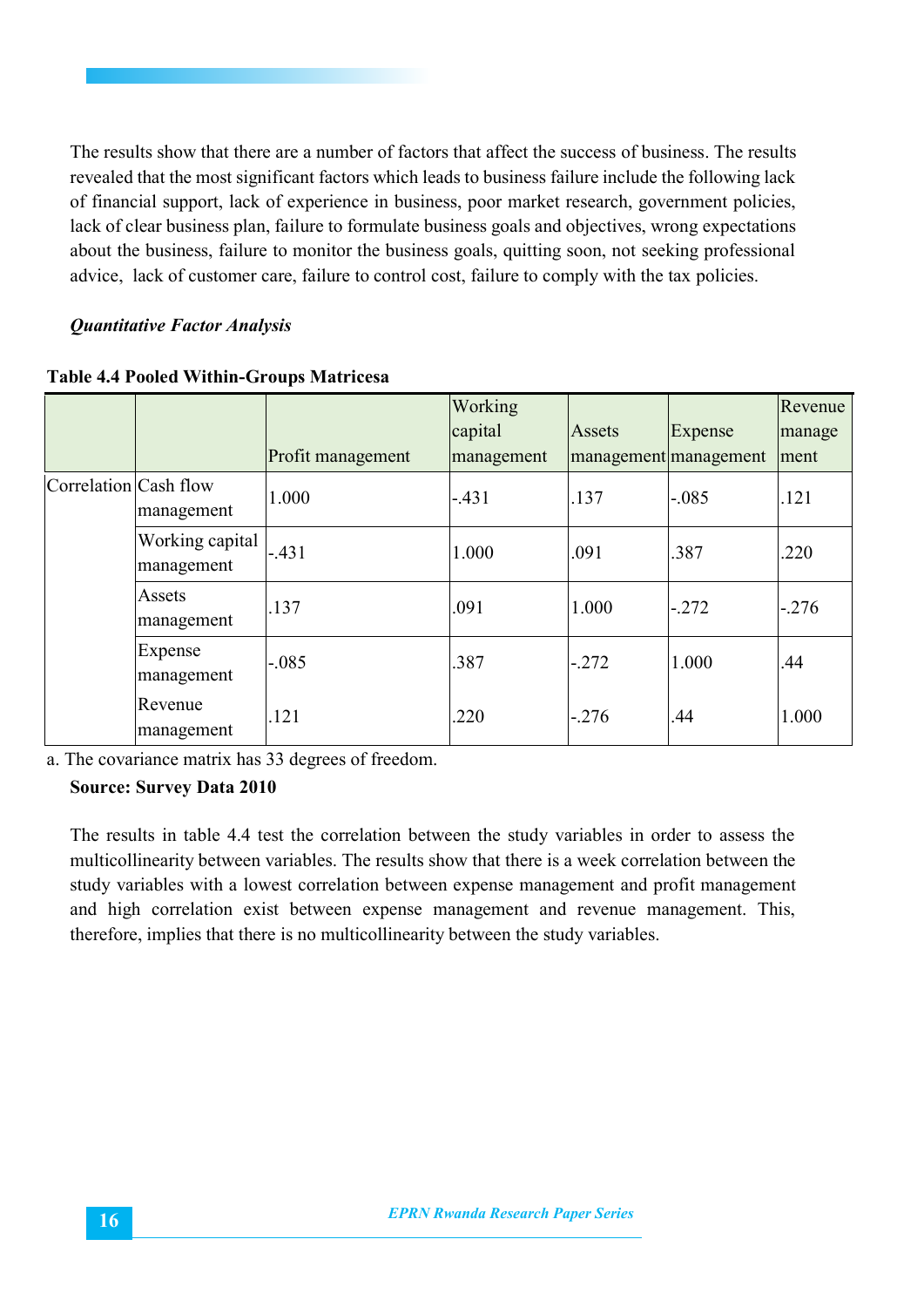|                            | Wilks' |        |     |     |      |
|----------------------------|--------|--------|-----|-----|------|
|                            | Lambda | F      | df1 | df2 | Sig. |
| Cash flow management       | .997   | 4.092  |     | 33  | .043 |
| Working capital management | .870   | 4.924  |     | 33  | .033 |
| Assets management          | .799   | 8.326  |     | 33  | .007 |
| Expense management         | .290   | 80.907 |     | 33  | .000 |
| Revenue management         | .325   | 68.561 |     | 33  | .000 |

#### **Table 4.5: Tests of Equality of Group Means**

**Source: Survey Data 2020**

Table 4.5 tests the significance of the study variables in predicting the business failure among SMEs in Rwanda. The results from the survey show that at 5% level of significance, all the tested variables are statistically significant. The most significant variables in predicting business failure include revenue management and expense management with  $P$ -values  $= 0.0000$ , these are followed by asset management, working capital management and cash flow management.

#### **Table 4.6: Eigenvalues**

|                     | $\%$ of          | Cumulative     |                       |
|---------------------|------------------|----------------|-----------------------|
| Function Eigenvalue | <i>N</i> ariance | $\frac{10}{6}$ | Canonical Correlation |
| 2.595a              | 0.00             | 100.0          | .850                  |

a. First 1 Canonical discriminant functions were used in the analysis.

#### **Source: Survey Data 2020**

Table 4.6 tests the correlation between the study variables. The correlation was tested using the canonical discriminant function. The results from survey show that there is a high correlation between the study variable as represented by 85% and R-square of 72.3%.

#### **Table 4.7: Wilks' Lambda**

| Test of<br>Function(s) | Wilks' Lambda | Chi-square | Df | Sig. |
|------------------------|---------------|------------|----|------|
|                        | 278           | 39.028     |    | 000  |

#### **Source: Survey Data 2020**

The results in table 4.7 tests the model fit in predicting business failure or success. The results from the survey using Wilk's Lambda show that the model is significant in predicting business failure of success as the P-value is less than 5%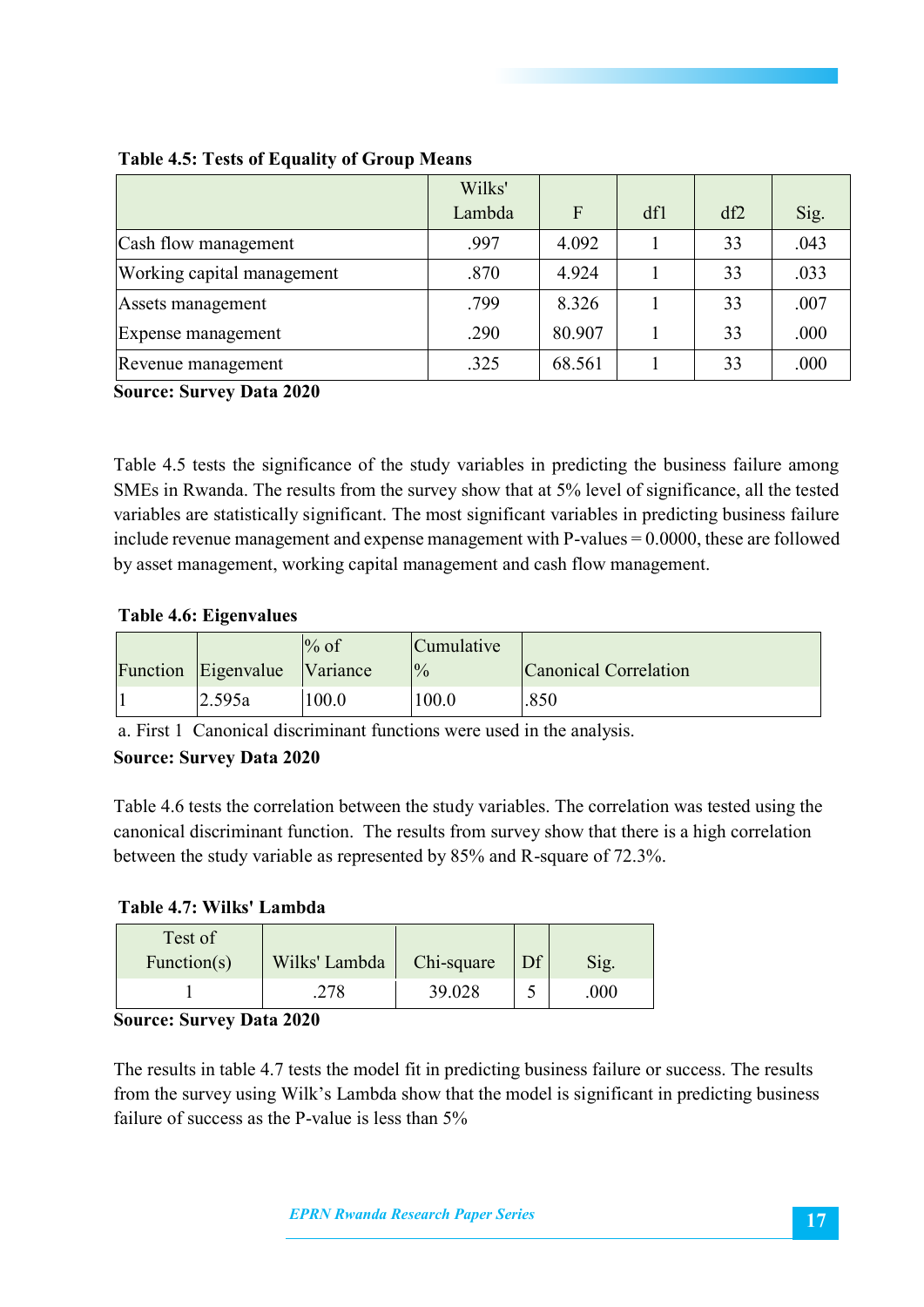#### **5. Conclusion**

Improving business environment is a very critical factor for the successful operation of businesses. The business environment is composed of both external and internal factors. The government of Rwanda had made a tremendous investment in ensuring that external factors do not adversely affect the business environment. With such investment, Rwanda is considered as one top countries of doing business in Africa and in the world. As per the World Bank report 2019, Rwanda is ranked 29th for ease of doing business in the world.

This study analyzed the causes of business failures among the SMEs. This was done by analyzing both the qualitative and quantitative factors in the business environment. The internal factors in the environment can be classified. The results from the survey indicated that the quantitative factors contribute 85% to the success or failure of a business. This means that failure to manage revenues, expenses, assets, cash flows and working capital will adversely affect the success of the business. The results further revealed that qualitative factors are also very significant in explaining business failure in Rwanda. A need to critically manage both qualitative factors and quantitative factors is a pillar and a cornerstone to the business success.

#### **6. Recommendations**

Based on the results from the findings, the following policy recommendations were suggested.:

- a. The results revealed a challenge in business plan, and market research. Therefore, entrepreneurs should be trained on how to prepare a business plan and carry out market research
- b. In addition, entrepreneur should be trained in tax management and cash flow management.
- c. The findings also indicated a concern for lack of advice in the business. A network of experienced entrepreneurs to mentor the young entrepreneurs should be sought of.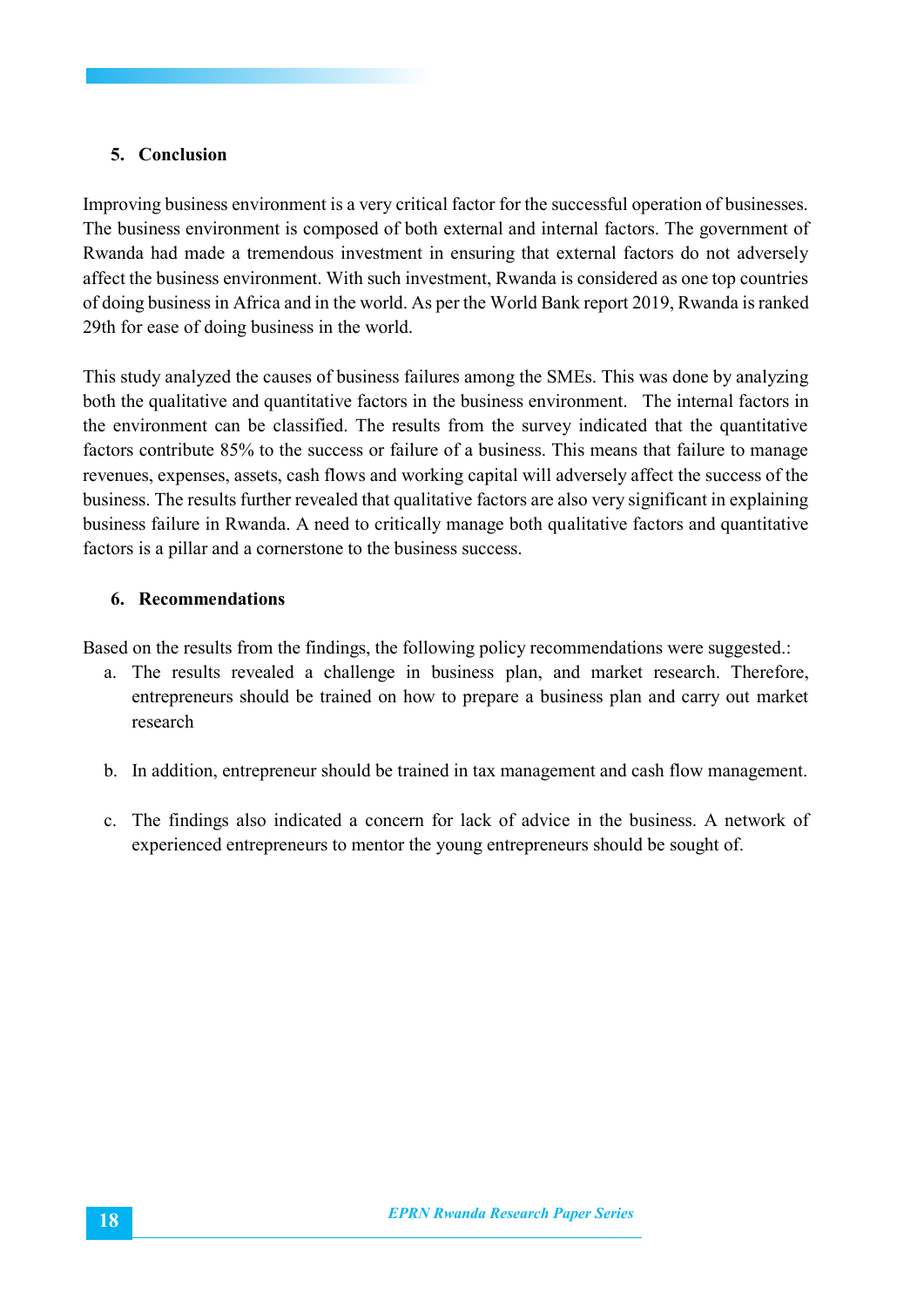#### **7. References**

Arinaitwe, J. K. (2006). Factors Constraining the Growth and Survival of Small Scale Businesses. A Developing Countries Analysis. Journal of American Academy of Business, Cambridge, 8(2), 167-178.

Bonatti L. and , Felice G. (2007). Structural Change and Economic Dynamics, Elsevier

Bryman and Bell, (2003): Business Research Methods. Oxford University Press. New York

Bryman, Stephens, M. and ACompo, C. (1996): The Importance of Context: Qualitative Research and the Study of Leadership. Leadership Quarterly, 7:353-70

Eeden, S., Viviers, S., and Venter, D. (2004). An exploratory study of selected problems encountered by small businesses in a South African context. Journal of African Business, 5(1), 45- 72.

Harris, M. L., and Gibson, S. G. (2006). Determining the common problems of early growth of small businesses in Eastern North Carolina. SAM Advanced Management Journal, 71(2), 39-45.

Kiggundu, M. N. (2002). Entrepreneurs and entrepreneurship in Africa: What is known and what needs to be done. Journal of Developmental Entrepreneurship, 7(3).

Kirkpatrick C. and Barrientos . (2004). The Lewis Model after fifty years Development Economics and Public Policy WORKING PAPER SERIES

Kothari, C.R. (2000): Research methodology, methods and techniques Wiley east limited

Lewis A.W. (1954). Economic Development with Unlimited Supplies of Labour The Journal of Economic Perspectives Vol. 28, No. 3 pp. 71-88

Mambula, C. (2002). Perceptions of SME growth constraints in Nigeria. Journal of Small Business Management, 40(1), 58-65.

Marlow, S. And Carter, S. (2006): Access to Finance, Women's Enterprise and the Role of the Accountant. Certified Accountants Educational Trust Repot No. 86

MINICOM., NISR., MIFOTRI., & PSF. (2017). Small and medium enterprise development policy in Rwanda. Kigali: MINICOM.

Mugenda, A.G. (2008): social science research theory and principles. ARTS press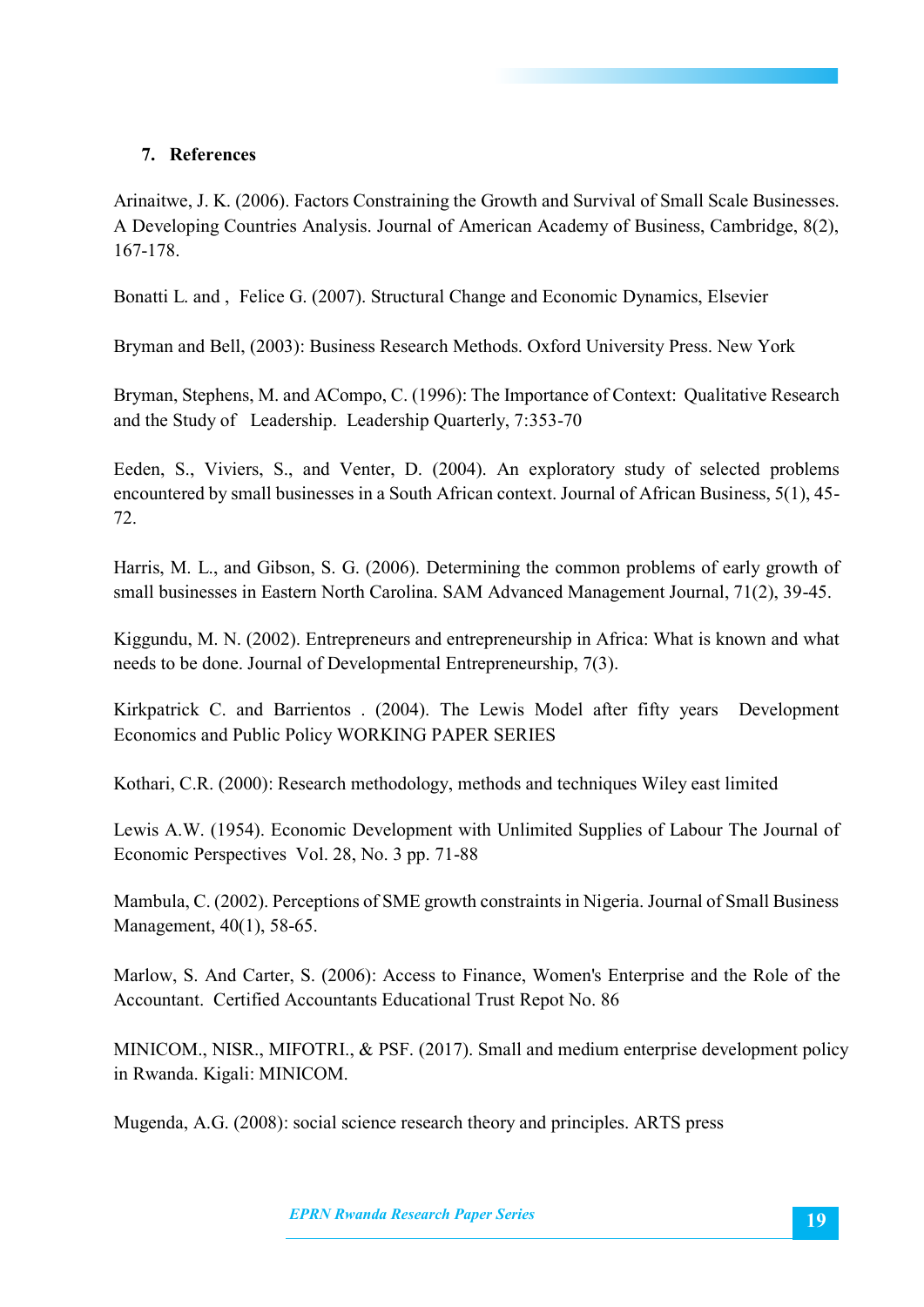Pop, J. (2002). Confronting corruption. The elements of a national integrity system. London: Transparent International.

Rostow, W. W. (1960). The stages of economic growth A non-communist manifesto. Cambridge Cambridge University Press.

Saunders, M., Lewis,P. (1999). Research Methodology for Business Students (5 ed.). England and associated companies: Pitman publishing.

Schumpeter, J.A. (1961) The Theory of Economic Development. 3rd Edition, Oxford University Press, New York.

Kuznets. S. (1971) Economic Growth of Nations Harvard University Press

Yin, R. (1994): Design and Methods, Case Study Research: (2ndedition.). Thousand Oaks, CA: Sage Publishing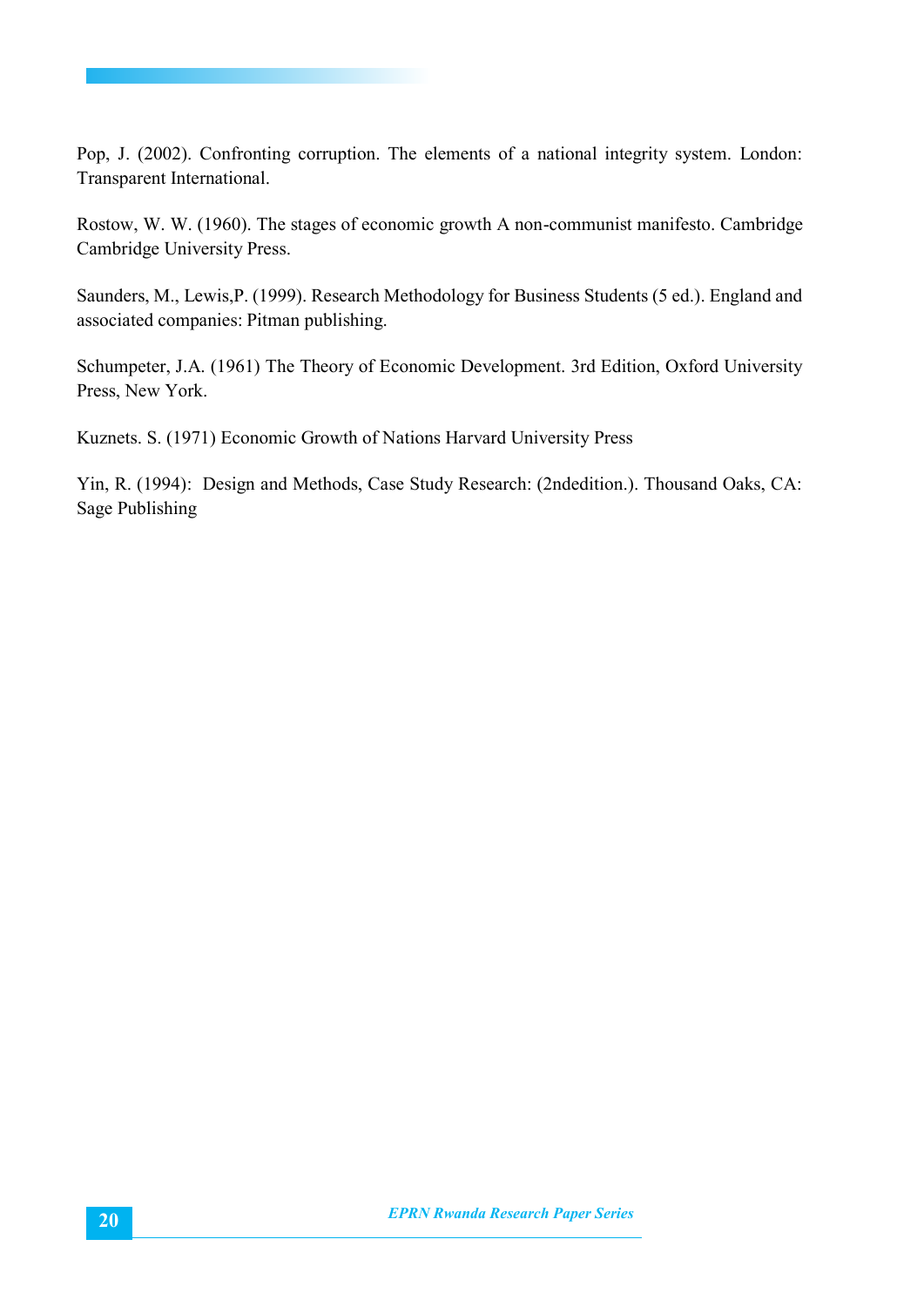## **Chapter Two**

## **The effect of short-term bank loan financing on financial performance of manufacturing Small and Medium Enterprises (SMEs) in Rwanda**

By Byombi Kamasa Vedaste<sup>2</sup> & Charles Ruranga<sup>3</sup>

#### **Abstract**

Short-term loan financing is one of ways used to fasten financial performance and growth of firms mainly those operating in manufacturing domain. It is an important source of finance to small and medium enterprises (SMEs) all over the World where it has financed almost half of the businesses done by SMEs in United States of America (USA), many businesses are financed by short-term loan European countries, Africa and Asia. Despite its importance all over the world, short-term loan financing in terms of line of credit and overdraft facilities have not been given much attentions in different literatures all over the World and mainly in Rwandan context. Being a great source of finance to SMEs, there is no clear indication about the level at which it contributes to the financial performance and growth of SMEs. At policy level there are not much rules, laws, regulations and guidelines about short term loan financing in Rwanda. Based on a population of 382 manufacturing SMEs operating in Kigali, a sample of 196 SMEs was drawn and a survey study was conducted using self-administered questionnaires to collect primary data from SME holders. The research was guided by the pecking order theory, which set an order of preferences between sources of finance. Descriptive and inferential statistics were used to analyze collected data. Using a binary logistic model, the findings revealed that there is significant and positive relationship between short term loan financing in terms of line of credit finance, overdraft financing facilities, contract finance, working experience and organization types financial performance of manufacturing SMEs in terms profit. In summary short term, loan financing is a powerful tool to finance manufacturing firms and it must inform policy makers in Rwanda to think about ways of empowering SMEs owners with financial literacy.

Key words: Overdraft facilities, line of credit, return on sales, and return on investment

<sup>&</sup>lt;sup>2</sup> EPRN Member, and PhD Student at Jomo Kenyatta University of Agriculture and Technology (JKUAT)

<sup>&</sup>lt;sup>3</sup> EPRN Member and Director of the African Center of Excellence in Data Science (ACE-DS), University of Rwanda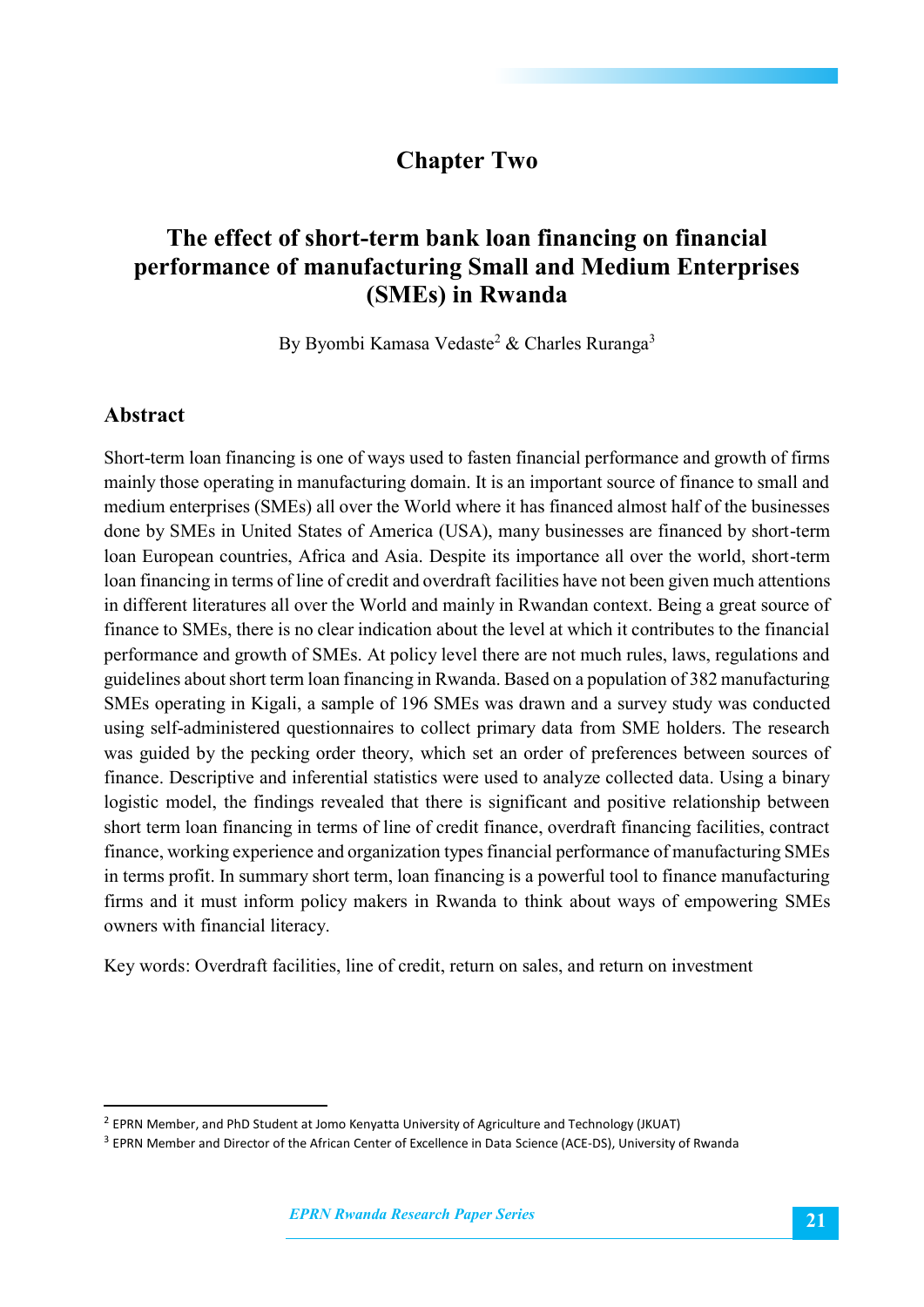#### **1. Introduction**

Small and Medium Enterprises (SMEs) are important engine in the development of each country; they play a vital role in economic growth, and job creation (L. Castillo & Guasch, 2012). SMEs have became an important pillar in the African economy and served in fighting the everlasting problem of unemployment. Dispite their importance SMEs operating environment is facing huge challenges related to finance. This paper aims to find out the importance of differents short term bank loan debt finance on financial performance of manufacturing SMEs. Overdraft financing and line of credit are the key important source of finance which were examined to see their support for the growth and advancement of SMEs prospectively. Short term bank loan debt finance has been viewed as an important source to business finance and it has contributed to the growth and impacted positively SMEs performance (Eniola & Entebang, 2015)

SME Rwanda have found themselves with the challenges of accessing finance due to bank credits structural, viability, and maintainable quality. The country's industrial sector is dominated by small size organisation where 98% are SME, with a big number of micro entreprises which are not able to meet the requirement of financial intitutions (Esho & Verhoef, 2018). On the supply side collateral guarantee is the main standards for loan approval. This process of loan application and collateral issues have abstracted SMEs to have access to needed finance. Small and Medium-sized financial establishments are not many, as far as the current state of affairs of financial establishments in relation to SMEs, and face numerous issues and challenges in its further advancement, hence are unable to content the SMEs. The not strong credit financing, and nonsubjective or mortgage asset resources, considered by banks makes it more significantly challenging in raising financing provision. Likewise, the no third-party undertakings with enough credit rating assessment to offer guarantees, making it reliable for funds obtainable from banks (Eniola & Entebang, 2015)

The SMEs sector has been the focus of recent academic and policy debate. On the one hand, the SME sector has been the target of systemic and targeted intervention by governments and international aid organizations around the world. Supporting this view are findings from recent studies that emphasize the role played by SMEs in employment generation and recovery from recessions in developing countries. For instance, Ayyagari et al. (2014) find that SMEs in the formal sector account for 50 percent of employees in developing countries. They also find that SMEs create a greater share of jobs and highest sales growth and employment growth (Ayyagari et al., 2011). There is a strong positive association between the share of SME labor in the total manufacturing labor force of a country and GDP per capita growth (Ayyagari, Demirgüç-Kunt, & Maksimovic, 2019). It is important to understand the determinants of their access to credit because SMEs create the majority of jobs (Wit & de Kok, 2014).

All over the World, SMEs have contributed too much to the overall Gross Domestic Product (GDP) of countries. SMEs contributed 60% in china, 57% in Germany, 55% in Japan and 48 % in USA.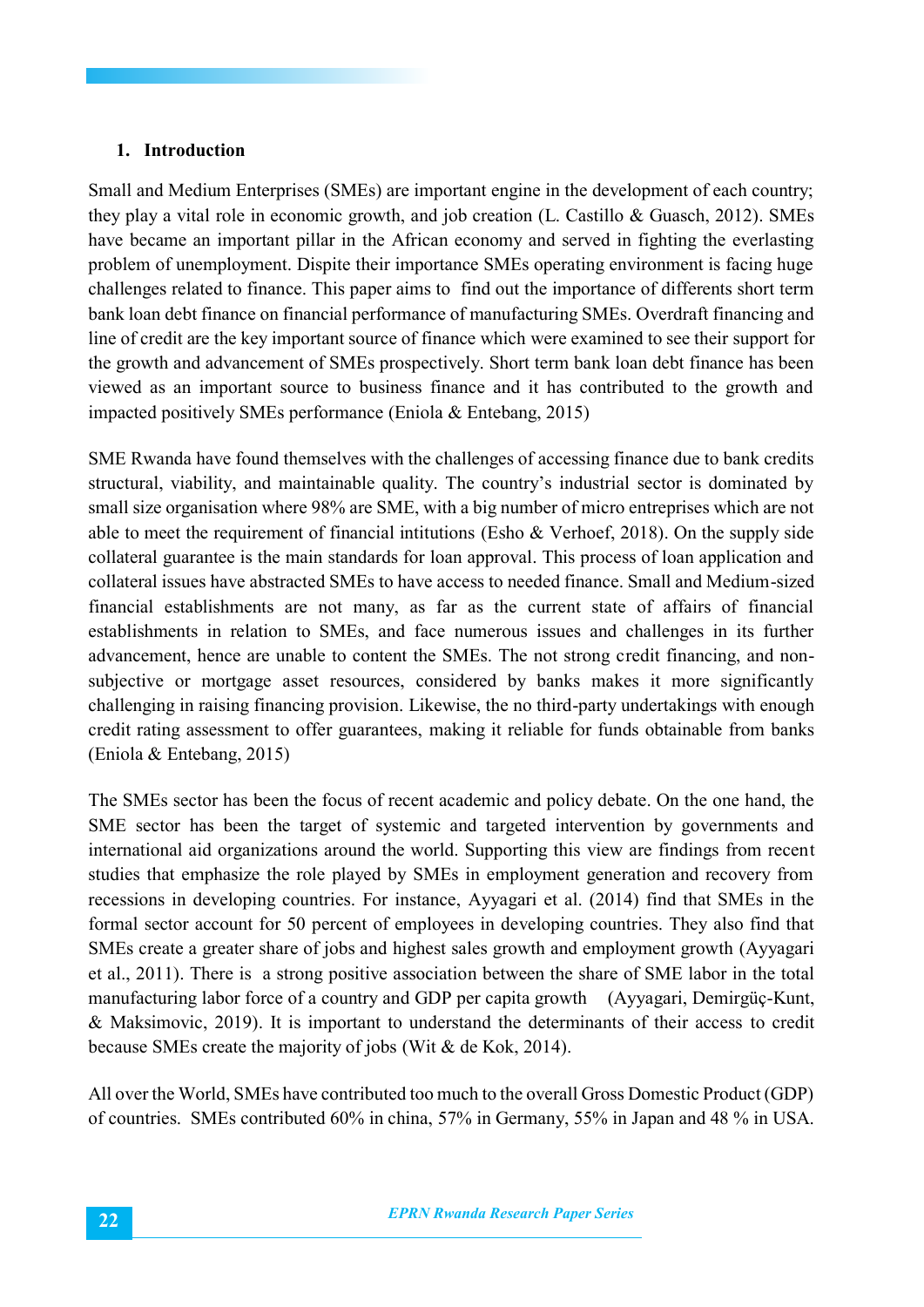In the same way, they contributed to the creation of employment where SMEs account for between 55 per cent and 80 per cent of total employment in Western Europe, Japan and USA (Ngui & Thomas, 2013). In Kenya SMEs represent 90% of all entrprises, the GDP of 18% and employs 60% of the workforce (Muriithi, 2017). In Uganda SMEs employ more than 90 % of the private sector and contribute over 18% to total GDP ("Ministry of Trade, Industry and Cooperatives (Uganda)," 2018). While in Rwanda SMEs comprise 98% of the businesses and 60% of all private sector employment sectors, and contribute around 55% of the GDP. It has a potential to lower in Rwanda's trade imbalance and generate off farm employment(Marc, 2016).

Access to finance has been identified as the first constraint of SME growth (Esho & Verhoef, 2018), SMEs have been portrayed as not able to access to bank credit because of conditions which are difficult to fulfill for most SMEs have been viewed as too small, risky, or costly for traditional commercial banks (Njue & Mbogo, 2017). Lack of access to finance has a great impact on firm growth and that the smallest firms were the most affected by lack of finance. Small firms identify access to financing as a severe obstacle compared to the percentage of large firms. Access to a targeted lending program show that many SMEs are credit-constrained and that expansion of credit leads to higher growth in sales and profit(Banerjee & Duflo, 2014)

Despite the importance of short-term bank loan debt finance, its influence on financial performance has not attracted the attention of researchers in Rwanda. There is also lack of shortterm debt financing research because it is difficult to identify the times when short-term financing needs are high. Moreover, in spite of the support from the government of Rwanda a majority of SMEs are still facing internal and external challenges for their growth(van Klyton & Rutabayiro-Ngoga, 2018). SMEs operating in manufacturing have shown slow growth compared to those operating in services. They remained stagnant in the past decade and accounted for 14% of GDP in 2010 and shown a slow growth compared to their fellow in neighboring countries(Kamarudeen & Söderbom, 2013)

It is acknowledged that lack of access to finance is the most critical constraints to the growth of SMEs(Kamunge et al., 2014). Access to finance has been ranked number one challenge, which SMEs are facing in their development in Rwanda. SMEs are still financially disadvantaged due to lack of collateral required by financial institutions(van Klyton & Rutabayiro-Ngoga, 2018). Though a number of studies have been conducted in Rwanda there is still a shortage of research in the domain of debt financing and financial performance of SMEs. This creates an opportunity for the current study to fill in the information gap.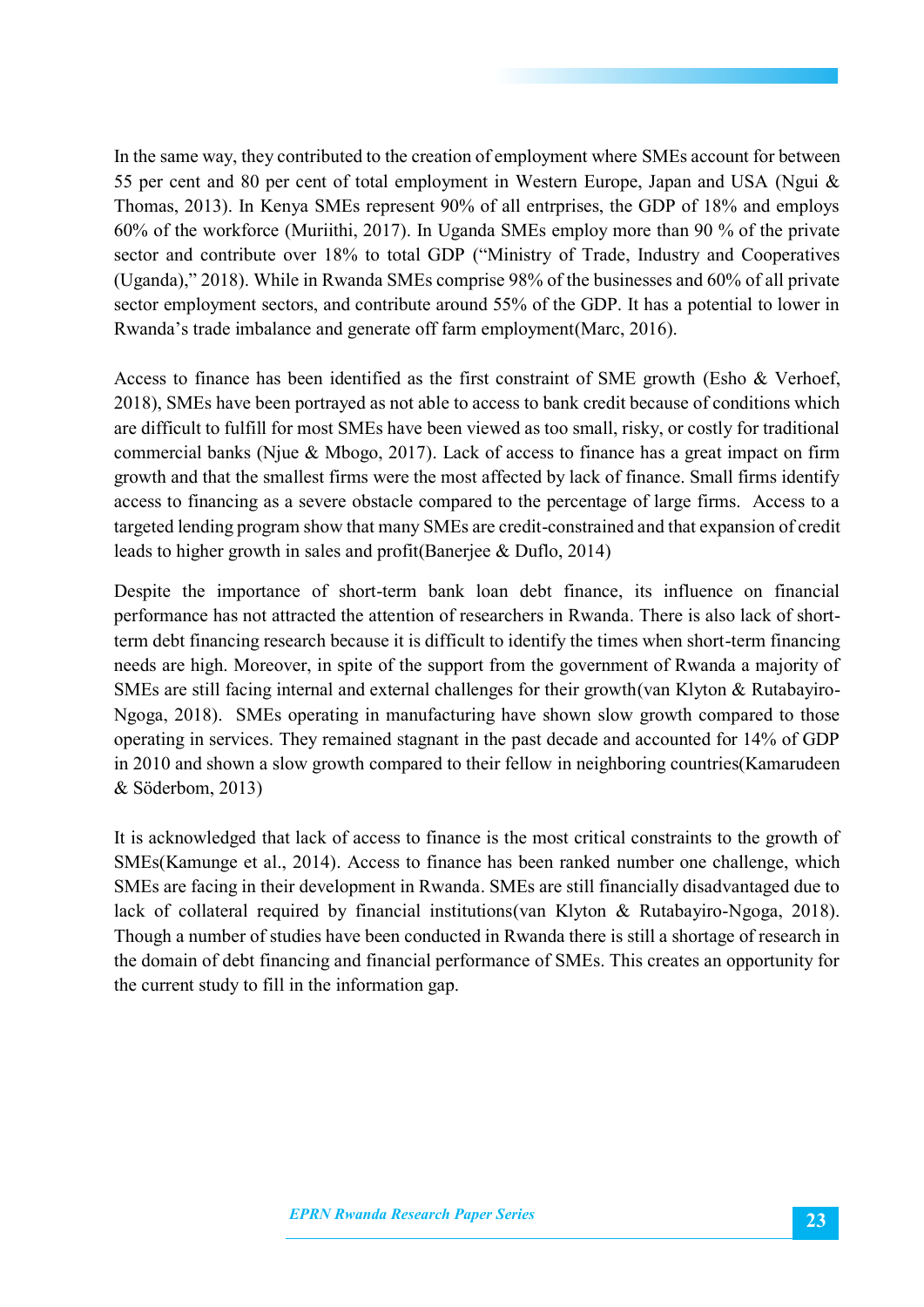#### **2. Literature review**

Pecking order theory had been proponed by(Donaldson, 2012) and it was suggesting that the order of financing sources takes precedence over their weight. The introduction of an extended version of the theory where asymmetric information available to managers and investors causes adverse costs of selection(Myers, 1984). In 1984 the theory was developed in the way that it was suggested that internal financing must take precedence to other source of finance (Myers & Majluf , 1984). The preference for internal financing, followed by debt financing and equity issuance as a last resort, represents the "pecking order of financing" new projects, as firms recur to self-financing under asymmetric information conditions. In has been pointed out that firms have to identify the source of finance taking into account their life cycle, where young firm are willing to finance their operations into own capital and then capital market will come as the last option (Kira, 2013).

The concept of this theory lays in the principles of asymmetric information and it assumes that people do not have the same information, at a certain level lenders and managers have different information about the firm and access to finance. The theory posits that the firm will prefer internal financing and that, should external resources be necessary, it will select the appropriate financing methods based on the risk level involved. This being an issue many firms mainly SMEs prefer to use informal finance and then other debt finance. The buyer sees the average of the whole market while the seller has more intimate knowledge of a specific item.

Firms have different preference and can be informal debt to formal debt, short-term debt over longterm debt and debt over equity and this will have also to deal with the size of the firm. In some cases, if the firms issue no new security but only use informal debt finance to support the investment opportunities, the information asymmetric can be resolved. The theory is very much close to the work taking into account that for SMEs find themselves caught in the trap of using certain types of finance and in a certain way they have to make a certain journey from on source to another. Due to the information, asymmetric business people prefer to go to short-term bank loan debt finance instead of long-term finance. This theory alone deals with all the two objective of this research and it shows the preference order of finance, from overdraft to line of credit.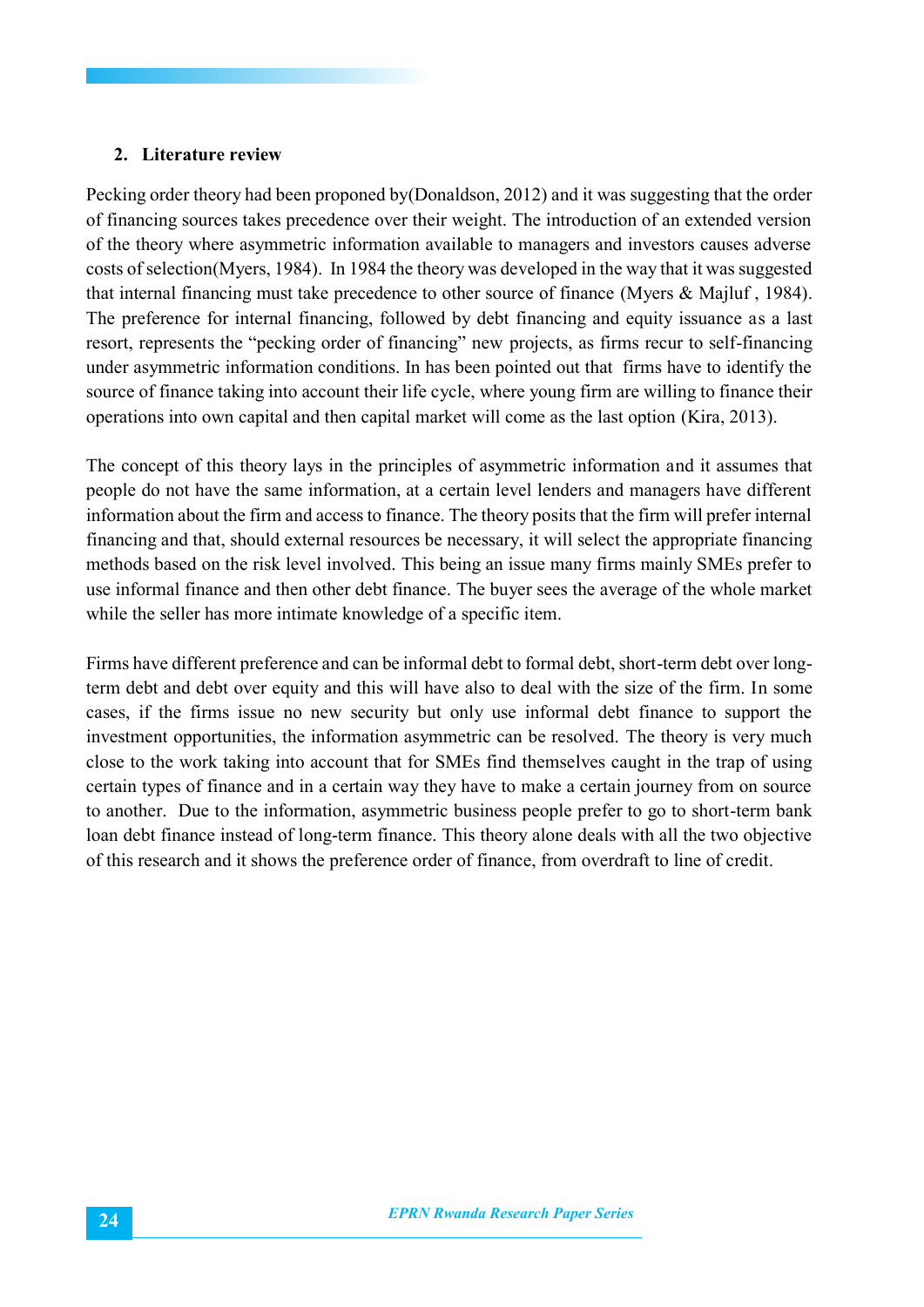#### The conceptual framework



Studying capital structurre on finacial performance of SMEs in Malaysia, it was found out that both long term debt finance and short term debt finance have a negative effect on financial performance of SMEs(Salim & Yadav, 2012). In the research on the effect of debt finance on firm's financial performance in pakistan, it was found out that there is a nonlinear relationsip between return on equity and debt ratio asset ratio (Tauseef et al., 2015) . Short-term bank loan financing mainly has played a key role in the development of SMEs, Access to finance to SMEs is a very determinant element on the survival of organizations. In the study on the impact of bank loan on profitability, using empirical data and method of generalized momenets in France, it was found out that debt does not have any impact on the profitability of SMEs(Kebewar, 2012). In the research on bank loan finance on financial perfromance of Sweden firms it was found out that trade credit, short term loan and long term loan affect negatively the performance of SMEs(Yazdanfar & Öhman, 2015). It was stipulated that the lower leverage level, the lower agency cost of external debt and the high the profitability. In USA there has been a decrease of debt maturity where SMEs are willing to take loan with short term period maturity. New firms tend to use more short term debt than old firms and it is most affected by both supply and demand side(Custodio et al., 2012)

Access to finance is a fundamental challenge at the heart of a country's financial and economic development. Development theory emphasizes the role of finance in achieving growth and income equality. However, one of the most important issues facing SME is their difficulty in accessing finance. Given market imperfections, the role of state policy is critical from promoting an enabling environment to more active market interventions(World Bank Group 2019). Many other researchers on African continent have also carried their researches on debt bank loan finance and have found significant result which have contributed to the body of knowledge. In the research on debt bank loan on financial performance of SMEs; the missing role of debt maturity structure in Egypt it found out that short term debt and long term debt have different results on financial performnce of SMEs. It was found that long term finance affect positively the financial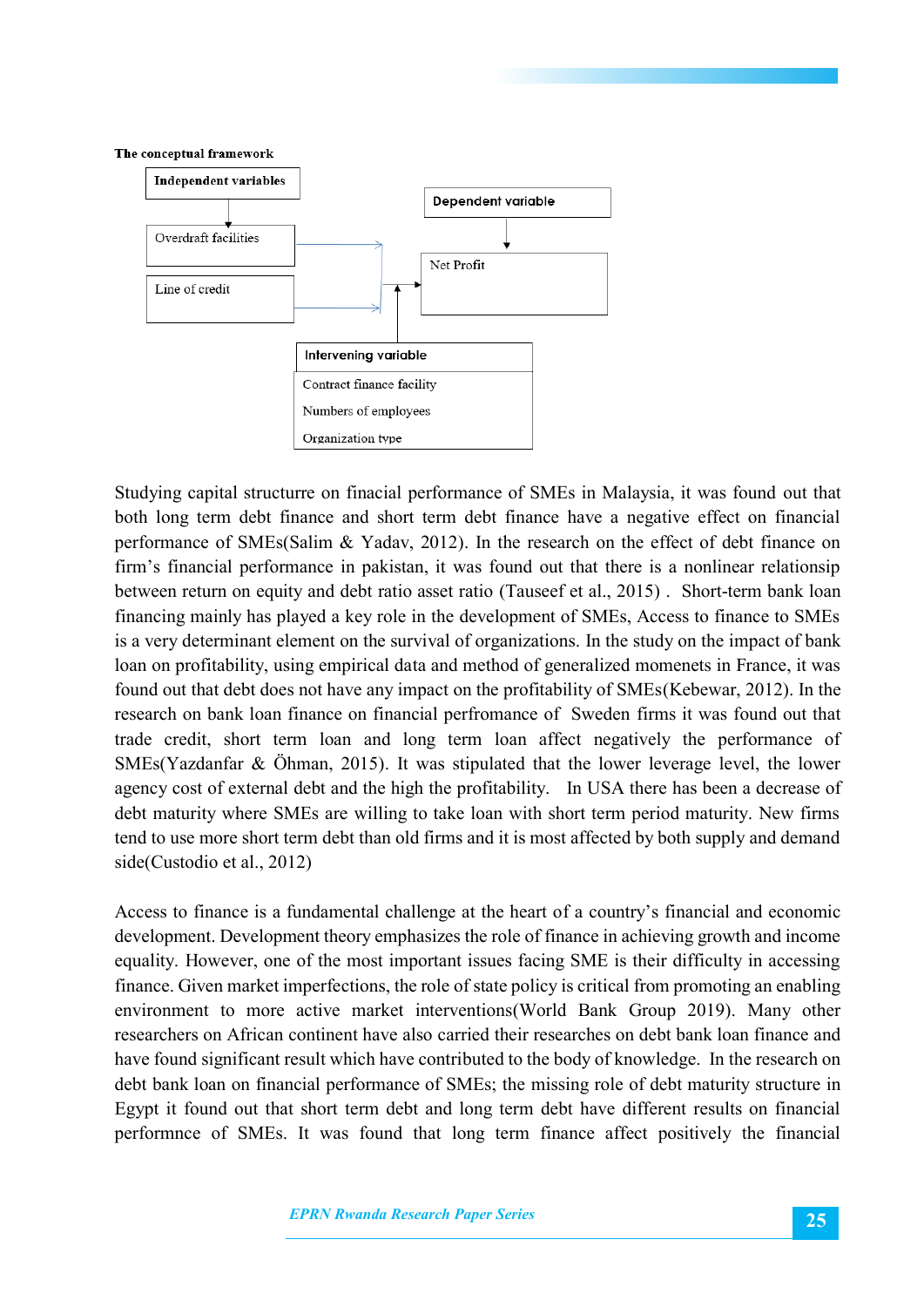performance of SMEs when short term debt finance affect negativelly the financial performance of SMEs ( Wahba, 2013). In the same way, in the research on the impact of debt structure on performance of Nigerian quoted firms using secondary data have found out that debt structure is negatively correlated with firm performance and that it contributed negatively to the firm performance(Nwude et al., 2016).

Debt financing and performance of small and medium size entreprises: Evidence from Kenya. The study used 4122 SMEs in Eldoret town. Stratified sampling technique was used to select a sample size of 50 SME firms. The study collected quantitative secondary data from SMEs' financial statements for three consecutive years (2011-2013). Multiple Regression analysis was used to test the study hypothesis. The findings revealed that Short-term debt ratio was negatively and significantly correlated to profit margin ratio, and return on asset and long-term debts had negative influence on performance and liquidity ratio, however, there was no evidence to suggest relationship between long-term debts, ROA and profit margin ratio. The conclusion was that long term and short-term loans reduce financial performance of SMEs(Githaiga, 2015)**.** This study wants to investigate the case of Rwanda and see if there is a relationship between short term finance and SMEs profitability.

A research on the effect of access to finance on financial performance of manufacturing firms in Kenya shown that there was a positive influence on the financial performance of manufacturing firms and a significant linear relationship between access to finance and financial performance of manufacturing firms(Wamiori et al., 2016). In the same way in a research on the impact of debt bank loan financing on financial on productivity of SMEs in Zimbabwe found out that debt finance has played a big role in financial performance of SMEs(Dube, 2013). In their studies to examine the role of credit financing on performance of SMEs in Lira Municipality in Uganda, it was found out that providing credit to SMEs give them a room of a high-level productivity

The study on the role of access to finance for small and medium enterprises (SMEs) performance within a period from 2012-2015 using data from 2128 SMEs: stipulates that access finance improves profitability, improve firm efficiency, prevent liquidity problems, and improve firm solvency and increase of assets quality (Harelimana, 2016). Short-term debt financing had played a big role in funding many business projects in Rwanda and it was noticed loan bank are among the main source of finance to SMEs.

The study on the effect of debt financing on firm performance a comparative case study of I&M and Bank of Kigali: found out that there is positive relationship between debt level and profitability for both I&M Bank and Bank of Kigali since debt tends to be less expensive and increasing it with a relatively low interest rate which leads to the increase in profit levels and hence performance (Harelimana, 2017). In the same way Credit Terms, Credit Accessibility and Performance of Agricultural Cooperatives in Rwanda using a random sample of 196 active agricultural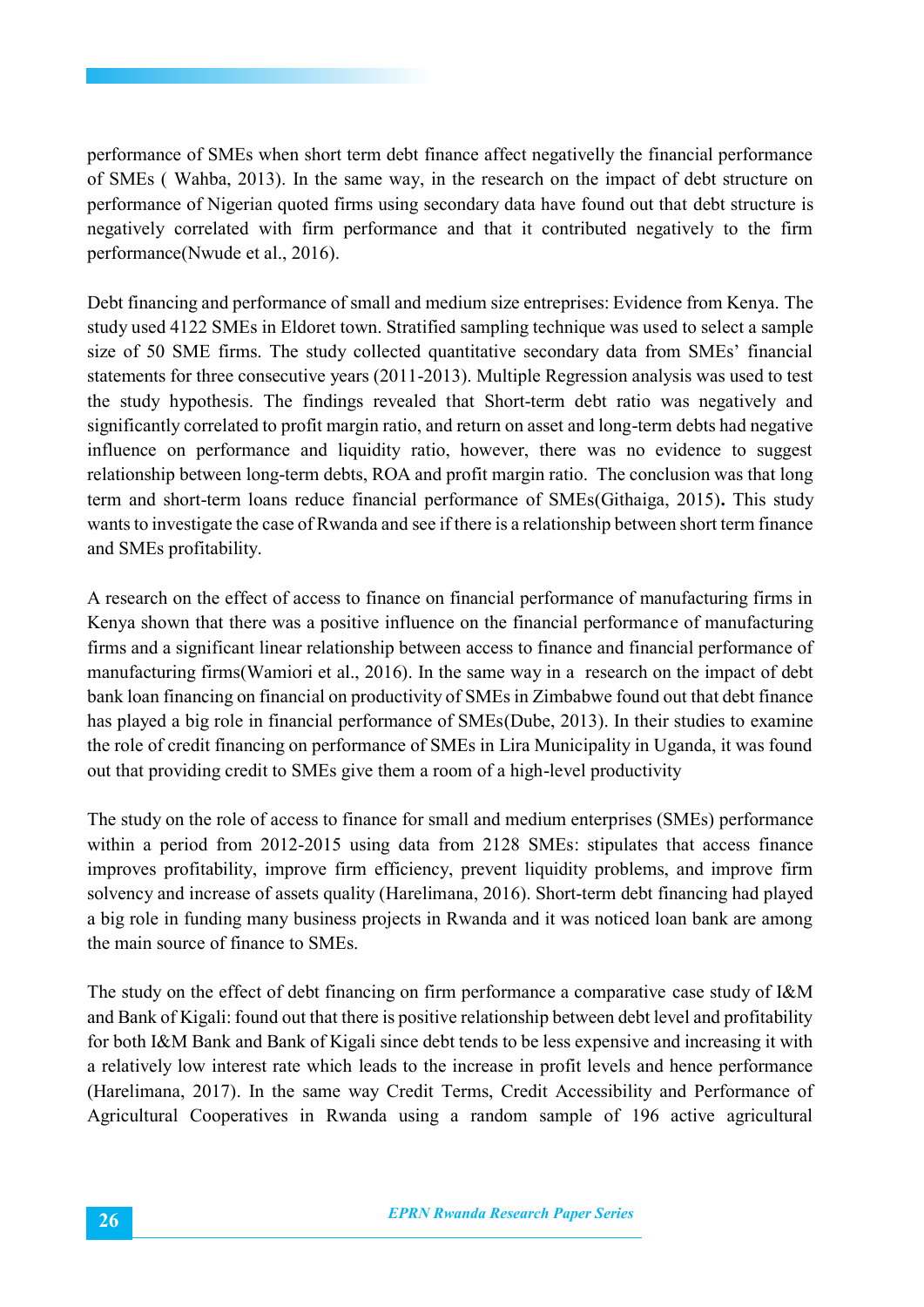cooperatives in different district in Southern Province, a correlation and regression model was used to test whether the performance of agriculture cooperative is affected by credit term and it was found out that there is positive and significant relationship between credit terms, credit accessibility and the performance of agricultural cooperatives. It was revealed that debt availability to SMEs is the catalyst of performance of agricultural cooperatives(Byaruhanga, 2012)

The study done on Small New Firms and the Return to Alternative Sources of Finance analysis the returns to alternative sources of finance, using data from 650 single plant independently owned firms in the north-east of England from 1970-1980: found out that various forms of finance used differ in terms of the return on capital employed they are associated with. Sources of bank finance for small new firms are associated with higher returns than other available sources of finance. It was found out that sources of bank finance for small new firms are associated with higher returns than other sources of finance. One interpretation of this result is that the various sources of finance are equally costly but not used with equal efficiency. If this interpretation is correct, then it implies that those small new firms depending on sources of finance other than bank finance will not perform as well as if bank finance had been used. This interpretation suggests that small new firms are more efficient in their use of funds when they are answerable to, and are monitored by, private sector banks (Keasey & McGuinness, 1990).

The study on the effect of bank loan to SMEs on manufacturing output in Nigeria for the period spanning 1992 to 2010, and employed an error correction modeling technique: observed that banks loan to the SME sector had insignificant impact on manufacturing output both in the long and short run. It was observed that the effect of bank loan to the SME sector on manufacturing output was insignificant both in the long and short run. This simply implied that the purpose and objective of this loan to stimulate output has not been successful. Based on the findings, the study recommended the need for greater deliberation and conscious effort by the government in ensuring that loans are given to ultimate users. There is also the need for moderation of collaterals and interest rate attached to banks loan to SMEs, to make it more attractive to stakeholders in the SMEs sector(Ifeakachukwu & Oseni, 2013).

In many countries, it has been discovered that bank overdraft is among external source of finance to SMES and it was pledged to contribute too much to the financial performance of SMES. They are looking at sectors of industry, SMEs in industry and construction consider bank overdraft more often relevant than SMEs in trade and services(Kwaak et al., 2014). Overdraft facility offered to firms mainly manufacturing one facilitate investment in research development which results in growth and productivity (L. L. Castillo & Guasch, 2012).

In the research on the effect of bank financing on financial performance of SMEs in Nairobi County from (2009-2013). It was found that SMEs bank financing in Nairobi County had a positive effect on the performance of the SMEs in Nairobi County since access to bank financing is an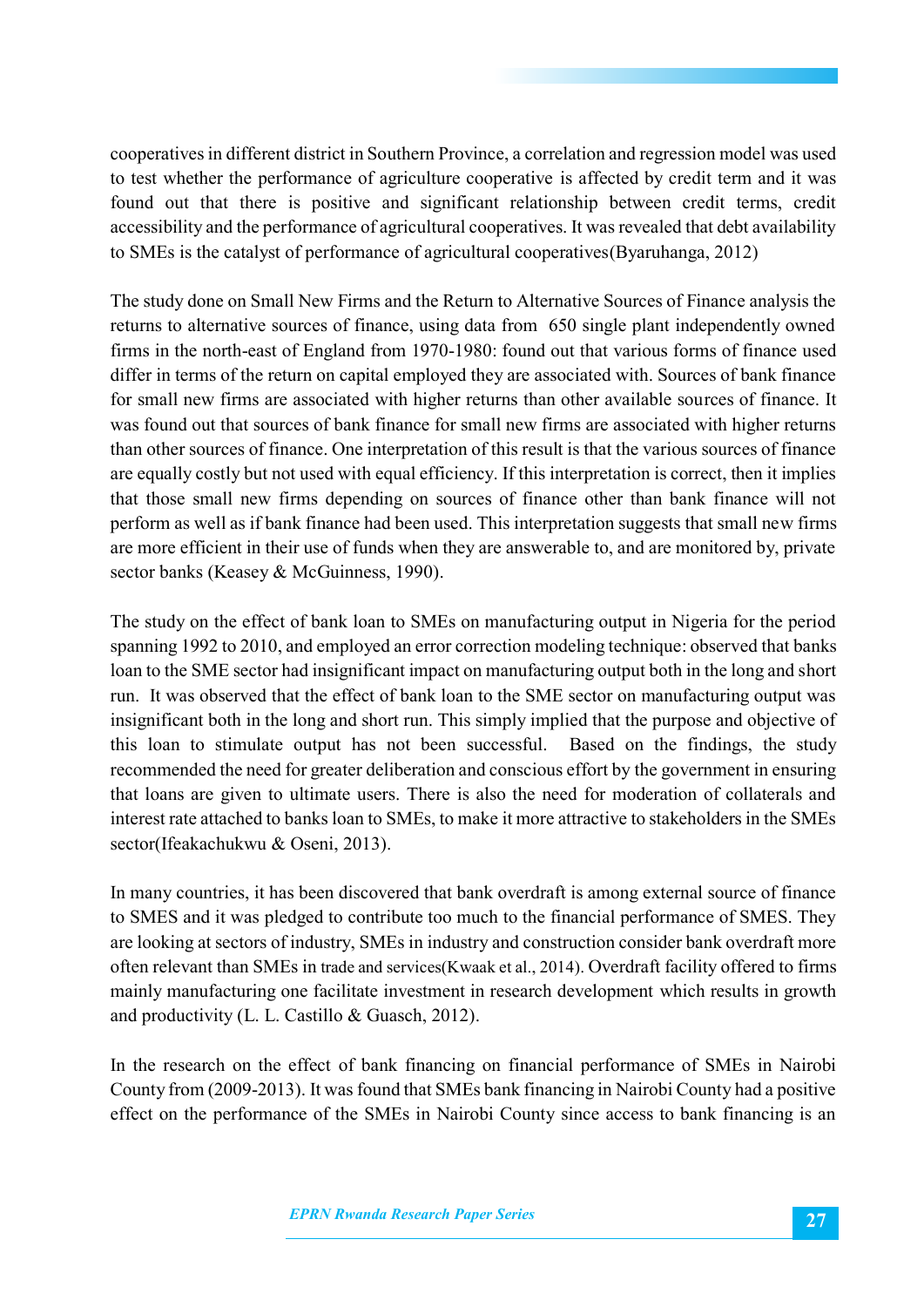important ingredient to the developmental and eventual growth and performance. The overdraft agreements and trade credits were also found to affect business operations. This was because the short term debt finance adapted easily to the firm's financial need, they required no collateral in order to obtain the funds and they were repaid over a short period thus no or minimal interest rate was charged. (Salim & Yadav, 2012).

It was again found that The bank' loans and overdrafts are the most widespread debt financing methods for SMEs, but that alternative sources like leasing and factoring have also a high relevance. Small and medium size enterprises (SME) are more financially constrained therefore they use less formal finance than larger firms. Reasons not only includes lack of collateral, credit history, credit rating, tax policies, high growth vulnerability, other formal requirement of lending institutes but also financial institutions. Performance of firms is of vital importance for investors, stakeholders and economy at large. For investors the return on their investments is highly valuable, and a well performing business can bring high and long-term returns for their investors. Furthermore, financial profitability of a firm will boost the income of its employees, bring better quality products for its customers, and have better environment friendly production units (Muchiri & Shukla, 2017).

It was noticed that SMEs, which used bank finance, had developed much better that others, which used other forms of finance, in spite of the fact that bank financing is more expensive in comparison to other sources of finance; it generates a higher rate of return for SMEs. It had been found out that bank finance is not only a byproduct of the development process but an engine propelling improving performance of small and medium enterprises (SMEs), (Mohd Shariff et al., 2010).

According to ( Giang , Trung , Yoshida , & Que, 2019) in the Causal Effect of Access to Finance on Productivity of Small and Medium Enterprises in Vietnam found out that overdraft facility have a positive and significant impact on productivity of SMEs and improved between 12.3% and 15.7% of the value.

Quantitative measures of firm performance include profitability measures such as gross margin, net margin for example return on sales, return on equity, economic value added, return on equity less cost of equity and return on capital employed. Other measures of performance include cash flow measures such as free cash flow over sales and growth measures for example historical revenue growth. Ideally, forward-looking measures such as expected profitability, cash flow and growth should be used to measure a firm's performance(Kiaritha, 2015). Profitability refers to the ability of a company to earn income. Net income is the single most significant measure of profitability. These ratios include: gross profit margin which is equal to gross profit/net sales. Net operating income which is equal to operating income/net sales. Return on total assets (ROA) which is equal to net income/average total assets, return on equity (ROE) which is equal to net income/shareholders' equity, return on investment (ROI) which is equal to net income/average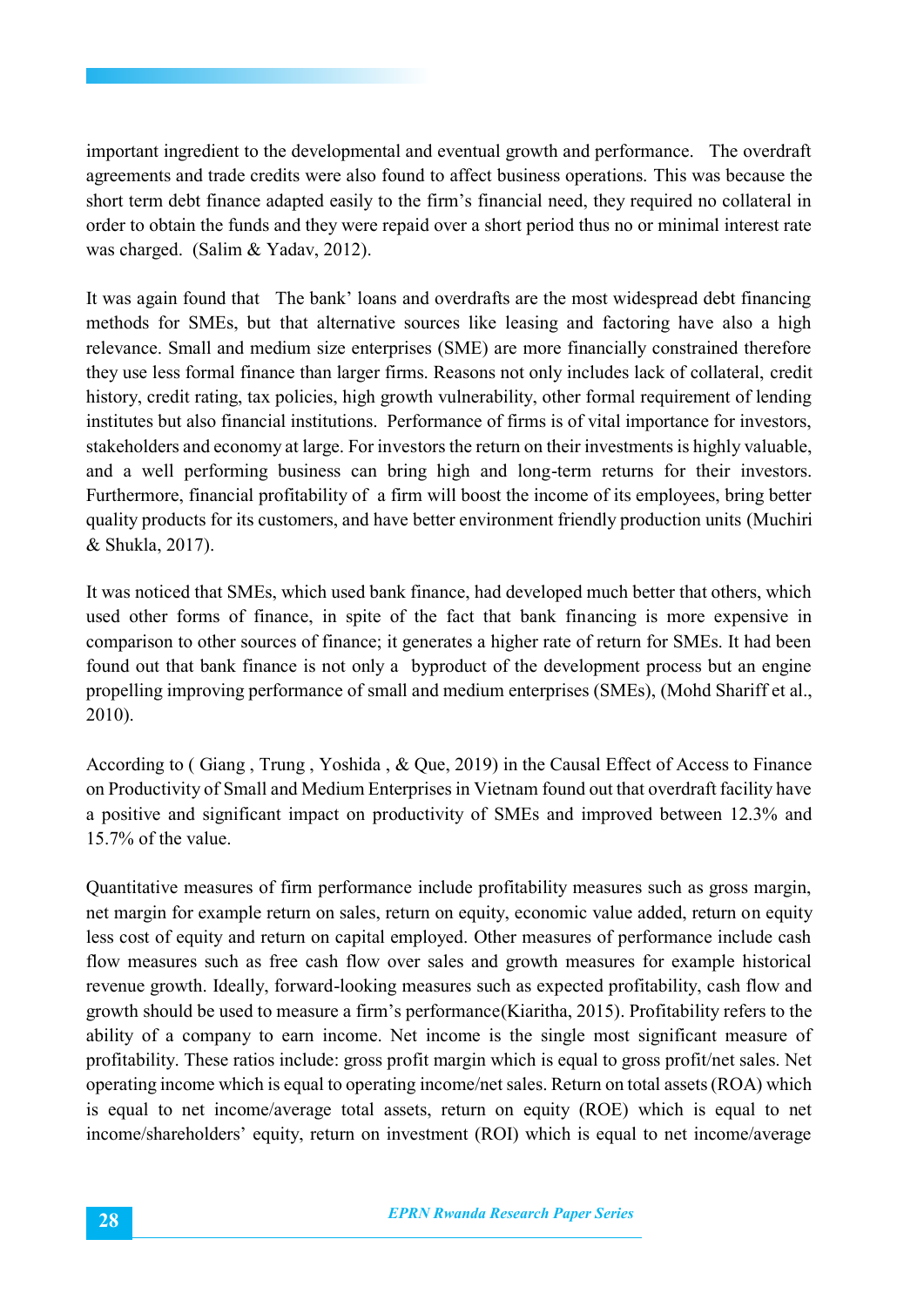total assets. When dealing with the financial performance of SMEs different measures must be used differently to those which can be used while assessing large firms, as pointed out by Van Horne & Wachowicz, (2010) SMEs due to their related problem like few resource, customers and not enough means play on the ground with different tactic to protect themselves against failure at the same time willing to attract a big number of customers. They must ensure that customer satisfaction remains high and that they can be flexible enough to respond rapidly to changes in the market(Horne & Wachowicz, 2010).

Return on sales (ROS) is computed by dividing profits by total operating revenue and thus it expresses profits as a percentage of total operating revenue or sales. Net profit on sales is determined by the ratio between net profit and net sales, and measures the difference between what the business takes in and what it spends in the process of doing business (Cohen, 1989). This measure will help the research predict the financial perfomance of SMEs in the reseach.

Profit can also be used to measure the performance of firms. Meaning that profit is used to measure the financial performance of the firms the same as promise for the company to remain a going concern in the business.

#### **3. Methodology**

The research design is a descriptive survey which uses both qualitative and quantitative methods for triangulation. The target population is all manufacturing SMEs operating in Kigali City meaning that all SMEs in the three districts of Gasabo, Kicukiro and Nyarugenge which equals to 382. These firms are classified according to their areas of operation. The selection of Kigali City was based on the evidence that it covers more than half of the total number of SMEs in Rwanda. Manufacturing SMEs were also selected because the sector has the biggest number of SMEs. The main repondents are SMEs owners and other people in the leadership position of the SMEs. The period of study was from 2012 to 2017 (NISR, 2018). The study used Slovin's formula of sample size determination, and stratified random sampling technique and simple random sampling to select a sample of 196 SMEs required by the research.

Data analysis was done by use of Pearson correlation coefficient and to determine the relationship between short-term debt finance and financial performance.

Linear multiple regressions were used to establish and explain the relationship between business domain, overdraft finance, line of credit and profitability (financial performance). The relationship between the study variables and SMEs financial performance was developed into binary logistic model.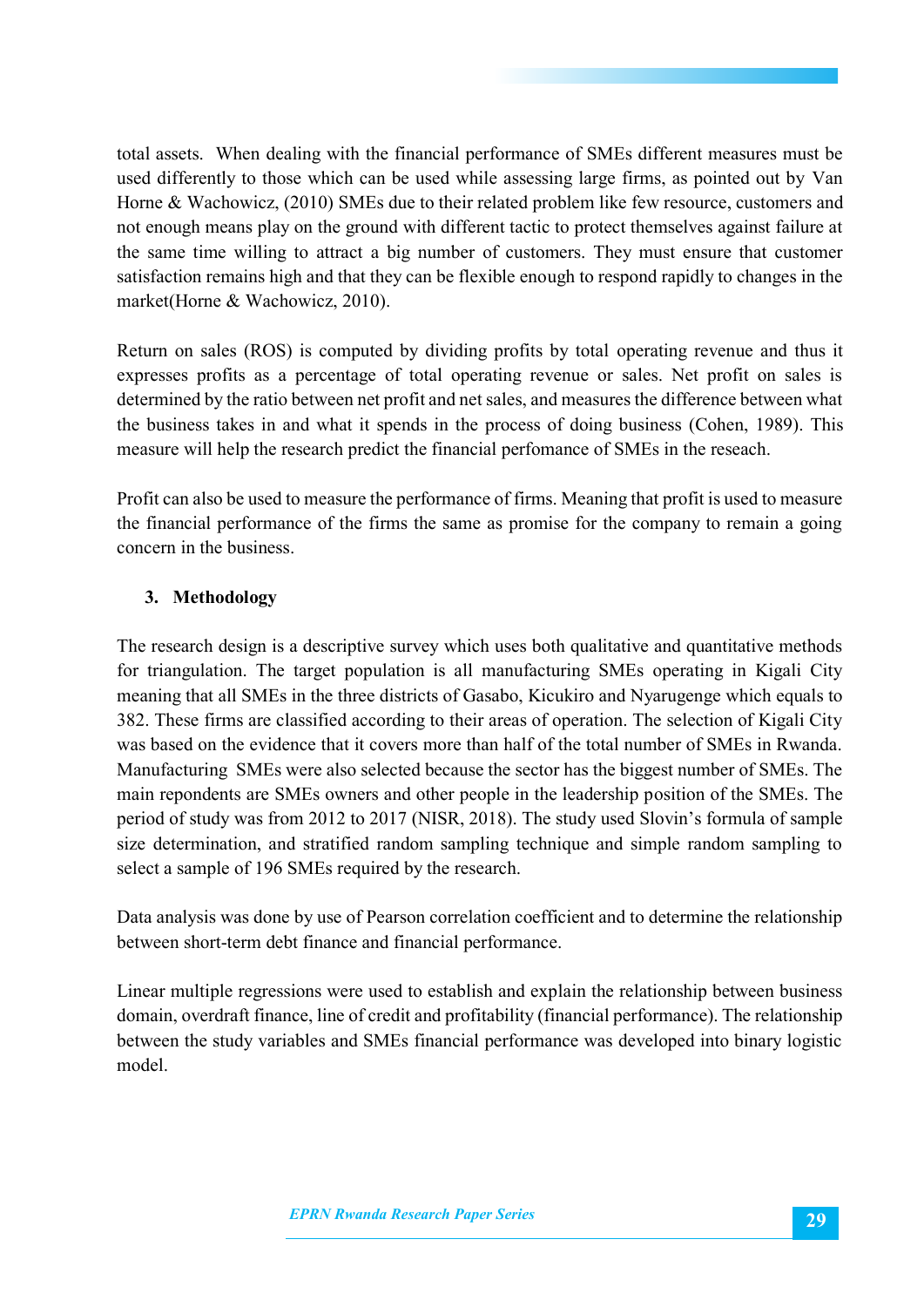The model was formulated as:

```
P \frac{e\beta 0 + \beta 1x1 + \beta 2x2 + \beta 3x3 + \beta 5x4 + \beta 5x5}{1 + e - (\beta 0 + \beta 1x1 + \beta 2x2 + \beta 3x3 + \beta 5x4 + \beta 5x5)}=
P \frac{1}{1 + e \beta 0 + \beta 1 x 1 + \beta 2 x 2 + \beta 3 x 3 + \beta 5 x 4 + \beta 5 x 5}
```
**Where** P is the probability that the dependent variable is equivalent to 1, meaning high growth. Regression coefficients  $\beta$ ,  $i = 1, 2, ..., r$ ,  $Y =$  SMEs Financial performance (profit) was a binary variable;  $β0=$  Intercept of the model, a constant. It is the value of Y when  $β1=β2=β3=β4=β5=$ 0, β1, β2, β3, β4and β5 are the slopes of the model  $x_1$  overdraft,  $x_2$  line of credit  $x_3$  contract finance, x4 number of employees, x5 type of organization, e: error term.

#### **4. Findings and discussions**

Discussion of the findings was done in three levels, first demographic analysis to give the general information about business activities, descriptive to show the mean and standard deviation and the estimation of the model to show the relationship between dependents and independent variables.

#### **4.1 Demographic Statistics**

|  | <b>Table 1: Position of respondents</b> |  |  |
|--|-----------------------------------------|--|--|
|--|-----------------------------------------|--|--|

| <b>Position</b>  | <b>Frequency</b> | $\frac{0}{0}$ |
|------------------|------------------|---------------|
| Business owner   | 130              | 66.3          |
| Manager          | 62               | 31.6          |
| Chief accountant |                  | 1.5           |
| Sales manager    |                  |               |
| Total            | 196              | 100.0         |

#### **Source: Research primary data (2019)**

Frequencies have been generated to give explanation about the respondents and it was found out that 66.3% of the respondents were business owners, 31.6% managers, 1.5% chief accountants and 0.5% of the respondents were sales managers. This gives a positive result because more than 50% questionnaire was from the owners of the business and once these people answer the questionnaire they are likely willing to give the total information of the business because they do not fear to disclose information.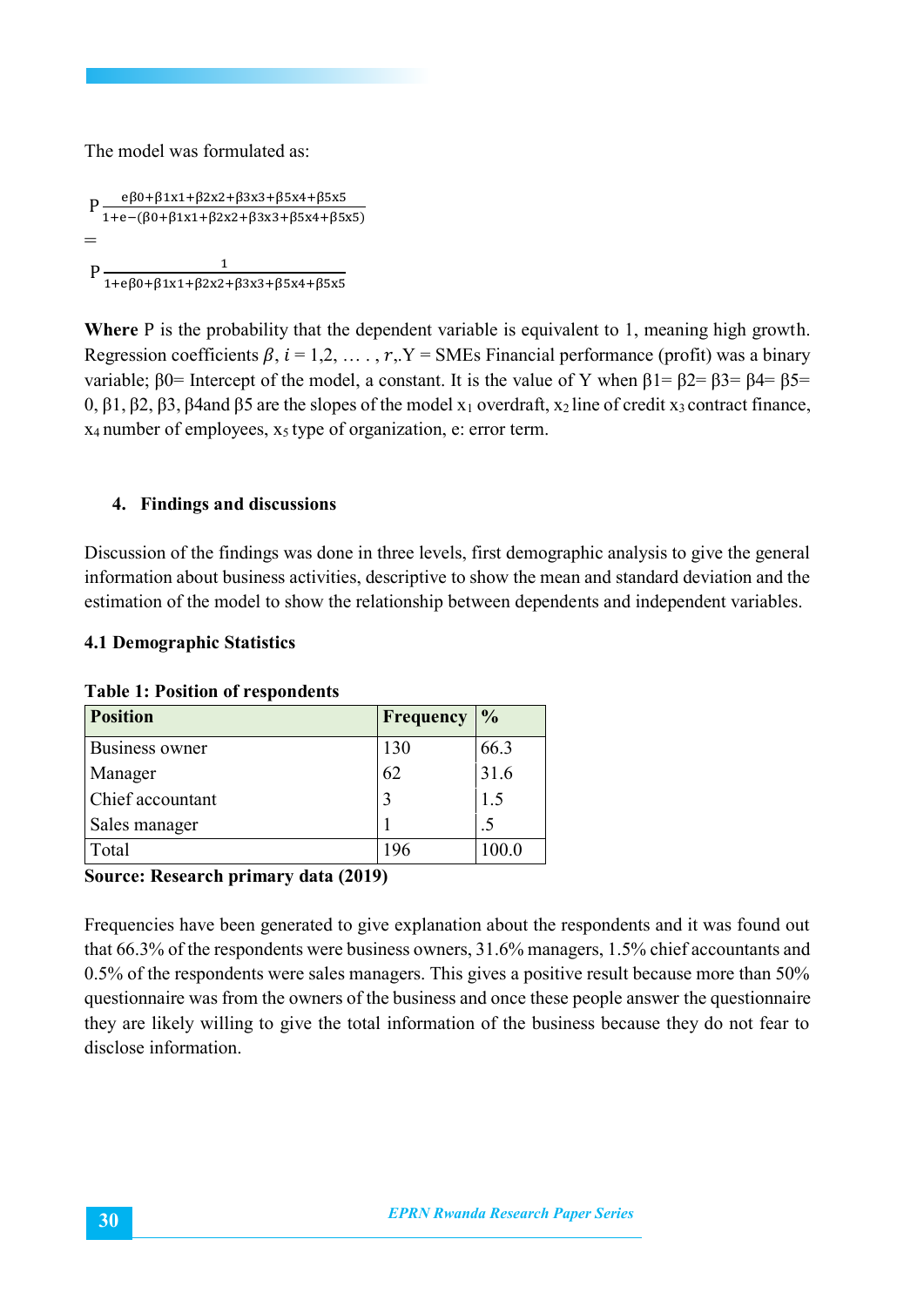| <b>Level</b> |                                 | <b>Total</b> |
|--------------|---------------------------------|--------------|
|              | Informal (home based) education | 1.5%         |
|              | Primary education               | 11.7%        |
| Education    | Secondary education             | 44.9%        |
|              | Undergraduate education         | 37.2%        |
|              | post graduate education         | 4.6%         |
| Total        |                                 | 100.0%       |

#### **Table 2: Education level of respondents**

#### **Source: Research primary data (2019)**

From the table above, a big proportion of interviewed persons had secondary level education (advanced level). 37.2% had university level at bachelor level.

#### **Table 3: Experience and number of employees**

| <b>Experience</b> |                     | <b>Total</b> |
|-------------------|---------------------|--------------|
|                   | 1-5 years ago       | 63.3%        |
|                   | 6-10 years ago      | 22.4%        |
|                   | 11-15 years ago     | 5.1%         |
|                   | 16-20 years ago     | 6.6%         |
|                   | 21 years and beyond | 2.6%         |
| Total             |                     | 100.0%       |

#### **Source: Research primary data (2019)**

From the table above, 63.3% of the total respondents had a work experience of between 1 and 5 years. 2.6% had 21 years and beyond of working experience. This shows that SMEs employs more newly recruited staff.

32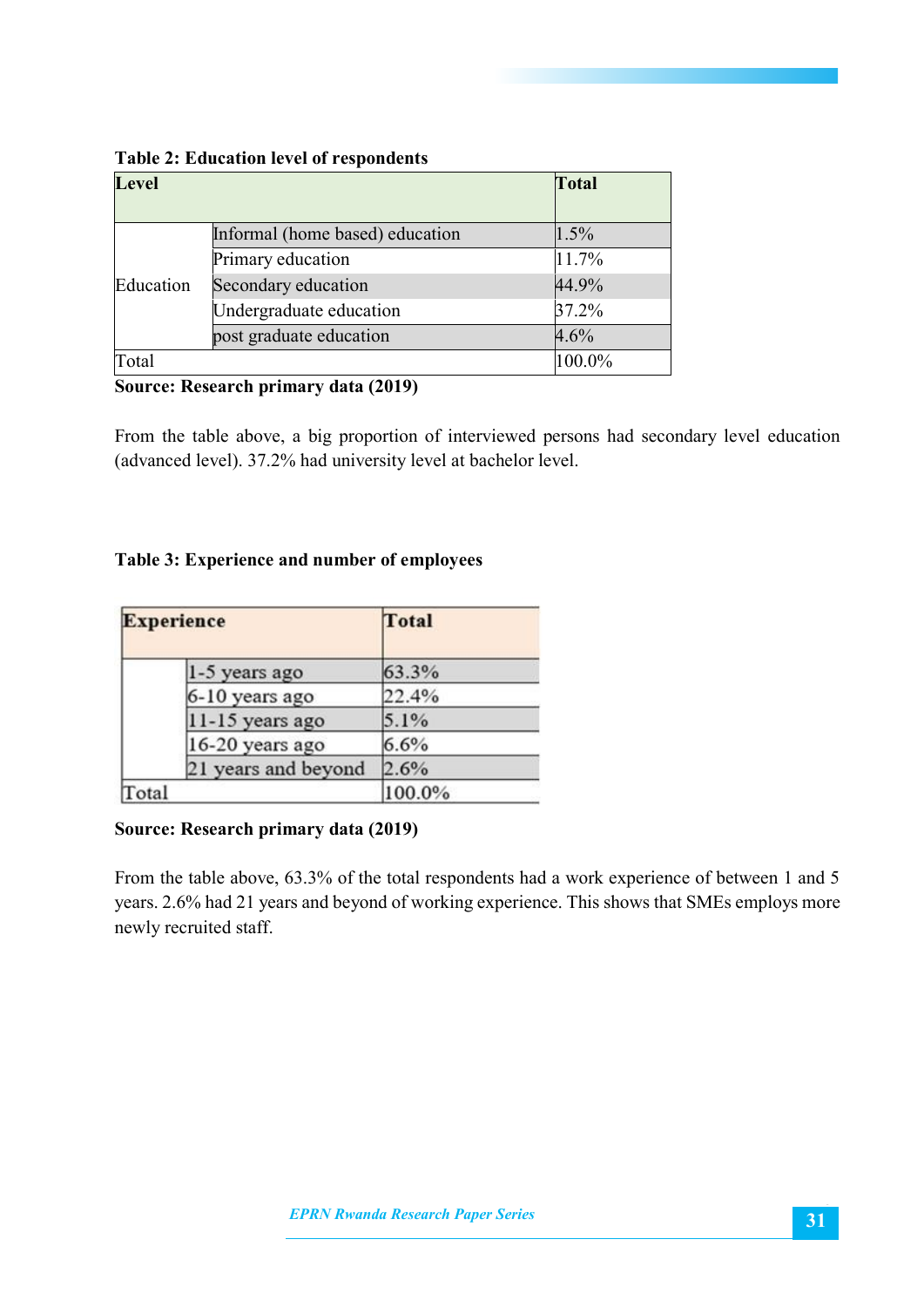#### **Table 4: Organization type and number of employees.**

|       | <b>Organizational types</b> | <b>Total</b> |  |
|-------|-----------------------------|--------------|--|
|       | Other limited companies     | 1.5%         |  |
|       | Cooperative                 | 1.0%         |  |
|       | Sole proprietorship         | 90.8%        |  |
|       | Partnership                 | $6.6\%$      |  |
| Total |                             | 100.0%       |  |

**Source: Research primary data (2019)**

From the table above, most of SMEs visited, were with type of sole proprietorship, 6% were partnerships (Joint ventures) and 1% were cooperatives.



**Graph 1: Sub sector of the surveyed manufacturing SMEs**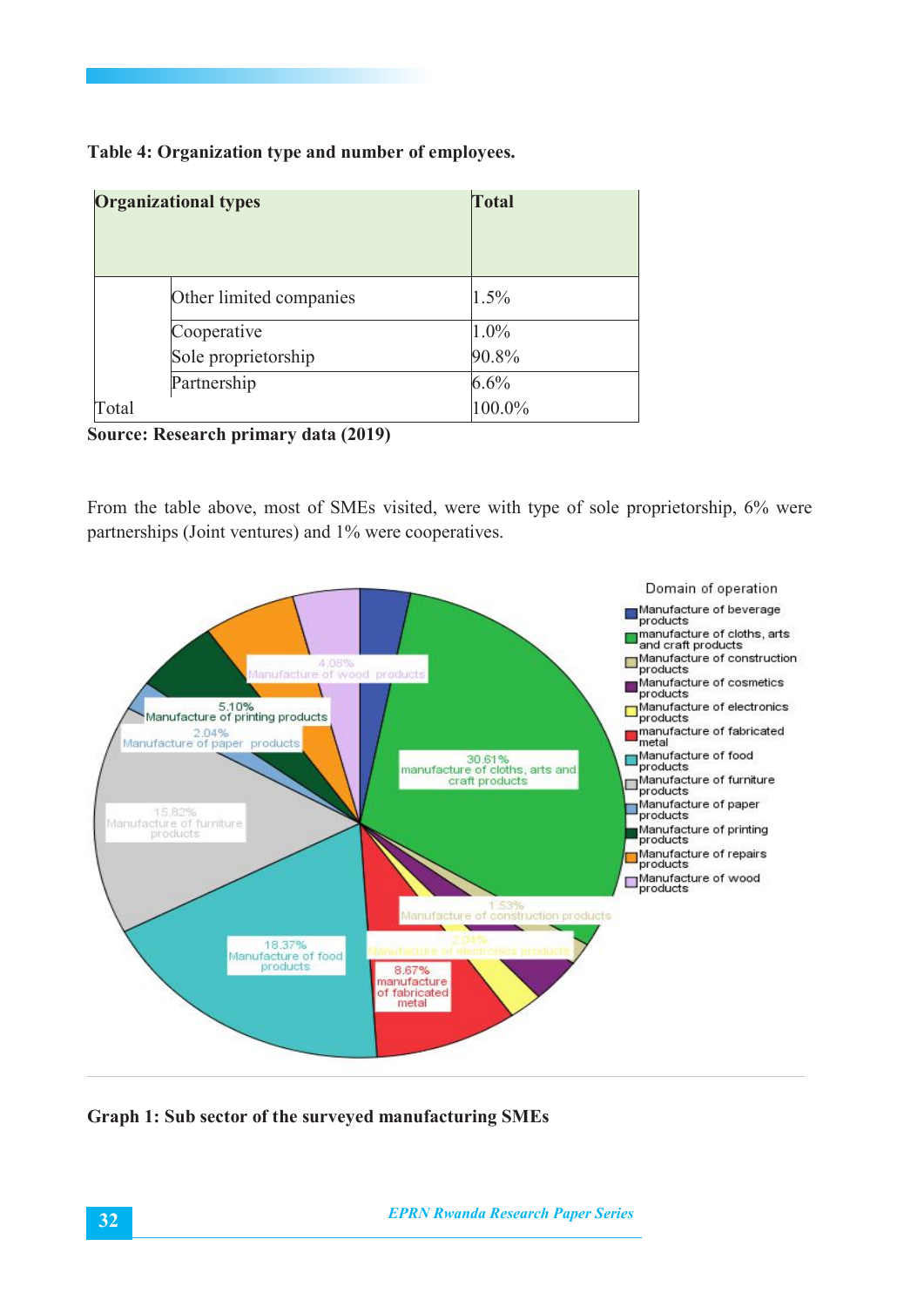Manufacturing domain where classified in different domains and 3.1% where manufacturing of beverages products and manufacture of cosmetics products, 30.6% were from manufacturing of cloths, arts and crafts products, 1.5% manufacturing of construction products, 2% manufacture of electronics and paper products, 8.7% of the respondents were from manufacture of fabricated metals, 18.4% were manufacture of food products, 15.8% of manufacture of furniture products, 5.1% of manufacture of printing products, 5.6% of manufacturing of repairs and 4.1% from manufacture of wood products. From the findings, it was clear that a big number of respondents were from manufacturing of cloths, arts, and crafts products, manufacturing of food products, and manufacturing of furniture products

|       | <b>Frequency</b> | $\frac{1}{2}$ |
|-------|------------------|---------------|
| Yes   | 93               | 47.4          |
| No    | 103              | 52.6          |
| Total | 196              | 100.0         |

**Table 5: Level of use of the short term bank loan debt finance** 

**Source: Research primary data (2019)**

From the findings 47.4% of the respondents claimed that they use short term bank loan debt finance in their activities and 52.6% of the respondents said that they do not use short term bank loan debt finance in their activities. As the result show less than 50% are those which use short term bank loan debt finance and it can be due to many reason, one being that SMEs finance from bank is very competitive and requirement are very high for small firms to qualify. Other reasons being that new and small firms prefer to use other sources of finance which are easily available in their area of operation.

|                                                               | N   | <b>Mean</b> | <b>Std. Deviation</b> |
|---------------------------------------------------------------|-----|-------------|-----------------------|
| Short term bank loan finance is important to your business    | 196 | 2.94        | 1.984                 |
| Short term bank loan finance is easy to access                | 196 | 2.93        | 1.983                 |
| Short term bank loan finance helps my business perform better | 196 | 2.87        | 1.983                 |
| I receive overdraft finance from my financial institutions    | 196 | 2.66        | 1.956                 |
| Overdraft finance helps my business perform better            | 196 | 2.52        | 1.925                 |
| I receive a line of credit finance                            | 196 | 1.30        | 1.011                 |
| The line of credit makes my business perform better           | 196 | 1.30        | 1.015                 |
| Valid N (listwise)                                            | 196 |             |                       |

#### **Table 6: Descriptive Statistics**

**Source: Research primary data (2019)**

Findings reveals that short-term finance with the mean of 2.94 and the standard deviation of 1.984. It was also found that short-term finance is easy to find with the mean of 2.93 and 1.983 standard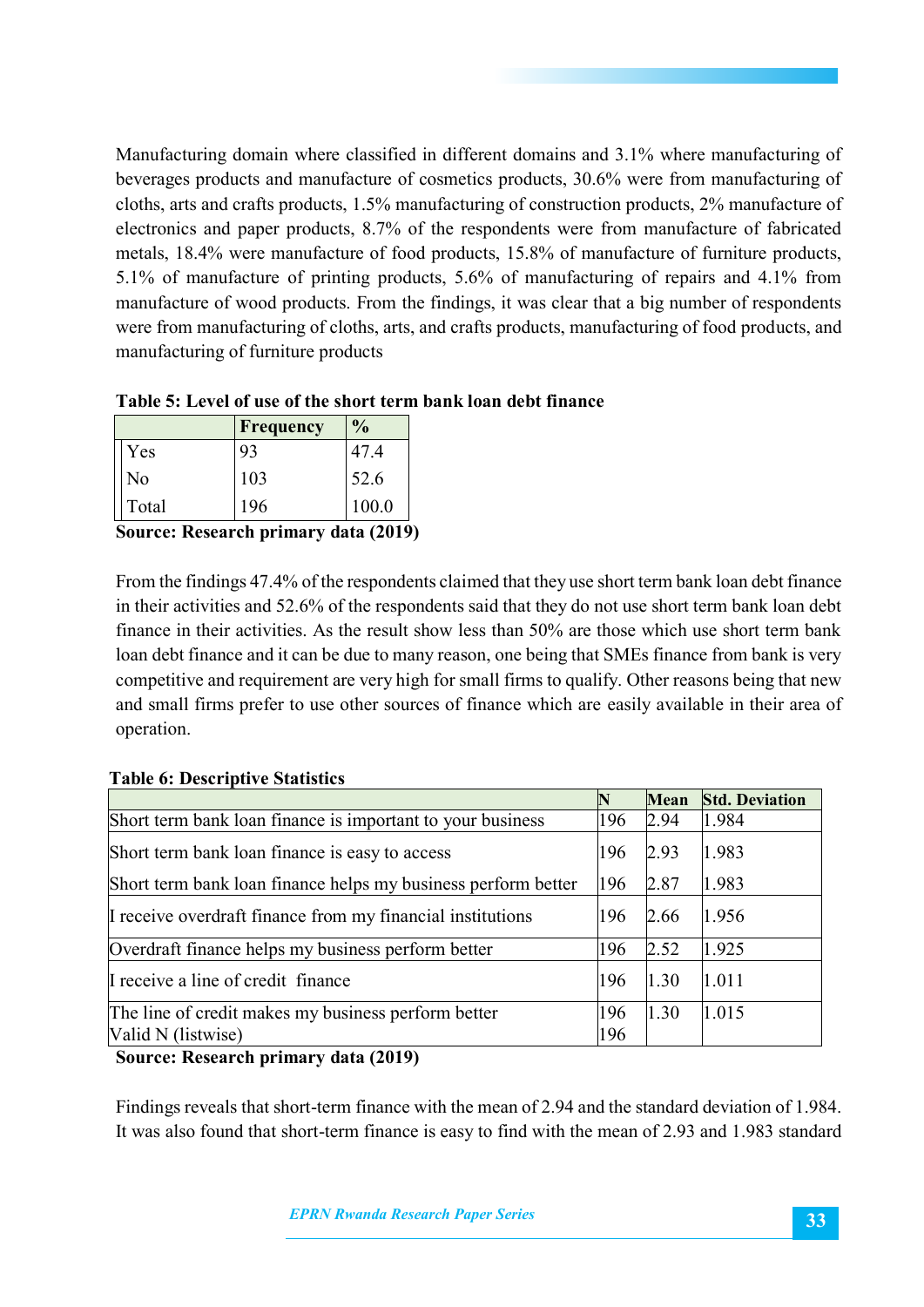deviation. Short-term finance help business perform better with the mean of 2.87 and the standard deviation of 1.983. Those who receive overdraft facility have a mean of 2.66 and the standard deviation of 1.956 and overdraft facility of 1.30 mean and 1.015 standard deviation.

|                   | Frequency | $\frac{0}{0}$ |
|-------------------|-----------|---------------|
| Strongly disagree | 113       | 57.7          |
| Neutral           |           | د.            |
| Agree             |           | 2.0           |
| Strongly agree    | 78        | 39.8          |
| Total             | 196       | 100.0         |

**Table 7: Overdraft facilities as a way of financing business activities**

**Source: Research primary data (2019)**

Respondents were asked whether they receive overdraft finance from financial institutions and 57.7% respondents strongly disagreed that they do not receive any overdraft finance from bank, when 0.5% of the respondents manifested a neutral position to receiving overdraft finance from bank, this was justified by the fact that many employees while responding to the questions of the research, when it came to confidential information mainly related to cash and loan, they were in the position of being neutral fearing that providing company's information could result in some negative consequences. 2% of the respondents agreed that they received overdraft finance from the financial institutions, and 39.8% respondents strongly agreed that they receive overdraft finance form financial institutions.

|                   | <b>Frequency</b> | $\frac{0}{0}$ |
|-------------------|------------------|---------------|
| Strongly disagree | 178              | 90.8          |
| Disagree          | 3                | 1.5           |
| Neutral           |                  | $.5\,$        |
| Agree             | 2                | $1.0\,$       |
| Strongly agree    | 12               | 6.1           |
| Total             | 196              | 100.0         |

**Table 8: level of receiving line of credit from financial institutions**

**Source: Research primary data (2019)**

The findings reveal that 90.8% respondents strongly disagreed that they do not receive line of credit from financial institutions, 1.5% of the respondents disagreed that they do not receive line of credit from financial institutions, 0.5% of the respondents had a neutral position to receiving line of credit from financial institutions, 1% agreed that they receive line of credit from financial institutions, while 6.1% of the respondents strongly agreed that they receive line of credit from financial institutions.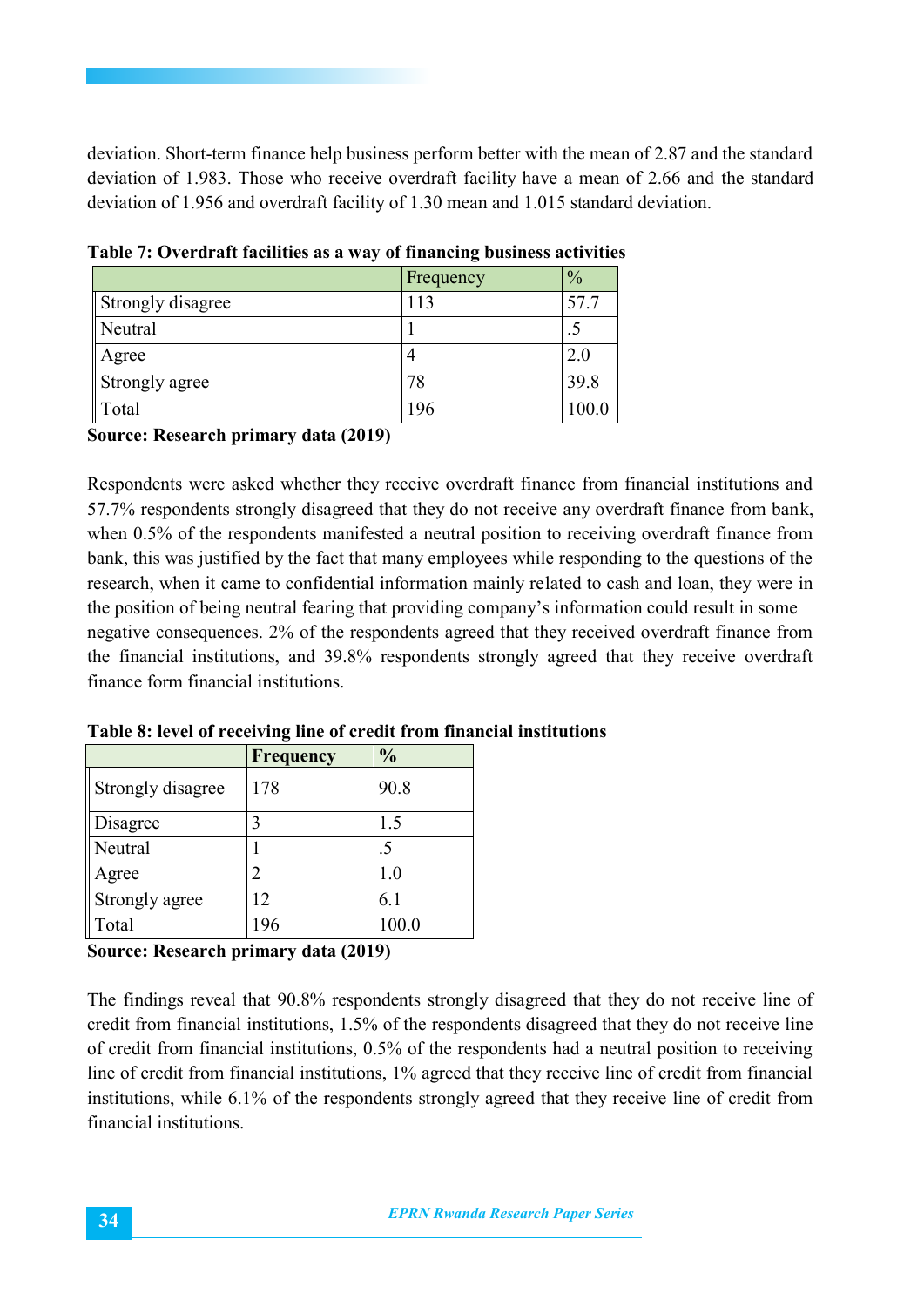#### **4.2. Model estimation and interpretation of results**

To estimate the relationship between the dependent variable and the independents variables, a binary logistic regression was designed to estimate the contribution of the model.

#### Bloc 0 Beginning bloc **Table 9: Classification Tablea,b**

|          |                           |                                                | Predicted |         |       |  |  |
|----------|---------------------------|------------------------------------------------|-----------|---------|-------|--|--|
| Observed |                           | Profit made through short term bank Percentage |           |         |       |  |  |
|          |                           | finance                                        |           | Correct |       |  |  |
|          |                           |                                                | Yes       |         |       |  |  |
|          | Profit made through       | Yes 0                                          |           | 54      | 0     |  |  |
| Step 0   | short term bank finance 2 |                                                |           |         | 100.0 |  |  |
|          | Overall Percentage        |                                                |           |         | 68.4  |  |  |

Source: Research primary data (2019)

The estimation of the model is equal to the null hypothesis  $(H<sub>0</sub>)$  which the estimation before inserting any dependent variable. It supports the  $H_0$  that financial performance in terms of profit 68.4% will not be to independent variables, which will be incorporated in the model. The developed model will be compared to the bloc 0 one and for it to be good; it has to increase the value of the existing model.

#### **Table 10: Variables not in the Equation**

|          |                           |                                                               | <b>Score</b> | df | Sig. |
|----------|---------------------------|---------------------------------------------------------------|--------------|----|------|
| Step $0$ | Variables                 | I receive overdraft finance from financial institutions       | 35.011       |    | .000 |
|          |                           | receive line of credit finance from financial<br>institutions | 10.747       |    | .001 |
|          | <b>Overall Statistics</b> |                                                               | 42.256       |    | .000 |

#### **Source: Research primary data (2019)**

By checking the validity of independent variable vis-a-vis to the model, it is estimated that all variables with the P value less than 0.05 are statistically significant. From the table finding it is very clear that all values of both overdraft finance and line of credit are statistically significant to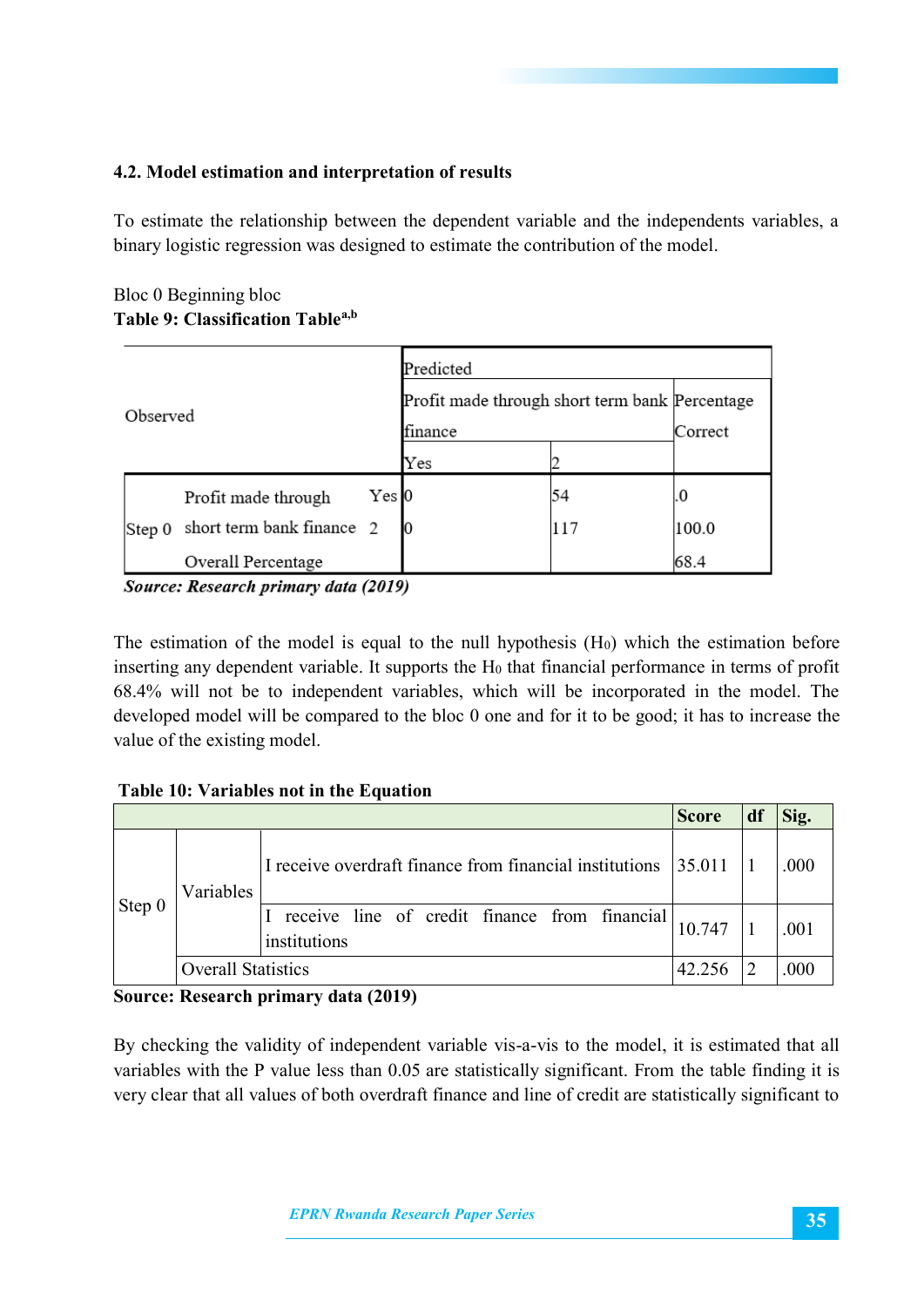the model. The omnibus test coefficient model with the P value also less than 0.05 show how strong the model will be.

# **Table 11: Model Summary**

| Step | -2 Log likelihood      | $\cos \&$ Snell R Square | Nagelkerke R Square |
|------|------------------------|--------------------------|---------------------|
|      | $176.769^{\circ}$      | .192                     | .270                |
|      | $168.527$ <sup>a</sup> | .230                     | າາາ<br>: 22.        |

a. Estimation terminated at iteration number 5 because parameter estimates changed by less than .001.

# **Source: Research primary data (2019)**

The Negelkerke R square which similar to R square in the linear regression, which aims to show how dependent variable is affected by the independent variable. Show that 32.3% of the outcome have been predicted or affected by out predictor variables (Overdraft and line of credit). The research is consistent with previous researches ( Custodio, Ferreira, & Laureano, 2012), (Wamiori, Namusonge, & Sakwa, 2016), ( Dube, 2013), ( Harelimana, 2017), (Muneza, 2016), (Ende, 2017), ( IRENE, 2014), (McGuinness & Hogan, 2016), ( Ifeakachukwu & Olasunkanmi, 2013), found that short term finance has contributed to financial performance of SMEs.

### **Table 12: Hosmer and Lemeshow Test**

|        | Step Chi-square |                                    |
|--------|-----------------|------------------------------------|
|        | $-092$          |                                    |
| $\sim$ |                 | $\sim$ $\sim$ $\sim$ $\sim$ $\sim$ |

**Source: Research primary data (2019)**

The Hosmer and Lemeshow test greater than 0.05 indicate the prediction of a good model, again the model has 0.78 which is the good indication of the model.

# **Table 13: Classification Table<sup>a</sup>**

|    |                                       | Predicted |     |                                  |                  |      |
|----|---------------------------------------|-----------|-----|----------------------------------|------------------|------|
|    |                                       |           |     | Profit made through <sup>o</sup> |                  |      |
|    | Observed<br>short                     |           |     |                                  | term bankCorrect |      |
|    |                                       |           |     | finance                          |                  |      |
|    |                                       |           | Yes |                                  |                  |      |
|    | Profit made through short term Yes 42 |           |     | 12                               |                  | 77.8 |
| 11 | Step <sub>bank</sub> finance          |           | 34  | 83                               |                  | 70.9 |
|    | Overall Percentage                    |           |     |                                  |                  |      |

**Source: Research primary data (2019)**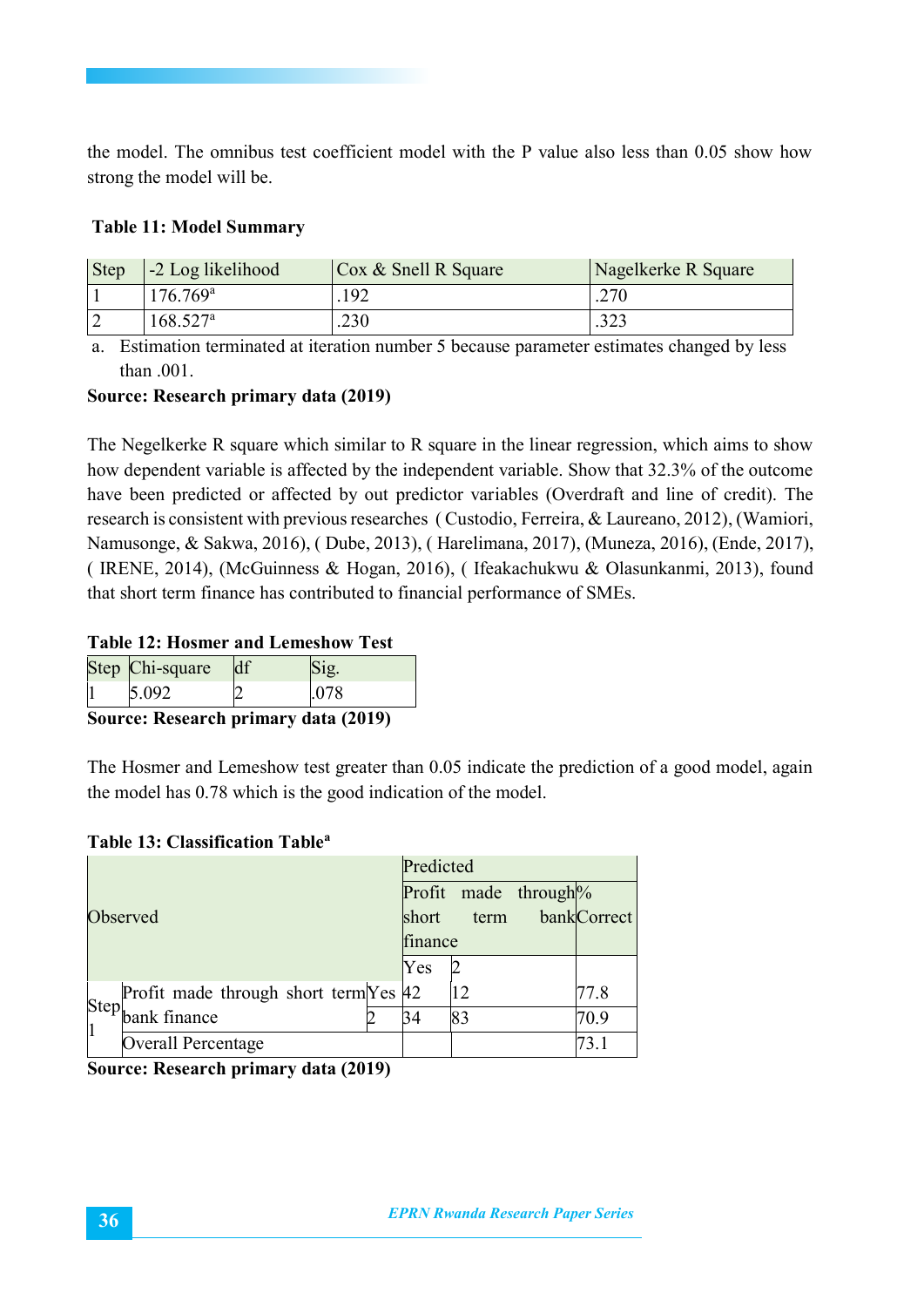The classification per table show us how our model predicted actual outcome. In the model, it clear that 73.1% of the outcomes was predicted by the model. Which great than the null hypothesis, which is 68.2%, meaning that 5% of the variable in the model was due to overdraft facilities and line of credit. To test the goodness of fit, by adding another variable to the model, which is contract finance to test the fitness of it, the model summary, moved from 32.3% to 41.6% and the classification of the model compared to the null hypothesis also was increased from 73.1% to 74.9%, this really is a good indication of the input of contract finance facility to the model. Work experience being also an intervening variable contributed to the model in increasing the value of the classification table from 74.9% to 78.9%. The closer the value is equal to 100% the better the model is. By adding the types of organizations, the value of the classification table moved from 78.9% to 79.5% which is really making the model very good.

# **5. Conclusion**

Frequencies have been generated to give explanation about the respondents, the researcher wanted to find out who responded to the questionnaire and it was found out that 66.3% of the respondents were business owners. This give a positive result because more than 50% questionnaire was from the owners of the business and once these people answer the questionnaire they are likely willing to give the total information of the business because they do not fear to disclose information. The education level of the respondent, more that 80% have a level of education which beyond secondary education. Among respondents, 52.6% were male and 47.4% were female, as manufacturing is more about risk taking. Males are more risk takers than females and it can be seen in the ways they want to venture in new businesses. From the findings above it is very clear that a big number of respondents 63.3% have less than ten years of working experience in their business.

From the findings, it was clear that a big number of respondents were from manufacturing of cloths, arts, and crafts products 30.6%, manufacturing of food products 18.4%, and manufacturing of furniture products 15.8%. From the findings 47.4% of the respondents claimed that they use short-term debt finance in their activities and 52.6% of the respondents said that they do not use short-term debt finance in their activities. As the result show less than 50% are those which use short term debt finance and it can be due to many reason, one being that SMEs finance from bank is very competitive and requirement are very high for small firms to qualify. Other reasons being that new and small firms prefer to use other sources of finance, which are easily available in their area of operation.

Only 41% of the respondents who confirmed that they receive overdraft finance form financial institutions and 7.1% confirmed that they receive line of credit from financial institutions. It was found out with the null hypothesis of 68.3% there was an increase of 5% from it and it moved up to 73.2%. By adding other intervening variable, the model was good and classification values moved up to 79.5%. Which is a good sign about how independent variable are contributing to the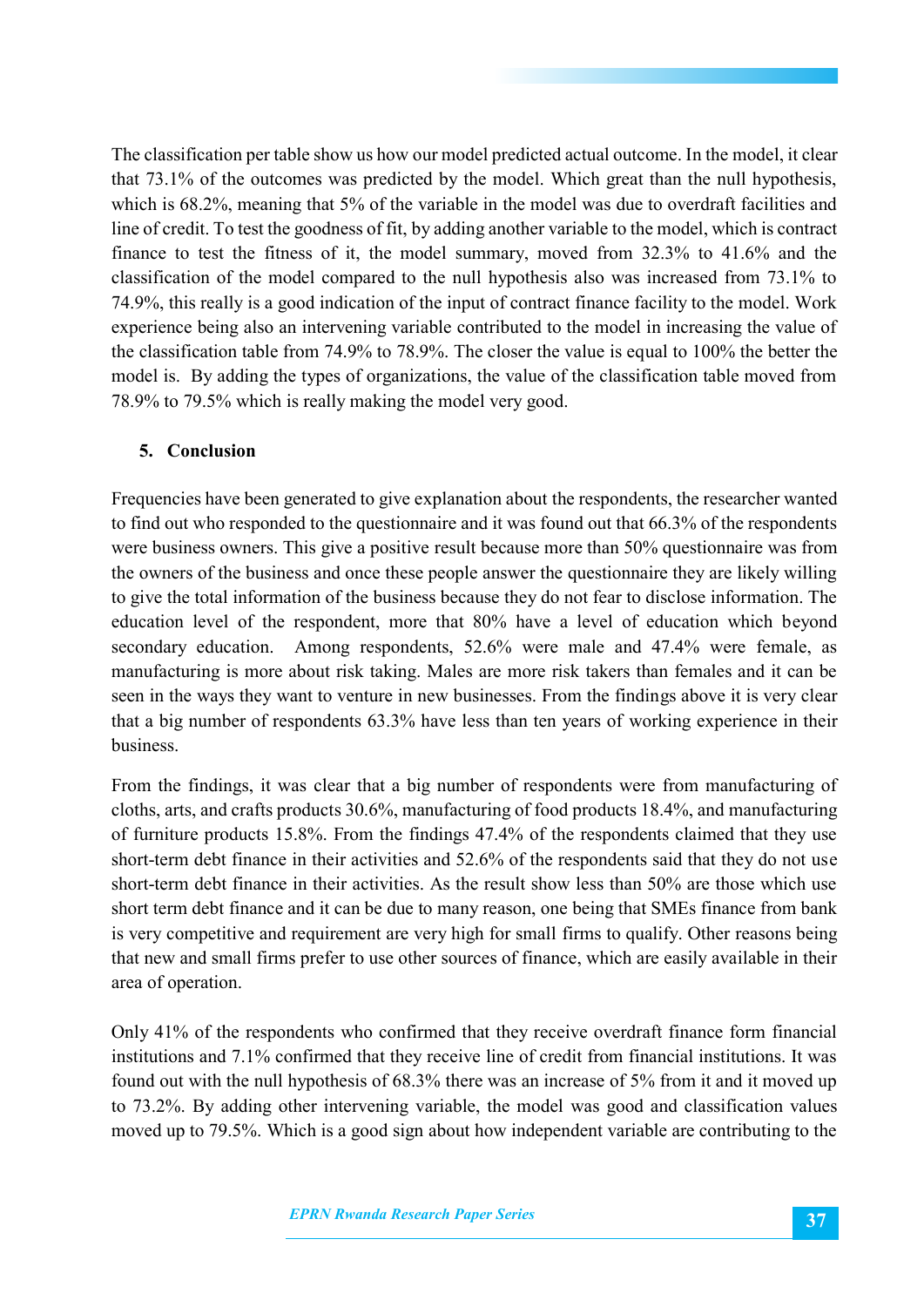model. In general, short term finance facilities have contributed to financial performance of manufacturing SMEs in Rwanda.

# **6. Recommendations**

- a. The study draws the following recommendations; government of Rwanda through the National Bank of Rwanda (BNR), the Ministry of Trade and Industry (MINICOM) and the Private Sector Federation (PSF) should set measures to strengthen financial literacy among SMEs.
- b. Financial institutions should put in place loan requirements, which are affordable to many people mainly start-ups and young firms

# **7. Limitations of the study**

This study is limited by the fact that it took a one-dimensional measure firm financial performance hence, when dealing with financial performance the study only referred to profit and return on sales using primary data, there was also a need of using secondary in the research.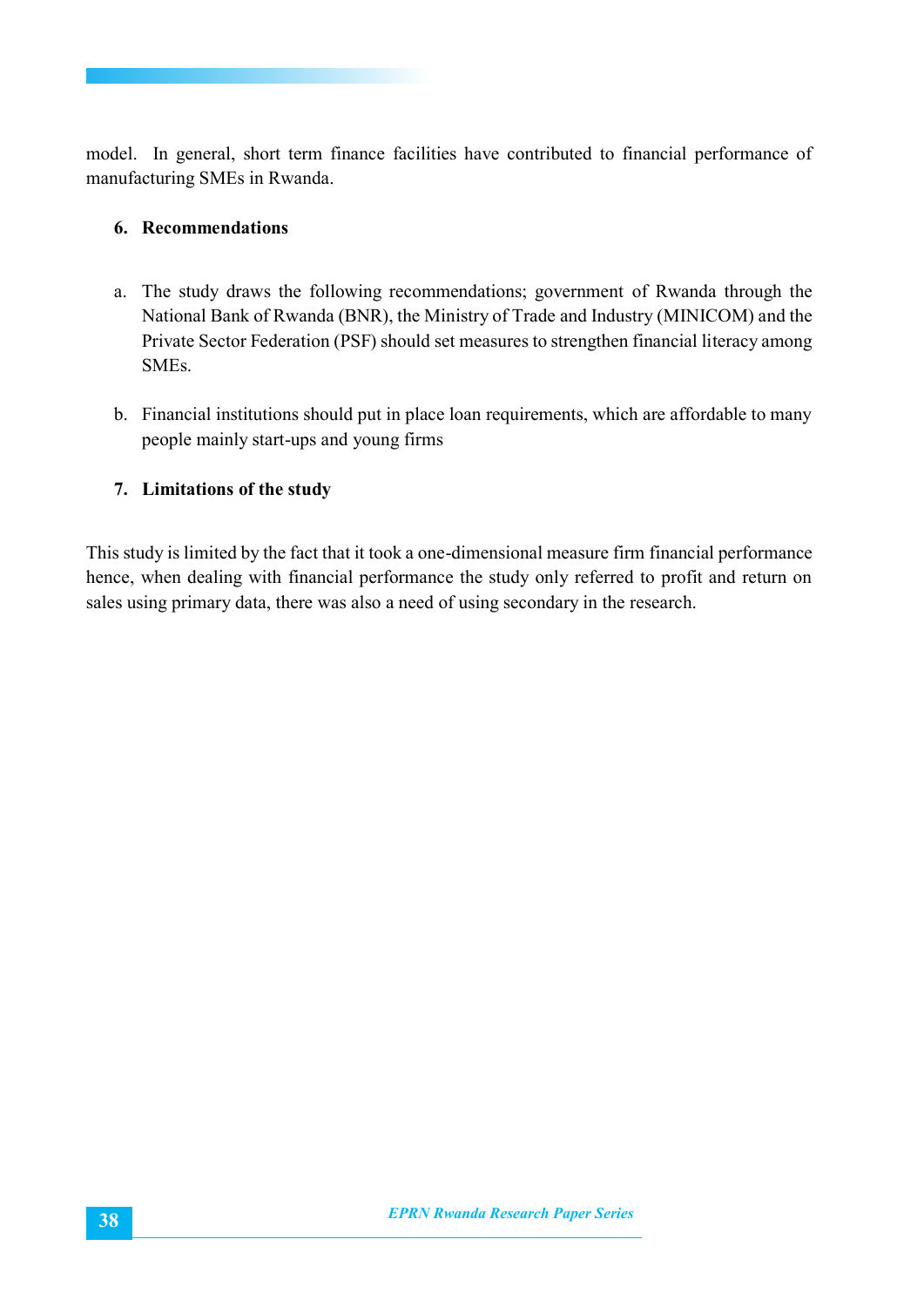### **8. References**

Ayyagari, M., Demirguc-Kunt, A., & Maksimovic, V. (2011). Small vs. Young Firms across the World: Contribution to Employment, Job Creation, and Growth. The World Bank. https://doi.org/10.1596/1813-9450-5631

Ayyagari, M., Demirguc-Kunt, A., & Maksimovic, V. (2014). Who creates jobs in developing countries? Small Business Economics, 43(1), 75–99.

Banerjee, A. V., & Duflo, E. (2014). Do Firms Want to Borrow More? Testing Credit Constraints Using a Directed Lending Program. The Review of Economic Studies, 81(2), 572– 607. https://doi.org/10.1093/restud/rdt046

Byaruhanga, I. (2012). Credit Terms, Credit Accessibility and Performance of Agricultural Cooperatives in Rwanda.

Castillo, L., & Guasch, J. (2012). Overdraft facility policy and firm performance: An empirical analysis in eastern European Union industrial firms.

Castillo, L. L., & Guasch, J. L. (2012). Overdraft facility policy and firm performance: An empirical analysis in eastern European Union industrial firms (No. WPS6101; pp. 1–31). The World Bank. http://documents.worldbank.org/curated/en/289181468256190136/Overdraftfacility-policy-and-firm-performance-an-empirical-analysis-in-eastern-European-Unionindustrial-firms

Custodio, C., Ferreira, M. A., & Laureano, L. (2012). Why are U.S. Firms Using More Short-Term Debt? (SSRN Scholarly Paper ID 2087398). Social Science Research Network. https://papers.ssrn.com/abstract=2087398

Donaldson, S. (2012). Donaldson, S. I. (2012). Evaluation theory and practice. Connections: European Evaluation Society, 2, 8-12.

Dube, H. (2013). The impact of debt financing on productivity of small and medium scale enterprises ( SMES ): A case study of SMEs in Masvingo urban.

Eniola, A. A., & Entebang, H. (2015). SME Firm Performance-Financial Innovation and Challenges. Procedia - Social and Behavioral Sciences, 195, 334–342. https://doi.org/10.1016/j.sbspro.2015.06.361

Esho, E., & Verhoef, G. (2018, November 15). The Funding Gap and the Financing of Small and Medium Businesses: An Integrated Literature Review and an Agenda [MPRA Paper]. https://mpra.ub.uni-muenchen.de/90153/

Githaiga, P. (2015). Debt financing and financial performance of small and medium size enterprises: Evidence from Kenya. Pressacademia, 2, 473–473. https://doi.org/10.17261/Pressacademia.2015312967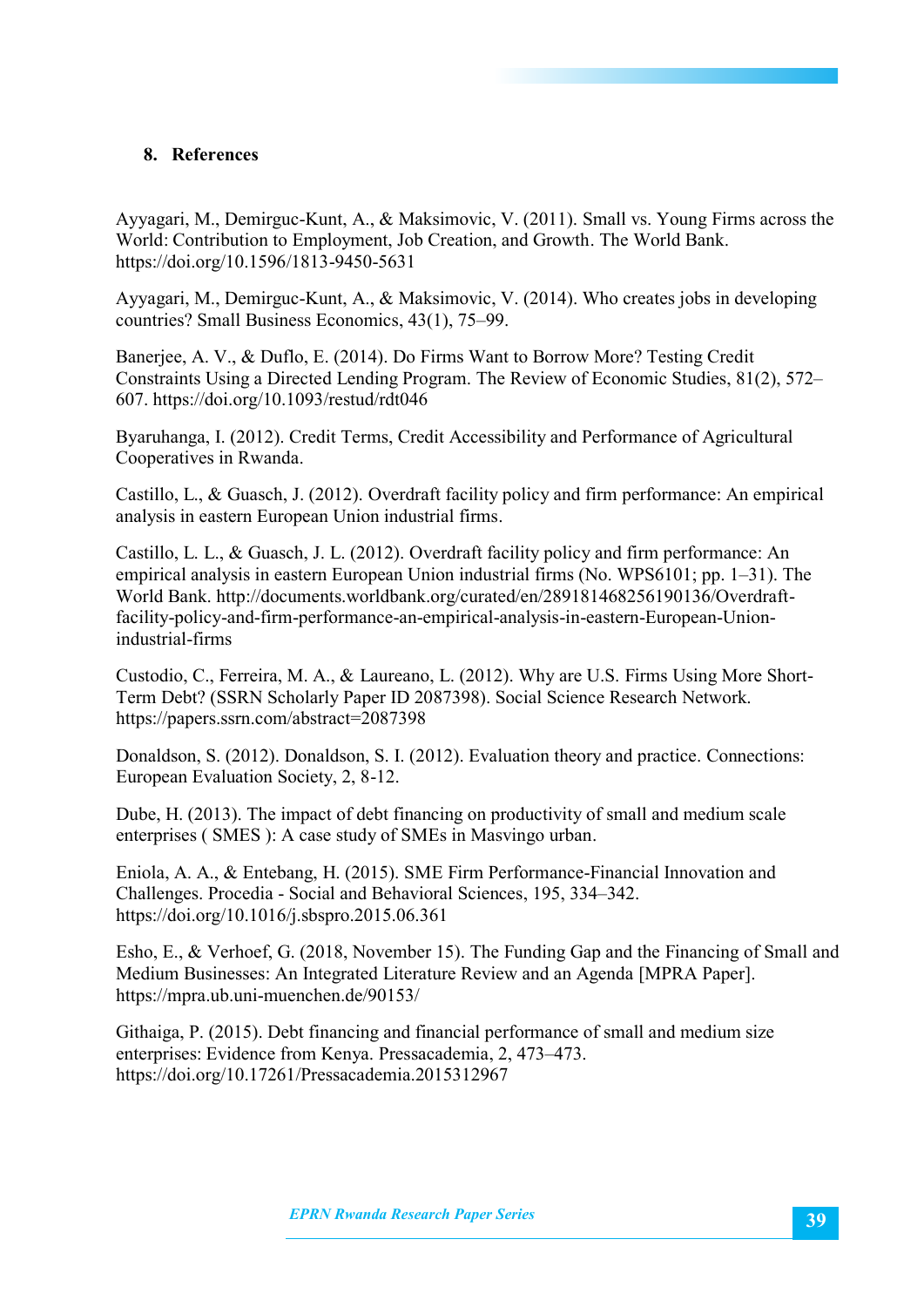Harelimana, J. B. (2017). Effect of Debt Financing on Business Performance: A Comparative Study between I&M Bank And Bank of Kigali, Rwanda. Global Journal of Management And Business Research. https://journalofbusiness.org/index.php/GJMBR/article/view/2235

Horne, J. V., & Wachowicz, J. M. (2010). Van Horne:Fundamentals of Financial Management. Pearson Education Limited.

Ifeakachukwu, N., & Oseni, I. (2013). The Impact of Banks Loan to SMEs on Manufacturing Output in Nigeria. Journal of Social and Development Sciences, 4, 212–217. https://doi.org/10.22610/jsds.v4i5.754

Kamarudeen, S., & Söderbom, M. (n.d.). Constraints and opportunities in. 32.

Kamunge, M. S., Njeru, A. K., & Tirimba, O. I. (2014). Factors Affecting the Performance of Small and Micro Enterprises in Limuru Town Market of Kiambu County, Kenya.

Keasey, K., & McGuinness, P. (1990). Small new firms and the return to alternative sources of finance. Small Business Economics, 2(3), 213–222. https://doi.org/10.1007/BF00389529

Kebewar, M. (2012). The Effect of Debt on Corporate Profitability: Evidence from French Service Sector (SSRN Scholarly Paper ID 2191075). Social Science Research Network. https://papers.ssrn.com/abstract=2191075

Kiaritha, H. W. (2015). Determinants of the Financial Performance of Savings and Credit Cooperatives in the Banking Sector in Kenya.

Kira, A. (2013). Determinants of Financing Constraints in East African Countries' SMEs. International Journal of Business and Management, 8. https://doi.org/10.5539/ijbm.v8n8p49

Kwaak, T., Doove, S., Gibcus, P., Smit, L., & Span, T. (2014). Survey on the access to finance of enterprises (SAFE)—Analytical Report 2014. European Commission, DG EBTR; Http://Ec.Europa.Eu/DocsRoom/Documents/7504/Attachments/1/Translations/En/Renditions/Na tive.

Marc, U. (n.d.). Small and Medium Enterprises and job creation in Rwanda. 62.

Ministry of Trade, Industry and Cooperatives (Uganda). (2018). In Wikipedia. https://en.wikipedia.org/w/index.php?title=Ministry\_of\_Trade,\_Industry\_and\_Cooperatives\_(Ug anda)&oldid=837540927

Mohd Shariff, M. N., Peou, C., & Ali, J. (2010). Moderating Effect of Government Policy on Entrepreneurship and Growth Performance of Small-Medium Enterprises in Cambodia. International Journal of Business and Management Science, 3(1), 57.

Muchiri, D., & Shukla, J. (2017). Effects of choice of credit facilities on financial performance of small medium, enterprises in Rwanda. A case SMEs registered with private sector federation of Rwanda. 97–111.

Muriithi, D. S. M. (2017). African small and medium enterprises (smes) contributions, challenges and solutions. 5(1), 13.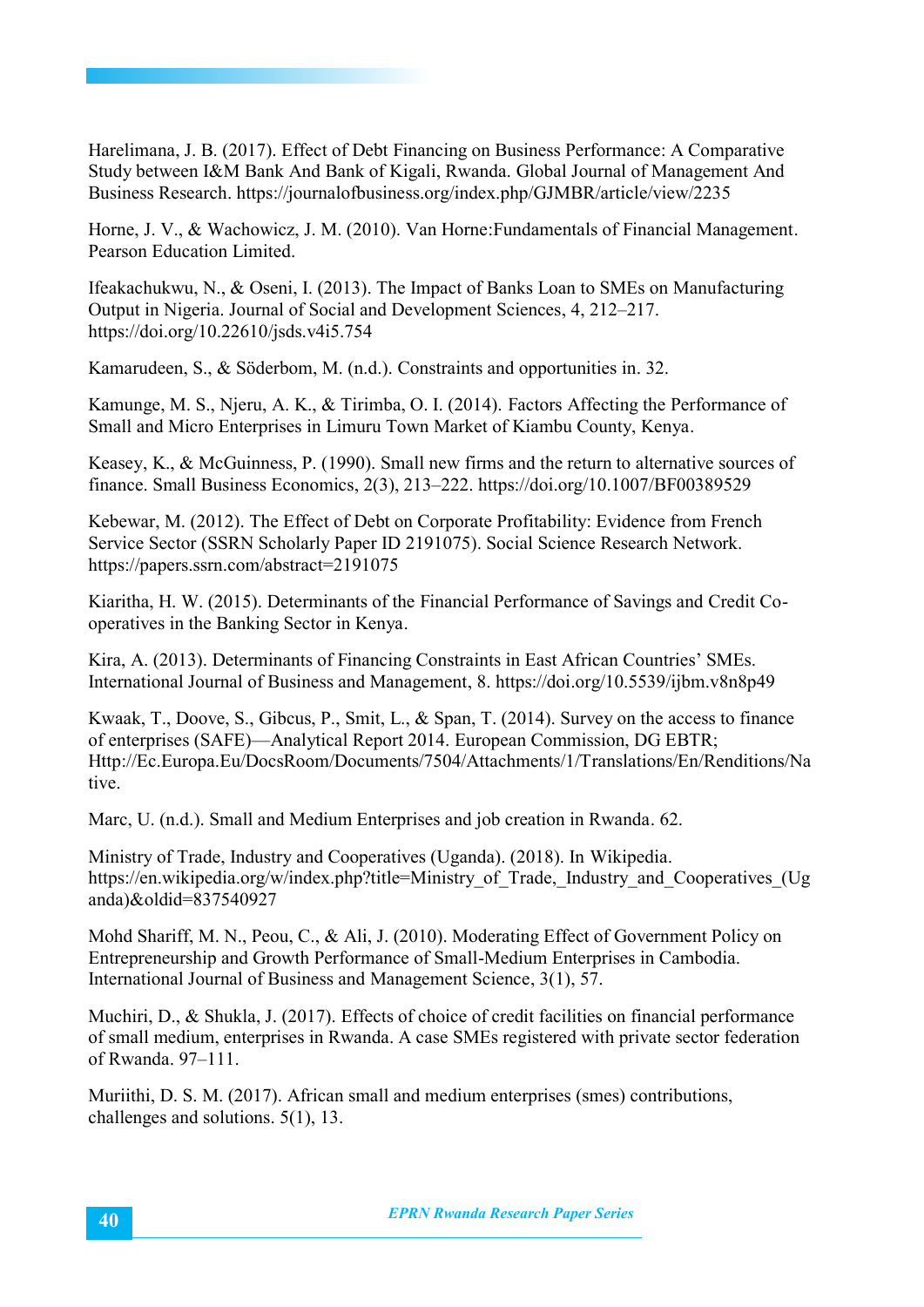Myers, S. C. (1984). The Capital Structure Puzzle. The Journal of Finance, 39(3), 574–592. https://doi.org/10.1111/j.1540-6261.1984.tb03646.x

Njue, M. N., & Mbogo, M. (2017). Factors hindering smes from accessing the financial products offered by banks.

Nwude, E. C., Itiri, I. O., Agbadua, B. O., & Udeh, S. N. (2016). The Impact of Debt Structure on Firm Performance: Empirical Evidence from Nigerian Quoted Firms. Asian Economic and Financial Review, 6(11), 647–660.

Ruhara, C., Umurungi, P., Kazarwa, S., Kayitana, C., Dukunde, A., & Ndikubwimana, J. B. (2018). Impact of Access to Financial Services on Business Development in Rwanda.

Salim, M., & Yadav, R. (2012). Capital Structure and Firm Performance: Evidence from Malaysian Listed Companies. Procedia - Social and Behavioral Sciences, 65, 156–166. https://doi.org/10.1016/j.sbspro.2012.11.105

Tauseef, S. F., Lohano, H. D., & Khan, S. A. (2015). Effect of debt financing on corporate financial performance: evidence from textile firms in Pakistan.

van Klyton, A., & Rutabayiro-Ngoga, S. (2018). SME finance and the construction of value in Rwanda. Journal of Small Business and Enterprise Development, 25(4), 628–643. https://doi.org/10.1108/JSBED-02-2017-0046

Wamiori, G. M., Sakwa, M. M., & Namusonge, G. S. (2016). Effect of access to finance on financial performance of manufacturing firms in Kenya.

Wit, G., & de Kok, J. (2014). Do small businesses create more jobs? New evidence for Europe. Small Business Economics, 42(2), 283–295.

World Bank Group Downloads. (2019). [Text/HTML]. World Bank. Retrieved February 12, 2020, from https://www.worldbank.org/en/about/annual-report/world-bank-group-downloads

Yazdanfar, D., & Öhman, P. (2015). Debt financing and firm performance: An empirical study based on Swedish data. The Journal of Risk Finance, 16(1), 102–118. https://doi.org/10.1108/JRF-06-2014-0085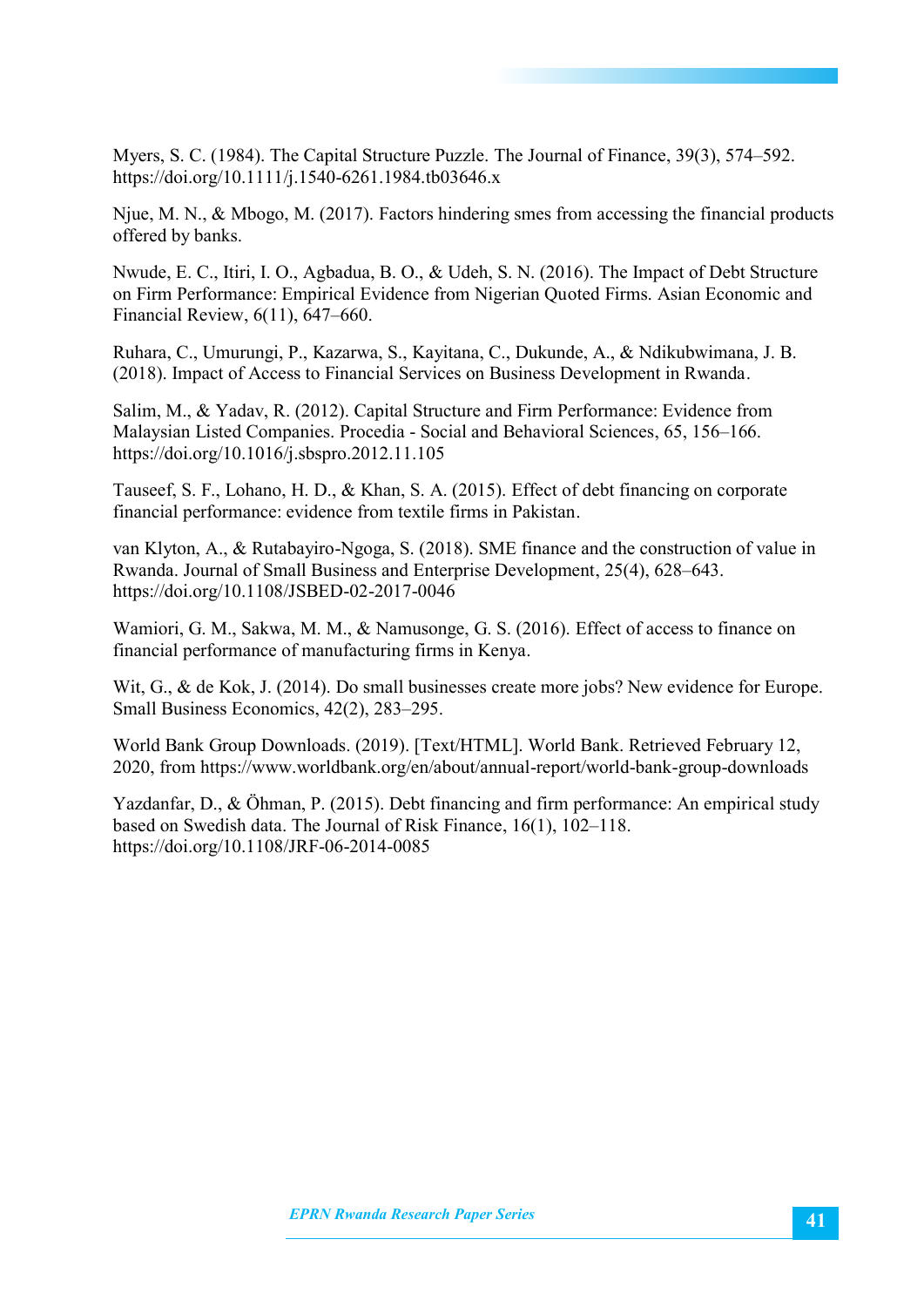# **Chapter Three**

# **Analysis of recent evolution of economic sectoral output, employment and structural economic transformation in EAC: Spatial panel data approach (1991-2018)**

By: NKURUNZIZA Fabrice<sup>4</sup>

#### **Abstract**

This paper examines the effect of a variate of drivers of economic growth in East African Community (EAC) countries from 1991 to 2018. Different researches have been criticizing the reallocation of economic activities in different sectors of the economy in the southern hemisphere, especially in sub-African countries. This paper is devoted to the recent evolution of the sectoral output level and employment in East African Community countries, assessment of causes and covariates that are correlated, and which might help us to predict output across countries and over time in EAC. We have modeled sectoral output in EAC using the spatial panel approach. We have empirically illustrated spatial Durbin model using the space-time data for output (GDP per capita), sectoral employment share, labor force and final consumption expenditure over 28 years from 1991-2018, where the motivation for spatial dependence is a bootlegging effect (see Debarsy et al., 2010) where buyers either of agricultural products, manufactured products, and different services near country borders purchase in neighboring country if there is a price advantage to doing so.

Keywords: Economic sectors, Structural transformation, spatial panel approach

 <sup>4</sup> EPRN Members and Lecturer at ACE-DS & INES-Ruhengeri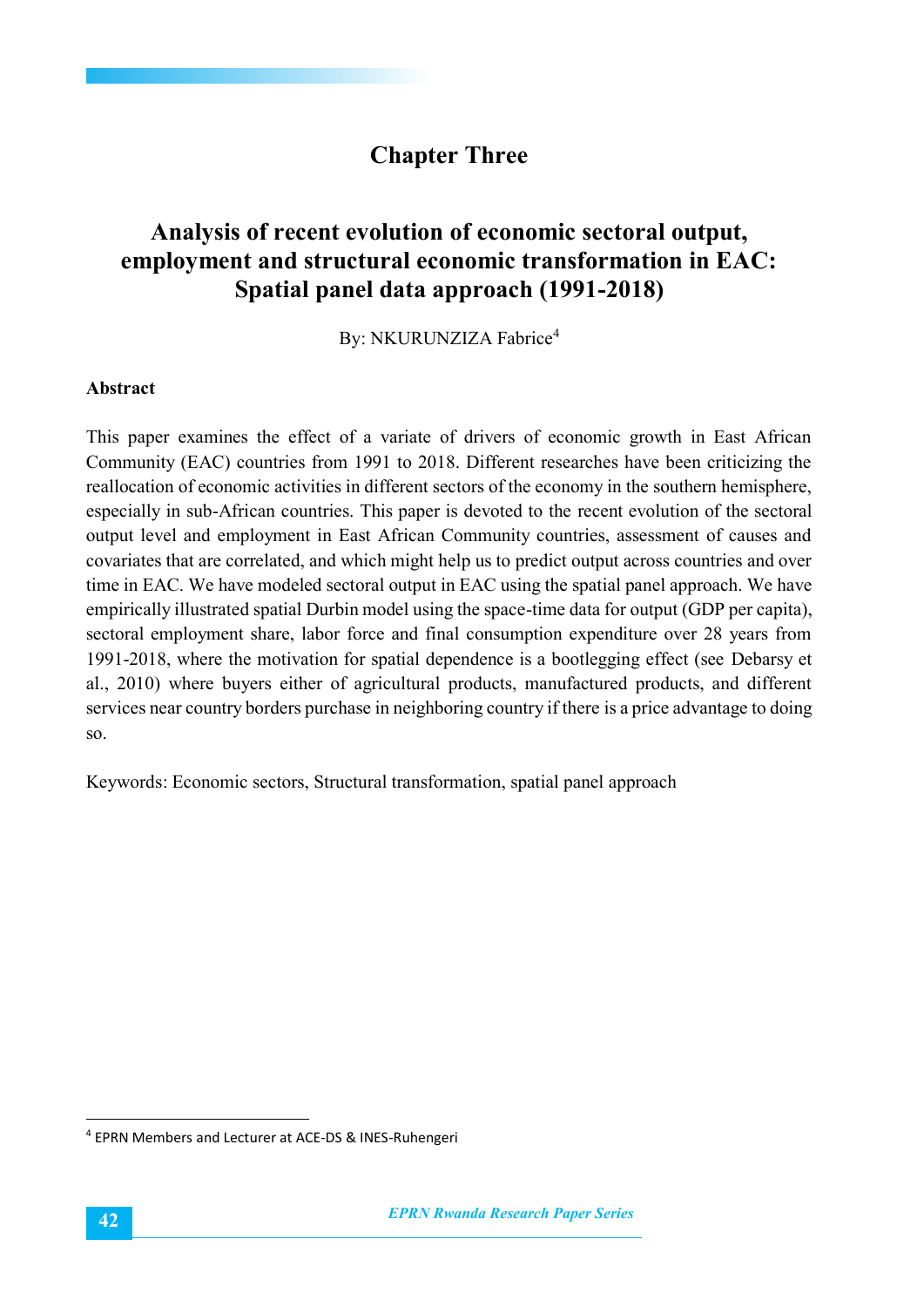### **1. Introduction**

Sub- Saharan African continent in general since 2000, it has been seen high increase in commodity prices which led to high escalation in raw-materials exports revenues, high relocation of people from rural areas to urban regions, and construction booms (Busse et al., 2018) showing the significance of reallocation of economic activities in different sectors of the economy in economic growth of African countries.

East African community countries have too experienced such tremendous economic growth mainly driven by service and agriculture, for example, the average economic growth rate between 2008 and 2018, were 7.57 percent in Rwanda, 6.18 percent in Tanzania, 5.14 percent in Kenya, and growth from these countries were the highest among African countries.

Despite impressive economic growth in last decade, reallocation of economic resources across sectors of the economy is quite deficient among east African community countries, for example in 2018, from the composition of GDP in the region, service sector headed with 59.0 percent, followed by agriculture sector with 25.7 percent, and lastly industry sector with 15 percent, in addition to this the average share of manufactured exports was about 14.6 percent (African Development Bank [ADB], 2019).

To achieve sustainable economic growth in East African community countries, there is a need of strengthening the linkages running from agriculture sector through industry to service sector, Agriculture continues to be a key player in creating jobs, food security, and providing sources of inputs for large part of infant industries in East African region, on average 71.8 percent of labor force in Rwanda was working in agriculture sector between 2008 and 2018, all most the same percentage or lower in other countries in the region, 91.7 percent in Burundi, 70.8 percent in Uganda, 68.6 percent in Tanzania and 58.8 % in Kenya.

The main objectives of this paper were divided into two; the first one was to explain how the patterns of structural transformation in EAC countries regions have evolved and the second one was to assess causes and covariates that are correlated, and which might help us to predict output across countries and over time in EAC countries.

The next part of this paper is structured as follows. The following part provides a literature review on economic sectoral output and structural transformation from a global view to EAC countries. The data and methods of the study are delineated next. Thereafter, the analysis of the results forms the next part. Then, we conclude the paper with recommendations.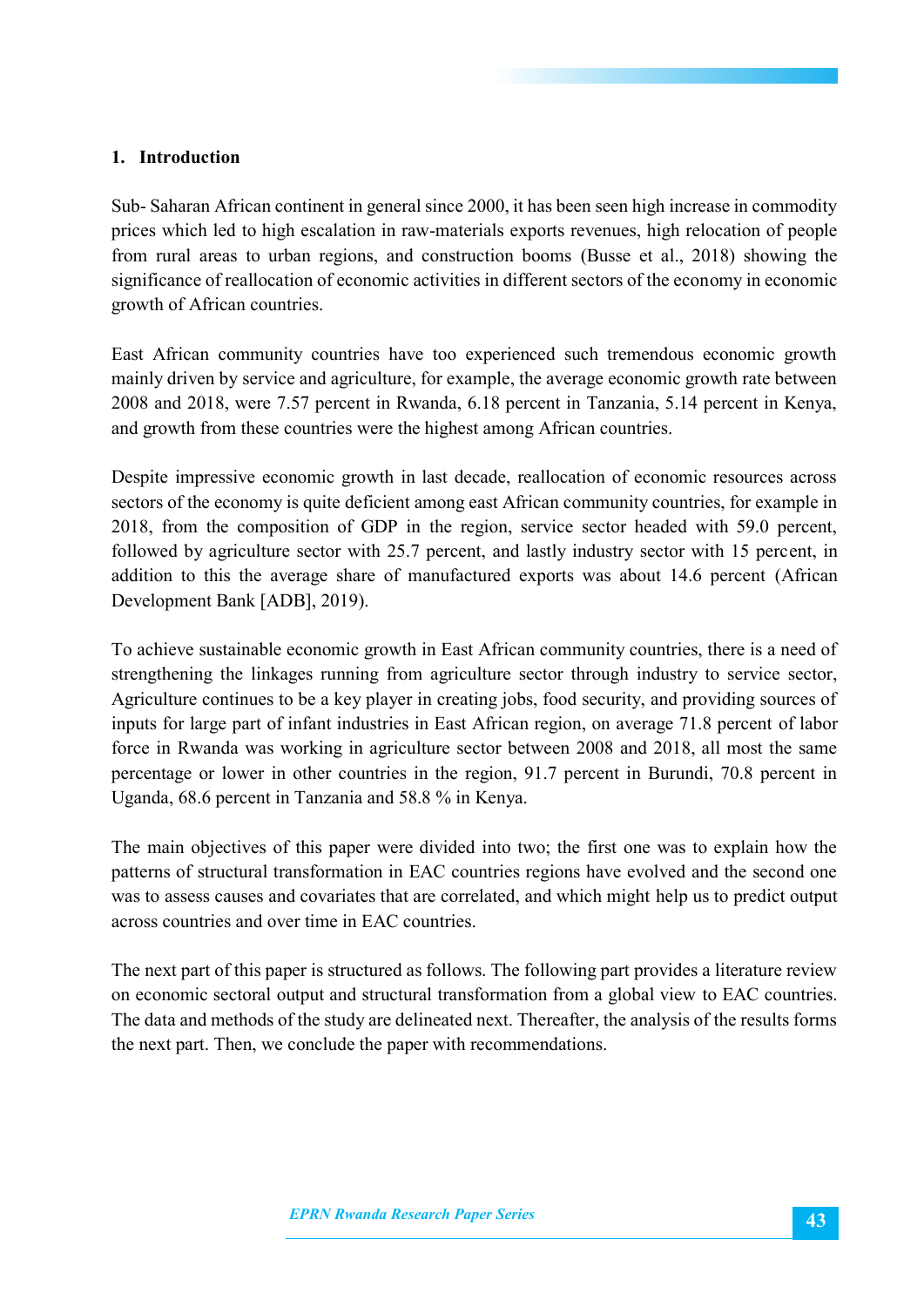# **2. Literature Review: Empirical studies on economic sectoral output and structural transformation**

Analysis of sectoral composition (agriculture, agro-processing, industry, and service) and its contribution to economic development has been examined thoroughly since the pioneering work on the economic growth of Adam Smith (1776). Adam smith advocated freedom actions ideology of individuals in pursuing economic activities, and that free and independent actions of individuals would increase economic growth.

The wide function representing the relationship between inputs (like labor) and output (production) was developed jointly by Charles Cobb and Paul Douglas in 1928. From Giorno et al. (1995), the simplest Cobb-Douglass production function is of this form:

 $Y_{t} = A_{t}.L_{t}^{\alpha}.K_{t}^{1-\alpha}$ 

Where *Y*, *A*,*L*,*and K* are real GDP, factor productivity level, labor input, and capital input respectively and  $\alpha + (1 - \alpha) = 1$ 

According to Rodrik (2013), most low-income countries in the southern hemisphere (Africa) have experienced fractional economic growth between the 1960s and 1970s due to industrialization squeezes, other countries, have experienced such growth from 1990 due to commodity booms and improved governance with a limited reallocation of resources. Capital formation was found also to have a positive significant effect on economic growth (Dritsakis et al, 2006; Perkins et al, 2006; Bal Et Al., 2016).

Sectoral composition and shift of economic activity are key to understand economic growth and development of countries as well as economic imbalances in terms of wage inequality and the business cycle (Herrendorf et al., 2013). Structural transformation is not only linked to the economic development of countries but also the change in inequality and urbanization (Timmer and Akkus, 2008; Michaels et al., 2012). According to Herrendorf et al. (2013), structural transformation refers to "the reallocation of economic activity across the broad sectors agriculture, manufacturing and services", and the most common measure of economic growth is GDP per capita, while there are three commonly measure of structural transformation of economic activity at sectoral level including final consumption expenditure shares, value-added shares, and employment shares.

Different authors argued that economic development gap between north hemisphere countries and south hemisphere countries comes from the fact that, south hemisphere countries are much less productive in agriculture and reallocation of economic activities in different sectors and high share of people working in agriculture sector (Caselli, 2005; Gollin et al., 2007; Restuccia et al. 2008).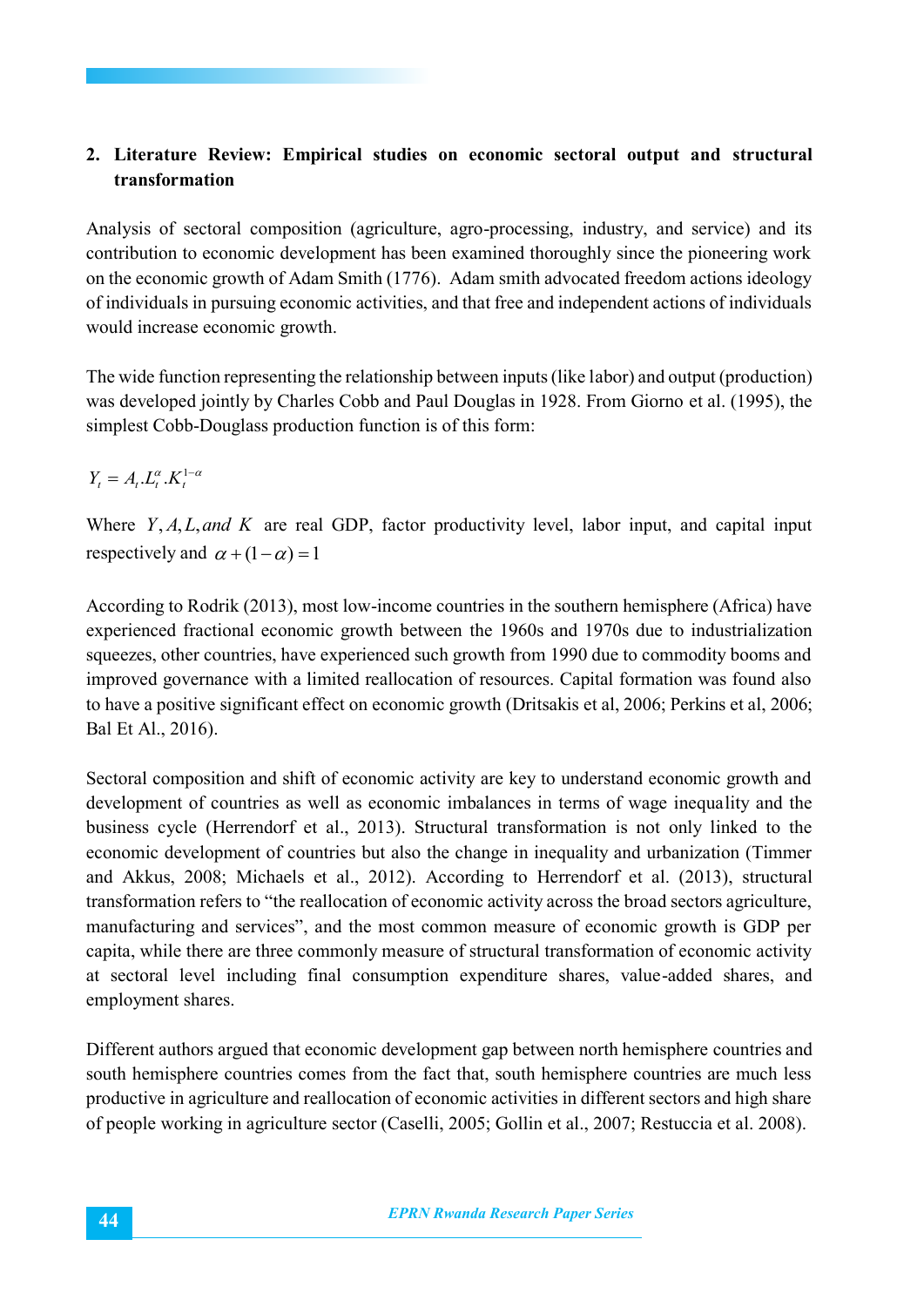Fisher (1935) and Clark (1940) affirmed the role of structural transformation to the economic growth of countries, as they have observed that reallocation of resources from the agriculture sector to services sector to be accompanied by higher GDP per capita ( Kim, 2006).

Different authors have extensively claimed non-consideration of spatial interdependence acrosscountries would lead to model misspecification in understanding economic growth of countries, starting from Ramírez and Loboguerrero (2002) have modeled economic growth by considering cross-country interdependence based on 98 countries, and their results suggested that "spatial relationships across countries are quite relevant. A country economic growth is indeed affected by the performance of its neighbors and therefore it is influenced by its geographical position", in additional Lima and Neto (2018) have included spatial independence across regions in their study on economic growth based on theoretical model Mankiw-Romer-Weil and have estimated Spatial Durbin Model with fixed effect for period between 1970 to 2010, as results they have found "a strong spatial dependence among Brazilian micro-regions, moreover, there was evidence that both investments in physical capital and investment in human capital matter not only for the growth of the economy itself but also the growth of neighboring economies.", then, Hall et al., (2018), argued that "neglecting to account for spatial autocorrelation can bias estimation results and therefore inferences are erroneous" .

However, there is no conclusive research examining the causes and covariates that are correlated, and that might help us to predict output across countries and over time in EAC countries.

# **3. Data and Methods**

The sample for our study covers panel observations for 5 East African Community (EAC) countries (Burundi, Rwanda, Uganda, Tanzania, and Kenya) throughout 1991 – 2018. Excluding South Sudan as it is recently admitted to EAC. The current paper only focuses on balanced panels, as we have used 28-time series and 5 countries, to have 140 observations. Panel Dataset used in this paper was composed from World Bank website; follow this link to get data: https://microdata.worldbank.org/index.php/home.



**Figure 1**: EAC Block excluding South Sudan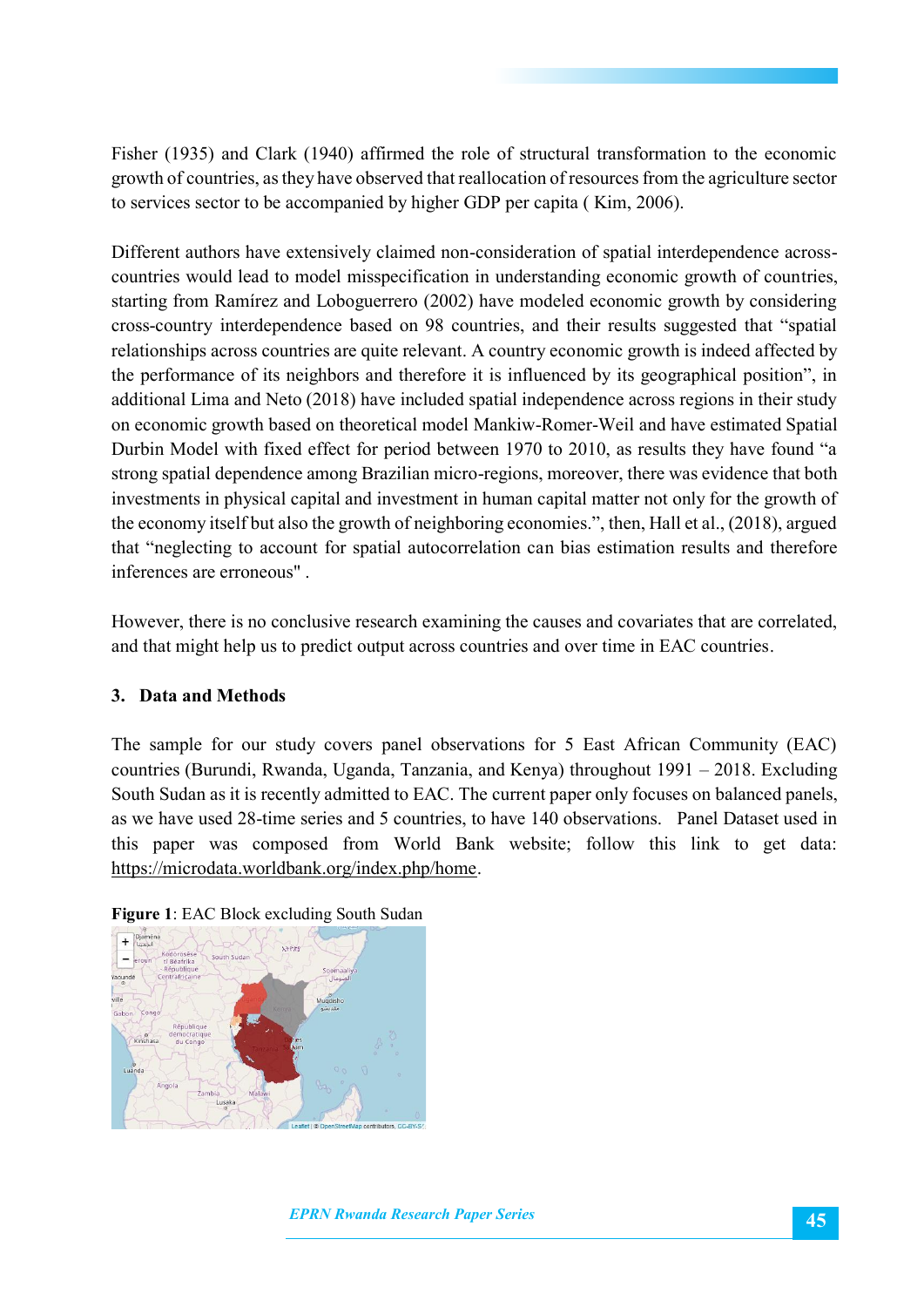From Anselin et al. (2008), a spatial panel data model may be specified as the spatial lag model or the spatial error model, the first model, is when a spatially lagged dependent variable is stated, while in the second model is when a spatially autoregressive in the error term is stated, given that geographic data tend to be spatially dependent as prior assumption, and the third model was developed to include both a spatially autoregressive in the error term, and a spatially lagged dependent variable (see LeSage and Pace, 2009).

In this paper, we have adopted the Spatial Durbin Model (SDM) developed from the Manski model and tested it against other simplest models by imposing restrictions.

# *Assumptions:*

- We have assumed that the output (measured here using GDP per capita) in-country in East African Community (EAC) might be related to the value of the output in a neighboring country ((*LagY*).
- The value of covariates in-country (Eg. Rwanda) might be related to the value of the output in a neighboring country (*LagX*). Eg. Tanzania.
- Residuals might be related through countries

Inclusion of spatial interaction effects from the standard panel model is from the facts that,

- Labors are expected to search jobs across countries (in the nearby country), legally or illegally, as long as they are getting better facilities, these can be salary advantages, transport facilities, high purchasing power
- The highly populated country is expected to have more emigrants to a neighboring country
- Free movement of capital across industries and countries.

The choice of SDM depends on two main factors (see Le Sage and Pace, 2009), in case there are omitted variables, which are spatially autocorrelated, the SDM limits the bias effect, and it combines a SAR and SEM model: global and local spillovers (in other words SDM spillover effects are flexible).

*Y WY X XW* ,*i* 1,.....,*N*;*t* 1,......,*T*, *ti ti ti ti ti* …………………………….... (1)

Whereas GDP Per capita  $(Y_{ii})$  is the observation on the i<sup>th</sup> country for the t<sup>th</sup> period,  $\lambda$  stands for spatial autoregressive parameter,  $WY_{ti}$  stands for the spatially lagged output on the  $i<sup>th</sup>$  country for the t<sup>th</sup> period accounting for various spatial dependencies (country and time) with *W* defined as (n x n) spatial weights matrix (see figure 2) as distance between major cities in East African Community Countries,  $\lambda WY_{ti}$  measures endogenous interaction effect,  $XW\theta$  measures exogenous interaction effect, and  $\varepsilon$ <sub>*i*</sub> is the regression disturbance.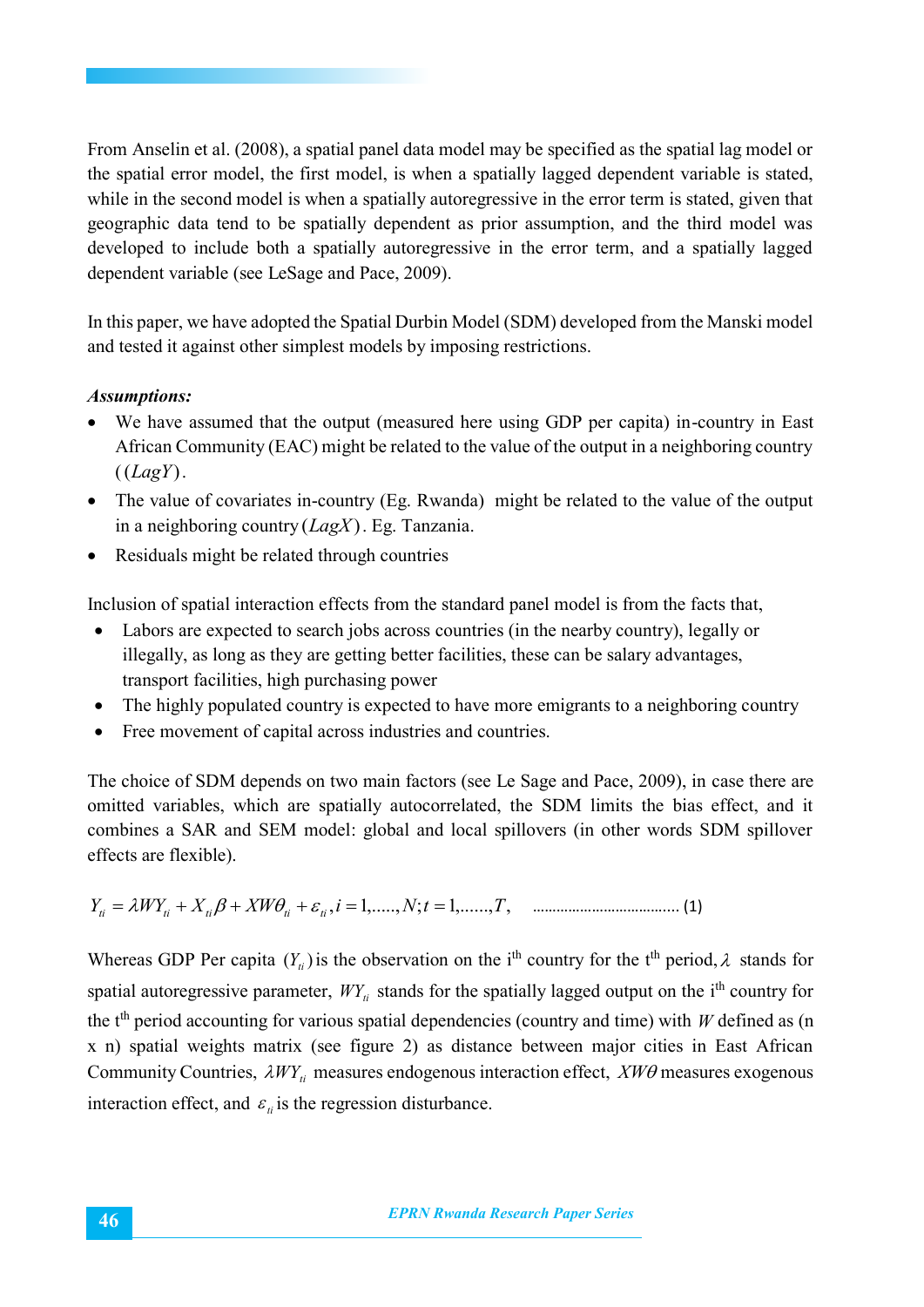In this paper, we have fitted both the Spatial Durbin model with country fixed effect and the Spatial Durbin model with country and time (two ways) fixed effect using Maximum Likelihood Estimation (ML), and random draws from a multivariate normal distribution were made from a variance-covariance matrix of the coefficients.

According to Lee & Yu (2010), spatial econometrics involves the application of econometrics techniques considering interactions of economic variables and physical units in space, space considered here are neighborhood countries in EAC (Figure 2).

**Figure 2**: Neighborhoods among EAC countries



For a spatial Durbin panel data model, a change in country characteristics not only has a direct influence on the outflows and inflows from and to this country but also has an indirect effect on the flows to and from other countries in the economic growth across countries and time. Therefore, there is a need to quantify various responses in the model considering both local and global effects (Golgher and Voss, 2016).

The conceptual framework presents a double growth model that includes spatial dependence throughout the productivity term. We assume the traditional Cobb-Douglass production function (Figure 3). Given the beliefs of spatial autocorrelation across countries in EAC, we first examined this belief through global Moran I for the GDP per capita.

 $C_i$  and  $C_j$  represents deviations from the means and are the observations on a variable ( $y$ ) for the country *i* and *j*, respectively, In this case *y*, is a country's GDP per capita, If  $I \approx 0$ , then there is no indication of residuals spatial autocorrelation, that is, residuals tend to move independently. If Moran's *I* statistic is greater than zero, there is a positive spatial autocorrelation, that is, areas with high residual values tend to be closer to areas with high residual values (and vice versa). Finally, if Moran's *I* statistic is smaller than zero, there is a negative autocorrelation; that is, places with high residual values are closer to neighboring places with low residual values, and vice versa(Resende, 2013).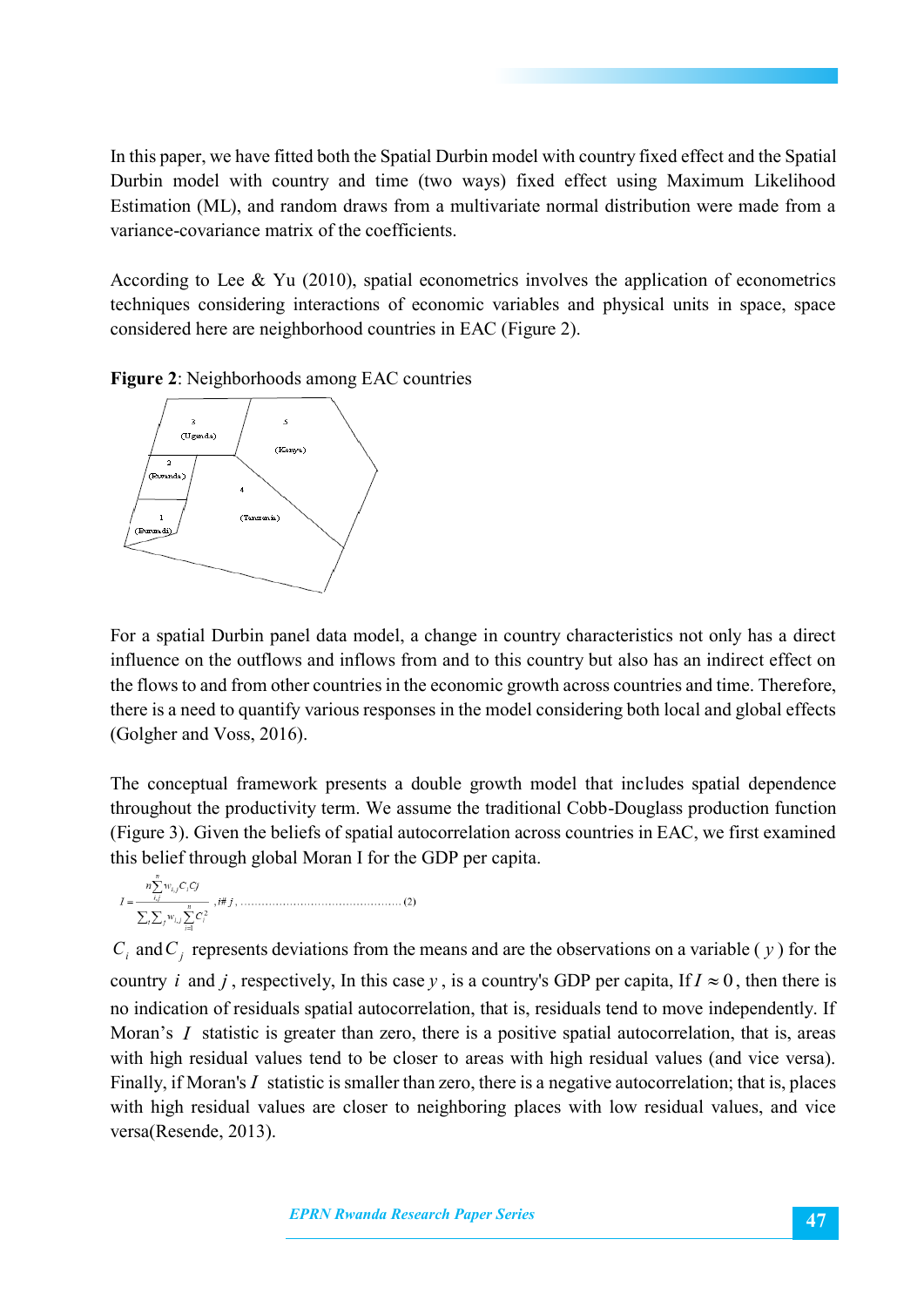

# **Figure 3: Conceptual framework**

**Source: Researcher, 2020** 

|  |  |  | <b>Table 1: Description of variables</b> |
|--|--|--|------------------------------------------|
|--|--|--|------------------------------------------|

| <b>Variable</b>           | <b>Description</b>                                 |  |
|---------------------------|----------------------------------------------------|--|
| GDP per capita            | GDP per capita (Constant 2010 US\$)                |  |
| Capital formation         | Gross capital formation (Constant 2010 US\$)       |  |
| Employment in agriculture | Employment in agriculture (% of total employment)  |  |
| Employment in industry    | Employment in industry (% of total employment)     |  |
| Employment in services    | Employment in services (% of total employment)     |  |
| Final cons exp            | Final consumption expenditure (Constant 2010 US\$) |  |
| Labour force              | Total labor force                                  |  |

**Source: World Bank, 2019**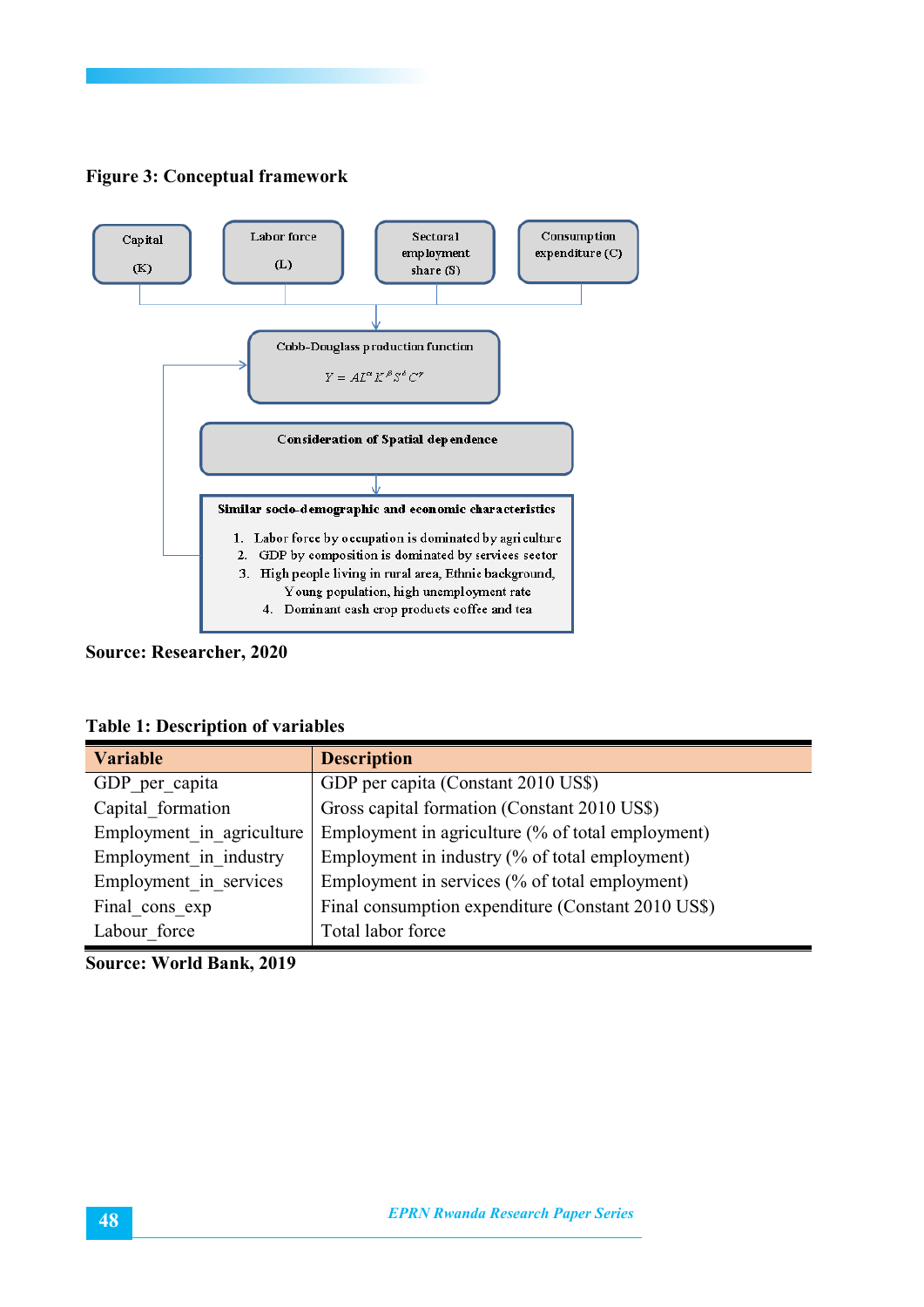#### **4. Results**

# **4.1 Agriculture share of value-added and employment trend comparison in EAC countries, 1991 – 2018**

Comparing East African Community peer group countries from 1991, Burundi and Uganda had a higher share of Agriculture, forestry, and fishing in GDP with percentages ranging between 48 and 49 with lower GDP per capita/year ranging between \$250 and 500\$ (Figurer 4, Panel A), and higher percentage of people employed in agriculture with values between 75 to 95 (Figurer 4, Panel B). Kenya had the lowest share of Agriculture, forestry, and fishing in GDP with 24 percent in EAC associated with higher GDP per capita/year more than \$875, with a lower percentage of people employed in the agriculture sector (46%). For the two main indicators of structural transformation presented- agricultural value-added and share of employment in agriculture, higher employment in agriculture and higher share of agriculture, forest, and fishing in GDP was associated with lower GDP per capita in 1991, these situations have shifted, for example in Kenya higher GDP per capita increased further to more than \$1200, and rest of East African countries have shifted from less than \$500 GDP per capita/year to more than \$500 GDP per capita/year except Burundi, from Figure 4, Panel A, it is clear that share of agriculture, forest, and fishing have been downward converging to Kenya as leading economy in EAC and employment in agriculture as percent of total employment has been reduced over time.





**Source: Researcher, 2020**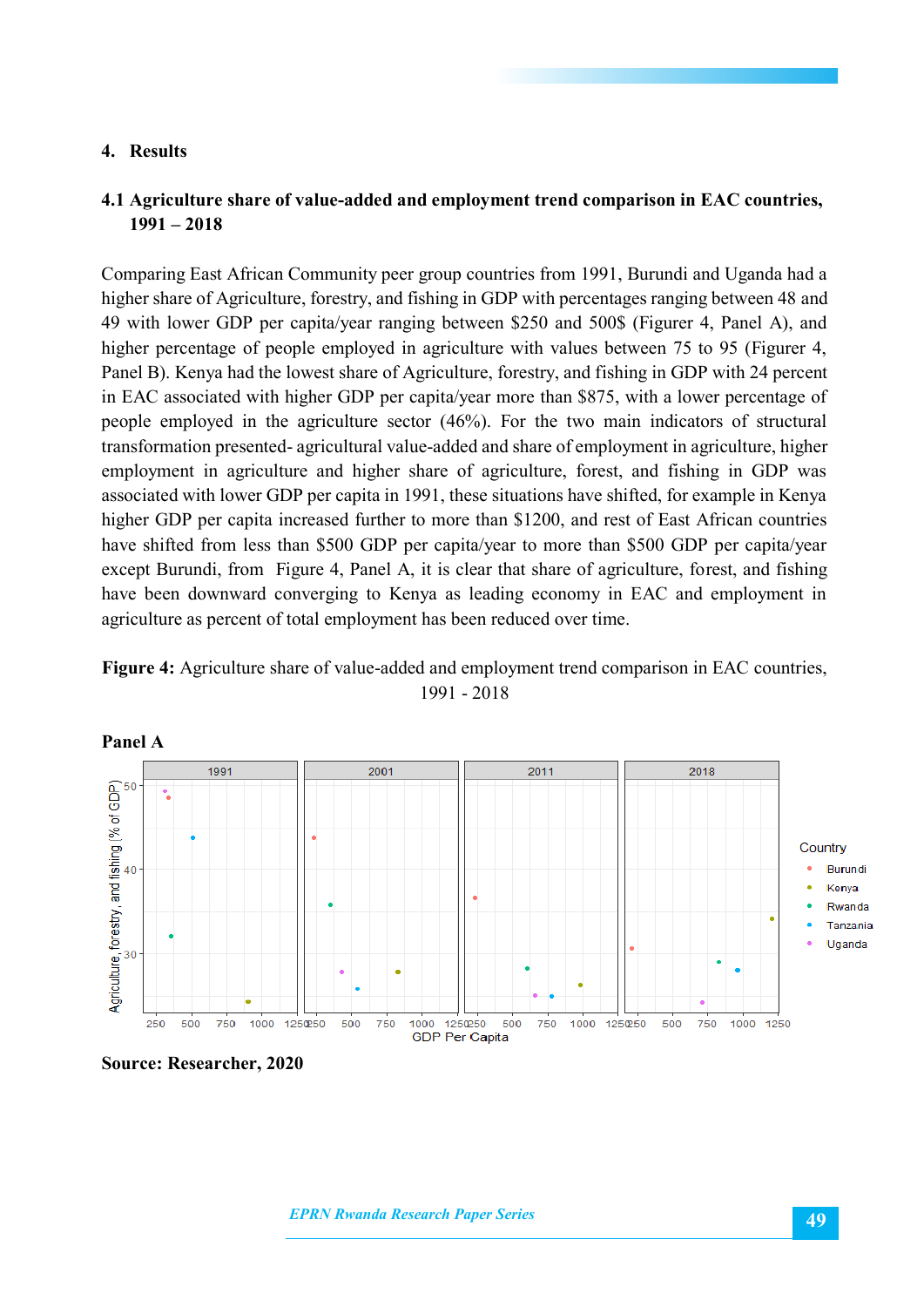

**Source: Researcher, 2020** 

# **4.2 Industry share of value-added and employment trend comparison in EAC countries, 1991 – 2018**

Comparing East African Community peer group countries from 1991, it is clear that share of services in GDP have been converging in center, meaning country like Kenya, it's contribution declined while countries like Tanzania and Uganda, their contribution increased from 1991 to 2018 (Figure 6, Panel A), and that the lower share of people working in the service sector was associated with a lower share of service in GDP in 1991, and a higher share of people working in the service sector was associated with a higher share of service in GDP in 2018 (Figure 6, Panel B). **Figure 5:** Industry share of value-added and employment trend comparison in EAC countries, 1991 - 2018



**Source: Researcher, 2020** 

**50** *EPRN Rwanda Research Paper Series*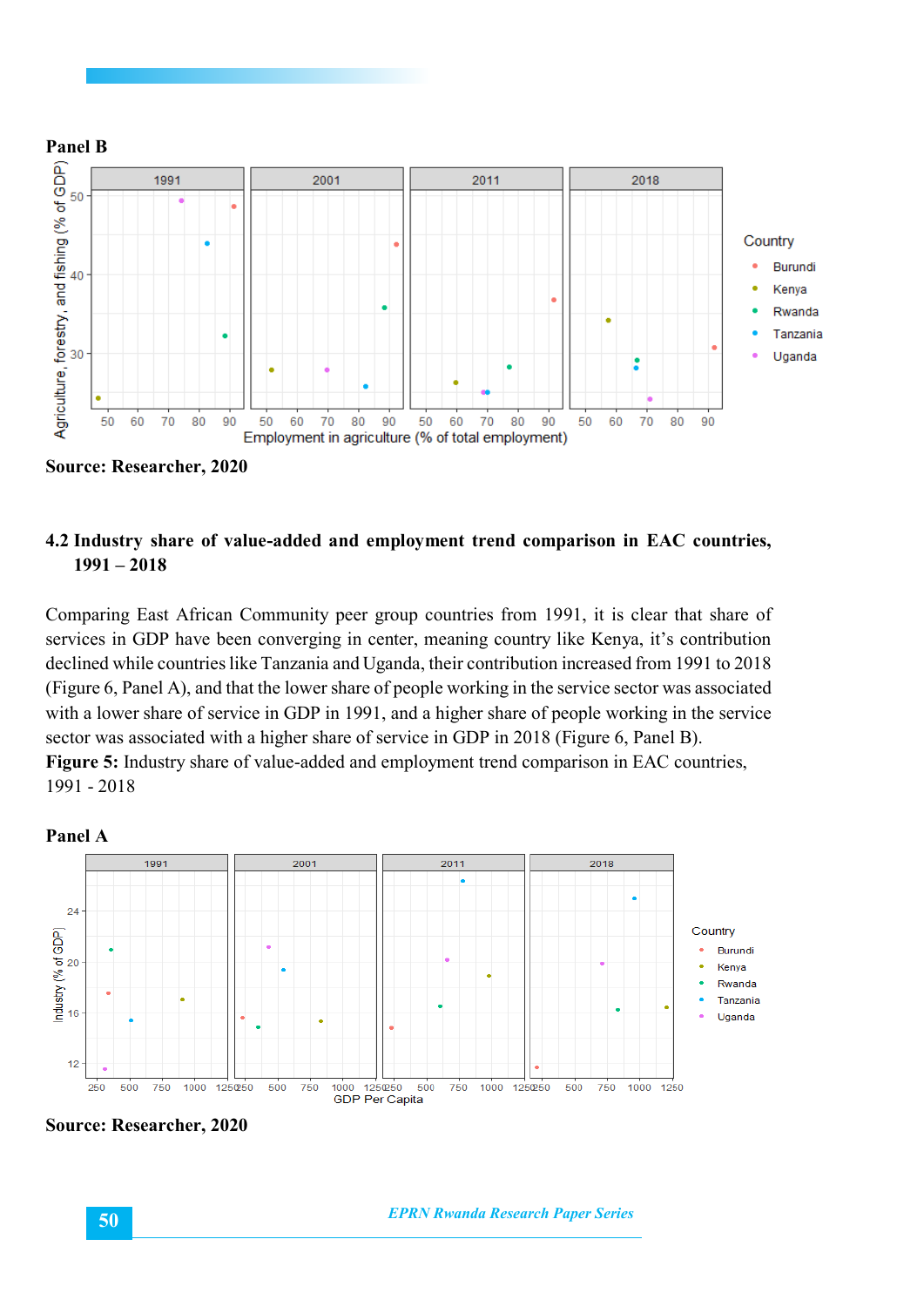

#### **Source: Researcher, 2020**

# **4.3 Service share of value-added and employment trend comparison in EAC countries, 1991 - 2018**

Comparing East African Community peer group countries from 1991, it is clear that share of services in GDP have been converging in center, meaning country like Kenya, it's contribution declined while countries like Tanzania and Uganda, their contribution increased from 1991 to 2018 (Figure 6, Panel A), and that the lower share of people working in the service sector was associated with a lower share of service in GDP in 1991, and a higher share of people working in the service sector was associated with a higher share of service in GDP in 2018 (Figure 6, Panel B).

# **Figure 6: Service share of value-added and employment trend comparison in EAC countries, 1991 – 2018**





**Source: Researcher, 2020**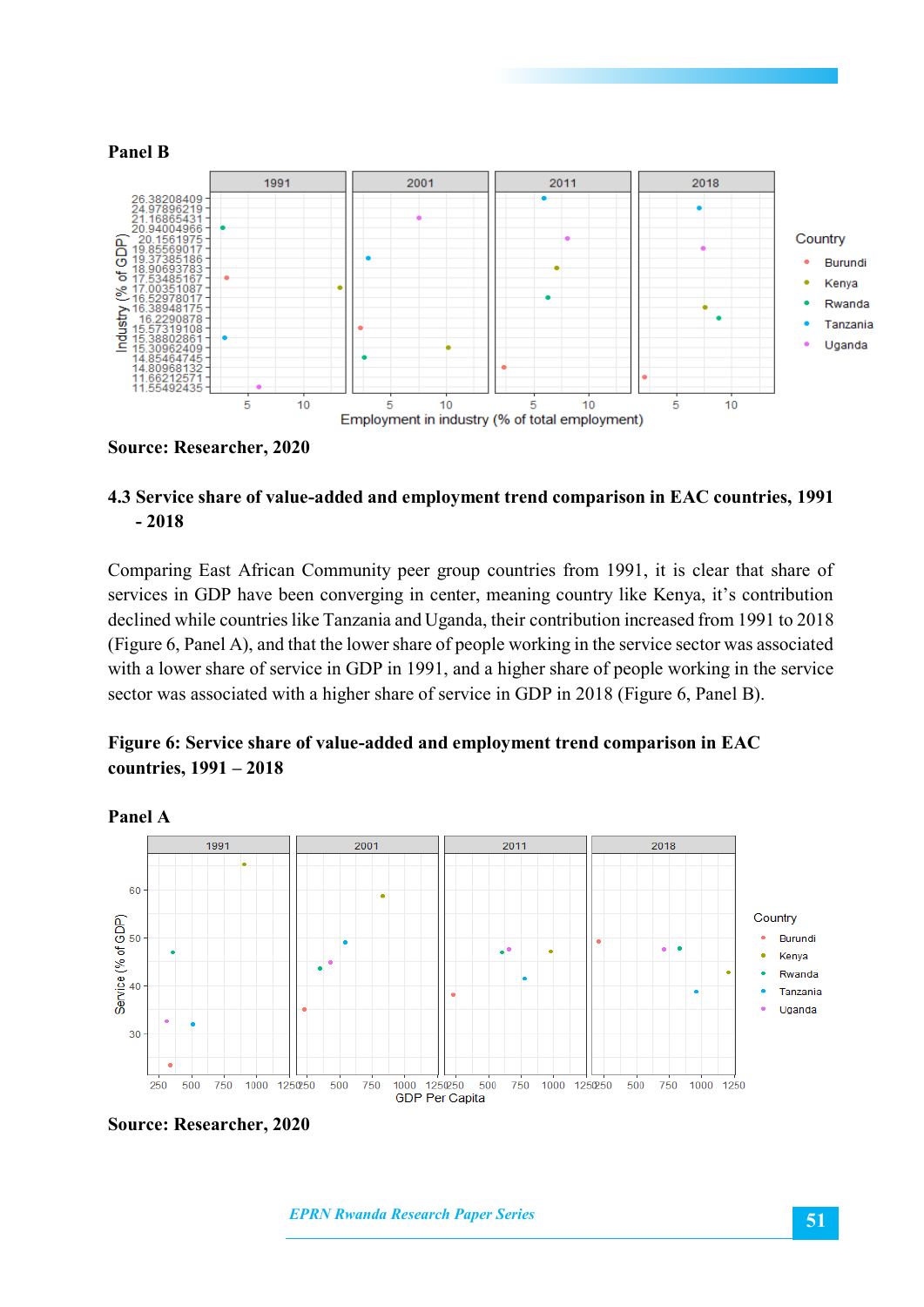

# **Panel B**



### **4.4 Final consumption expenditure trend comparison in EAC countries, 1991 – 2018**

Comparing East African Community peer group countries from 1991, it was observed that final consumption expenditure in East African countries has shifted at the same pace but in the stair, format showing an acceleration in gap consumption between countries from 1991 to 2018 (Figure 7).



**Figure 7: Final consumption expenditure trend comparison in EAC countries, 1991 – 2018**

**Source: Researcher, 2020**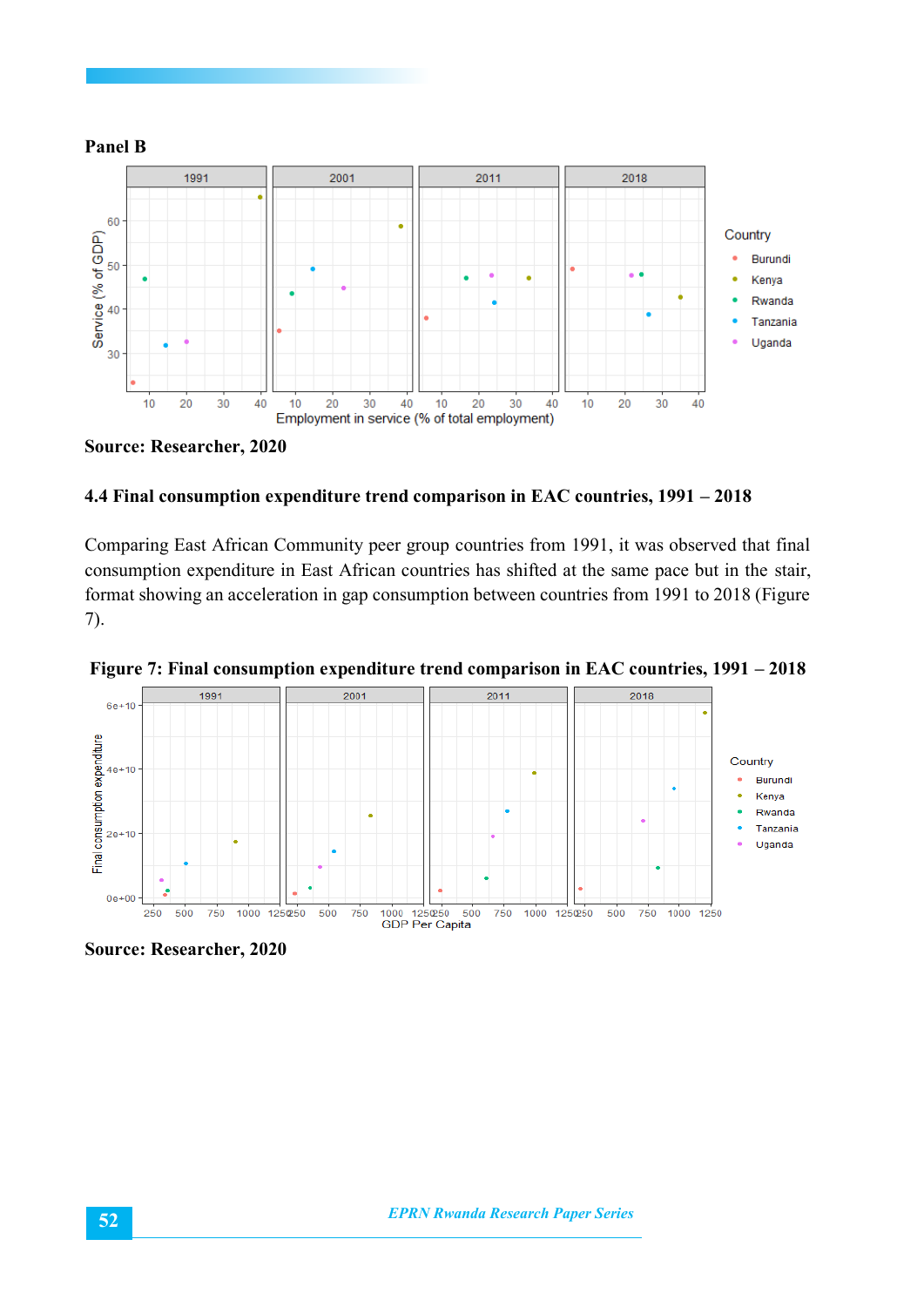# **4.5 Spatial Durbin regression results**

|                                                                                                                          | Dependent variable: log(GDP_per_capita) |                         |  |  |  |
|--------------------------------------------------------------------------------------------------------------------------|-----------------------------------------|-------------------------|--|--|--|
|                                                                                                                          | (1)                                     | (2)                     |  |  |  |
| log(Capital formation)                                                                                                   | $0.096349(3.9601***)$                   | $0.073889(3.0471**)$    |  |  |  |
| log(Employment_in_agriculture                                                                                            | $0.786510(3.6755***)$                   | 0.095220(0.3368)        |  |  |  |
| log(Employment in industry)                                                                                              | $0.623598(9.4588***)$                   | $0.440219(6.2883***)$   |  |  |  |
| log(Employment in services)                                                                                              | $0.183087(2.3171*)$                     | $0.291041(2.4310*)$     |  |  |  |
| log(Final_cons_exp)                                                                                                      | $0.159908(2.1820*)$                     | 0.087329(0.263344)      |  |  |  |
| log(Labour force)                                                                                                        | $0.650811(4.9886***)$                   | $0.957469(3.9154***)$   |  |  |  |
| log(GDP_per_capita_lag)                                                                                                  | 0.043877(0.3057)                        | $-0.610104$ $(-1.6248)$ |  |  |  |
| log(Capital formation lag)                                                                                               | $-0.020001(-0.3459)$                    | $-0.035700(-0.3443)$    |  |  |  |
| log(Employment in agriculture lag)                                                                                       | $-0.116612$ ( $-0.1849$ )               | $-0.677955(-1.1268)$    |  |  |  |
| log(Employment_in_industry_lag)                                                                                          | 0.015298(0.1235)                        | $-0.072517(-0.2943)$    |  |  |  |
| log(Employment in services lag)                                                                                          | $1.491347(6.7259***)$                   | $1.802978(4.6576***)$   |  |  |  |
| log(Final cons exp lag)                                                                                                  | $-0.710816(-4.1252)$                    | $-0.722559(-2.5894**)$  |  |  |  |
| log(Labour_force_lag)                                                                                                    | $-0.020341(-0.0812)$                    | 1.264986 (1.9517)       |  |  |  |
| <b>Observations</b>                                                                                                      | 140                                     | 140                     |  |  |  |
| $\mathbf{R}^2$                                                                                                           | 0.9984232                               | 0.9988142               |  |  |  |
| Adjusted $\mathbb{R}^2$                                                                                                  | 0.9898266                               | 0.9923492               |  |  |  |
| LogLik                                                                                                                   | 125.5189                                | 144.6433                |  |  |  |
| <b>Akaike Criterion (AIC)</b>                                                                                            | $-211.0378$                             | $-197.2866$             |  |  |  |
| <b>Scharz Criterion (BIC)</b>                                                                                            | $-152.205$                              | $-61.97105$             |  |  |  |
| Signif. Codes: 0 '***' 0.001 '**' 0.01 '*' 0.05 '.' 0.1 ' ' 1 Notes: All variables are in log form, t-statistics in part |                                         |                         |  |  |  |
| entheses                                                                                                                 |                                         |                         |  |  |  |

# **Table 2: Spatial Durbin model with country fixed effect (1) Vs Spatial Durbin model with c ountry and time (two ways) fixed effect (2)**

**Source: Researcher, 2020** 

Table 2 reports the estimation results when adopting the spatial lag of output (GDP per capita) by considering, first, country fixed effect, then, second by considering both countries' fixed effect an d time fixed effect. The second column presents the results of the spatial lag of GDP per capita m odel with country fixed effects, while the third column presents the results of the spatial lag of G DP per capita model with both country fixed effects and time fixed effect.

If we compare the results in the second column with those in the third, we see that the point estim ate of the spatially lagged value of GDP per capita changes sign when controlling for both countr y and time-period fixed effects, but the coefficient estimate remains insignificant. These results c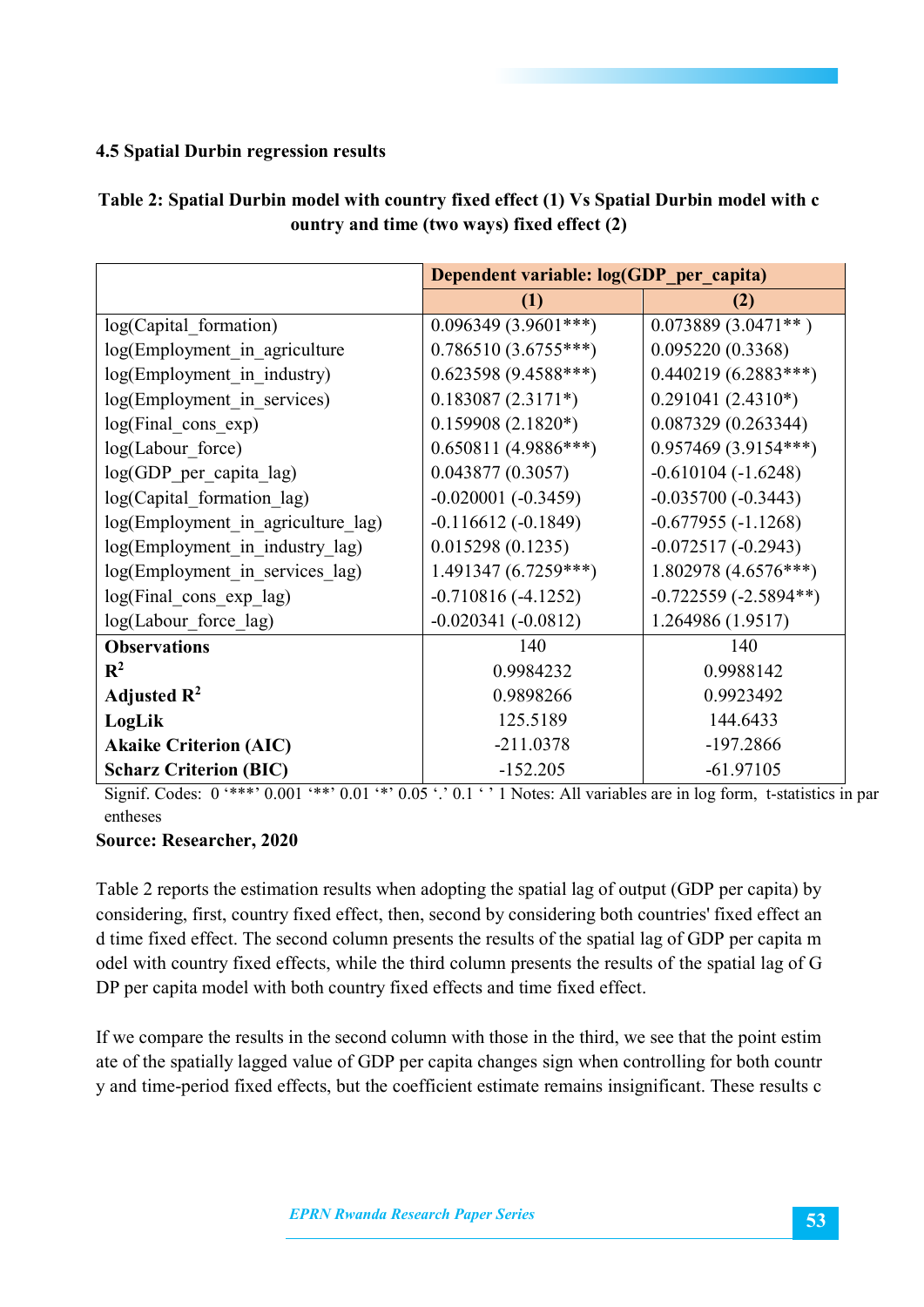orrespond to the one obtained by Pintar et al., (2016) in studying outbound foreign direct investm ent in Europe.

Turning to the variables of major interest, we find the coefficient on the spatially lagged value of all explanatory variables to be negative and insignificant except employment in service (% of tota l employment) which was found to be positive and significant and the coefficient of the final con sumption expenditure which was found to be negative and significant. The consequence of the int eractions in SDM is that a covariate unit change in the spatial coefficient of the lagged response w hich is non-zero will have global spillovers impacts, so there is need of caution in interpreting the results, in this case, impacts should be interpreted rather than the regression coefficients, while in case of the spatial coefficient of the lagged response is zero a covariate unit change will have an i mpact on the response (Elhorst 2010; LeSage 2014). To avoid invalid conclusion, we have used d irect, indirect and total impact from table 3 to report global spillovers impacts of employment in s ervices as percent of total employment and the final consumption expenditure in EAC countries.

|                             | <b>Direct</b> | Indirect     | <b>Total</b>   |
|-----------------------------|---------------|--------------|----------------|
| log(Employment in services) | 0.15304       | 0.24566      | 0.3987         |
|                             | $(2.1702***)$ | $(2.754***)$ | $(5.47122***)$ |
| log(Final cons exp)         | $-0.12563$    | $-0.33412$   | $-0.45975$     |
|                             | $(3.453***)$  | $(-1.2345)$  | $(-1,768)$     |

**Table 3: Direct, indirect and total impacts on EAC countries growth** 

**Source: Researcher, 2020** 

The numbers are obtained using the distance weight matrix, the standardized deviations and z values are obtained by assuming normal distribution and using simulation.

# **5. Conclusion and Recommendations**

This paper examined the recent evolution of the sectoral output level and employment in East African Community countries for each 10 years (1991, 2001, 2011, and 2018), then it uses spatial Durbin model to estimate Cobb-Douglas model to predict output across countries and over time in EAC, in which a country's economic growth here measured using GDP per capita depends on the neighbors' economic growth and other covariates within country and neighbors. Based on a sample of 5 East African Community countries over 28 years (from 1991 to 2018) the paper finds some interesting results.

**First,** 1991, the majority of EAC countries (Uganda, Burundi, and Tanzania) were characterized by higher people employed in agriculture more than 75 percent of total employment coupled with higher share of agriculture sector in GDP (40 % to 50 %) but this has evolved and countries like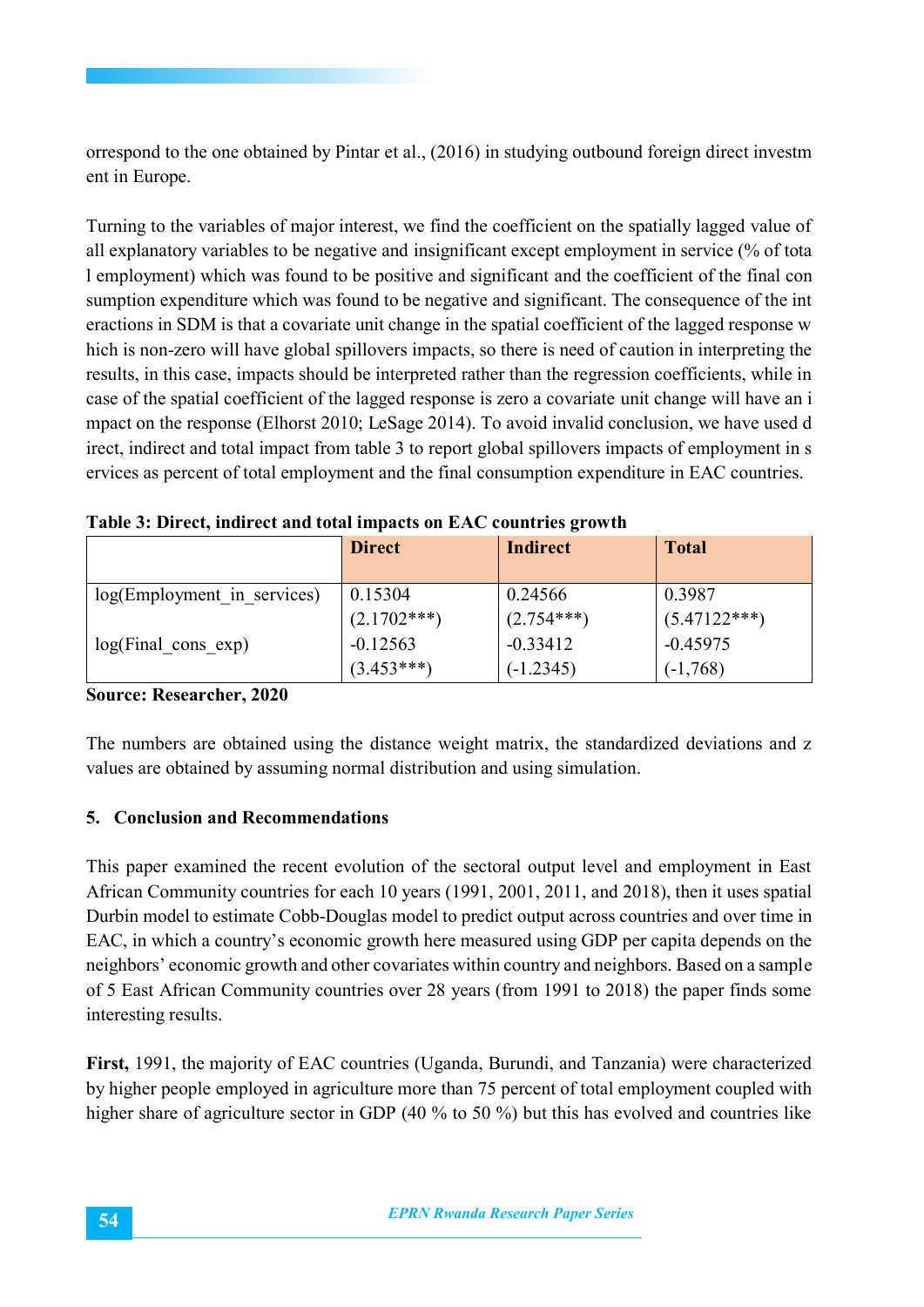Rwanda, Tanzania, and Uganda in 2018, have seen their share of added-value of agriculture in GDP declined to less than 30 percent, and people employed by agriculture sector declined to less than 70%.

Nevertheless, the agricultural sector continues to employ most of the labor force in East African community countries; our results reveal that reallocation of economic activities have been from primary sector to services sector, implying wrong structural economic transformation. This result complete the one founds by Busse et al., (2018).

In order to revise this channel from reallocation of economic activities from primary sector to tertiary sector by strengthening manufacturing sector in between there is need of capacity building of small scare industries, More efforts in trainings at household level in creative skills (leather shoes, paper bags, bakery, paintings, agro-processing ...), and More efforts in free trade areas between East African Countries

**Second,** Comparing East African Community peer group countries from 1991, it was found out that EAC countries' share of services in GDP have been converging in middle, as country like Kenya has seen its contribution of services sector in GDP declined, while other countries like Tanzania and Uganda, have seen their contributions increase from 1991 to 2018.

**Third,** as policy implication, our results reveal that a country's economic growth is affected by the performance of its neighbors, where the results suggested the spillover effects from employment in service as a percent of total employment and the final consumption expenditure.

Even if we have found interesting results, our results need to be interpreted with caution, as the panel data period was very short, and second spatial panel approaches still have some limitations.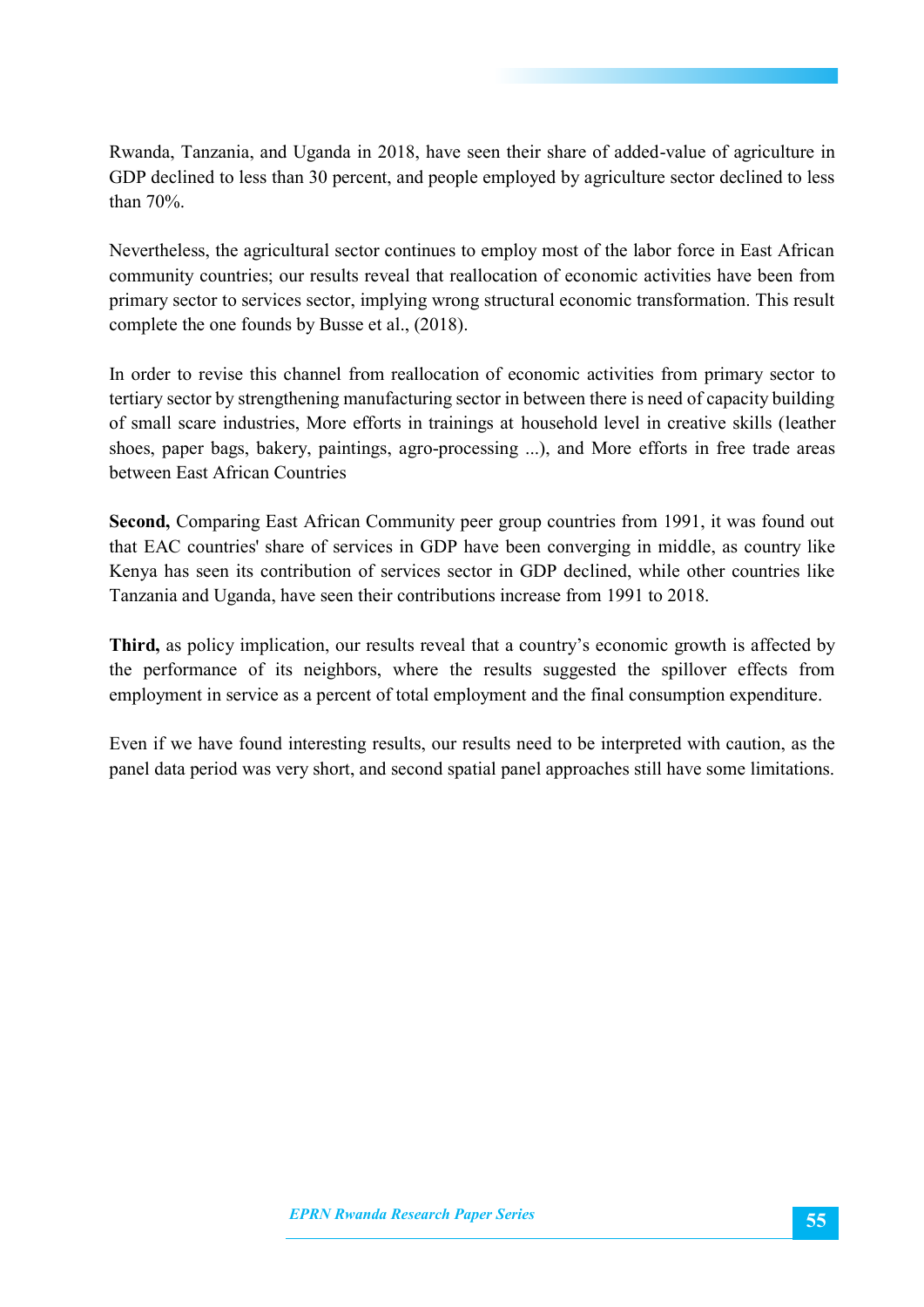#### **6. References**

- African Development Bank. (2019). East Africa Economic Outlook 2019. Retrieved from https://www.afdb.org/fileadmin/uploads/afdb/Documents/Publications/2019AEO/REO\_2 019 - East Africa .pdf
- Aigner, D. J., Lovell, C. A. K. & Schmidt, P. (1977) Formulation and estimation of stochastic frontier production function models. Journal of Econometrics, 6, 21–37.
- Bal, P. D., Dash, P. D., & Subhasish, B. (2016). The effects of capital formation on economic growth in India: evidence from ARDL-bound testing approach. Global Business Review 17(6) 1388–1400.
- Busse, M., Erdogan, C., & Mühlen, H. (2018). Structural transformation and its relevance for economic growth in Sub-Saharan Africa. Review of Development Economics. DOI:10.1111/rode.12543
- Caselli, F.(2005). Accounting for cross-country income differences. , Handbook of Economic Growth, Vol. 1A, Amsterdam and New York: North-Holland, chapter 9, pp. 679–742.
- Dritsakis, N., Varelas, E., & Adamopoulos, A. (2006). The main determinants of economic growth: An empirical investigation with granger causality analysis for Greece. European Research Studies 4, (3-4), 47-58.
- Elhorst, J. P. (2010). Applied spatial econometrics: Raising the bar. Spatial Economic Analysis 5: 9–28.
- Elhorst, J. P. (2014). Spatial Econometrics. SpringerBriefs in Regional Science. DOI:10.1007/978- 3-642-40340-8
- Elhorst, J.P. (2014). Spatial Panel Models. In: Fischer M., Nijkamp P. (eds) Handbook of Regional Science. Springer, Berlin, Heidelberg
- Elhorst, P., Piras, G., & Arbia, G. (2010). Growth and Convergence in a Multiregional Model with Space-Time Dynamics. Geographical Analysis, 42(3), 338–355. DOI:10.1111/j.1538- 4632.2010.00796.x
- Giorno, C., Richardson, P., Roseveare, D., Noord, P., & van den (1995): Estimating Potential Output, Output Gaps, and Structural Budget Balances. OECD, Working Paper, no. 152.
- Glass, A. J., Kenjegalieva, K., & Sickles, R. C. (2016). A spatial autoregressive stochastic frontier model for panel data with asymmetric efficiency spillovers. Journal of Econometrics, 190(2), 289–300. DOI:10.1016/j.jeconom.2015.06.011
- Glass, A. J., Kenjegalieva, K., & Sickles, R. C. (2016). A spatial autoregressive stochastic frontier model for panel data with asymmetric efficiency spillovers. Journal of Econometrics, 190(2), 289–300. DOI:10.1016/j.jeconom.2015.06.011
- Golgher, A.B. and Voss, P.R. (2016). How to interpret the coefficients of spatial models: Spillovers, direct and indirect effects? Spatial Demography 4(3), 175-205. DOI:10.1007/s40980-015-0016-y.
- Hall, J. C., Lacombe, D. J., & Shaughnessy, T. M. (2018). Economic freedom and income levels across the U.S. states A spatial panel data analysis. Contemporary Economic Policy. DOI:10.1111/coep.12287
- Herrendorf, B., Rogerson, R., & Valentinyi, A. (2013). Growth and structural transformation. NBER, Working Paper, no. 18996. https://www.nber.org/papers/w18996
- Kim, H. (2006). The shift to the service economy: Causes and effects. Retrieved from https://pdfs.semanticscholar.org/e4e3/59062554efb1268632ade239d5b0bcee67a9.pdf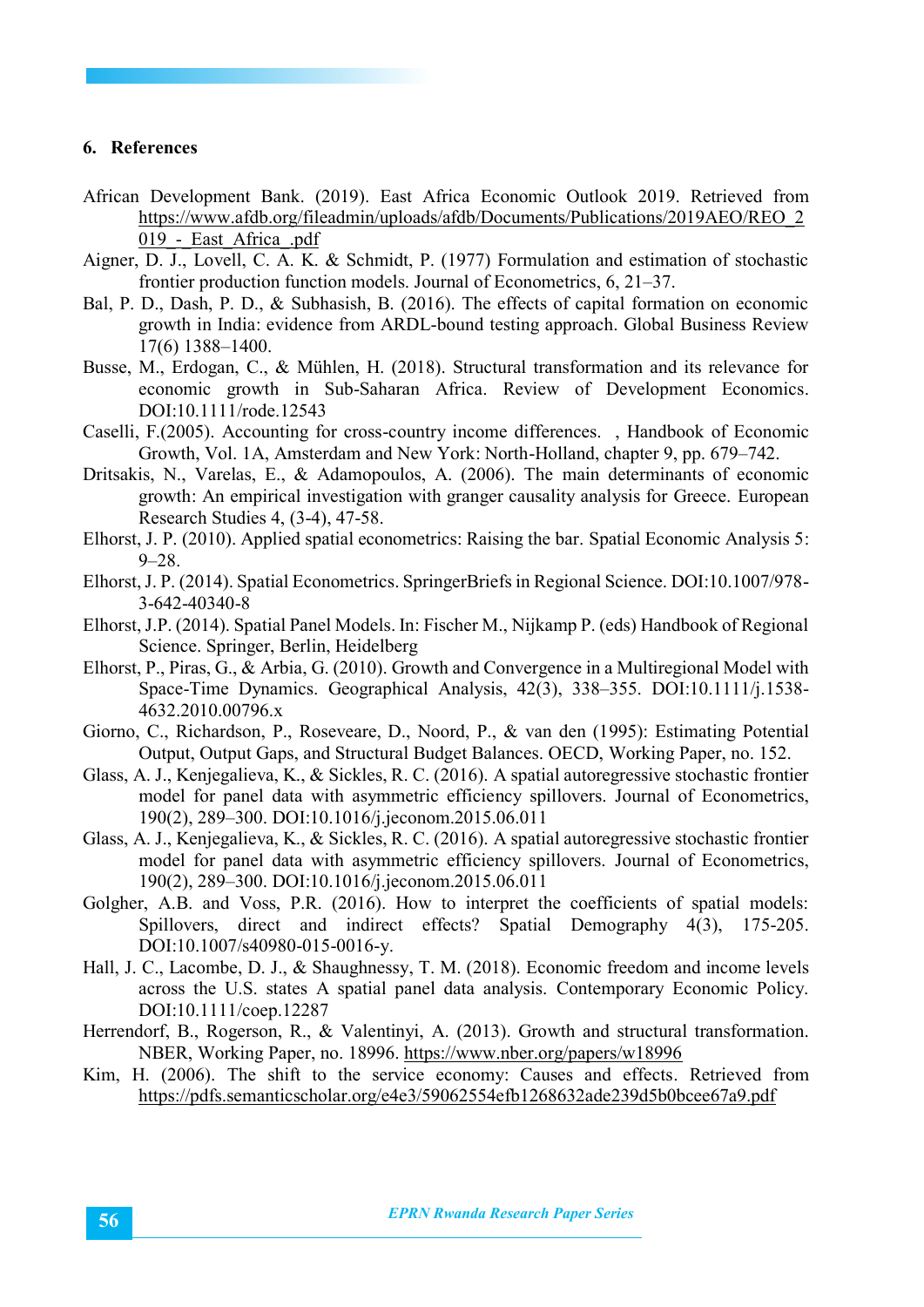- Kutlu, L. (2018). Estimating efficiency in a spatial autoregressive stochastic frontier model. Economics Letters, 163, 155–157. DOI:10.1016/j.econlet.2017.12.025
- Lai, H., & Kumbhakar, S. C. (2018). Panel data stochastic frontier model with determinants of persistent and transient inefficiency. European Journal of Operational Research, 271(2), 746–755. DOI:10.1016/j.ejor.2018.04.043
- LeSage, J. P. (2014). What regional scientists need to know about spatial econometrics?. Review of Regional Studies 44: 13–32.
- Lima, A. R., and Neto, S. R. (2018). Economic growth in Brazilian micro-regions: a spatial panel approach. Retrieved from https://www.regionalstudies.org/wpcontent/uploads/2018/07/Economic\_Growth\_in\_Brazilian\_Microregions\_Ricardo\_Carvalho.pdf
- Malunda, D., & Musana, S. (2012). Rwanda case study on economic transformation. Institute of Policy Analysis and Research Report. Kigali, Rwanda.
- Meeusen, W. & van den Broeck, J. (1977) Efficiency estimation from Cobb-Douglas production functions with composed errors. International Econometric Review, 8, 435–444.
- Michaels, G., Rauch, F., and Redding, J. S. (2012). Urbanization and structural transformation. The Quarterly Journal of Economics, 127, ( 2), 535-586.
- Perkins, P., Fedderke, J.W., & Luiz, J.M. (2006). Infrastructural investment in long-run economic growth: South Africa, 1875–2001. World Development, 34(6) 1037–1059.
- Pintar, N., Benedikt, S. Manfred, M. F. (2016). Austrian outbound foreign direct investment in Europe: A spatial econometric study. European Regional Science Association (ERSA), Louvainla-Neuve.
- Ramírez, T. M., and Loboguerrero, M. A. (2002). Spatial dependence and economic growth: Evidence from a panel of countries. Retrieved from https://papers.ssrn.com/sol3/papers.cfm?abstract\_id=311320
- Resende, G. M. (2013). Spatial Dimensions of Economic Growth in Brazil. ISRN Economics, 2013, 1–19. DOI:10.1155/2013/398021
- Restuccia, D., Dennis, T, Y., and Xiaodong, Z. (2008). Agriculture and aggregate productivity: a quantitative cross–country analysis. Journal of Monetary Economics, 2008, 55, 234–50. Retrieved from https://journal.srsa.org/ojs/index.php/RRS/article/view/44.1.2.
- Rodrik, D. (2013). The past, present, and future of economic growth. Retrieved from https://www.sss.ias.edu/files/pdfs/Rodrik/Research/GCF\_Rodrik-working-paper-1\_-6-24- 13.pdf
- Smith, A. (1776). An inquiry into the nature and causes of the wealth of nations. London: W. Strahan and T. Cadell
- Timmer, C, P., and Akkus, S. (2008). The structural transformation as a pathway out of Poverty: Analytics, Empirics, and Politics, CDG Working Paper Number 150, Center for Global Development: Washington, D.C.
- Tsukamoto, T. (2018). A spatial autoregressive stochastic frontier model for panel data incorporating a model of technical inefficiency. Japan and the World Economy. 50 (2019) 66–77. DOI:10.1016/j.japwor.2018.11.003
- Tsukamoto, T. (2019). A Spatial Autoregressive Stochastic Frontier Model for Panel Data Incorporating a Model of Technical Inefficiency. Japan and the World Economy, 2019(50), 66-77, http://dx.doi.org/10.2139/ssrn.3111193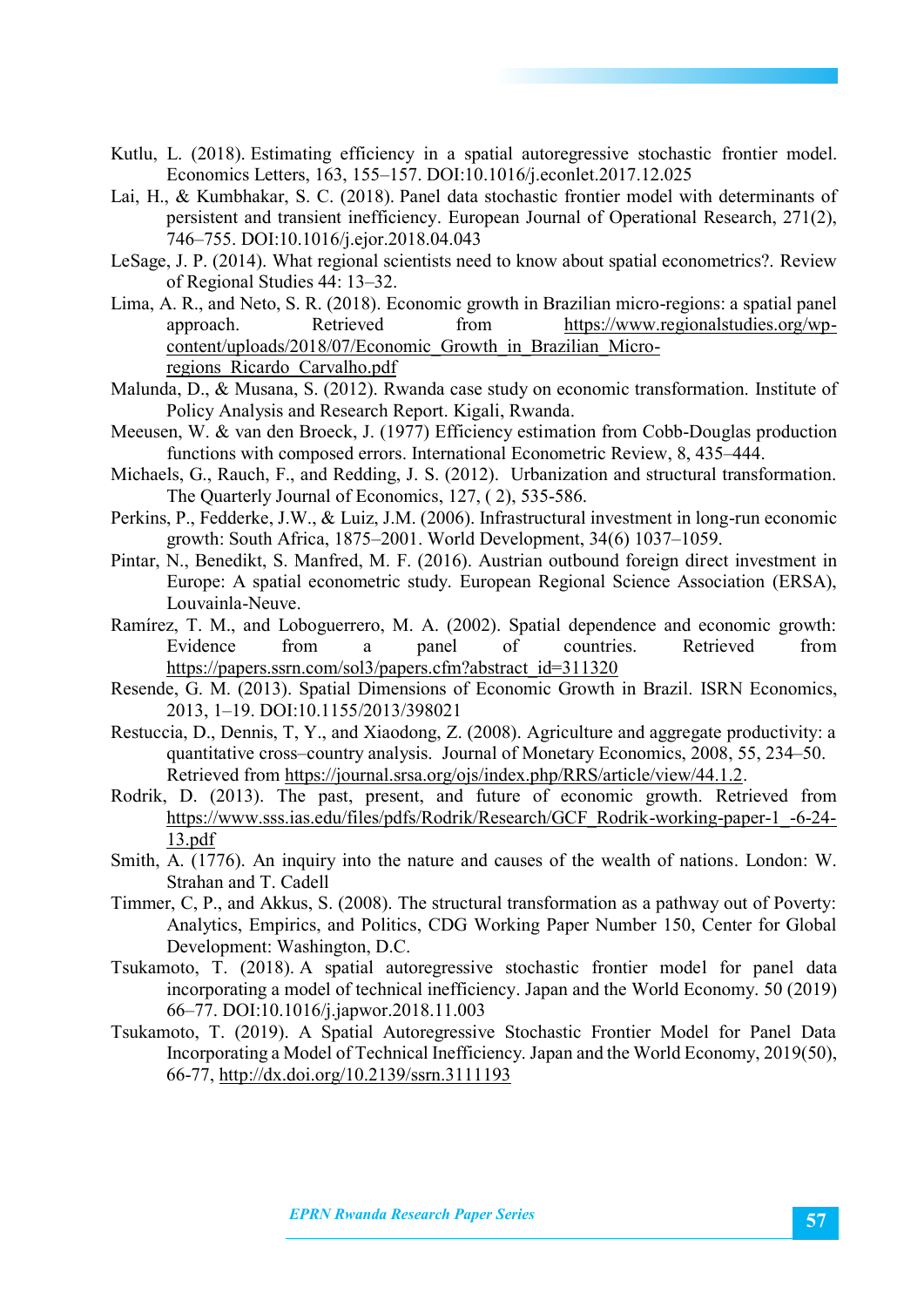# C**hapter Four**

# **Effect of EAC single customs territory on trade facilitation in Rwanda**

By Dr. Jean Paul MPAKANIYE<sup>5</sup>

#### **Abstract**

East African Community (EAC) is an organization of east African countries composed by 6 countries including Tanzania, Kenya, Uganda, Burundi, Rwanda and South Sudan. Single customs territory (SCT) was adopted as the stage towards full attainment of the customs union achievable by the removal of restrictive regulations of internal border controls on goods moving between the member states with an ultimate realization of free circulation of goods. This study intended to analyze the effect of EAC single customs territory on trade facilitation in Rwanda. Descriptive research design was adopted and both primary and secondary data were collected using documentation, interview and questionnaire.372 cross-border traders were selected out of 5,313 traders who crossed the border. The major findings revealed that based on the regression results, R-square of 0.99 show 99% of the variation in the traders facilitated trough the change on the administration costs, business costs, declaration agencies and repo rate. For further improve the cross border services and continue to facilitate the cross border traders, some recommendations have been proposed: government should increase many efforts on the policy of tax incentives on the investments for the traders who transfer the goods to Rwanda from EAC members.

Key words: EAC, single customs, trade facilitation

 <sup>5</sup> Lecturer at INES Ruhengeri and EPRN Member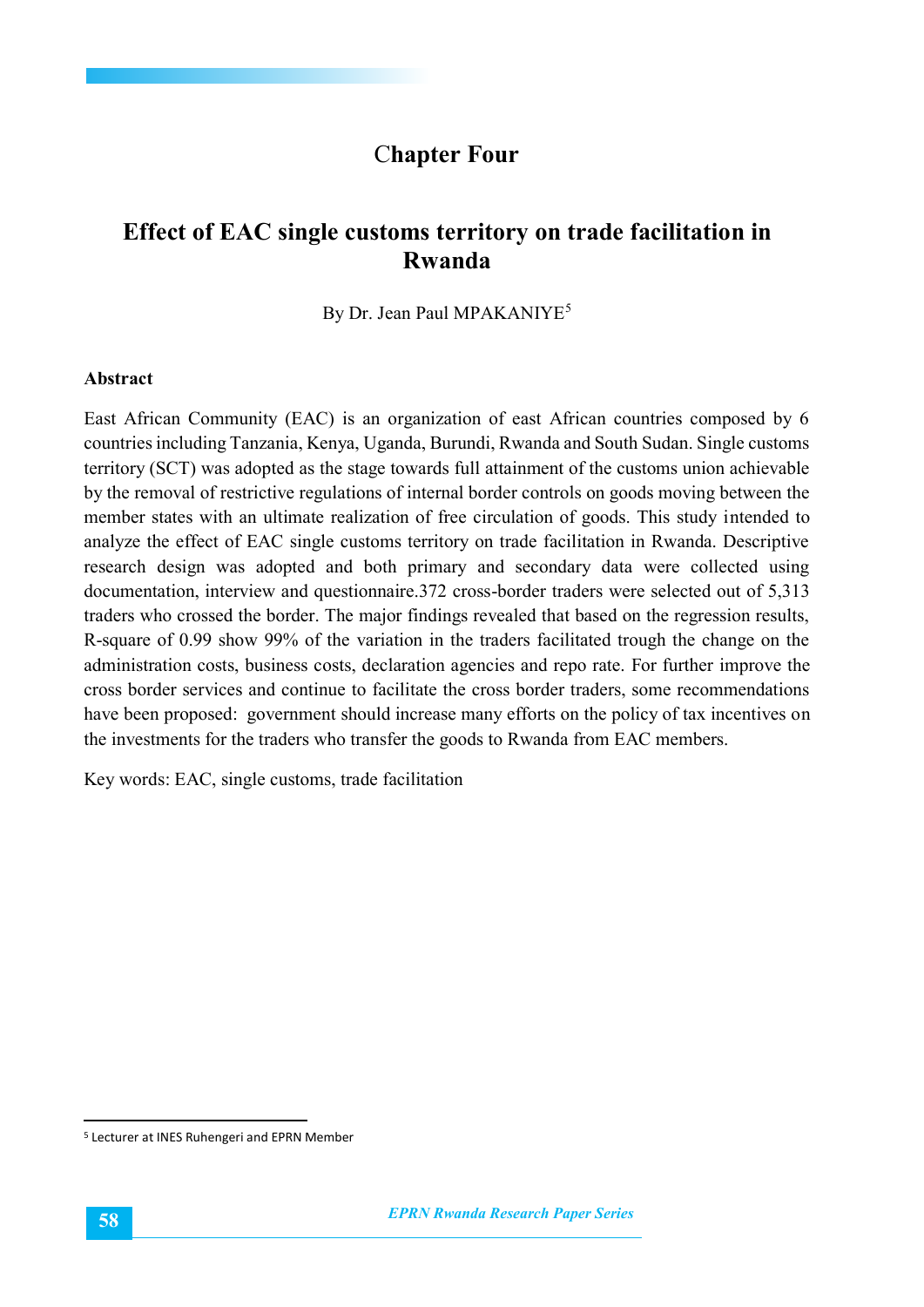### **1. Background of the study**

In recent years, the East African Community (EAC) has sought to eliminate non-tariff barriers (NTBs) through a common reporting and inter-state resolution mechanism among its members Burundi, Kenya, Rwanda, Tanzania and Uganda. Some of the recent research shows that this mechanism has been particularly effective in identifying and removing those NTBs associated with customs and trade facilitation problems: More than 45% of NTBs which were identified and subsequently addressed since the monitoring mechanism's inception in 2009 belonged to this category (Calabrese & Eberhard-Ruiz, 2016).

During the same period, overall time required to move goods along the main transport corridors in the East African region were reduced by almost half, while transport rates charged by trucking companies along the same routes fell by a third. Although this decline in trucking prices appears to have been largely driven by lower fuel costs and a decrease in demand for transport services, the fact that these cost savings were passed on to users suggests a competitive market structure. Additional efforts to remove NTBs related to trade facilitation along the EAC's transport corridors could thus have a large impact in the form of lower regional transport costs. This policy briefing provides an overview of the causes of the decline in transport costs across the EAC in the context of trade facilitation efforts (Kandie et al., 2013).

The single customs territory (SCT) can be illustrated as the stage for full attainment of the customs union which is attainable by the removal of duties and other restrictive regulations and minimization of internal border customs controls on goods moving between partner states with an ultimate realization of free circulation of goods. The treaty for the establishment of the EAC was signed in November 1999 and entered into force in July 2000. According to article 5(2) of the treaty, the partner states undertook to establish a customs union (CU), a common market, a monetary union and ultimately a political federation in order to enhance their economic, social, cultural and political development and integration for their mutual benefit (EAC institutional Repository, 2014).

The EAC single customs territory is premised on the following pillars: Free circulation of goods; revenue management systems; port management systems; and regional legal and institutional framework. The scope of free circulation of goods with regard to the EAC covers treatment of imported goods in the EAC, intra-EAC transfer of goods, export of goods from Partner States to markets outside the EAC, port and border operations and trade facilitation (Kandie et al., 2013). Currently, when locally produced goods are transferred from one partner state to another they are declared for export in the country of origin and then entered for transit until they reach the partner state of destination. The goods are then entered for home use and domestic taxes paid. Goods which do not meet EAC rules of origin criteria are subject to import duties. The process of clearing locally produced goods at the internal borders although there are no import duties is the same as that goods imported from outside EAC (Kandie et al., 2013).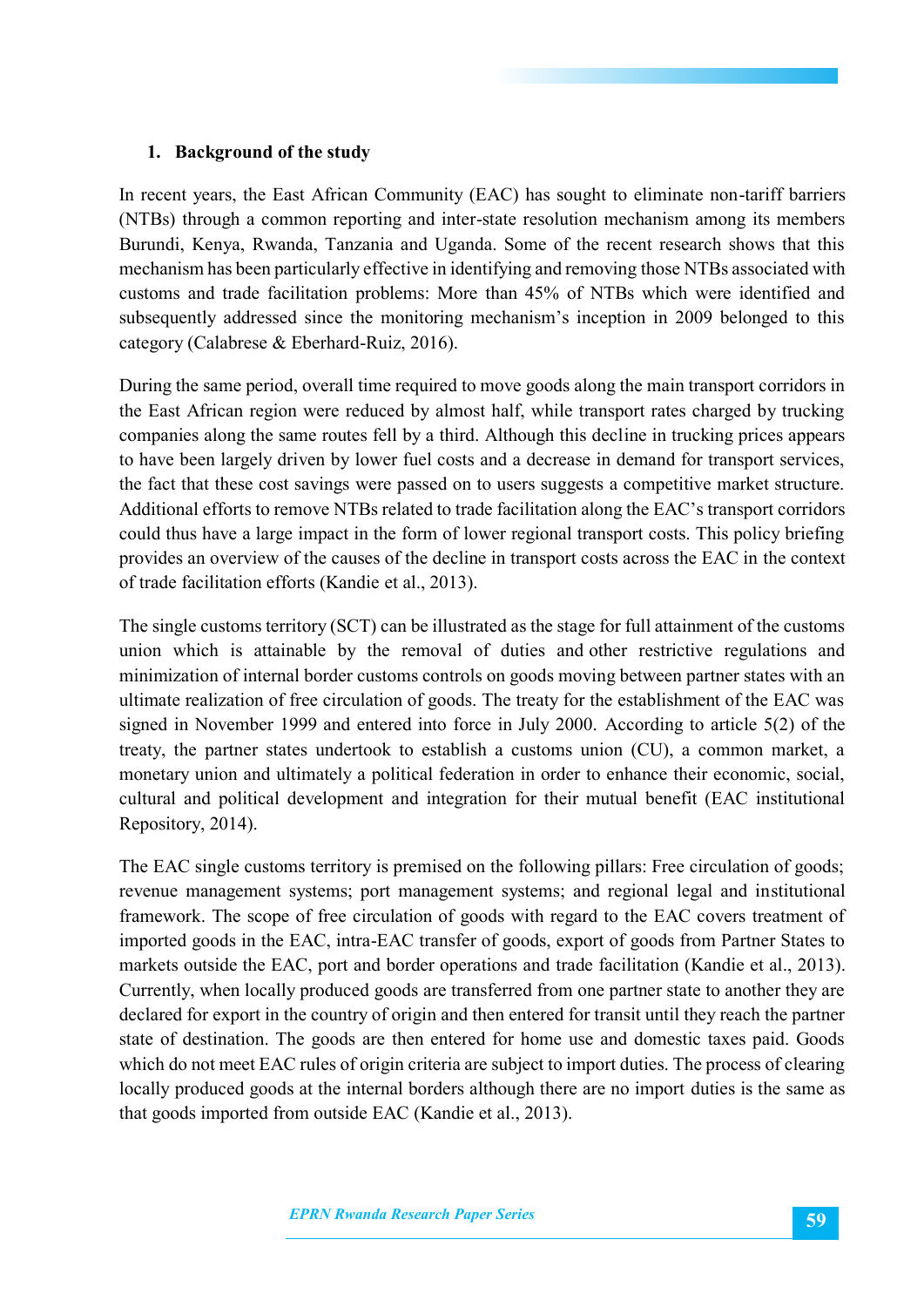Interconnectivity of customs systems to facilitate seamless flow of information between customs stations and a payment system to manage transfers of revenues between EAC partner states, this is a stage towards full attainment of a customs union achievable by the removal of restrictive regulations or minimization of internal border controls on goods moving between the partner states with an ultimate realization of free circulation of goods. Implementation of this framework leads to the harmonization of standards for goods moved through the territory. To further enhance operations of the single customs territory, a single window system to enable exchange of information between cargo clearances agencies has been developed (EAC & FAO, 2017).

Improvements in trade facilitation along the EAC's Northern and Central Corridors, which link the region's hinterland with the ports of Dar es Salaam and Mombasa, have been at the forefront of the regional integration agenda. Customs procedures have been simplified and to a large extent harmonized between member states. A Single Customs Territory (SCT) was piloted for a range of products with the aim of speeding up the clearance of goods at their arrival in Mombasa or Dar es Salaam and reducing the need for costly anti-smuggling measures such as bond payments on transit goods. In addition, several one-stop border posts have been established in recent years to minimize border crossing times and an agreement was reached to reduce the number of weighbridges along the corridors (Teravaninthorn & Raballand, 2016).

The extent to which continued trade facilitation efforts can be expected to result in lower transport costs depends crucially on the existence of a competitive market structure in the EAC transport industry. Combining the information from qualitative interviews with other sources of data, it is possible to estimate the evolution of annual revenue, operating cost and profit margins for running a single cargo truck in recent years and hence to shed light on the competitive nature of the EAC's transport sector (Calabrese & Eberhard-Ruiz, 2016).

# **2. Problem statement**

The East Africa Community (EAC), with a goal of widening and deepening cooperation among partner states in economic, social and political spheres, derives her mandate from the treaty for its establishment signed in November 1999 and entered into force in July 2000 while the protocol establishing the EAC Customs Union (CU) was signed in 2004. The implementation of the EAC CU commenced on 1st January 2005 with a transitional period of 5 years. While the implementation of the EAC Customs Union has been gradual, recent impact studies show that it is having benefits to partner states. Specifically, there has been substantial increase in: intra-EAC trade; cross border and foreign direct investment; and government revenue (contrary to initial fears of revenue losses); simplified and harmonized customs procedures and formalities; a stable tariff regime has enhanced the predictability and planning of businesses; and the consultative pre/postbudget process ensures uniformity in tax measures on international trade (Smith, 2011).

Under the SCT arrangement, the EAC member states have adopted a destination model of clearance of imports whereby the assessment and collection of tax revenues on such consignments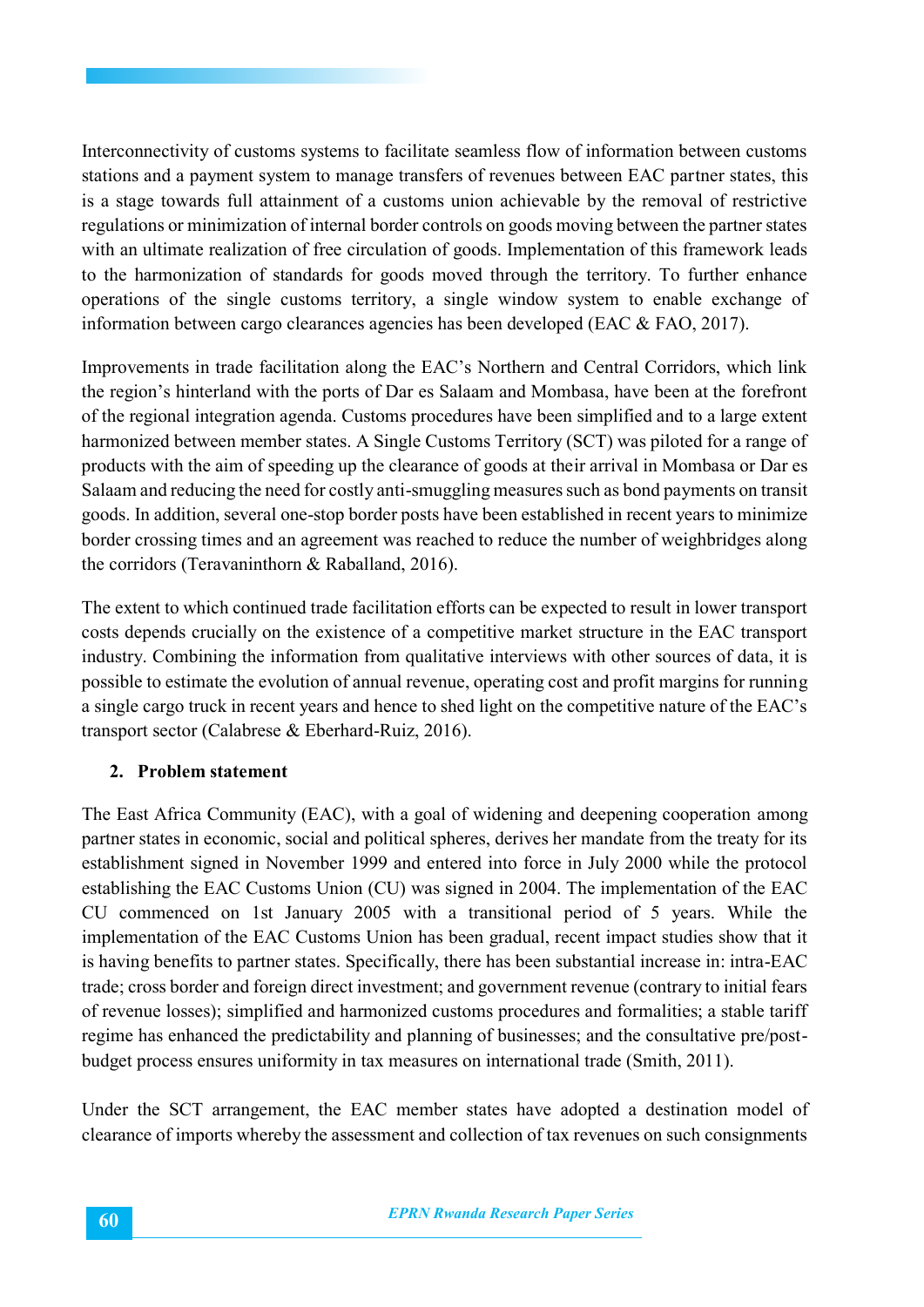are done at the first point of entry. This allows free circulation of goods within the single EAC market, with variations to accommodate exports from one Partner State to another. In this regard, Customs administrations in destination states retain control over the assessment of taxes. This crystallizes the gains of regional integration characterized by minimal internal border controls and more efficient institutional mechanisms for clearing goods out of Customs control (Chambers, 2014).

According to COMESA (2015), goods imported into the regional grouping are entered only once in the country of destination and released at the first port of entry to the destination member state; duty paid goods are not allowed to change destination into another member state except where permission is granted by both member states. Duty paid goods are released to the destination member state for home use and are subjected to customs controls through the Electronic Cargo Tracking System (ECTS).

As in October 2013, the Presidents of Uganda, Rwanda and Kenya agreed to implement a Single Customs Territory (SCT) between them as members of the East African Community. Tanzania and Burundi followed suit at the Summit in November 2013. "At a stroke (of the pen), the agreement removed multiple weighbridges, police and customs checks along the Mombasa-Kampala-Kigali route and introduced computerized clearance and electronic tracking and other innovations that have overturned many of the hurdles to free trade or Non-Tariff Barriers (NTBs) that the Northern Corridor was infamous for." The phrase 'single customs territory' is fashionable in almost every discussion and media piece about regional integration. It is used in connection with measures to improve efficiency of the Northern Corridor and even with the planned standard gauge Mombasa-Malaba railway line. It is in the name of the single customs territory or SCT, as it is known, that investments are being made on the Central Corridor from Dar es Salaam to the landlocked countries (Lyimo, 2014).

The Single Customs Territory (SCT) has greatly improved trade and reduced the cost of doing business in the East African Community. Traders are saving a substantial amount of money and time, which has reduced final consumer prices (Both et al., 2007).

Despite the positives, congestion at borders and ports where there is no one-stop border post remains a challenge, with traders still facing problems because some states have not adjusted fully to the SCT system and there are other challenges like corruption and unmatching systems and breakdown have been cited as huge setbacks in the implementation of the EAC single Customs Territory.

Other different challenges faced customs union before SCT are difference in application of customs laws and instruments, multiple customs declarations at internal borders, multiple security bond regimes, application of varying valuation approaches, weak enforcement mechanisms, complex clearance procedures involving many governments (Memo, 2014).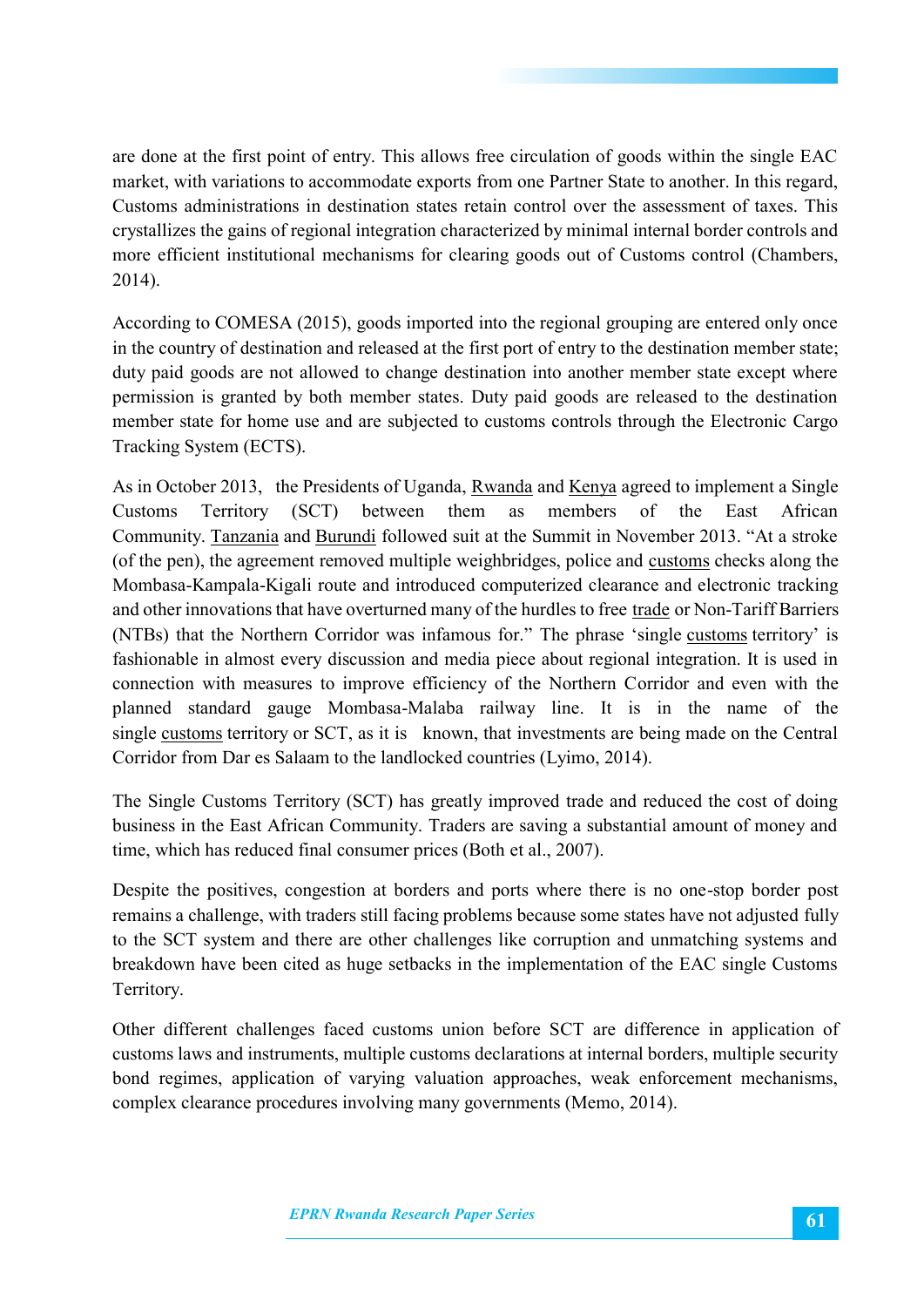Based on this study, few studies were done on the related topic such as Lyimo (2014) on the topic of Single customs territory; Calabarase & Eberhard-Ruiz (2016) on the study called "what types of non-tariff barriers affect the EAC but by observation there is no study on EAC Single customs on trade facilitation and there are different studies such Chimila et al., (20114), Kafeero (2008) and Portugal et al. (2009). Therefore, this study tends to complete the unfilled gap.

# **3. Objectives**

The general objective of this study was to analyze the effect of EAC single customs territory on trade facilitation in Rwanda

Based on the above general objective, the following specific objectives were considered:

- To identify the benefits of EAC Single customs territory for trade facilitation in Rwanda.
- To establish the challenges faced by the EAC customs union before SCT for trade facilitation in Rwanda
- To assess the relationship between EAC single customs and trade facilitation in Rwanda.

# **4. Theoretical framework**

This section emphasizes on the theory for which that help to understand very well all the elements that this study focused for such transaction cost theory, risk theory, time management theory and revenue maximization of a firm theory.

# **4.1.Transaction costs theory**

In economics and related disciplines, a transaction cost which is the cost in making any economic trade when participating in a market. There are four factors that comprise transaction costs such as "measurement," "enforcement," "ideological attitudes and perceptions," and "the size of the market." Measurement refers to the calculation of the value of all aspects of the good or service involved in the transaction. Enforcement can be defined as the need for an unbiased third party to ensure that neither party involved in the transaction reneges on their part of the deal. These first two factors appear in the concept of ideological attitudes and perceptions, North's third aspect of transaction costs. Ideological attitudes and perceptions encapsulate each individual's set of values, which influences their interpretation of the world. The final aspect of transaction costs, according to North, is market size, which affects the partiality or impartiality of transactions (Douglas, 1992).

Transaction costs can be divided into three broad categories: Search and information costs are costs such as in determining that the required good is available on the market, which has the lowest price, Bargaining costs are the costs required to come to an acceptable agreement with the other party to the transaction, drawing up an appropriate contract and so on. In game theory this is analyzed for instance in the game of chicken. On asset markets and in market microstructure, the transaction cost is some function of the distance between the bid and ask and Policing and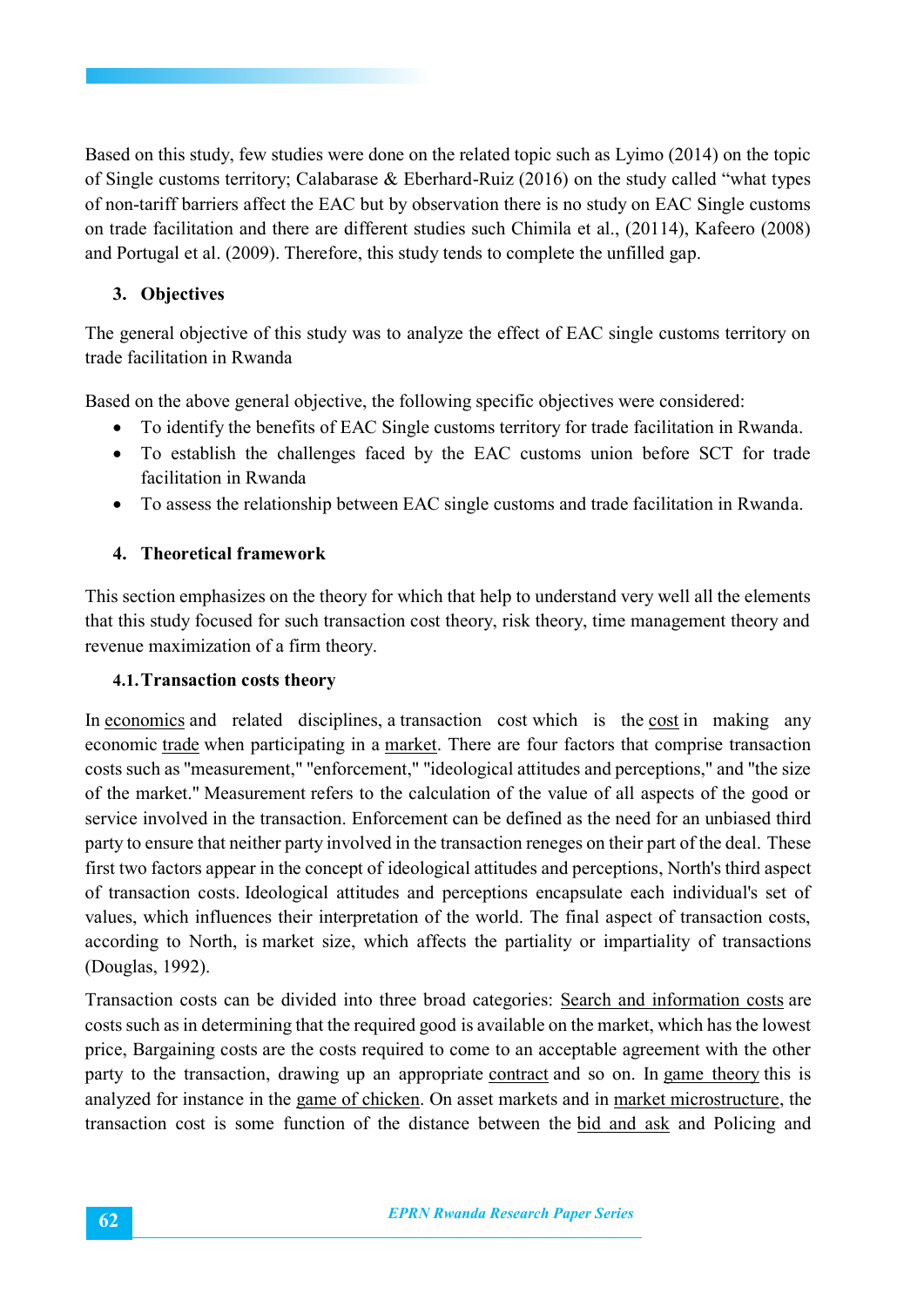enforcement costs are the costs of making sure the other party sticks to the terms of the contract, and taking appropriate action (often through the legal system) if this turns out not to be the case (Dahlman, 1999).

There are a great variety of arrangements in producing goods. In agriculture often most of the labor force works on a day-to-day basis. In other industries the labor force may be permanent, tied to the firm with long-term contracts. Repair services in some firms may be supplied by an internal organization; in others it is provided by specialized firms from outside. A firm is a system of longterm contracts that emerge when short-term contracts are unsatisfactory. The unsuitability of short term contracts arises from the costs collecting information and the costs of negotiating contracts. This leads to long term contracts in which the remuneration is specified for the contracted in return for obeying, within limits, the direction of the entrepreneur (Watkins, 2010).

Ronald Coase gives the origin of the Nature of the Firm as a course in the organization of the business unit which he taught in 1932. He noted that there are inconveniences of market transactions, but if transactions are not governed by the price system there has to be an organization. The object of a business organization is to reproduce the conditions of a competitive market for the factors of production within the firm at a lower cost than the actual market. But if an organization exists to reduce costs then why are there any market transactions at all? Coase gave two reasons: the costs of organizing additional transactions rise with scale and are equated with the costs of additional market transactions and the organization of bigger firms may not reproduce the effects of market conditions (Dahlman, 1999).

Based on the theories of transaction costs, in this study helped to identify different strategies to the constraints faced single customs territory as the way for the achievement of customs union where it comprised non-neutralized taxes and duties, differential cost of credit at international and domestic rate, differential cost of tariff at International and domestic rate and ground level transaction cost due to delays and charges in customs, ports, issuance of license, banks, refunds etc.

# **4.2.Risk theory**

Exponents of the 'risk society' thesis also argue that in late modernity there is a trend towards individualization, or the progressive loss of tradition and social bonds as a means of structuring the life-course and forming personal identity. A major difference, they argue, in the ways in which we conceptualize and deal with dangers compared with individuals in earlier eras is the extent to which individuals are positioned as choosing agents. We now think of ourselves as exercising a high level of control over the extent to which we expose ourselves to danger and therefore as culpable for becoming prey to risk. Risk is primarily understood as a human responsibility, both in its production and management, rather than the outcome of fate or destiny, as was the case in pre-modern times (Hensen, 2001).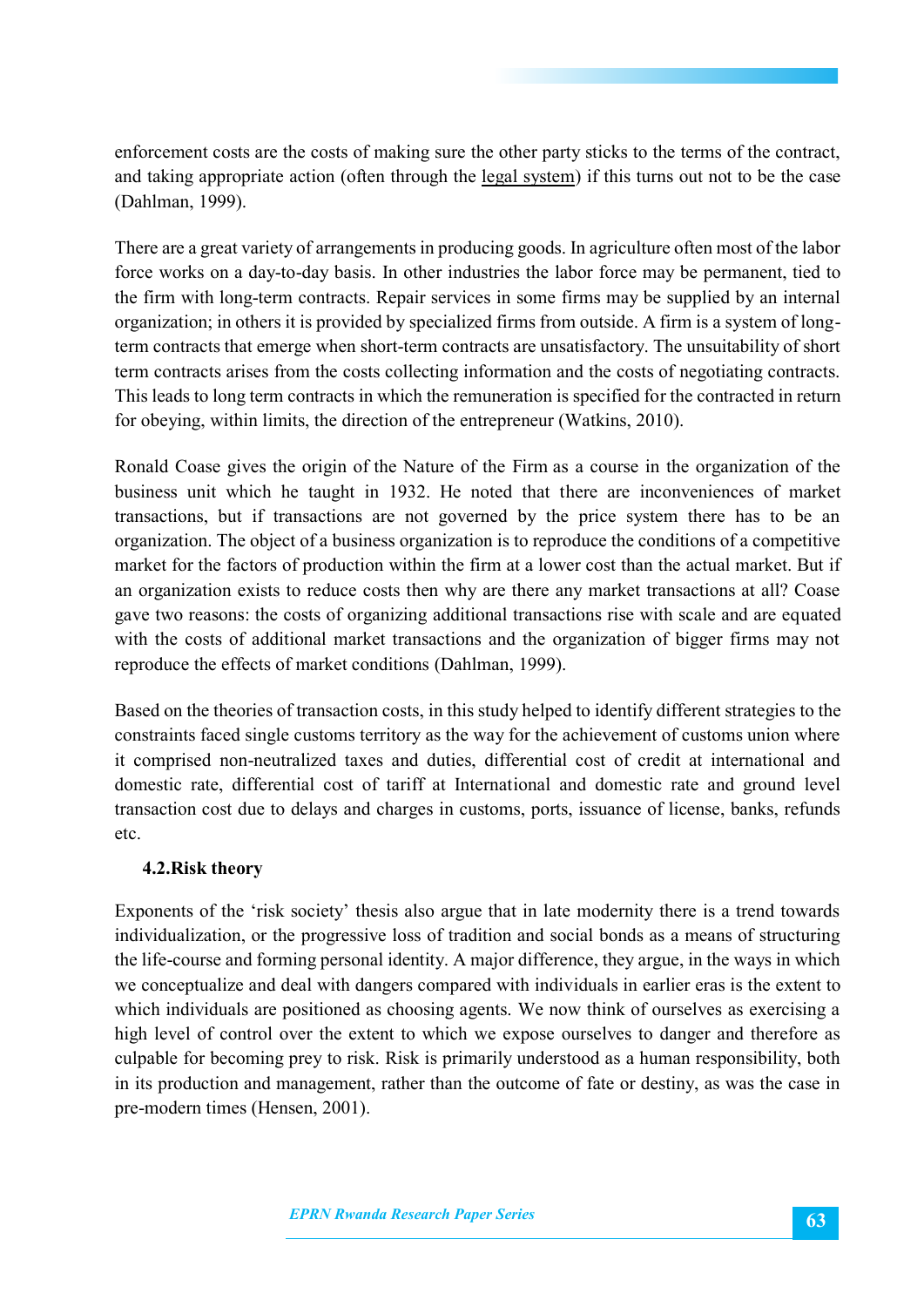#### **4.3.Time management theory**

Time management is the process of planning and exercising conscious control of time spent on specific activities, especially to increase effectiveness, efficiency, and productivity. It involves a juggling act of various demands upon a person relating to work, social life, family, hobbies, personal interests and commitments with the finiteness of time. Using time effectively gives the person "choice" on spending/managing activities at their own time and expediency. It is a metaactivity with the goal to maximize the overall benefit of a set of other activities within the boundary condition of a limited amount of time, as time itself cannot be managed because it is fixed (Dahlman, 1999).

Time management may be aided by a range of skills, tools, and techniques used to manage time when accomplishing specific tasks, projects, and goals complying with a due date. Initially, time management referred to just business or work activities, but eventually the term broadened to include personal activities as well. A time management system is a designed combination of processes, tools, techniques, and methods. Time management is usually a necessity in any project development as it determines the project completion time and scope. It is also important to recognize that both technical and structural differences in time management exist due to variations in cultural concepts of time (Hensen, 2001).

The major themes arising from the literature on time management include the following: Creating an environment conducive to effectiveness, setting of priorities, carrying out activity around prioritization, the related process of reduction of time spent on non-priorities and incentives to modify behavior to ensure compliance with time-related deadlines. Time management is related to different concepts such as: Project management: Time management can be considered to be a project management subset and is more commonly known as project planning and project scheduling(Watkins, 2010).

Time management has also been identified as one of the core functions identified in project management, attention management relates to the management of cognitive resources, and in particular the time that humans allocate their mind (and organize the minds of their employees) to conduct some activities. Organizational time management is the science of identifying, valuing and reducing time cost wastage within organizations. It identifies reports and financially values sustainable time, wasted time and effective time within an organization and develops the business case to convert wasted time into productive time through the funding of products, services, projects or initiatives at a positive return on investment (Dahlman, 1999).

Time management theory helped to organize the clearance process in order to reduce time release as one of the benefits of single customs territory in facilitating customs clearing process.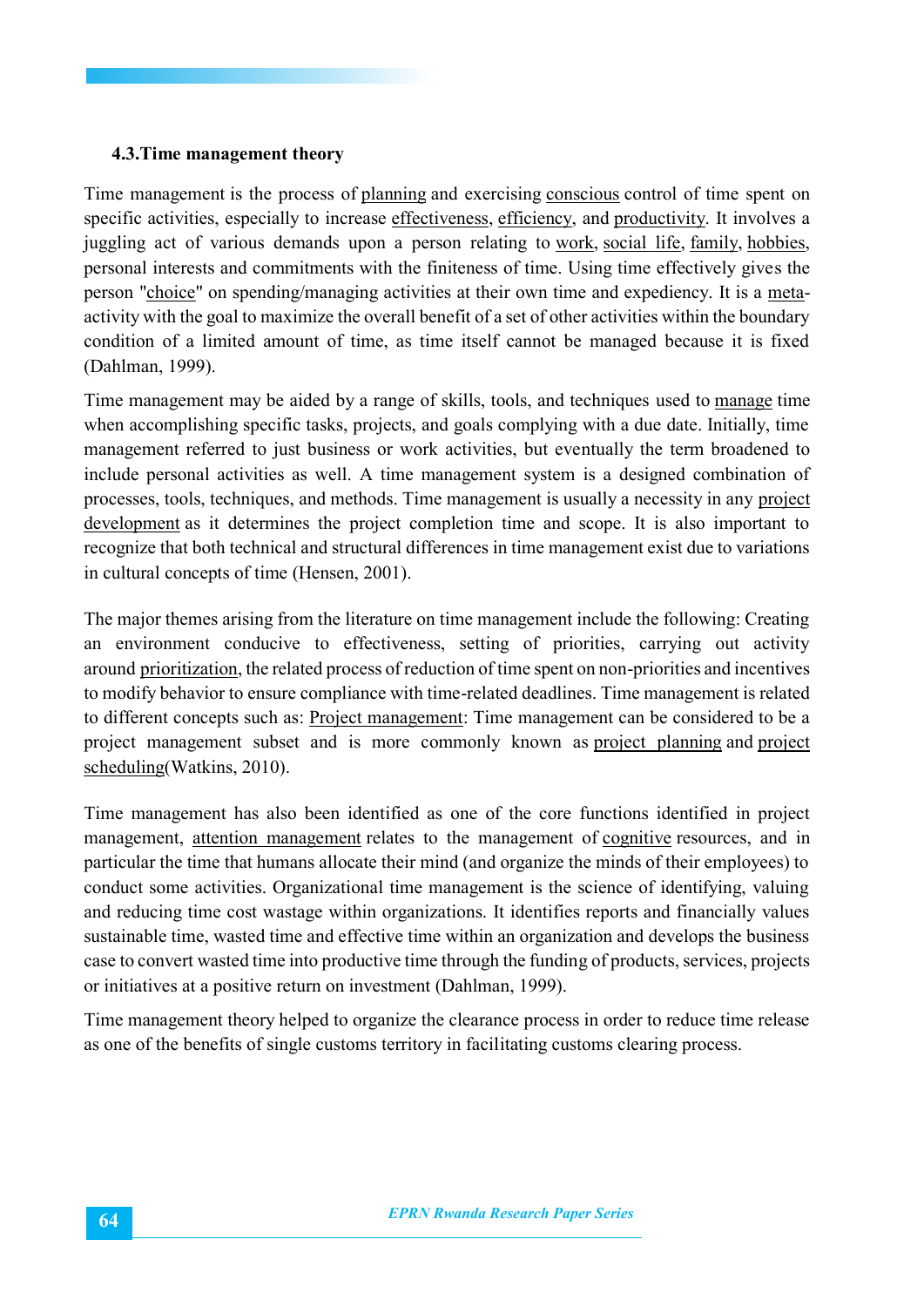### **4.4.Revenue maximization of a firm theory**

Revenue maximization is a theoretical objective of a firm which attempt to sell at a price which achieves the greatest sales revenue. This would occur at the point where the extra revenue from selling the last marginal unit (i.e. the marginal revenue, MR, equals zero). If marginal revenue is positive, an extra unit sold must add to total revenue and revenue maximization will not have been reached. Only when marginal revenue is zero will total revenue have been maximized (Boumal, 2012).

Even if the EAC region is putting together all efforts to implement single customs territory in order to have easy trade among partner states, these cannot exonerate the respective revenue authorities their main responsibilities of assessing, collecting and account government revenues to finance national needs. These should still burden revenue authorities to maximize collections in their countries.

# **5. Empirical review**

Chimilila et al. (2014) did a research on Trade facilitation in EAC customs Union where their study addressed trade facilitation in the East African Community Customs Union (EAC CU) by tracking the achievements and implementation using Tanzania as a case. The study uses descriptive research design and data for the study were mainly secondary data; unstructured interviews with key stakeholders complemented data for this study. The study found that as a result of implementation of trade facilitation initiatives, performance in trade, FDI inflows and trade taxes collection in all EAC countries have improved significantly. Tanzania performs better than other EAC countries in FDI inflows and contribution of export to the Gross Domestic Product (GDP). The study found a significant positive relationship between countries' trade facilitation and export performance. Facilitation was found to have no significant relationship on FDI flows. The major setbacks of trade facilitation are non-tariff barriers, transport infrastructure, inadequate human resources capacity, and low level of automation. Addressing these challenges will enhance EAC countries benefits from trade. Keywords: trade facilitation performance, trade facilitation and logistics indicators, EAC Customs Union.

Kafeero (2008) conducted the study on customs and trade facilitation where his article expounds and evaluates the contribution of Customs to trade facilitation within the East African Community (EAC). It is developed against the background of trade facilitation as understood by the World Trade Organization (WTO). Hence, it examines how and to what extent the trade facilitationrelated aspects of the WTO are (or are not) reflected in the EAC customs law and administration. The World Customs Organization's Trade facilitation instruments, particularly the Revised Kyoto Convention, are also considered. After scrutinizing the EAC customs law and administration, suggestions are made for better coordination, harmonization and simplification of international trade/customs procedures within the EAC.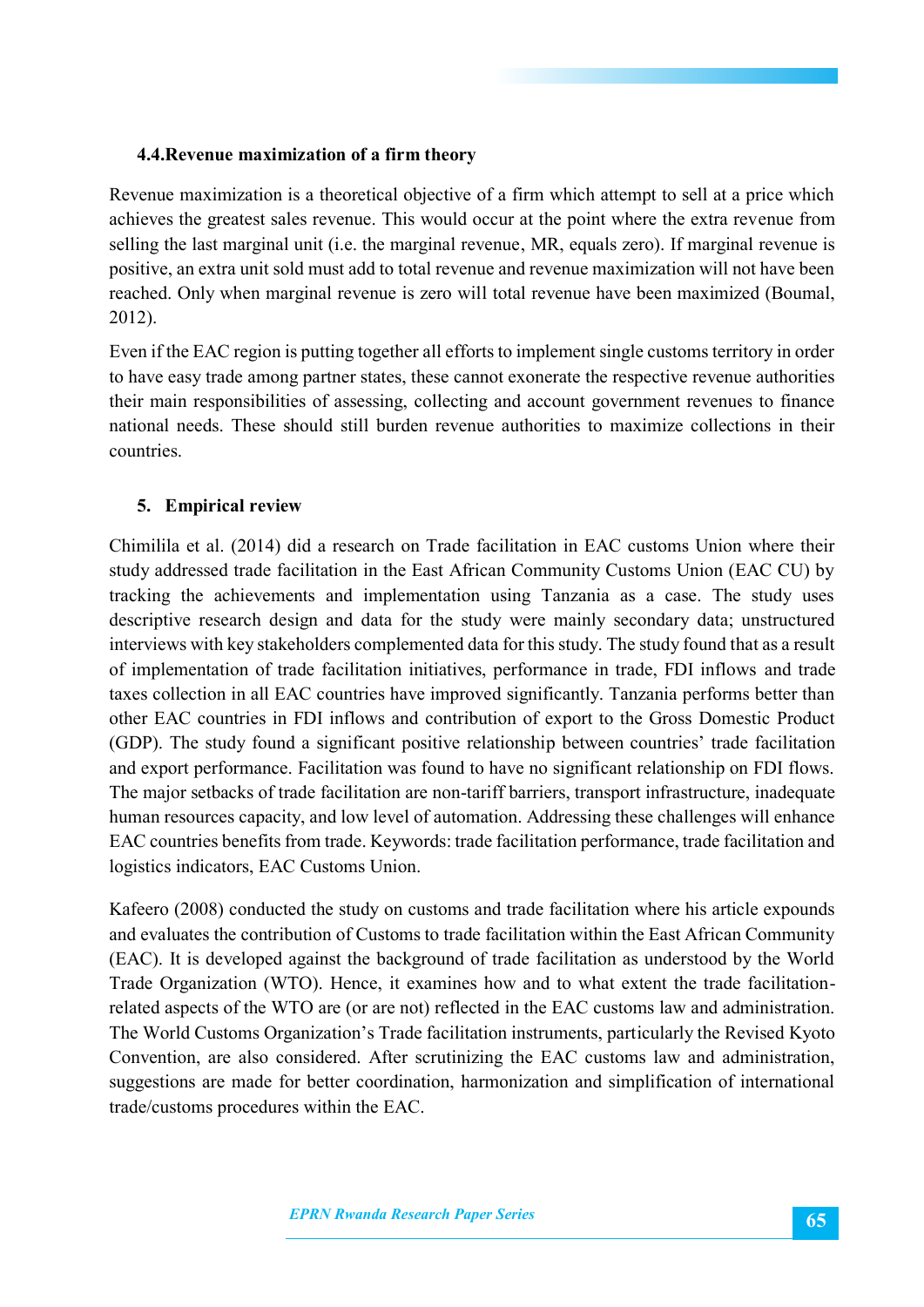Portugal et al. (2009) did a research on Trade facilitation in Africa where they estimated the impact of aggregate indicators of soft and hard infrastructure on the export performance of developing countries. We derive four new indicators for more than 100 countries over the period 2004-07. Estimates shows that trade facilitation reforms do improve the export performance of developing countries. This is particularly true with investment in physical infrastructure and regulatory reform to improve the business environment. The findings provide evidence that the marginal effect of the quality of physical infrastructure improvement on exports appears to be decreasing in per capita income. In contrast, the impact of information and communications technology on exports appears increasingly important as a country becomes rich. We also find statistical evidence on the complementarily between hard infrastructure and soft infrastructure, as captured by our indicators. Finally, drawing on estimates, we compute illustrative ad-valorem equivalents of improving each indicator halfway to the level of the top performer in the region.

The study conducted by Flyvbjerg & Budzier (2011) conducted a study where he said that facilitation and customs increasingly feature in agreements with  $3<sup>rd</sup>$  countries, covering such matters as: simplification of requirements and formalities in respect of the release and clearance of goods, including, collaboration on the development of procedures enabling the submission of import or export data to a single agency, improved working methods and ensuring transparency.

#### 6. **Research gaps**

Based on the reviewing literatures, few studies were done to the related topic such as Lyimo (2014) on the topic of Single customs territory; Calabarase & Eberhard-Ruiz (2016) on the study called "what types of non-tariff barriers affect the EAC but by observation there is no study on EAC Single customs on trade facilitation. Chimilila et al. (2014) did a research on Trade facilitation in EAC customs Union where their study addressed trade facilitation in the East African Community Customs Union (EAC CU) by tracking the achievements and implementation using Tanzania as a case. The study uses descriptive research design and data for the study were mainly secondary data; unstructured interviews with key stakeholders complemented data for this study. Kafeero (2008) conducted the study on customs and trade facilitation where his article expounds and evaluates the contribution of Customs to trade facilitation within the East African Community (EAC). Portugal et al. (2009) did a research on Trade facilitation in Africa where they estimated the impact of aggregate indicators of soft and hard infrastructure on the export performance of developing countries but there is no study about EAC Single Customs Territory on Trade Facilitation.

#### **7. Methodology**

The study used correlation research design and both qualitative and quantitative method was used to analyze data. The questionnaire, interview and documentary techniques were used to collect data. 372 cross-border traders were selected out of 5,313 traders who crossed the border among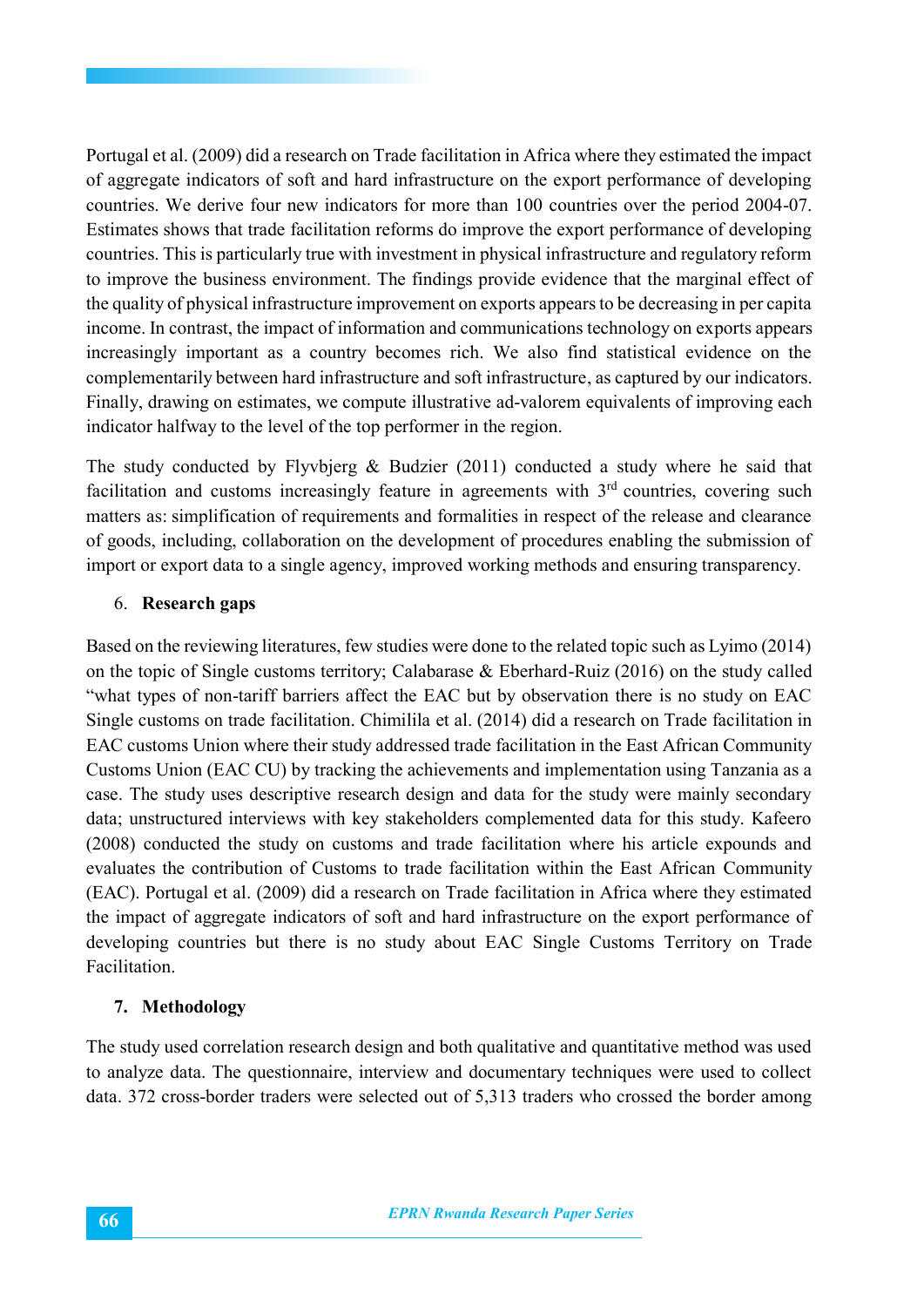the declarants crossing different borders encountered Rwanda (Rusumo, Gatuna, Kagitumba and Cyanika).

The following formula suggested by Zuelueta and Clostales (2003) shows the number of respondents that is adequate to represent the population:

$$
n = \frac{N}{1 + N \ast e^2}
$$

Where; n is sample size required N is the size of the target population e is the margin error which is 0.05 or 5% The sample size was calculated as follow: n=  $\frac{5313}{1+5313*(0.05)^2}$   $\frac{5313}{1+5313*0.0025}$   $\frac{5313}{14.2825}$  = 372 people.

Therefore, the sample size was equal to 372 respondents who are the importers and clearance agency representative from Rwanda to other EAC countries. To select these responders, the simple random and purposive sampling techniques were used. Stratified random technique was used to select the respondents of this where 358 are the traders and other 14 were the declaration agents. The data were collected by distributing questionnaire to the respondents and a face to face interview for some authorities on the borders.

The data collected were summarized, coded and tabulated. Before processing the responses, the completed questionnaires were edited and classified for the completeness and consistency. Primary data was then coded and tabulated to enable the responses to be grouped into various categories using Statistical Package for Social Science (SPSS version 22). Secondary data was analyzed using Excel content of analysis and specifically the analysis approach.

A multiple regression model was estimated by using OLS estimator.  $Y = \beta 0 + \beta 1AC + \beta 2BC + \beta 3RR + \beta 4DA + \mu t$ 

Where;

Y represents the dependent variable (Number of traders facilitated by SCT) β0 denotes the intercept which is constant β1, β2, β2 and β3 represent the marginal effect of the independent variables to dependent one AC represents Administration costs BC represents business costs DA denotes the number of declaration agencies RR represents the repo rate agreed by the EAC members μt represent the error term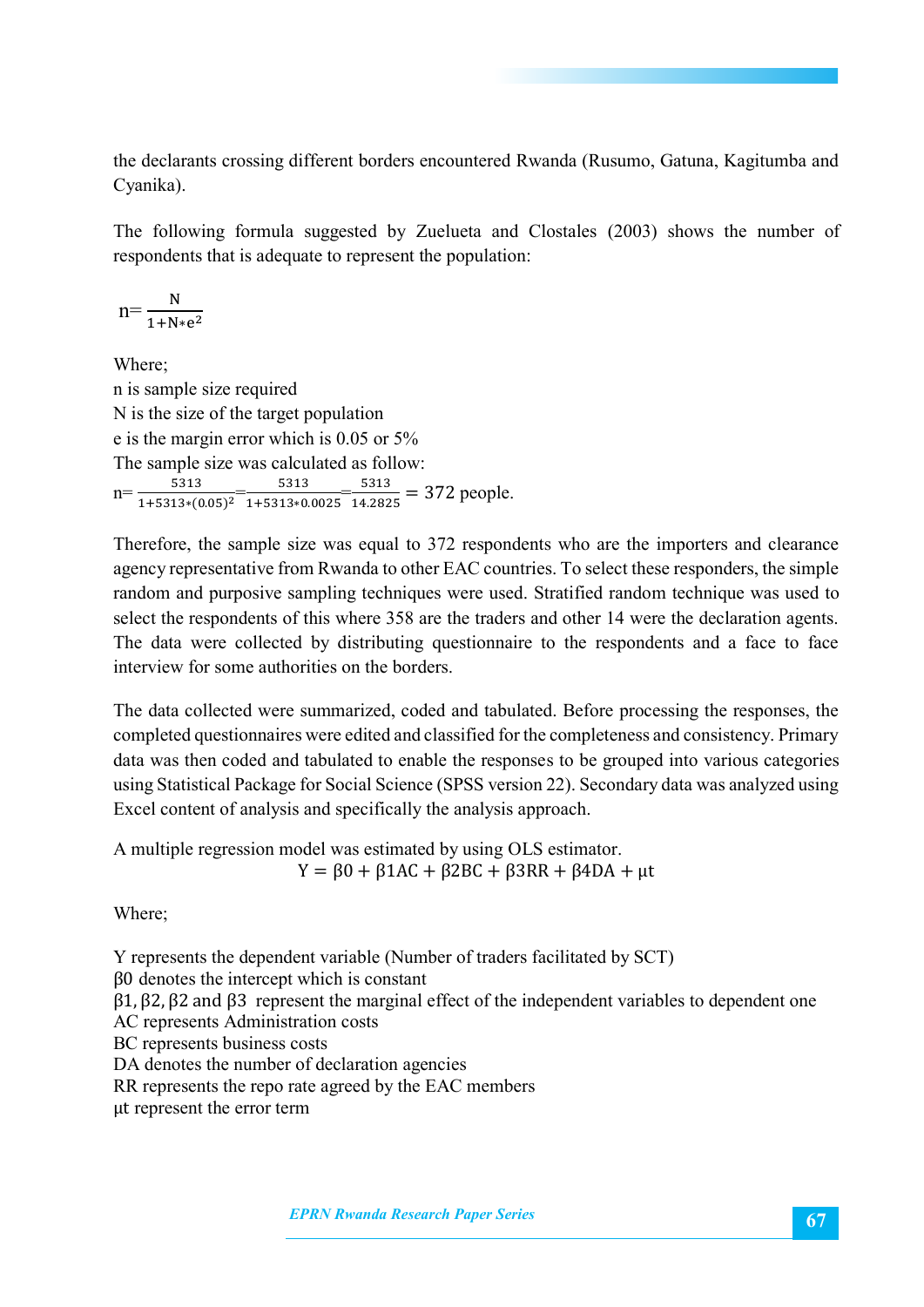The expected sign was positive which illustrates the positive relationship between trade facilitation and single customs territory.

# **8. Results and discussion**

# *Age of the respondents*

It was very important to know the age group of the respondents because it can help to have the information from the mature people. Therefore, fewer than 18 people cannot be considered by the study because they are not yet mature. The distribution of the respondents according to their age group was indicated on the following table.

Based on the results of table 1, the study respondents are in different group of age referring to how they filled research questionnaire where 256 people or 69% of the study respondents were in the group of age of 25-35 years, 70 people or 18.5% of the respondents were in the group of age of 35-45 years, 31 people equal to 8.5% of the respondents were in the group between 18-25 and other 15 people equal to 4% of the respondents were in the group of over 45 years. This is an indication that respondents were well distributed in terms of their age where many respondents of this are in the group between 25 and 35 years.

| Table 1. Age of the respondents |           |           |                      |                           |  |
|---------------------------------|-----------|-----------|----------------------|---------------------------|--|
|                                 |           | Frequency | <b>Valid Percent</b> | <b>Cumulative Percent</b> |  |
|                                 | 18-25     | 31        | 8.5                  | 8.3                       |  |
|                                 | $25 - 35$ | 256       | 69                   | 77.5                      |  |
| Valid                           | $35 - 45$ | 70        | 18.5                 | 96                        |  |
|                                 | Over 45   | 15        |                      |                           |  |
|                                 | Total     |           | 100.0                |                           |  |

**Table 1: Age of the respondents**

**Source: Primary data, December 2018**

# *Experience of respondents in international business*

The experience level was also considered by this study in terms of importers and in terms of declaration agents. It helped to know if the respondents are experienced in international trade as well to know the determinants of SCT, benefit of Single customs territory, challenges of customs union for trade facilitation. Both declaration agents and importers were considered in this study.

Based on the results of figure 1, the study respondents have different experiences in international trade where 114 people equal 30.5% of the respondents have the experience over 10 years, 101 people equal to 27.5% have the experience of between 6-8 years, 61 people equal to 16.5% of the respondents have the experience between 8 and 10 years, 52 people equal to 14% of the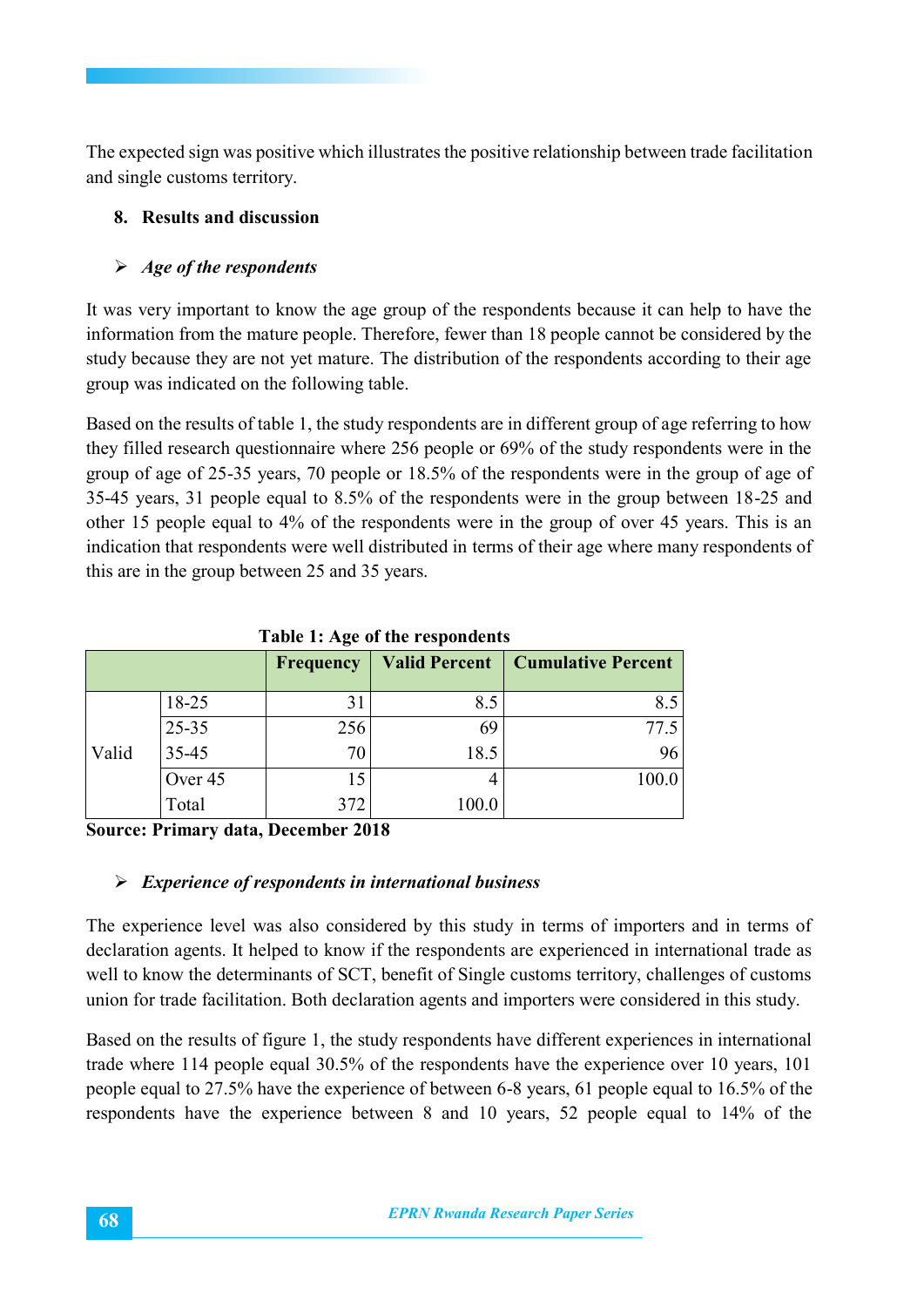respondents have the experience between 4 and 6 years, 25 people equal to 6.5% of the respondents have the experience which is less than 2 years and other 19 people equal to 5% of the respondents have the experience between 2 and 4 years. Therefore, from the study findings, it can be deduced that respondents had experience on international business for both doing business and administrative.



**Source: Primary data, December 2018**

Based on the results of figure 1, the study respondents have different experiences in international trade where 114 people equal 30.5% of the respondents have the experience over 10 years, 101 people equal to 27.5% have the experience of between 6-8 years, 61 people equal to 16.5% of the respondents have the experience between 8 and 10 years, 52 people equal to 14% of the respondents have the experience between 4 and 6 years, 25 people equal to 6.5% of the respondents have the experience which is less than 2 years and other 19 people equal to 5% of the respondents have the experience between 2 and 4 years. Therefore, from the study findings, it can be deduced that respondents had experience on international business for both doing business and administrative.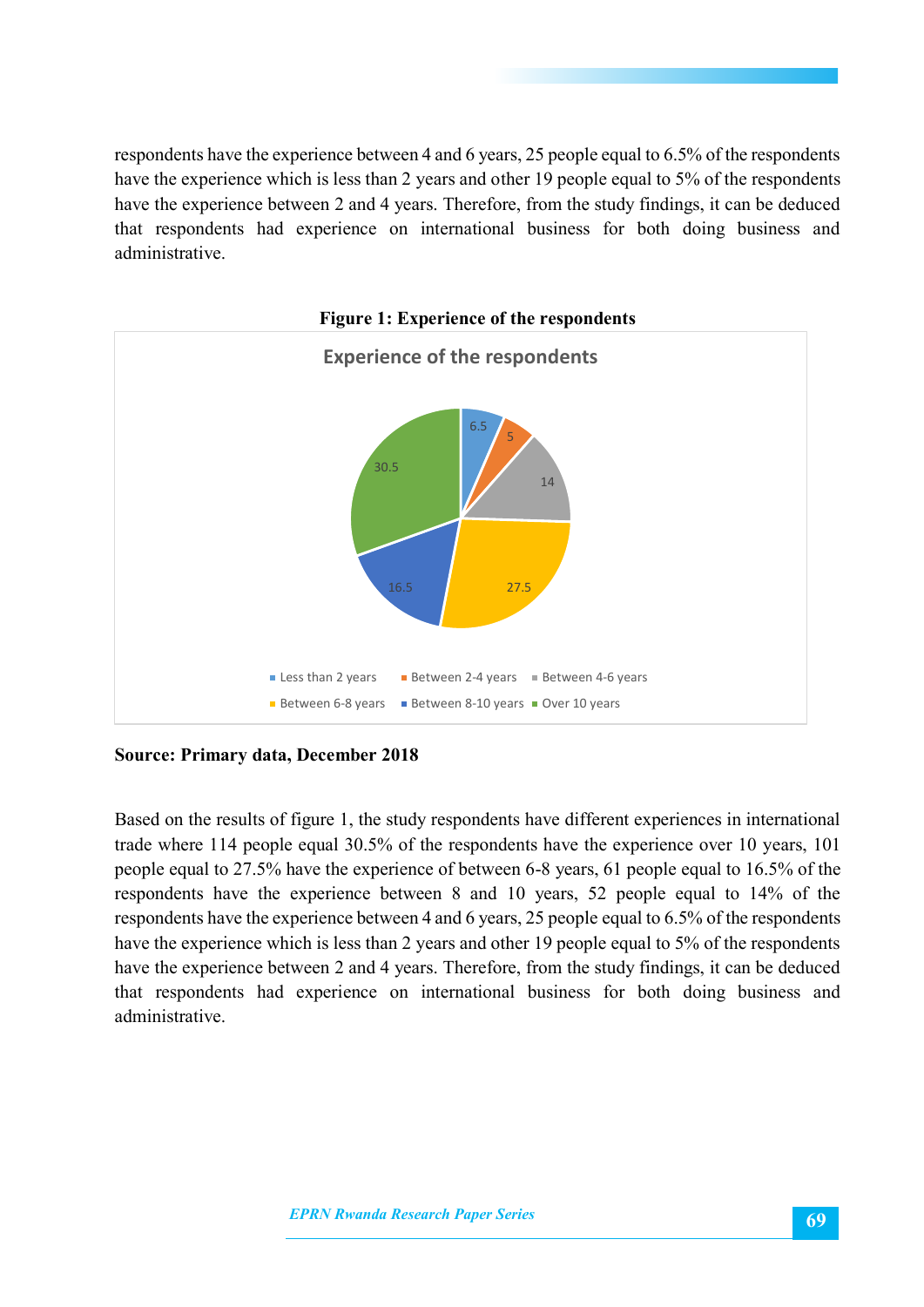# *Determinants of EAC Single customs territory to facilitate trade in Rwanda*

Based on the responses provided by the study respondents, they are different determinants of EAC Single customs territory to facilitate trade among traders in Rwanda as the following tables indicated.

As table 2 indicated, all study respondents (372) equal to 100% of the respondents who are both declaration agents and importers agreed that they know about the Single Customs Territory as the stage for full attainment of the customs union. This stage is attainable by the removal of duties and other restrictive regulations and minimization of internal border customs controls on goods moving between Partner States with an ultimate realization of free circulation of goods.

As Kandie et al. (2013) agreed, a single customs territory' is also fashionable in almost every discussion and media piece about regional integration. It is used in connection with measures to improve efficiency of the Northern Corridor and even with the planned standard gauge Mombasa-Malaba railway line. It is in the name of the single customs territory or SCT, as it is known, that investments are being made on the Central Corridor from Dar es Salaam to the landlocked countries.

|       |       | <b>Frequency</b> | <b>Valid</b> | <b>Cumulative</b> |
|-------|-------|------------------|--------------|-------------------|
|       |       |                  | Percent      | Percent           |
|       | Yes   | 372              | 100          |                   |
| Valid | No    |                  |              |                   |
|       | Total | 372              | 00.0         |                   |

**Table 2: Respondents' knowledge of the Single Customs Territory**

**Source: Primary data, December 2018**

According to the results of table 3, they are different elements that indicated how Single customs territory work especially in EAC members. Therefore, based on the responses from the table 3, the respondents have different knowledge on how single territory work such as: management of revenues transfers as confirmed by 369 people equal to 99% of the study respondents, enforce customs debts as agreed by 358 people equal to 96.5% of the respondents, easy payment system as agreed by 345 people equal to 93% of the respondents, enjoin partner as confirmed by 345 people equal to 93% of the respondents and legal provisions as agreed by 325 people equal 87.5% of the respondents.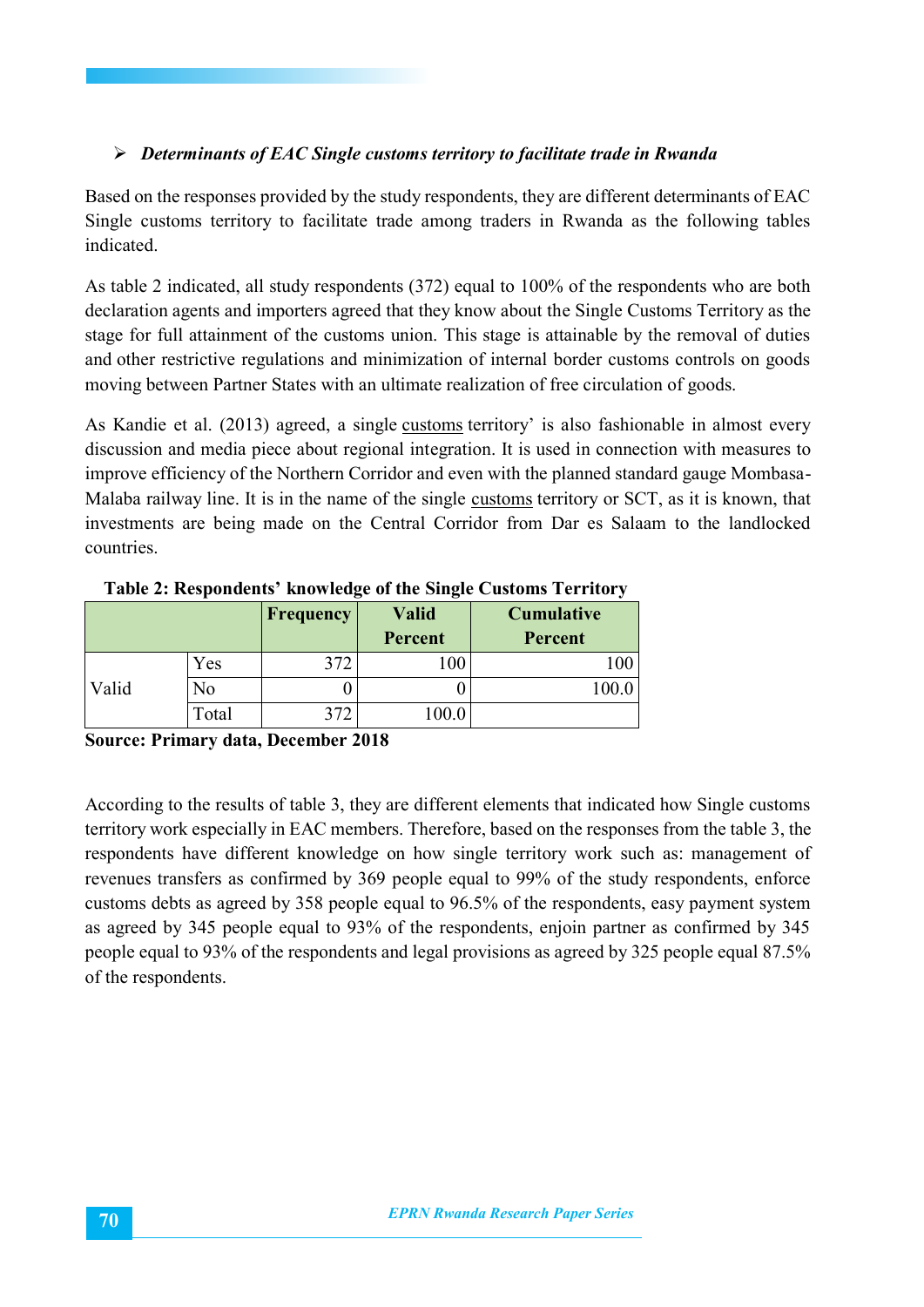|       |                                  | <b>Frequency</b> | <b>Valid Percent</b> |
|-------|----------------------------------|------------------|----------------------|
|       | Easy payment system              | 345              | 93.                  |
| Valid | Management of revenues transfers | 369              | 99.                  |
|       | Legal provisions                 | 325              | 87.5                 |
|       | Enjoin partner                   | 345              | 93                   |
|       | Enforce customs debts            | 358              | 4 (                  |

**Table 3: Respondents knowledge of how the single customs territory work**

**Source: Primary data, December 2018**

As indicated in Table 4, all respondents of the study (372) who are 100% of the respondents in this study were agreed that there are different determinants of EAC single customs territory to facilitate trade among traders in Rwanda. Based on their responses there are several determinants as listed in the following table.

| Table 4: Responses of the respondents on the determinants of EAC single customs territory |  |
|-------------------------------------------------------------------------------------------|--|
| to facilitate trade in Rwanda                                                             |  |

|       |       | <b>Frequency</b> | <b>Valid Percent</b> |
|-------|-------|------------------|----------------------|
|       | Yes   | 372              |                      |
| Valid | No    |                  |                      |
|       | Total | 372              | 100.0                |

**Source: Primary data, December 2018**

The results of Table 5 indicates that there are different ways in which the EAC Single customs territory to facilitates trade among traders in Rwanda such as Non-tariffs barriers which are trade barriers that restrict imports or exports of goods and services through mechanisms other than the simple imposition of tariffs as confirmed by all 372 people equal to 100% of the respondents.

Therefore, there are three policies of non-tariffs barriers as provided by the study respondents. First, protectionist policies which have the purpose of helping domestic firms and enterprises at the expenses of foreign enterprises. Second, assistance policies for the purpose of helping domestic firms and enterprises, but not at the expenses of other countries. Third, non-protectionist policies for the purpose of protecting the health and safety of people, animals and plants for protecting or improving the environment.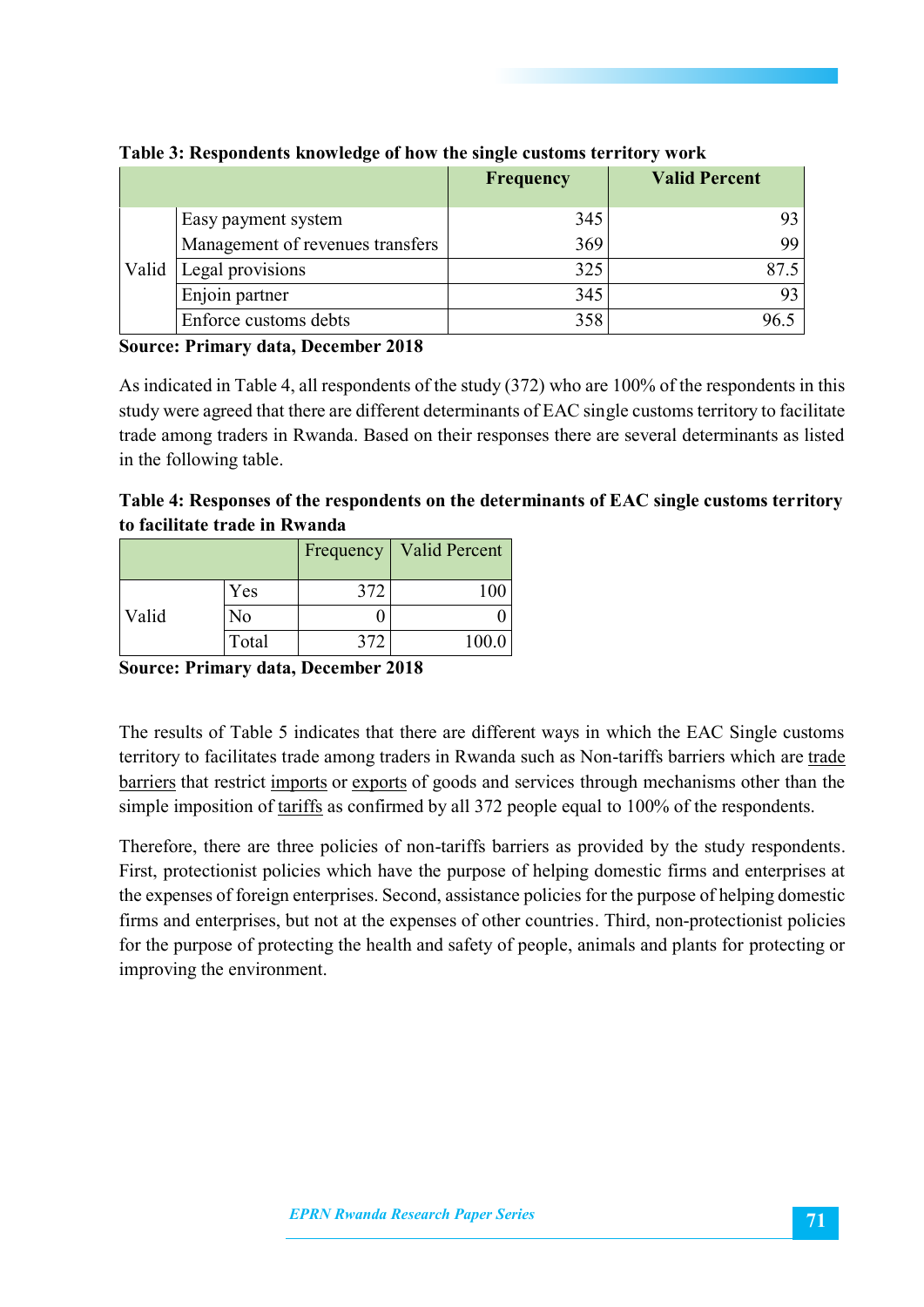|       |                                                 | <b>Frequency</b> | <b>Valid Percent</b> |
|-------|-------------------------------------------------|------------------|----------------------|
| Valid | Non-tariffs barriers                            | 372              | 100 <sup>°</sup>     |
|       | Minimization of internal border<br>controls     | 372              | 100                  |
|       | Facilitation of seamless flow of<br>information | 325              | 87.5                 |
|       | Interconnectivity of customs<br>systems         | 345              |                      |

### **Table 5: How the EAC single customs territory facilitates trade in Rwanda**

**Source: Primary data, December 2018**

With the same line for the above results, a customs union consists of a group of countries that levy a common external tariff on trade with the rest of the world but normally has no import tariffs on trade among its Partner States. In a fully-fledged CU it is unnecessary to have internal border controls for customs duty purposes or to design and implement cumbersome and costly rules of origin that are necessary in a preferential trading area in which members have different external tariff structures and/or where there is overlapping membership (Helpman et al., 2008).

# *Challenges faced by the single customs territory for trade facilitation among traders in Rwanda*

Before single customs territory adopted there were different challenges for the customs union policies but at the period where SCT started to be implemented the challenges were reduced but they are still there. This section emphasized on those different challenges and their proposed solutions.

Table 6 indicated that they are different challenges faced customs union and some of them were faced by single customs territory for trade facilitation in Rwanda, those challenges are: multiple weighbridges as confirmed by 356 people equal to 95.7% of the respondents, difference in application of customs laws as agreed by 345 people equal to 93% of the respondents, customs checkpoint and police roadblocks according to 325 people equal to 87.4% of the respondents, application of varying valuation approaches as agreed by 190 people equal to 51% of the respondents, congestion at the ports and border stations as confirmed by 160 respondents equal to 43%, multiple security bond regimes as 40 people agreed who are equal to 10.8% of the respondents and multiple declaration as confirmed by 10 people equal to 2.7% of the respondents.

According to the level of implementation of single customs territory where has reduced significantly the non-tariff barriers, customs checkpoint and police roadblocks is remaining in the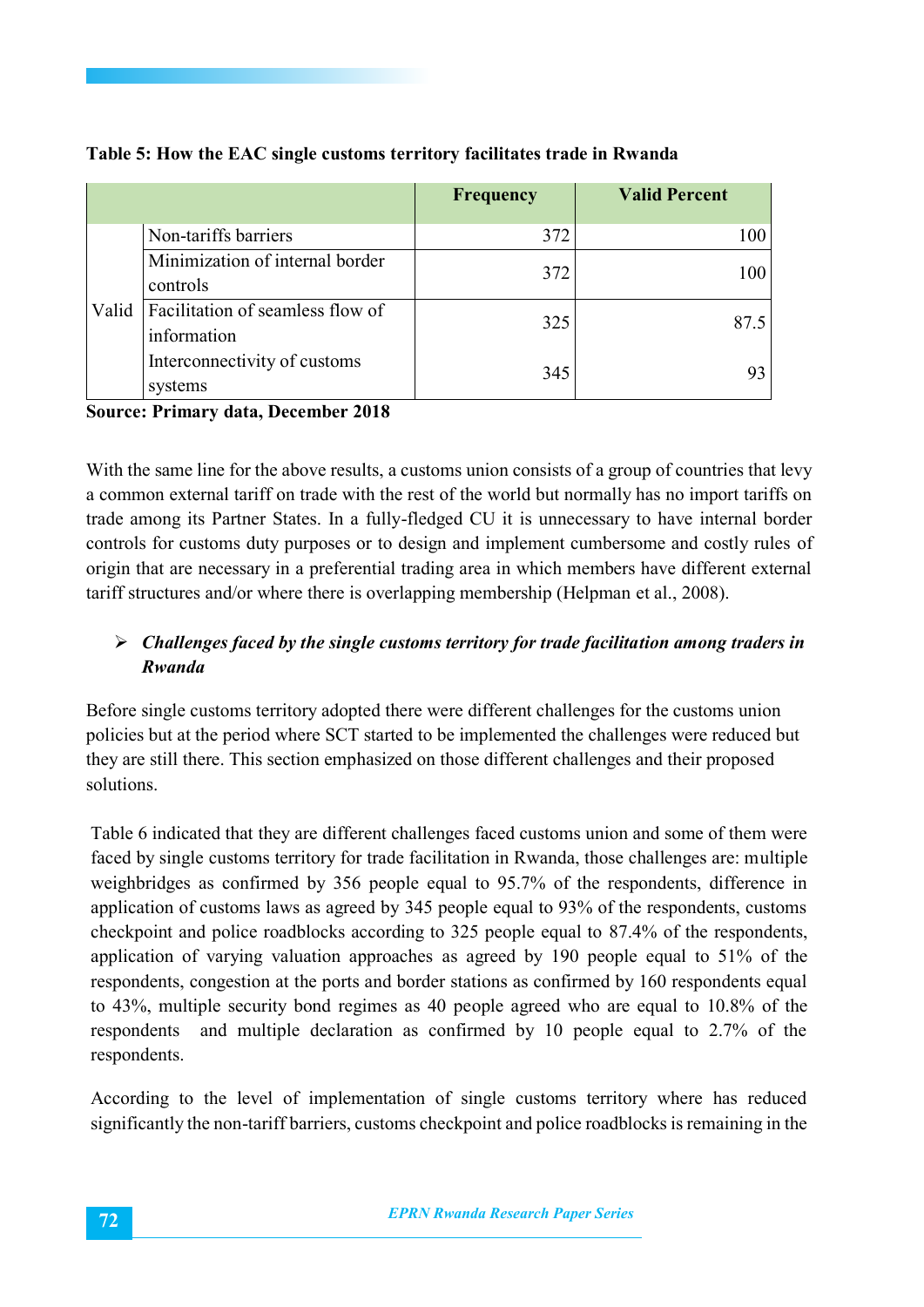neighboring countries, duplicated procedures are already eliminated because of the single declaration and the multiple security bond regimes is also eliminated because of COMESA customs bond guarantee scheme popularly known as the RCTG CARNET which is the regional transit bond that secure goods cleared under SCT warehousing regime as they are moved within the EAC region. The congestion at the ports and border stations has been reduced because of the implementation of one stop border post (OSBP) and 24 working hours at the ports and main borders like Rusomo, Gatuna and Kagitumba.

According to the interview, different challenges as agreed by the respondents who filled the questionnaire were also related as follow: difference in application of custom laws and instruments',multiple customs declarations at internal borders but this one was avoided ;multiple security bond regimes was also avoided ;multiple road blocks along the transit corridor application of varying valuation approaches; complex clearance procedures involving many government agencies and multiple weighbridges along the transit routes.

| Table 6: Challenges faced by the single customs territory for trade facilitation among |
|----------------------------------------------------------------------------------------|
| traders in Rwanda                                                                      |
|                                                                                        |

|       |                                                | <b>Frequency</b> | <b>Valid Percent</b> |
|-------|------------------------------------------------|------------------|----------------------|
| Valid | Difference in application of customs<br>laws   | 345              | 93                   |
|       | Multiple declaration                           | 10               | 2.7                  |
|       | Multiple security bond regimes                 | 40               | 10.8                 |
|       |                                                |                  |                      |
|       | Application of varying valuation               |                  |                      |
|       | approaches                                     | 190              | 51                   |
|       | Multiple weighbridges                          | 356              | 95.7                 |
|       | Customs checkpoint and police<br>roadblocks    | 325              | 87.4                 |
|       | Congestion at the ports and border<br>stations | 160              | 43                   |

**Source: Primary data, December 2018**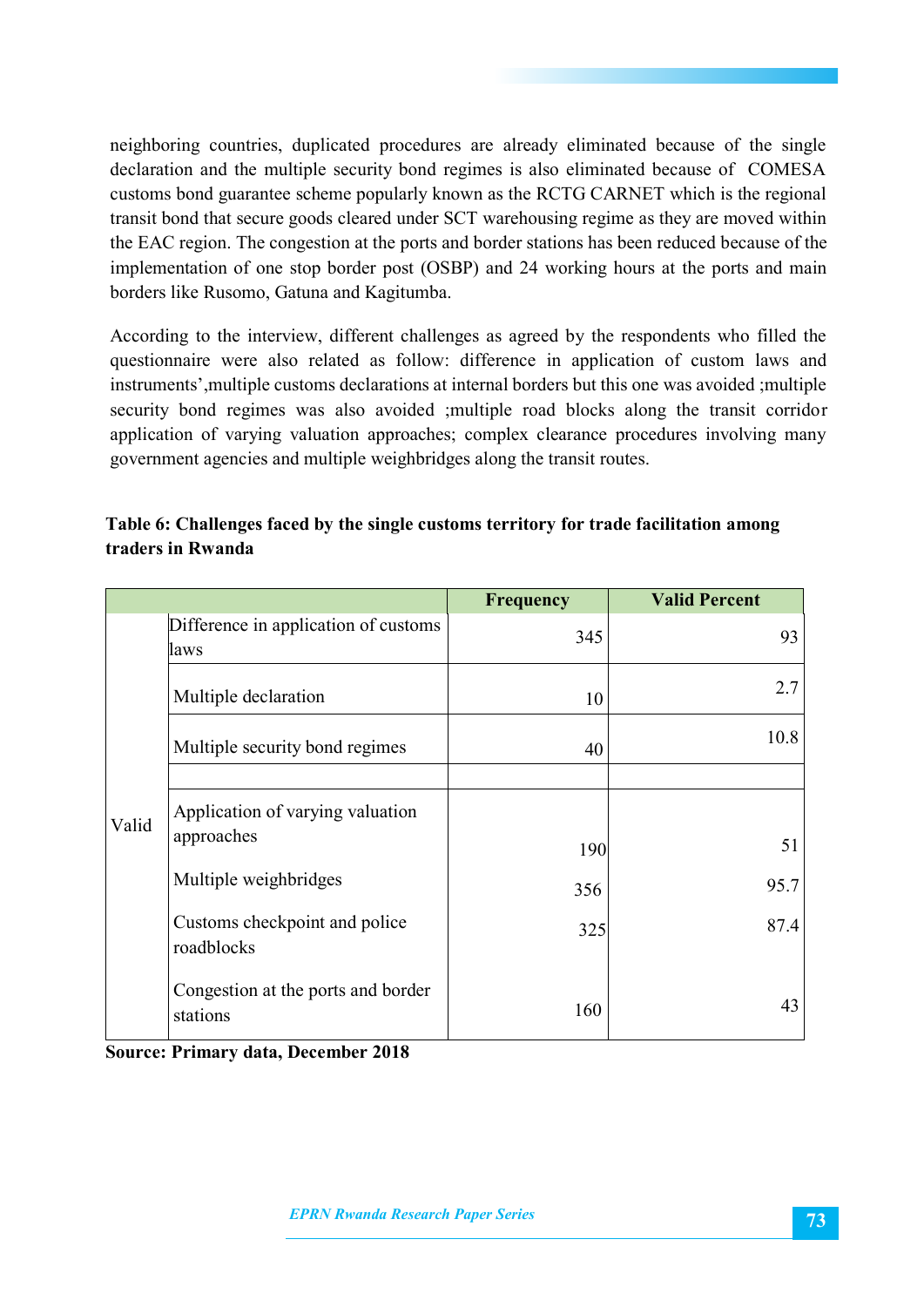This is in support with the study done by Chambers (2014), there are still transmission challenges in terms of information and data sharing in all the Revenue and Port Authorities; noncompatibility and difficulties in data sharing under different Electronic Cargo Tracking Systems by Partner States; compatibility of Revenue Authorities IT systems with Port Authorities; fears and concerns by Clearing and Forwarding agents in Tanzania and Kenya of losing business and employment; absence of the EAC Regional Removable Bond to facilitate clearance of goods to warehouse and exempted goods; difficult processes by Revenue Authorities to grant access and rights to Clearing and Forwarding agents and Customs Officers and non-implementation of the EAC Common Market Protocol. For example, un-harmonized work permits' requirements in the EAC still hindering the business people to operate in any country of their choice.

#### *Relationship between EAC single customs territory and trade facilitation in Rwanda*

Based on regression analysis conducted using Microsoft Excel and data analysis using E-views, the study found that there is a relationship between EAC Single customs territory and trade facilitation among the traders in Rwanda. The following table put into consideration all indicators of that relationship based on data corrected.

| Dependent Variable: TF     |             |                       |             |           |  |  |  |  |
|----------------------------|-------------|-----------------------|-------------|-----------|--|--|--|--|
| Method: Least Squares      |             |                       |             |           |  |  |  |  |
| Date: 02/13/20 Time: 08:46 |             |                       |             |           |  |  |  |  |
| Sample: 2013 2018          |             |                       |             |           |  |  |  |  |
| Included observations: 6   |             |                       |             |           |  |  |  |  |
| Variable                   | Coefficient | Std. Error            | t-Statistic | Prob.     |  |  |  |  |
| С                          | -96918.25   | 23484.24              | -4.126949   | 0.1513    |  |  |  |  |
| <b>AC</b>                  | 57.90792    | 33.12674              | 1.748072    | 0.0308    |  |  |  |  |
| BС                         | 68.69203    | 34.71225              | 1.978899    | $-0.2979$ |  |  |  |  |
| DA                         | 230.9568    | 46.78947              | 4.936085    | 0.0273    |  |  |  |  |
| <b>RR</b>                  | 3473.875    | 1310.177              | 2.651454    | 0.0296    |  |  |  |  |
| R-squared                  | 0.990540    | Mean dependent var    |             | 3232.667  |  |  |  |  |
| Adjusted R-squared         | 0.952698    | S.D. dependent var    |             | 2159.694  |  |  |  |  |
| S.E. of regression         | 469.7100    | Akaike info criterion |             | 15.01702  |  |  |  |  |
| Sum squared resid          | 220627.5    | Schwarz criterion     |             | 14.84348  |  |  |  |  |
| Log likelihood             | $-40.05105$ | F-statistic           |             | 26.17621  |  |  |  |  |
| Durbin-Watson stat         | 2.523152    | Prob(F-statistic)     |             | 0.145436  |  |  |  |  |

#### **Table 1: Regression analysis**

**Source: Data analysis through E-Views** 

Table 16 showed the regression between Single customs territory in EAC and trade facilitation where there is a positive relationship between Administration Cost (AC), Business Cost (BC), Declaration Agencies ( DA), Repo Rate (RR) among the EAC member countries and facilitation of cross border traders. These means that an increase of 1 cost to AC, to BC, an increase of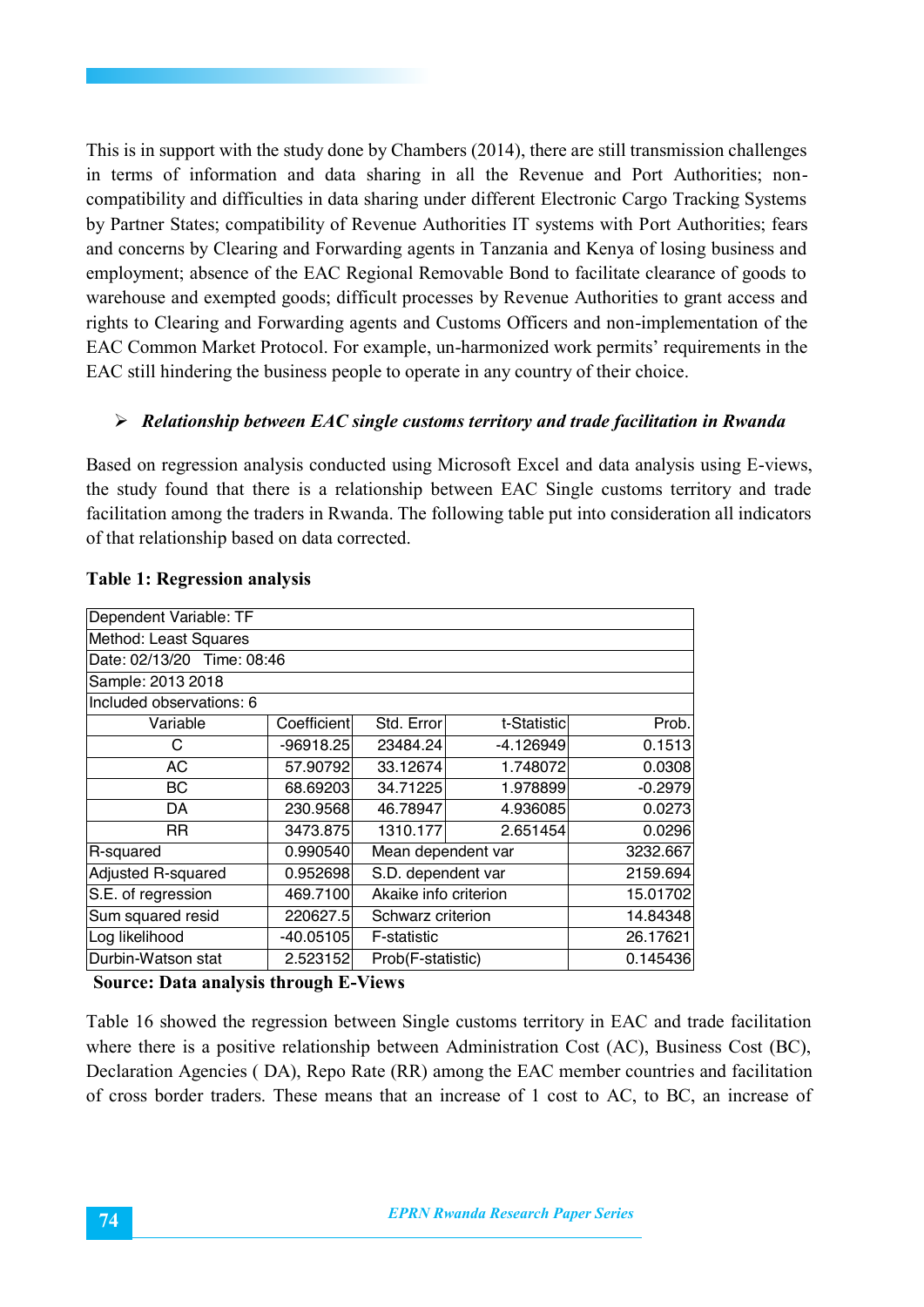declaration agency and one rate increased to repo rate will increase the traders who cross the EAC border by 58; 68; 230 and 3473 respectively. R-square of 0.99 show 99% of the variation in the traders facilitated trough the change on the administration costs, business costs, declaration agencies and repo rate.

International Chamber of Commerce considers trade facilitation as relating to improvements in the efficiency of administrative and logistic steps associated with the international trade of goods. Cutting short the list of examples, it is important to stress that many of the various definitions refer to reducing the time and costs of the trade transaction process (Kafeerro, 2008).

## **9. Conclusion**

This study was aimed at analyzing the effect of EAC Single customs territory on Trade facilitation in Rwanda. Based on the findings of the study they are different determinants of Single customs territory that help in trade facilitation among traders in Rwanda for the purpose of international trade, those determinants as agreed by the respondents are non-tariffs barriers, minimization of internal border controls, facilitation of seamless flow of information and interconnectivity of customs systems. Based on these determinants, as the respondents said there are different benefits of SCT to trade facilitation such as time release, reduction of Administrative costs, reduction of doing business costs, efficient revenue management, reduction of the risks associated with noncompliance on transit of goods and enhance application of information technology and they are also different challenges faced a SCT or trade facilitation. Accordingly, all four specific objectives were achieved and help to verify and confirm all four research hypotheses.

## **10. Recommendations**

For further improve the cross border services and continue to facilitate the cross border traders, some recommendations have been proposed:

## *Recommendations to government of Rwanda*

- a. The government should continue to engage partner states by eliminating non-tariffs barriers affecting trade within the region
- b. The government should increase the professionals in customs clearing agencies
- c. The government should continue to make awareness on tools facilitating trade under SCT clearance

### *Recommendations to the importers*

- a. They should all the time use the formal cross border trade and comply with the regulations in place
- b. They should choose the competent and professional clearing agents to facilitate their clearance process.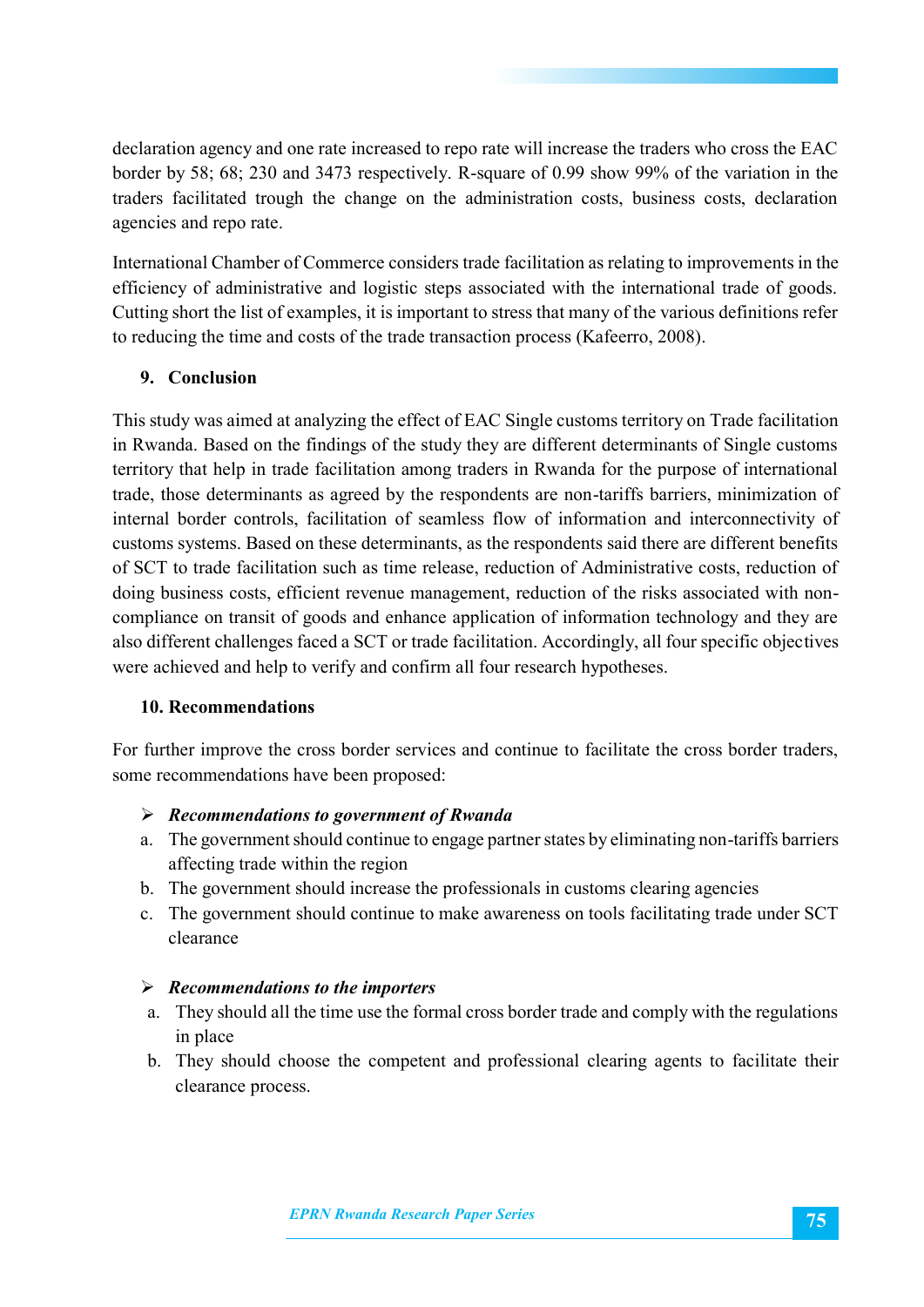#### *Recommendations to the future researchers*

This study analyzed the effect of EAC single customs territory on trade facilitation in Rwanda, possibly there is different gap need to be filled. Therefore, the following topics were suggested to the future researchers:

- a. Analysis of the determinants influencing people to entry in international trade among EAC members
- b. Effect of tax incentives on international investments among EAC member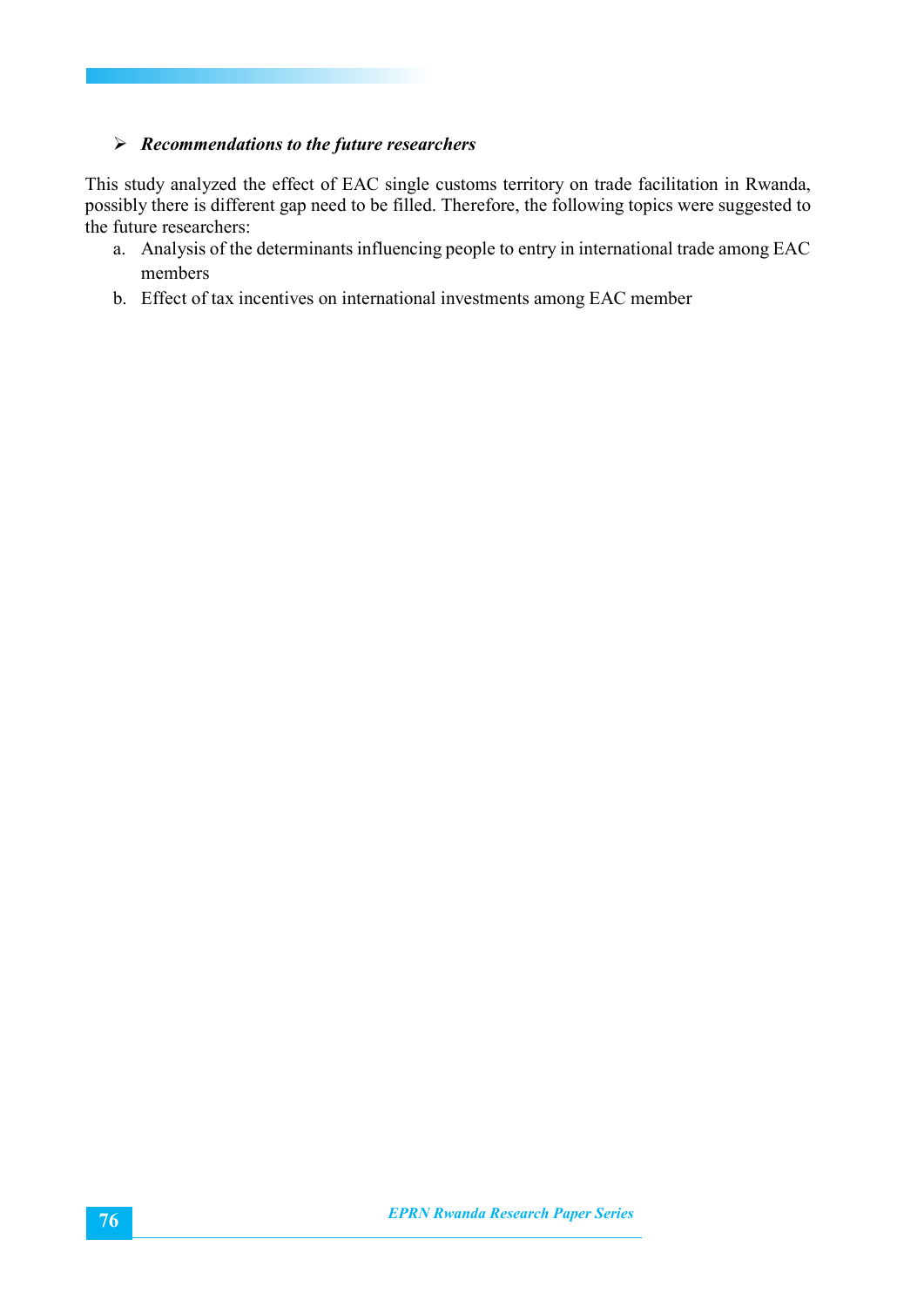#### **11. References**

- Anderson. B., James, E., & Wincoop, E. (2004). Trade costs. Journal International Economics, 77 (1), 31-42.
- Both, D., Cammack, D., Kibua, T., & Kwek, J. (2007). East African integration. Nairobi: Overseas Development .
- Boumal, W. (2012). On the theory of the expansion of firm . American Economic Review , 52 (9), 78-87.
- Calabrese, L., & Eberhard-Ruiz, A. (2016). What types of non-barriers affect the East African Community . London : Overseas Development Institute .
- Chambers, C. (2014). Assessment on the EAC customs territory. Dar-es-Salam: East African Legislative Assembly .
- Chimilila, C., Sabuni, C.,& Amos, B. (2014). Trade facilitation in EAC customs union: Its achievement and implementation in Tanzania. Journal of Economics and Sustainable Development, 5 (7), 25-38.
- COMESA . (2015). Single customs territory and benefits of other trade facilitation instruments . Nairobi : CBC Dialogue .
- Dahlman, C. (1999). The problem of externality. Journal of Law and Economics, 22 (1), 141- 162.
- Douglas, N. (1992). Transaction costs, institutions and economic performance. San Francisco: ICs Press.
- EAC & FAO. (2017). Single customs territory. Arusha: Africa Mashariki Road .
- EAC. (2010). East African trade bloc approves monetary union deal . Arusha: EAC Press. EAC institutional Respositry. (2014). Single customs territory procedures procedures and
- manual. Arusha : EAC Secretariat .
- Flyvbjerg, B., & Budzier, A. (2011). Why the IT project may be risker. Harvard Business Review, 89 (9), 601-603.
- Hensen, T. (2001). States of imagination. London: Duke University Press.
- Kafeero, E. (2008). Customs and trade faciliation . World Customs Journal, 8 (1), 101-112.
- Kandie, P., Sitta. S., Nzeyimana, L., Muhongayire, J., & Shem, B . (2013). Framework for the attainment of EAC single customs territory . Kampala : EAC .
- Lyimo, T. (2014). Single customs territory. Nairobi : CBC Publishing Press.
- Memo, B. (2014). Single customs territory the East African Communit model. Nairobi: Kenya Customs Services .
- Portugal, P., Alberto, T., & John, S. (2009). Trade facilitation in Africa. World Trade Review , 8 (3), 379-416.
- Smith, A. (2011). Study on the attainment of single customs territory (SCT) for the East African Community . Arusha: EAC Publication Press.
- Teravaninthorn, S., & Raballand, G. (2016). Transport prices and costs in Africa: A review of the international corridor . Washington D.C : World Bank .
- Watkins, T. (2010). The transaction cost approach to the theory of the firm . SAN JOSE: SAN JOSE state University .